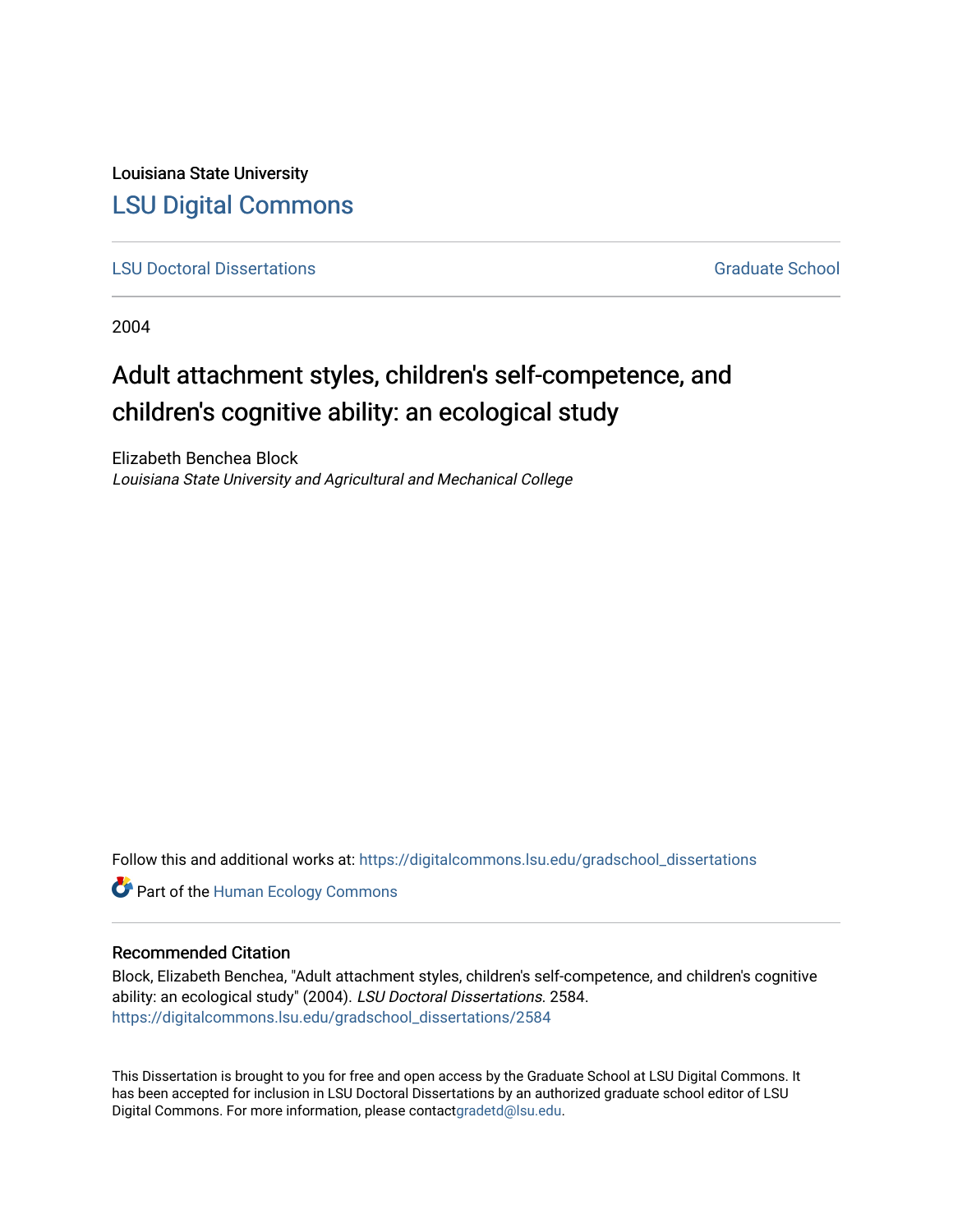# ADULT ATTACHMENT STYLES, CHILDREN'S SELF-COMPETENCE, AND CHILDREN'S COGNITIVE ABILITY: AN ECOLOGICAL STUDY

A Dissertation

Submitted to the Graduate Faculty of the Louisiana State University and Agricultural and Mechanical College in partial fulfillment of the requirements for the degree of Doctor of Philosophy

in

The School of Human Ecology

by Elizabeth Benchea Block B.A., Vanderbilt University, 1996 M.P.H., Tulane University, 1998 May, 2004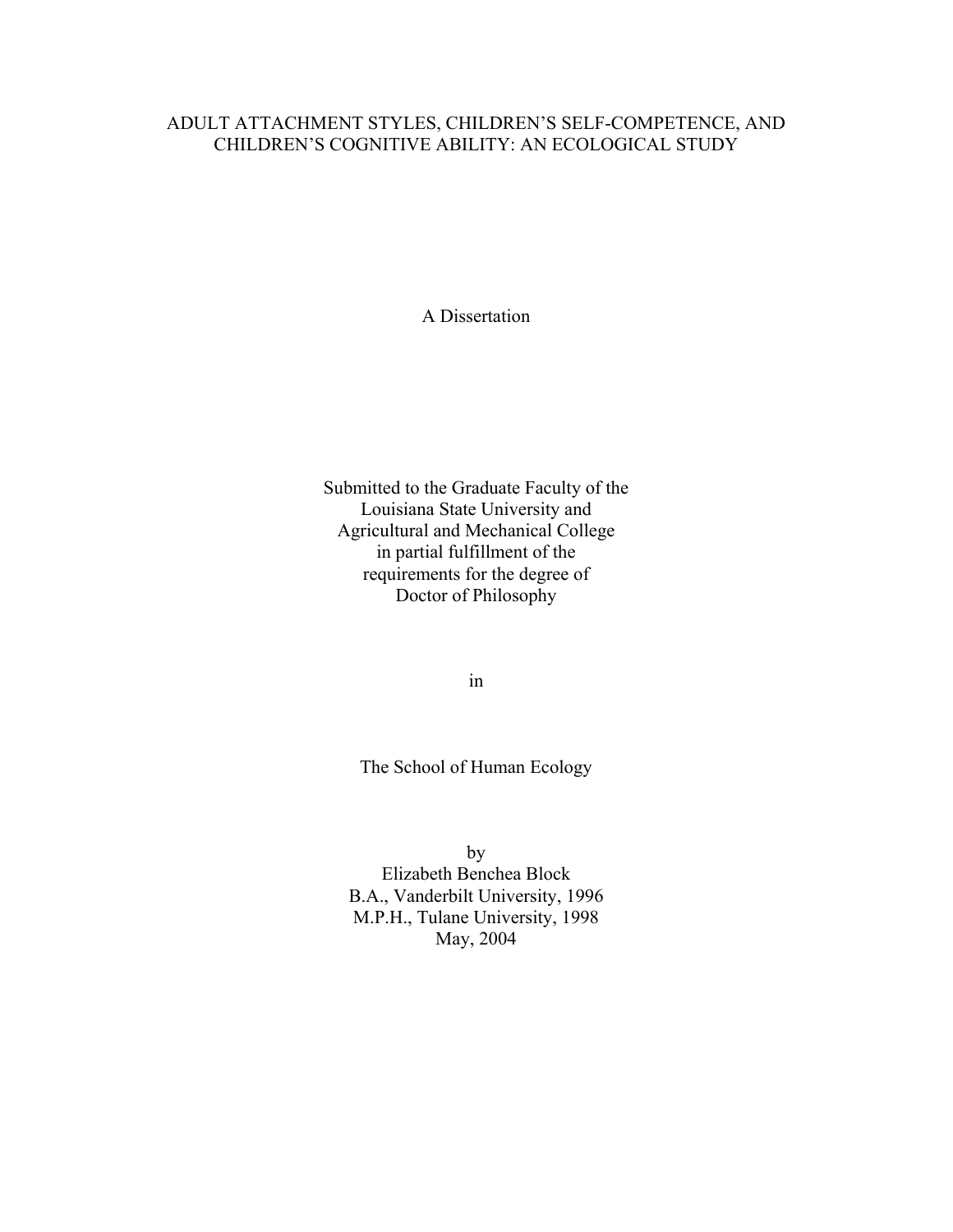#### ACKNOWLEDGEMENTS

 There are many individuals whose prayers and support were integral to the completion of this doctorate. Eternal gratitude is owed to Susan, Marshall, Jerald, Catherine, and Rebecca for their constant understanding and encouragement throughout my four years at LSU. Thank you for sharing in the frustrations and triumphs of my journey. You have embraced me as your daughter and sister and I am so appreciative of your thoughtfulness and love.

 I have relied greatly on the humor and support of my brother Tom, his wife Carrie, and my sister Marissa. These three have kept me focused on my goal throughout the seemingly endless litany of exams, presentations, and papers that have consumed the vast majority of my life! Thank you for making me laugh, giving me pep-talks, and for ensuring that I maintain perspective on the important things in life.

 This degree would not have been possible without my Baton Rouge roommate, Virginia Heatherly Clifton (Grandmama). I have such fond memories of our two years together and I truly appreciate the love and gentle kindness that you showered upon me. Thank you for opening up your home to me and for always showing interest in my studies. Your love of learning and your positive outlook on life have left indelible imprints on my heart.

 To my parents who have loved me unconditionally, thank you for instilling in me the value of education. You always believed that I was capable of anything and your unwavering confidence has carried me through those moments of doubt and uncertainty. Thank you for the *many* sacrifices that you have made for my well-being and for imparting the greatest gift of all, a secure foundation of love and trust.

ii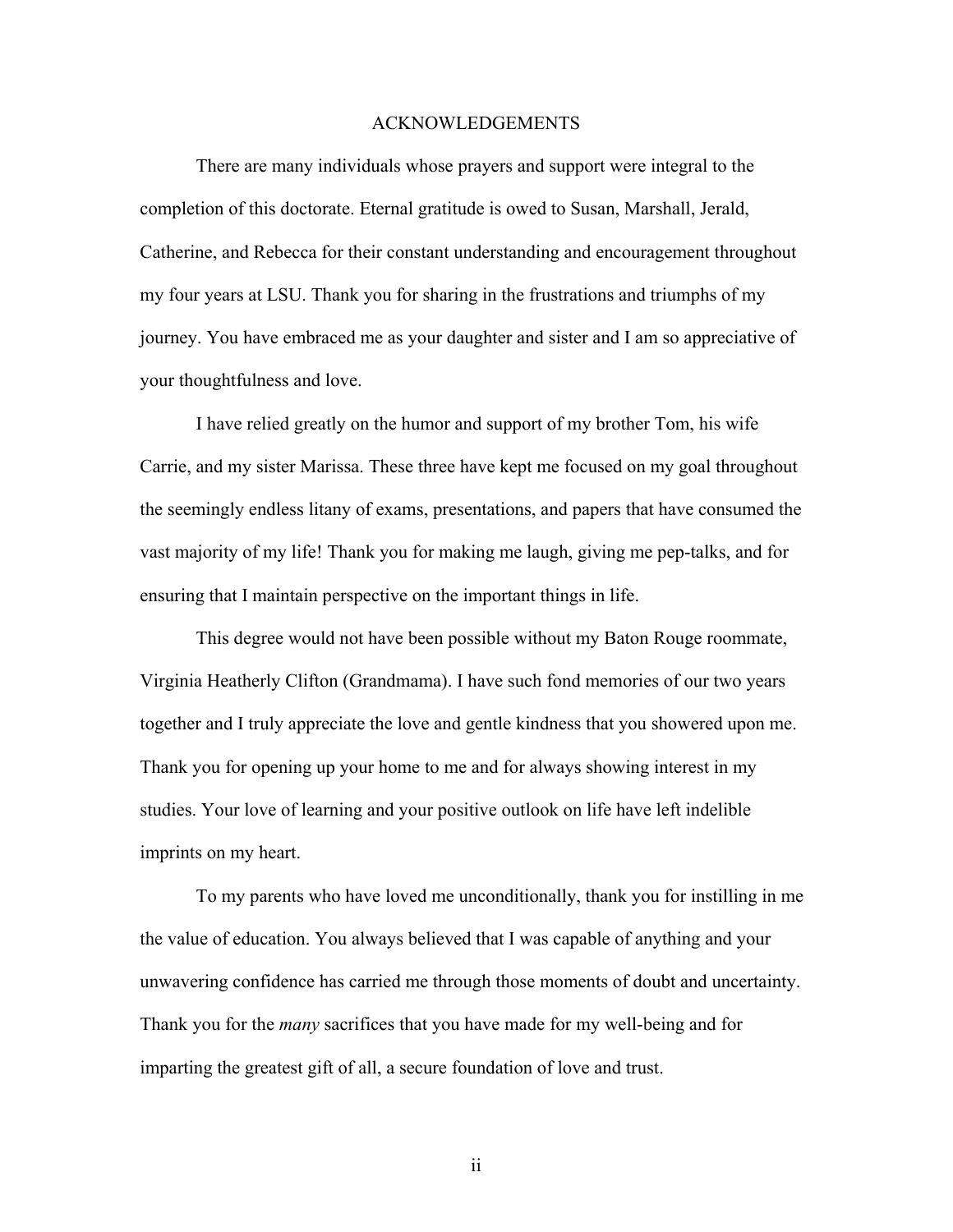I am so grateful to my husband Matthew who has placed my happiness and welfare above all else. You have supported me in this endeavor from the first moment that I uttered those letters "PhD." You sympathized when I complained, nudged when I procrastinated, and encouraged me throughout every day. You have no idea how deeply I have depended on your patience and love throughout these past four years. Thank you for being such a selfless spouse and friend.

 I would like to extend sincere gratitude to the individuals who served on my dissertation committee: Drs. Bonnie Belleau, Diane Burts, James Geer, and Pam Monroe. Thank you for your support and insight throughout this dissertation process. I truly appreciate the time that you dedicated to furthering my growth as a student and as a professional.

 Finally, I am incredibly thankful for the privilege of having worked with Dr. Betsy Garrison, my major professor, mentor, and coach throughout this process. I cannot thank you enough Betsy for devoting countless hours (usually on the weekends) to my education. You have always made me feel like your number one priority as you gently guided me toward completion of my degree. Not only have I have gained invaluable insight and experience in working with you, but I have also gained a dear friend who embodies the qualities that I wish to espouse in my own teaching career. I thank you from the bottom of my heart for helping me realize this dream.

iii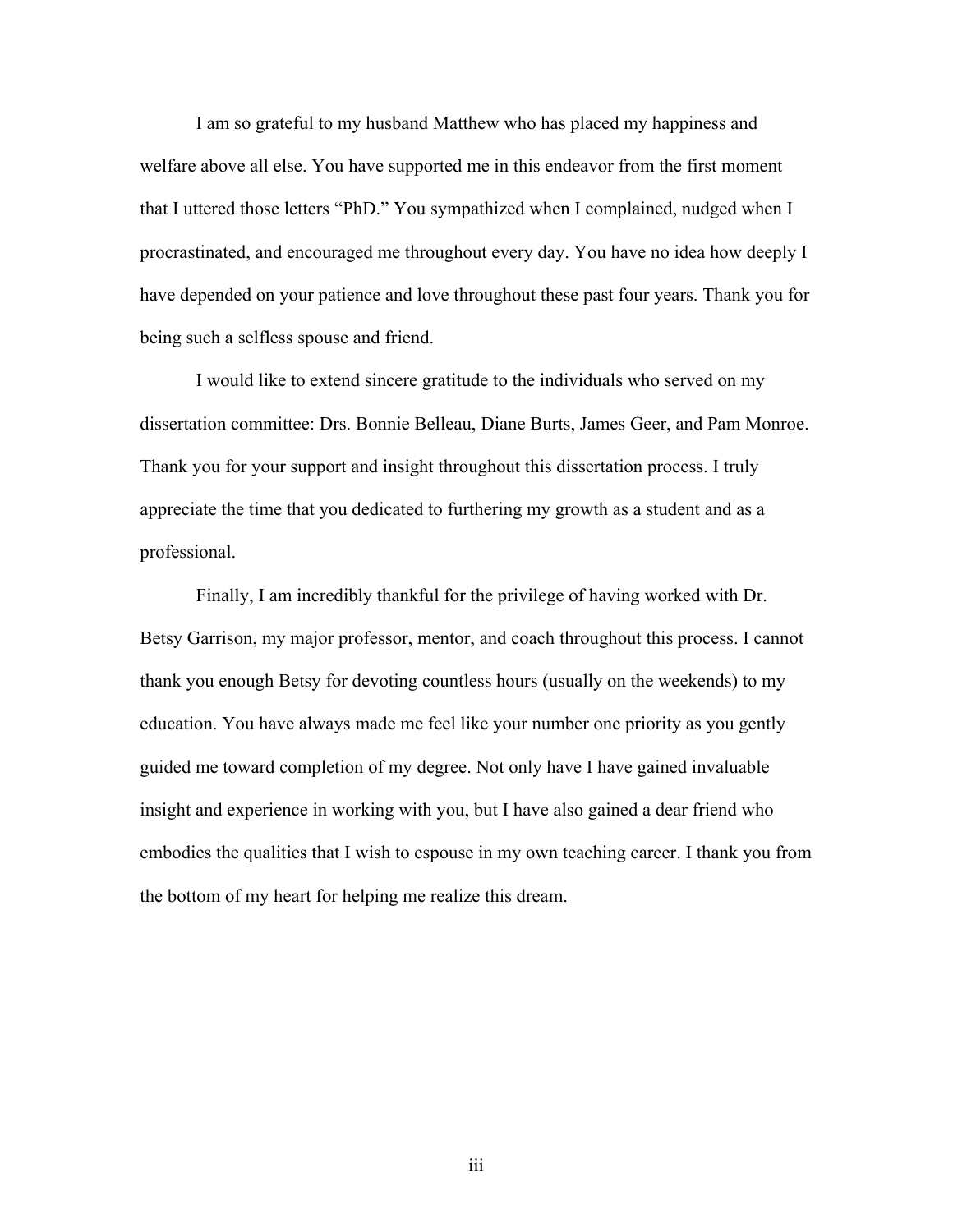| <b>CHAPTER</b>  |                                                    |
|-----------------|----------------------------------------------------|
| $\mathbf{1}$    |                                                    |
| $\overline{2}$  |                                                    |
| 3               |                                                    |
| $\overline{4}$  |                                                    |
| 5               |                                                    |
|                 |                                                    |
| <b>APPENDIX</b> |                                                    |
| $\mathsf{A}$    |                                                    |
| B               |                                                    |
| $\mathcal{C}$   | PICTORIAL SCALE OF PERCEIVED COMPETENCE AND SOCIAL |
| D               |                                                    |
|                 |                                                    |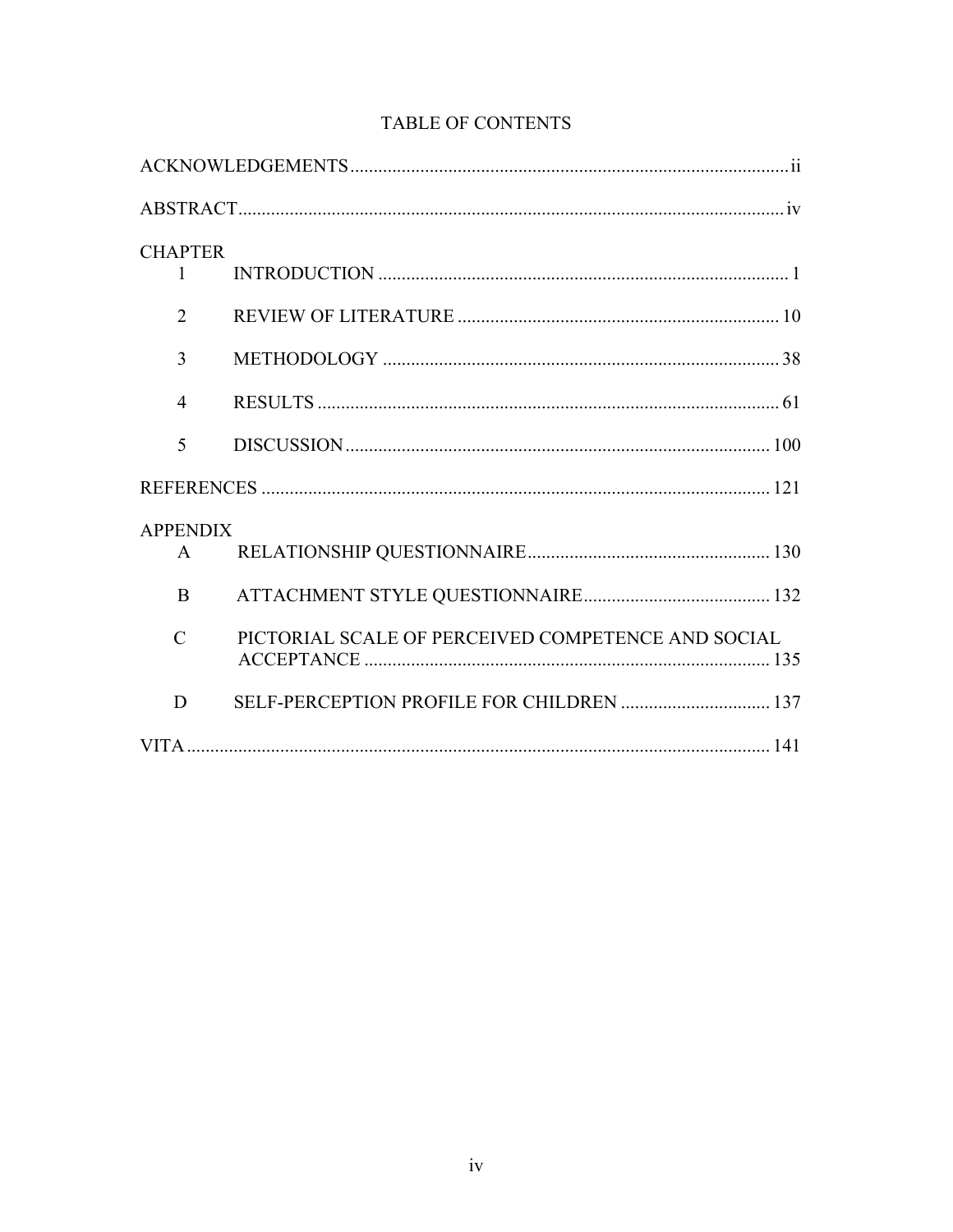#### ABSTRACT

 This study investigated children's perceived self-competence and its relationship to the social antecedent of adult attachment and the outcome of children's cognitive ability. Utilizing a predominantly African American sample, 154 mothers, 80 fathers and 205 children were included in this cross-sectional study of second and fourth grade children.

 Regression analyses indicated that the exploratory relationship between adult attachment as a predictor of children's self-competence was upheld with both second and fourth grade children of participating mothers and father. More specifically, maternal attachment was a significant predictor of second grade children's perceived physical competence, social acceptance, and maternal acceptance. Maternal attachment was a significant predictor of fourth grade children's perceived social acceptance. Paternal attachment was a significant predictor of fourth grade children's perceived athletic competence.

 Regression analyses also indicated that second and fourth grade children's perceived self-competence was a significant predictor of cognitive ability as measured by a standardized test of cognitive ability. In addition, fourth grade children's perceived cognitive competence was a significant positive predictor of cognitive ability while perceived social acceptance was a significant negative predictor of cognitive ability.

 This exploratory study found relationships between adult attachment and children's perceived self-competence in middle childhood. Further research is necessary to investigate whether these relationships are upheld over time and with larger and more diverse samples.

v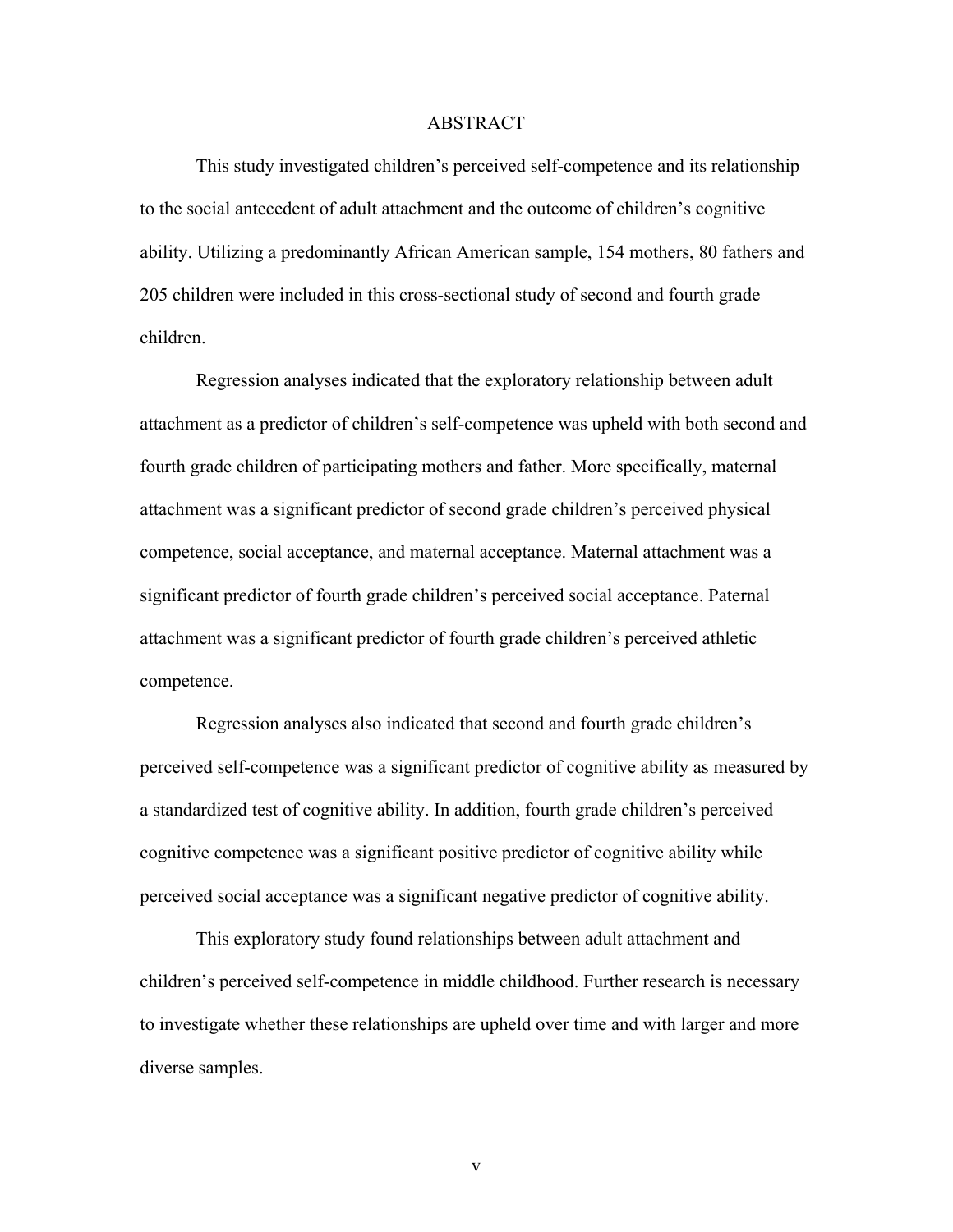#### CHAPTER 1

# **INTRODUCTION**

How does a newborn infant evolve into a three-year-old movie buff who dislikes pineapple, loves dogs, and enjoys finger painting? Even more perplexing is how the identical twin sister of this infant grows into a three-year-old bookworm who loves pineapple, fears dogs, and dislikes finger painting. Questions about personal identity and the development of "self" have intrigued philosophers from the days of the ancient Greeks (Harter, 1999a). Yet, it is the past 25 years that have given rise to a surge of research on self constructs including self-concept, self-efficacy, and self-esteem. Rosenberg (1979) deemed this resurgence inevitable as the maintenance and promotion of the self is considered one of the greatest tasks of human life. But what creates this construct of "self" and how does it affect our daily existence? The present work seeks to examine the construct of children's self-competence and its relationships to the social antecedent of adult attachment and the outcome of cognitive ability.

At the outset of most papers and books written on "the self," authors generally devote significant attention to the manner in which self terminology will be operationalized for that particular publication (e.g., Davis-Kean & Sandler, 2001; Harter, 1999a; Stipek, Recchia, & McClintic, 1992). This explanation is necessary because a multitude of terms are utilized interchangeably in this discipline. Unfortunately, the terminology is fairly subjective, therefore, to maintain the greatest degree of consistency with extant literature, the variables in this study are based on the well-documented terminology proposed by Susan Harter (1982, 1985a, 1990, 1998, 1999a).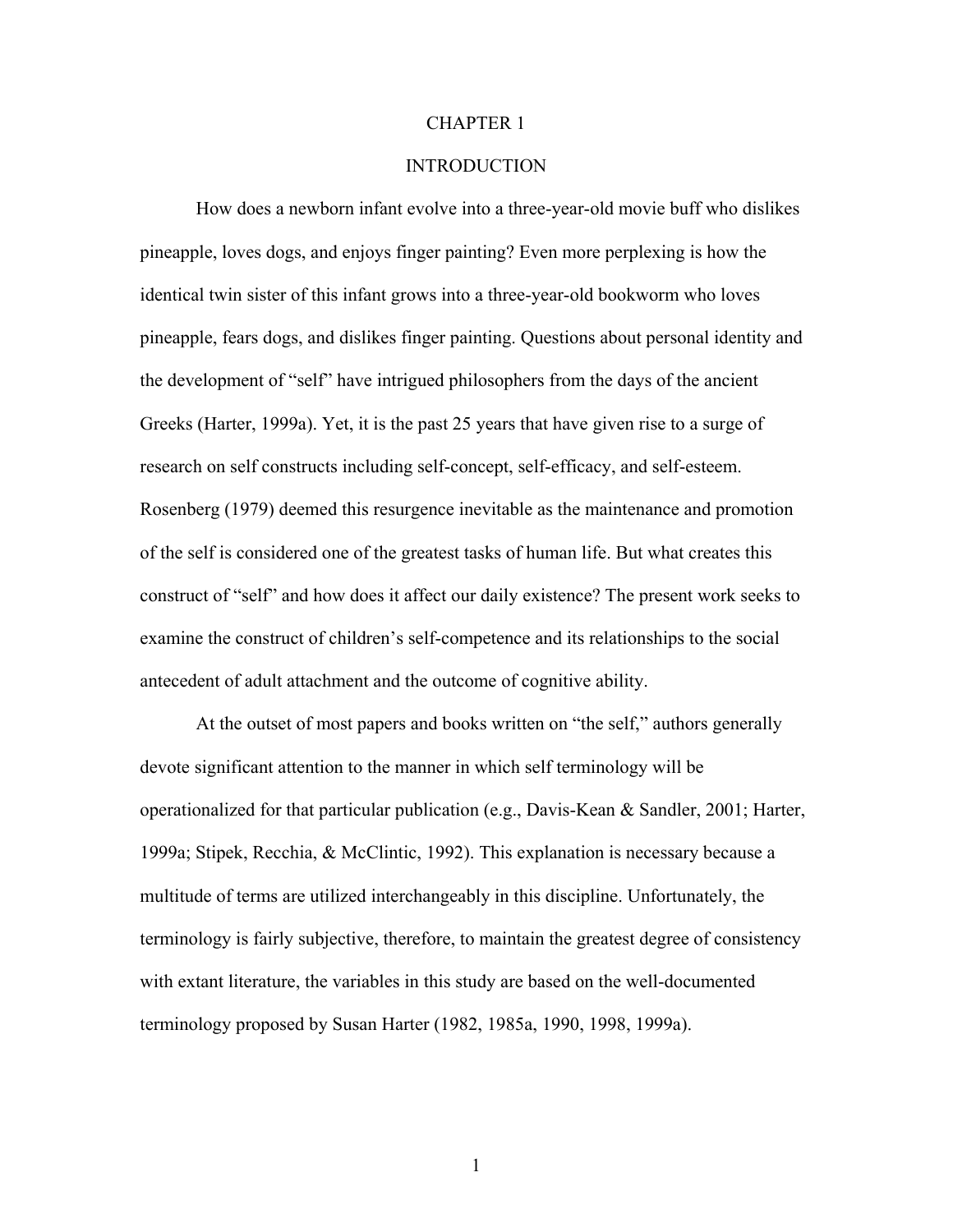The terms self-esteem and self-concept are often used as synonyms even though they carry very different meanings in the field of developmental psychology. While these two terms are the most popular self terms, they are not the most basic in nature. In order to understand self-esteem and self-concept, one must return to the broader term of self perceptions (e.g., Harter, 1998, 1999a). Self perceptions may be conceptualized as a large umbrella that encompasses the other self terms. These self perceptions are expressed through language and offer personal descriptions (Harter, 1999a). For example, an individual may describe herself as a creative person with curly hair. These are very basic attributes of that individual that do not involve the process of self evaluation. Because language is a necessary precursor to expressed self perceptions, the degree to which young children can accurately convey their sense of self is dependent on their mastery of language (Harter, 1983; Jambunathan & Norris, 2000).

As stated earlier, the terms self-esteem and self-concept are often used interchangeably even though they are operationalized as distinct domains (Brinthaupt  $\&$ Erwin, 1992; Harter, 1999a). The hierarchy established by Harter (1990, 1998), places self-concept as supportive of self-esteem. Self-concept is comprised of multiple domain specific self-competencies (Bandura, 1988; Harter, 1983). These domain specific selfcompetencies include: cognitive, social, athletic, and physical domains. Evaluation of self-competence allows the respondent to differentiate abilities on multiple levels rather than constructing a general evaluation. Assessing domain specific self-competence is especially appropriate with young children who describe themselves in concrete rather than global terms (see Harter, 1999a). When these domain specific abilities are viewed together, they offer a profile of perceived competence.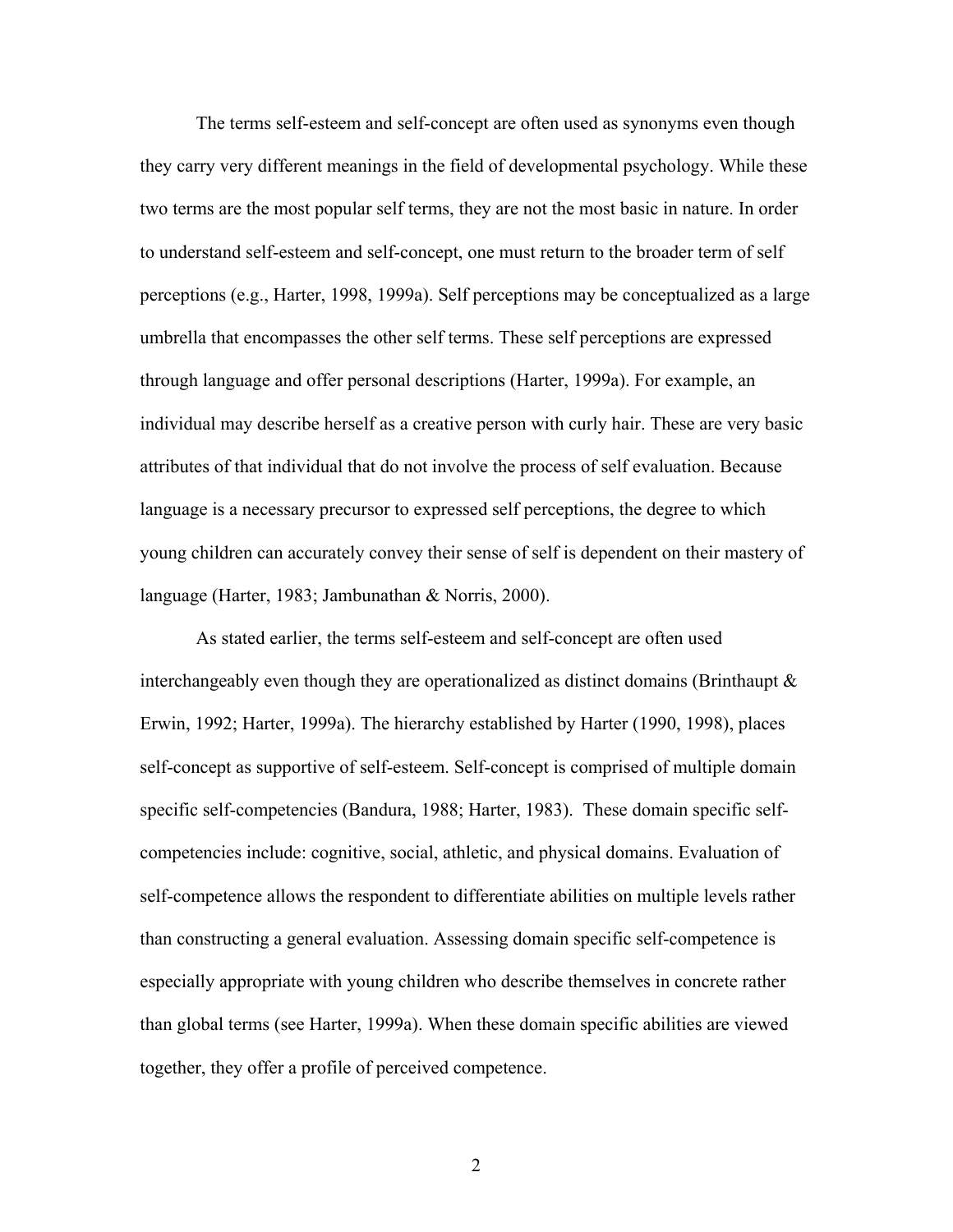Self-esteem or self-worth is much broader than self-concept as it involves a global evaluation of the degree of satisfaction with oneself against the backdrop of social comparison (Brinthaupt & Erwin, 1992; Harter, 1999a). The distinction between selfesteem and self-competence is especially relevant when researchers use self-competence scales to measure self-esteem. Scales that assess domain specific perceived competence in childhood should not be summed to offer a self-esteem index. This summation masks the strengths and weaknesses that children perceive about their abilities in the different domains of their lives (Harter, 1982; Harter & Pike, 1984). For the purposes of this dissertation, children's self-competence will be assessed.

As self-competence is viewed as the "cornerstone of both social and emotional development" (Kagen, Moore, & Bredekamp, 1995, p. 18), it is important to examine its fundamental components in childhood. Unfortunately, the task of studying selfcompetence has not been translated into empirical research. Therefore, a void exists in the literature on the antecedents of self-competence and the concrete outcomes of this variable (see Damon & Hart, 1988; Harter, 1999a; 1998). Harter's (1998) concluding remarks to her chapter in the *Handbook of Child Psychology,* included this implication for researchers. She asks that social scientists depart from the "theoretical and descriptive" analyses of the present and embark upon sound empirical research that offers "reasons why we should *care* about the self" (p. 599-600). In light of Harter's (1998) charge to examine the contextual antecedents and outcomes of self representation, it is crucial to widen the scope of research on attachment and self development to include adult attachment styles as predictors of children's self-competence. Inclusion of adult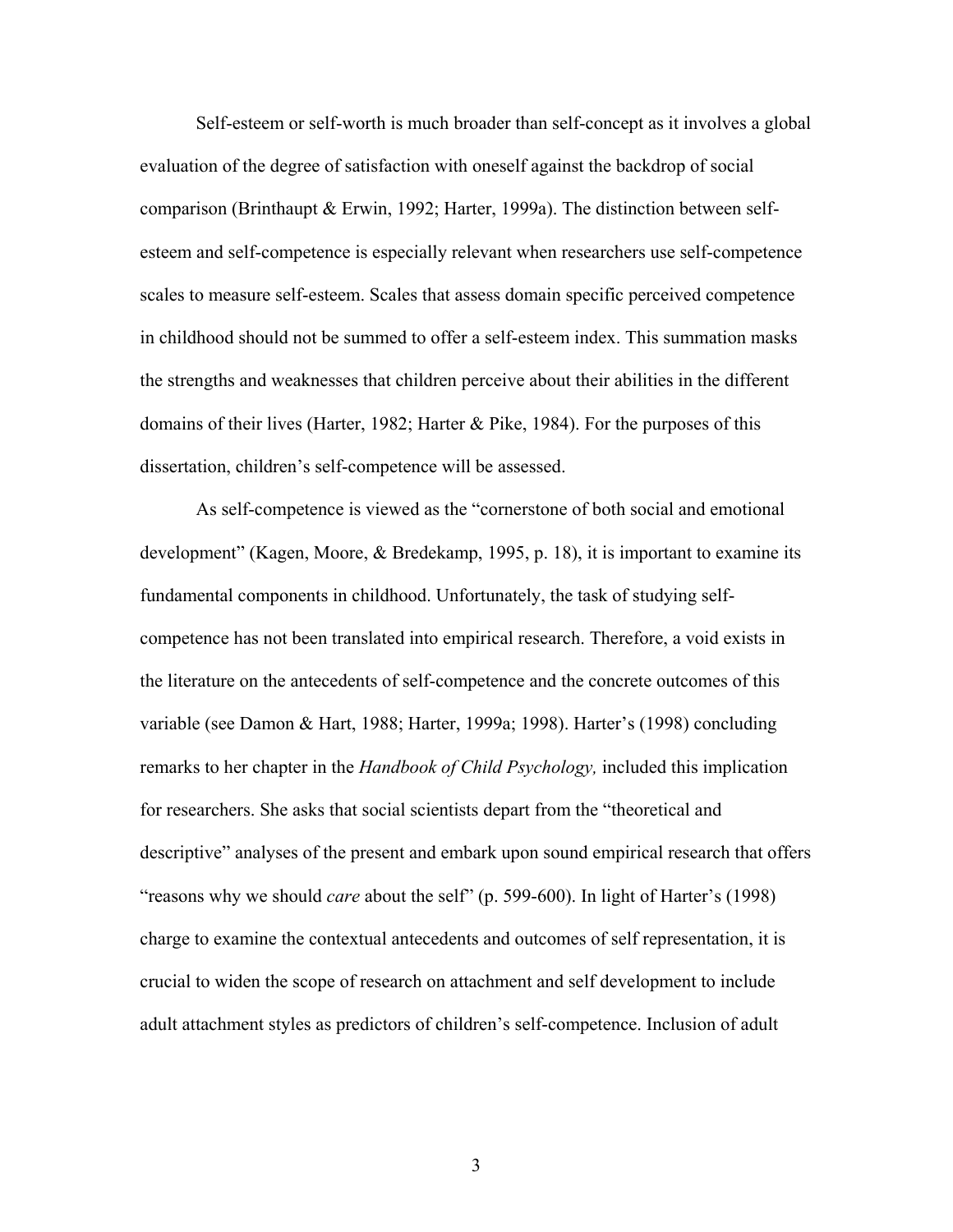attachment introduces a far more ecological perspective to the study of self-competence than has previously been included in the literature (Bylsma, Cozzarelli, & Sumer, 1997).

Harter's (1998) implication for researchers raises the issue of outcomes. It is well documented that the outcomes of self-concept are largely theoretical rather than empirical in nature (Damon & Hart, 1988; Harter, 1990, 1998, 1999a). Researchers who specifically investigate self-competence have devoted the greatest attention to academic competence and its relationship to academic outcomes (Guay, Marsh, & Boivin, 2003; Kurdek & Sinclair, 2000; Marsh & Craven, 1997; Marsh, Byrne, & Yeung, 1999). This relationship was found to be significant, specifically in junior high and high school students (Guay et al., 2003), but research on the other domains of self-competence in middle childhood is scant. The purpose of this study is to investigate children's selfcompetence and its potential relationships with cognitive ability and adult attachment. In addition, the potential relationship between adult attachment and cognitive ability in middle childhood will also be investigated. Heeding Harter's (1998) challenge to examine the situational antecedents and outcomes of self understanding necessitates the infrastructure of the human ecology theory (Bronfenbrenner & Morris, 1998; Bronfenbrenner, 1979, 1986; Bubolz & Sontag, 1993).

## Ecological Model of Self Understanding

Contextual research on self-competence requires the framework of the human ecology theory (Bronfenbrenner & Morris, 1998; Bronfenbrenner, 1979, 1986; Bubolz & Sontag, 1993). According to Klein and White (1996), ecological theory involves the study of humans in relation to the many far-reaching influences of their environments. In the *Sourcebook of Family Theories and Methods*, Bubolz and Sontag (1993) cite the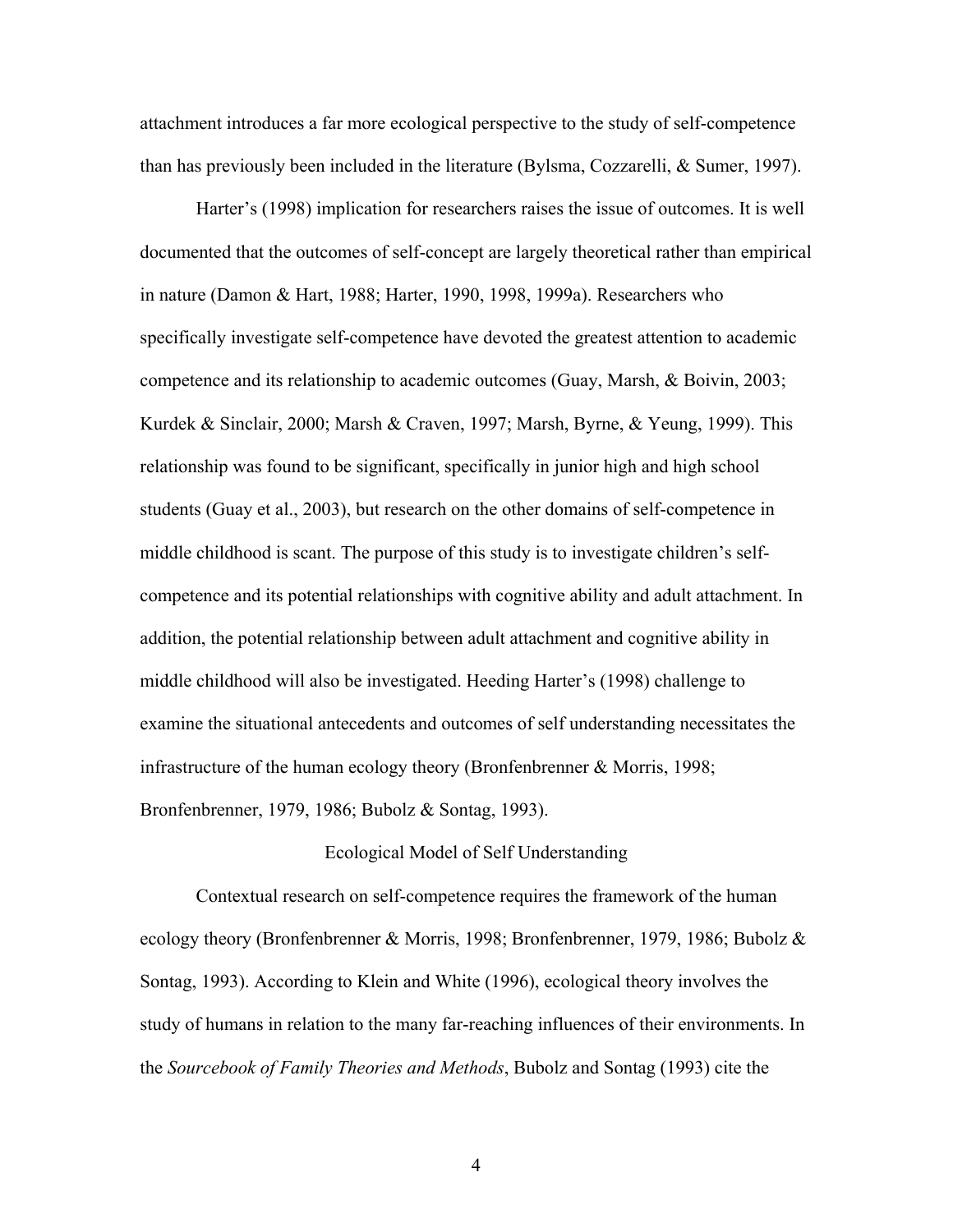process of human adaptation as necessary to growth and survival of the species. Assumptions of this theory include the tenet that humans are social beings and thus are interdependent on other humans (Klein & White, 1996). This tenet upholds the proposed relationship that a child's sense of self is dependent upon the social input received from other humans, specifically the family. Therefore, according to the ecological theory, research on self-competence that excludes this social component is severely misguided, as children do not develop in a vacuum. This theory is grounded in the assumption that humans are both biological and social in nature (Klein & White, 1996). This assumption correlates with the social cognitive nature of self-competence as the development of the self is subjected to both social and maturational forces. It is posited that regardless of social stimulation, a child will posses different self concepts at three and thirteen years of age based on cognitive maturation working in concert with social influences (see Harter, 1999a).

Human ecology theory is most readily associated with the work of Bronfenbrenner (Bronfenbrenner & Morris, 1998; Bronfenbrenner, 1979, 1986; Bubolz & Sontag, 1993). Bronfenbrenner's model involves a contextual approach to research where the child is at the center of the model and in constant interaction with the environment. This interaction is bi-directional in that the child and the environment both exert pressure upon each other. Surrounding the child is the "microsystem" that is comprised of those entities that directly impact the child including family members, neighborhood, school, etc. Outside of this microsystem is the "exosystem" that includes those entities that exert indirect influences on the child such as the mother's job or the availability of fresh produce at the local grocery store. Beyond the exosystem is the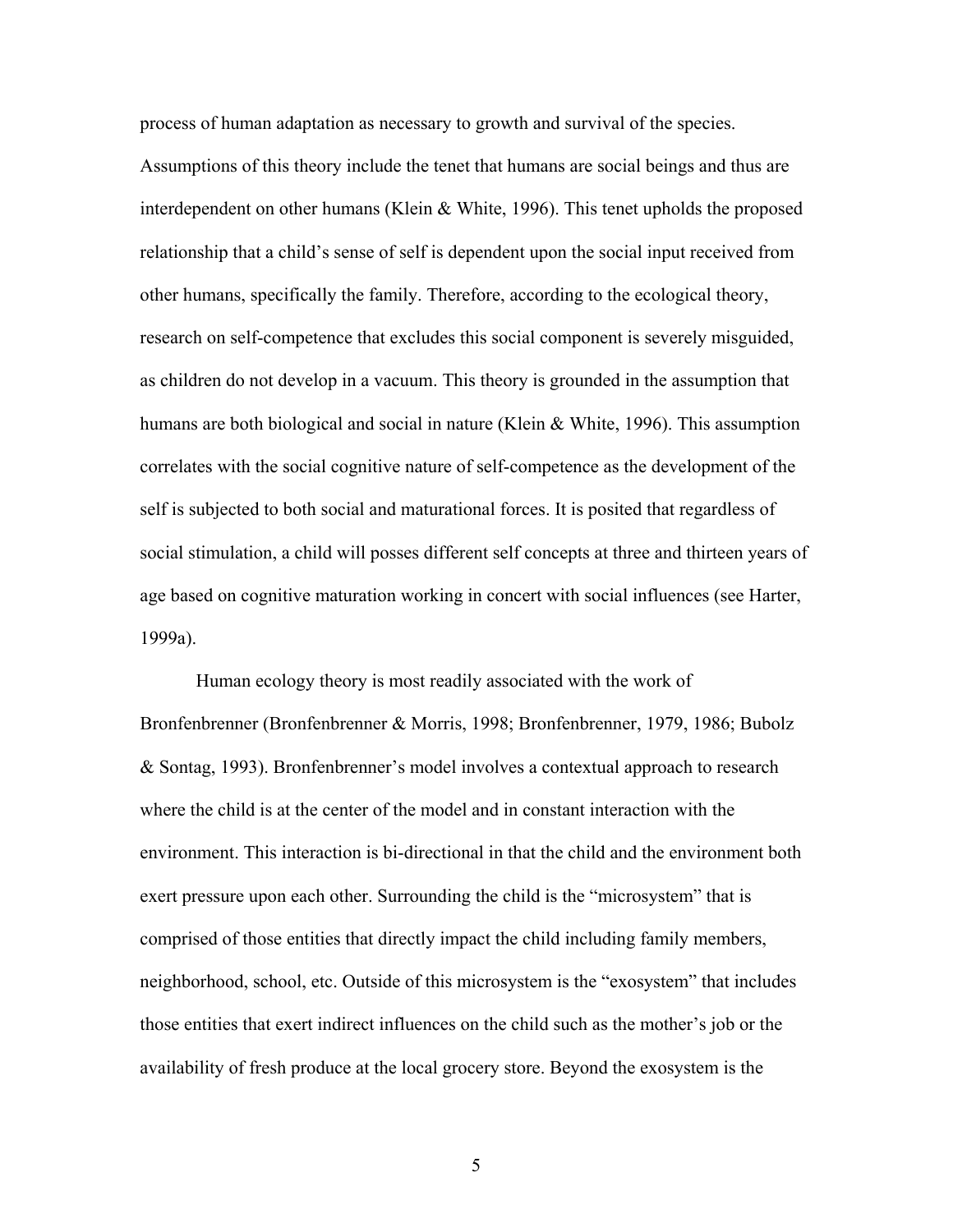"macrosystem" which constitutes the influences of larger society and culture such as the requirement that dictates that a child must pass the LEAP examination before proceeding to the fifth grade. The final system is termed the "chronosystem" which contains the elements of time and history (Bronfenbrenner & Morris, 1998; Bronfenbrenner, 1979, 1986; Bubolz & Sontag, 1993). All of these systems are fluid and dynamic in nature so that changes in the macrosystem, such as a presidential election, exert great influence over the child in the microsystem.



Figure 1. Theoretical Model of Study

The theoretical model of this study (see Figure 1) contains the three variables of interest and is constructed according to Bronfenbrenner's model. Within the child resides the self-competence and cognitive ability variables. Surrounding the microsystem is the exosystem that contains the variable of adult attachment. This model is fluid as characterized by the dotted circles around each system. Due to its inherent bidirectionality, this model supports investigation of six potential relationships. Based on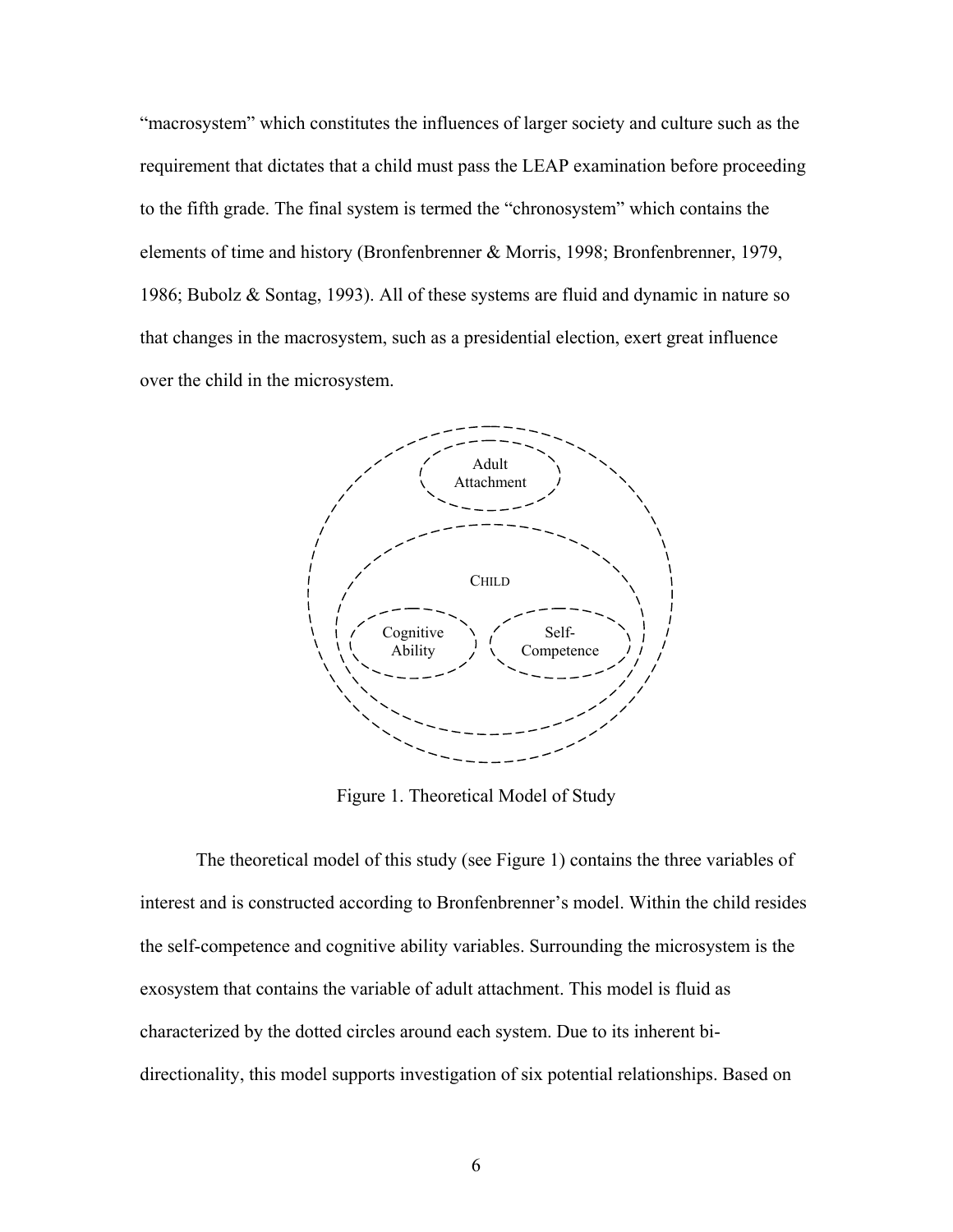the literature in chapter two, the three most salient relationships have been included in the hypotheses for this dissertation.

 The contextual nature of Bronfenbrenner's (1979) model offers salient guidance in undertaking Harter's (1998) suggestions for future research in the field of self representations. Harter implies that her research on the developmental nature of self understanding necessitates greater empirical attention on the antecedents and outcomes of self-representation. Incorporating the ecological framework into this research broadens the social antecedents of mother-child attachment to include adult attachment styles as predictors of children's self-competence. The limited amount of research on this subject (Bylsma et al, 1997) maintains a narrow microsystems scope of attachment and selfcompetence. The influence of significant others on parental attachment styles expands the approach to include the impact of the exosystem on self-competence. In examining the outcome of cognitive ability, the scope of this research is expanded to include many domains of self-competence other than cognitive competence. This research will also expand upon the seminal research on adult attachment styles and children's cognitive ability (Crandell & Hobson, 1999) to include African American elementary-aged children.

 In summary, the ecological model is utilized as a framework to support the potential empirical relationships that may emerge in examining the antecedents and outcomes of self-competence. The review in the subsequent chapter synthesizes the literature on the social antecedents and academic outcomes of self-competence with specific attention devoted to the perceived gaps that currently exist in the literature. Hypotheses for this study are delineated following the review of literature. Before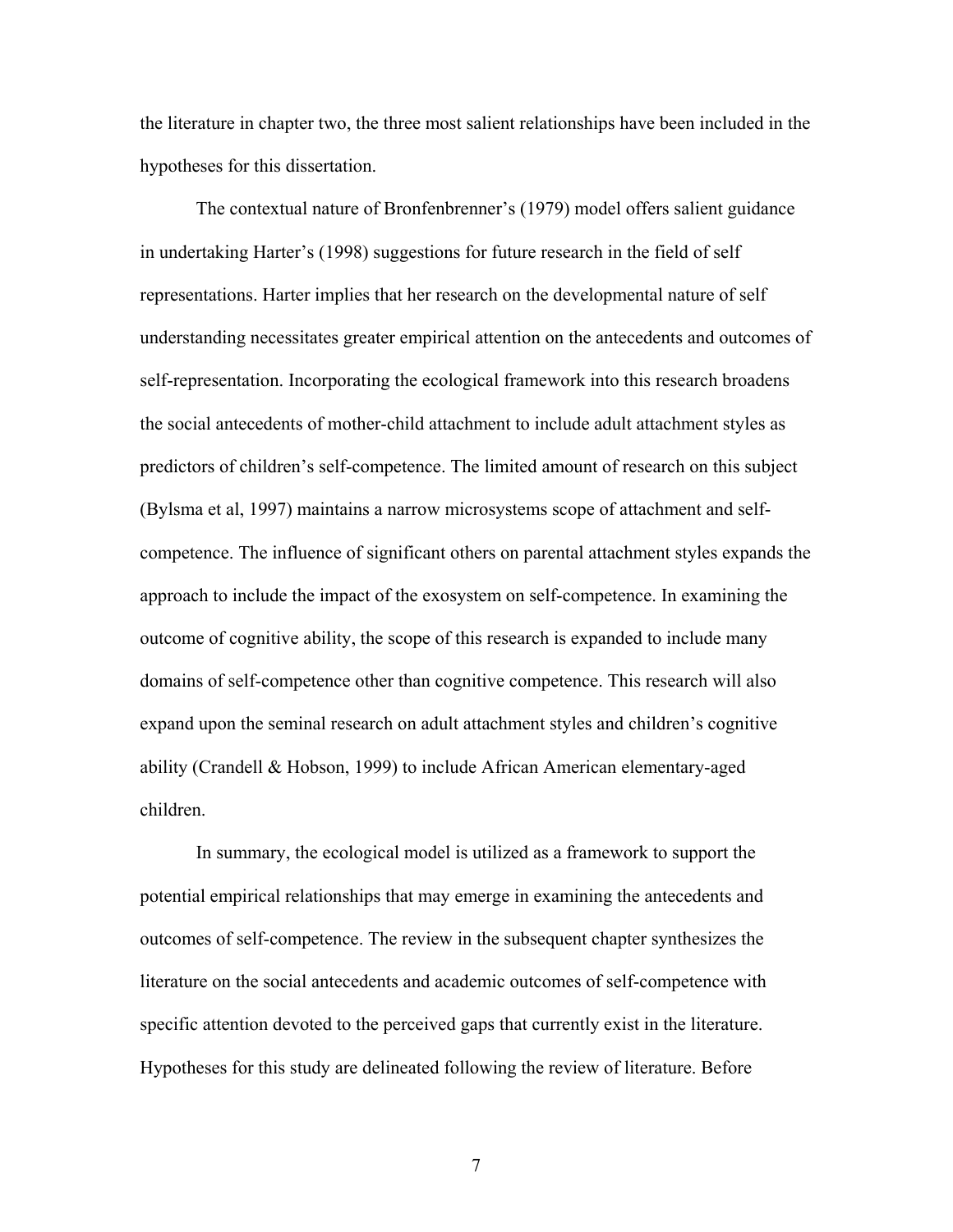proceeding to the review of literature, the assumptions and limitations of the study are addressed.

 In this study, the following limitations govern the interpretation of findings, implications, and recommendations:

- 1) The psychometric properties of the measures utilized in this study were generated with predominantly European American samples whereas this study is comprised largely of African American participants.
- 2) This study does not use a true random sample.
- 3) The data for this study are cross-sectional (utilizing second and fourth grade students) therefore, longitudinal changes cannot be investigated.
- 4) There is limited extant research on fathers.
- 5) The fathers' sample size is small in this study.

The following are assumed to be fundamental to this study:

- 1) Responses to the Relationship Questionnaire (RQ; Bartholomew & Horowitz, 1991) and the Attachment Style Questionnaire (ASQ; Feeney, Noller, & Hanrahan, 1994) validly and reliably reflect the respondents' adult attachment styles.
- 2) Responses to the Pictorial Scale of Perceived Competence and Social Acceptance for Young Children (PSPCSA; Harter & Pike, 1984) and the Self-Perception Profile for Children (SPPC; Harter, 1982, 1985b) validly and reliably reflect the respondents' self-competence.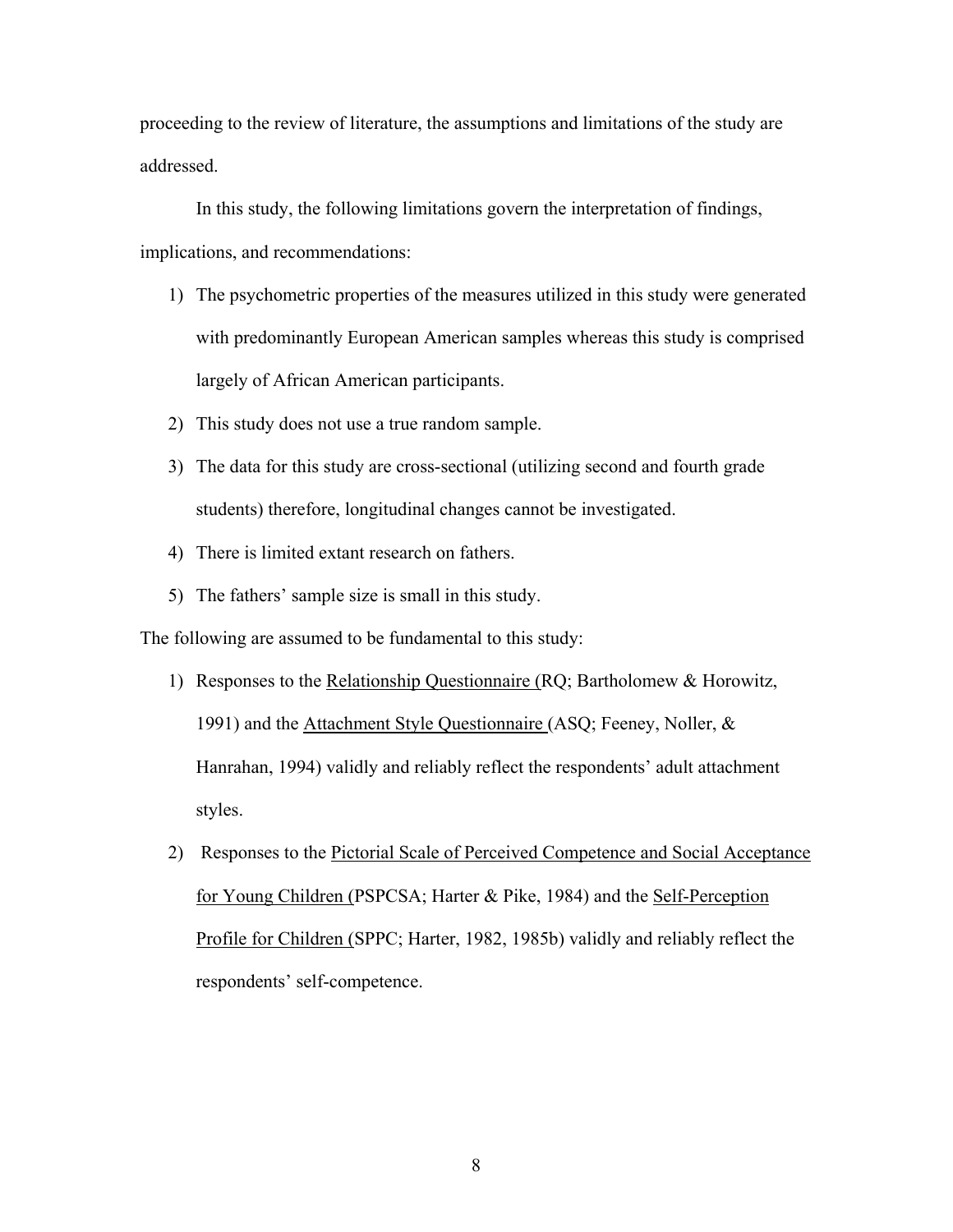- 3) Responses to the Woodcock-Johnson Tests of Cognitive Ability (WJ; Woodcock, McGrew, & Mather, 2001) validly and reliably reflect the respondents' cognitive ability.
- 4) It is assumed that participants completed the questionnaires and assessments for this study in a forthright and honest manner.
- 5) It is assumed that, in addition to the environment, heredity also contributes to the development of children's cognitive ability.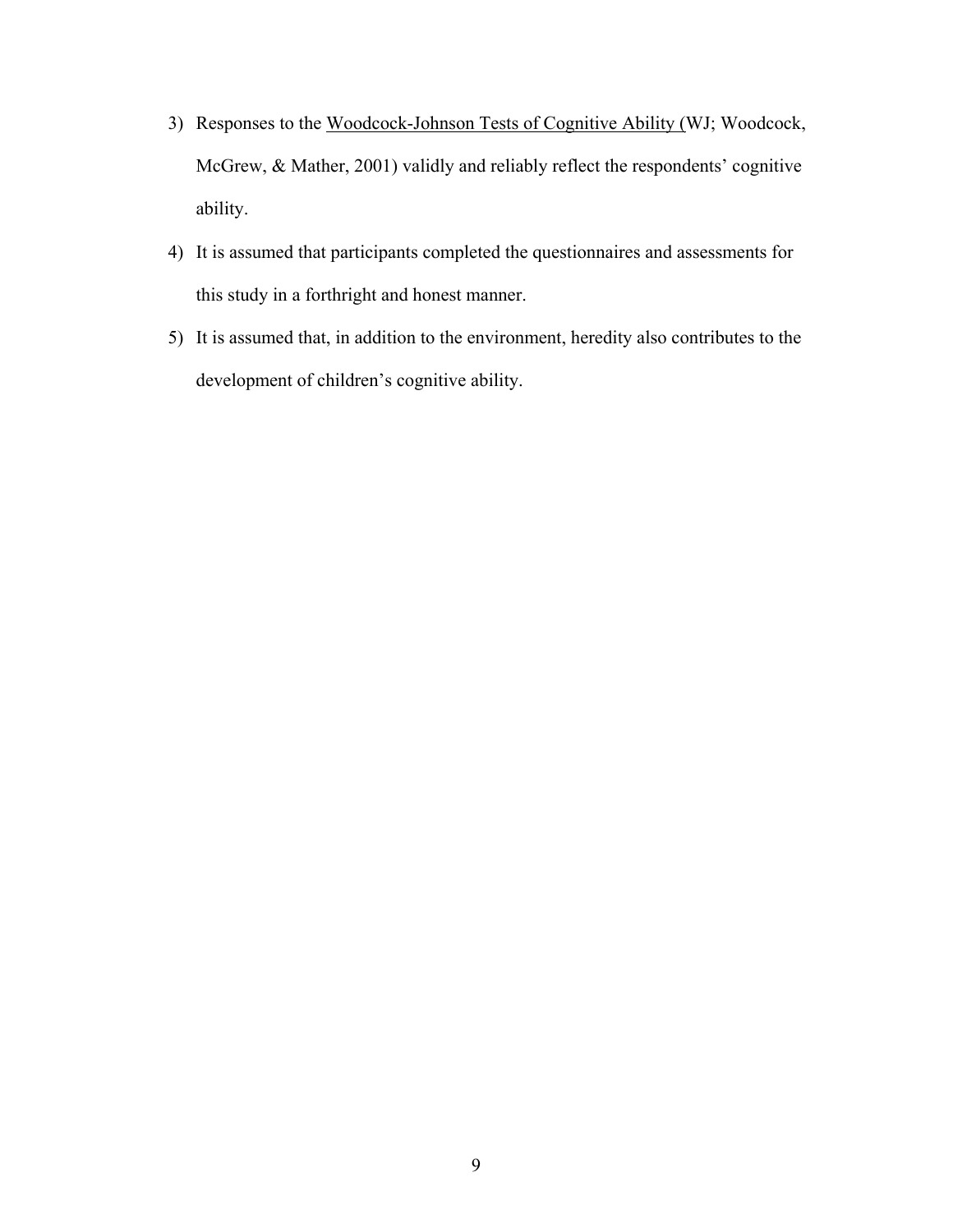#### CHAPTER TWO

## REVIEW OF LITERATURE

Social scientists regard the study of self development as the basis from which humans synthesize their "jumble of personal experiences into one connected life rather than as many disconnected fragments" (Damon  $\&$  Hart, 1988, p. 2). The pieces of this "connected life" may be found in the multiple domains of self-competence. Because selfcompetence is pivotal to emotional, social, and cognitive experiences (e.g., Davison  $\&$ Birch, 2001; Harter, 1983, 1990; Marsh, Craven & Debus, 1991; Stipek, Recchia, & McClintic, 1992), it is necessary to study its precursors and outcomes. The following review offers a brief description of the theoretical perspectives of the self. This section is followed by the social antecedents of self-competence, specifically, the role of attachment as a social antecedent of self-competence. The focus then shifts to the outcomes of self-competence, mainly, the influence of self-competence on cognitive ability followed by literature on the relationship between adult attachment and children's cognitive ability. The chapter is concluded with delineation of the three hypotheses utilized in this study.

#### A Developmental Perspective of the Self

 The self is not static but rather is constantly changing across the lifespan (see reviews by Damon & Hart, 1982; Harter, 1998). The formal study of the self is a relatively young field whose turn-of-the-century roots draw life from the father of self theory, William James. James' (1890) classic theory has become the foundation for study of the self as he was the first to examine the elusive nature of the dual "I-self" and "meself." James' distinction between the I-self and me-self has endured a century of scrutiny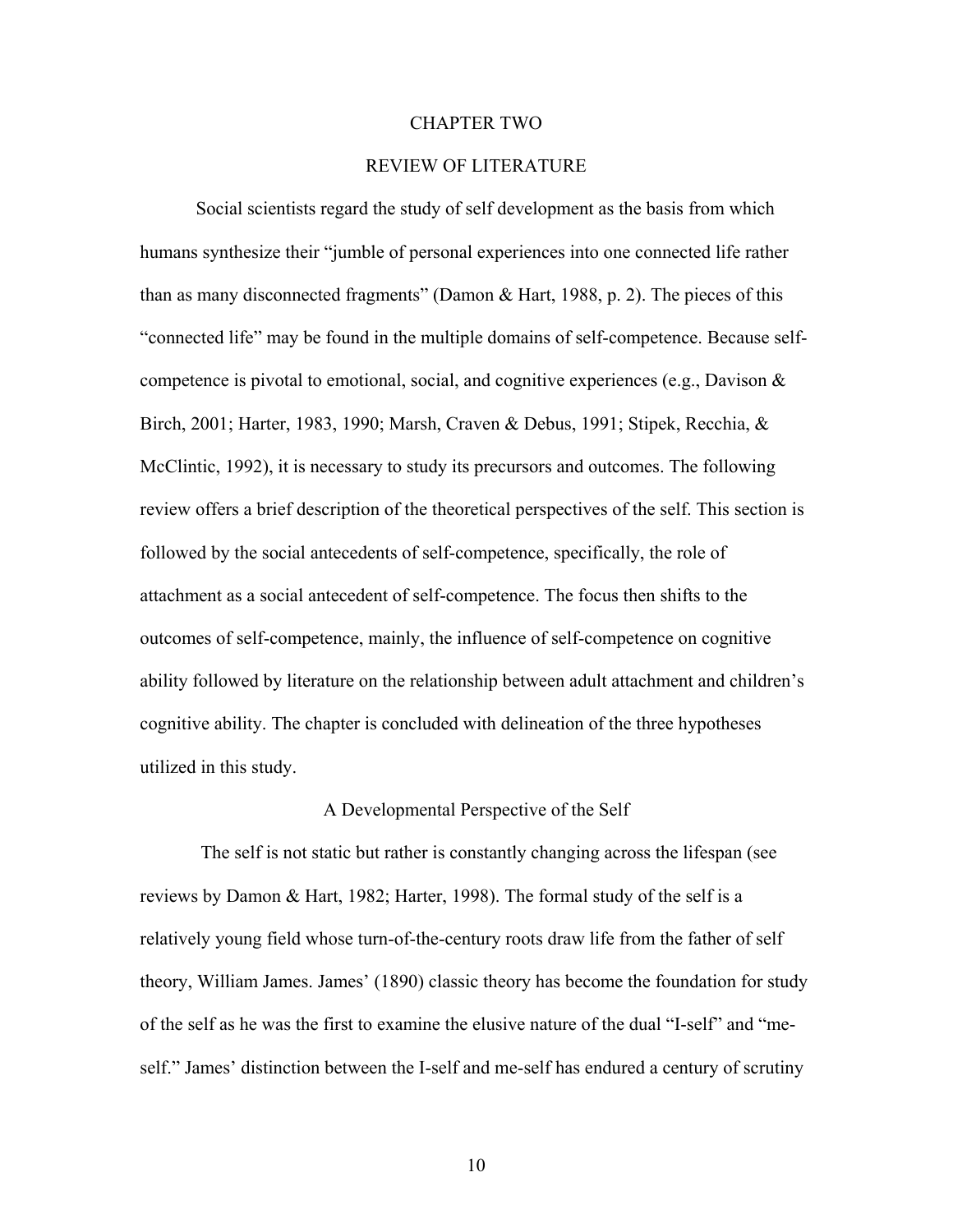and is a reoccurring theme in theoretical research on the self (Harter, 1999a). While James' (1890) theory remains a theoretical pillar in the study of the self, it does not allow for the changes that occur in self understanding over the human lifespan. It is essential to view the self through a developmental lens as intuition and science (e.g., Cole et al., 2001; Jacobs, Lanza, Osgood, Eccles & Wigfield, 2002) indicate that an adolescent has a very different sense of self at sixteen-years-of-age than she did as a six-year-old. When a developmental perspective is applied to self understanding, it allows researchers to embrace the social, emotional, physical, and psychological changes that occur in individuals over time. A developmental perspective looks beyond ages and stages to the issues that reside at the core of children's understanding of self. Developmental issues include the social influences of others and the manner in which cognitive changes affect a child's understanding of self. A developmental perspective of the self also includes examination of children's development from a longitudinal or cross-sectional perspective (Damon & Hart, 1988). The continuum of time allows researchers to truly observe the antecedents and outcomes of self-competence and the manner in which cognitive shifts affect these variables.

#### Developmental Stages of the Self

 Just as it is essential to establish the terminology that is commonly used in studying the self, it is also essential to preface self research with the developmental changes that occur throughout childhood. For the purposes of this literature review, the development of the self will be examined in early childhood and middle childhood, as these periods are applicable to the particular ages that will be studied. Further information on the development of self in infancy, very early childhood, and adolescence is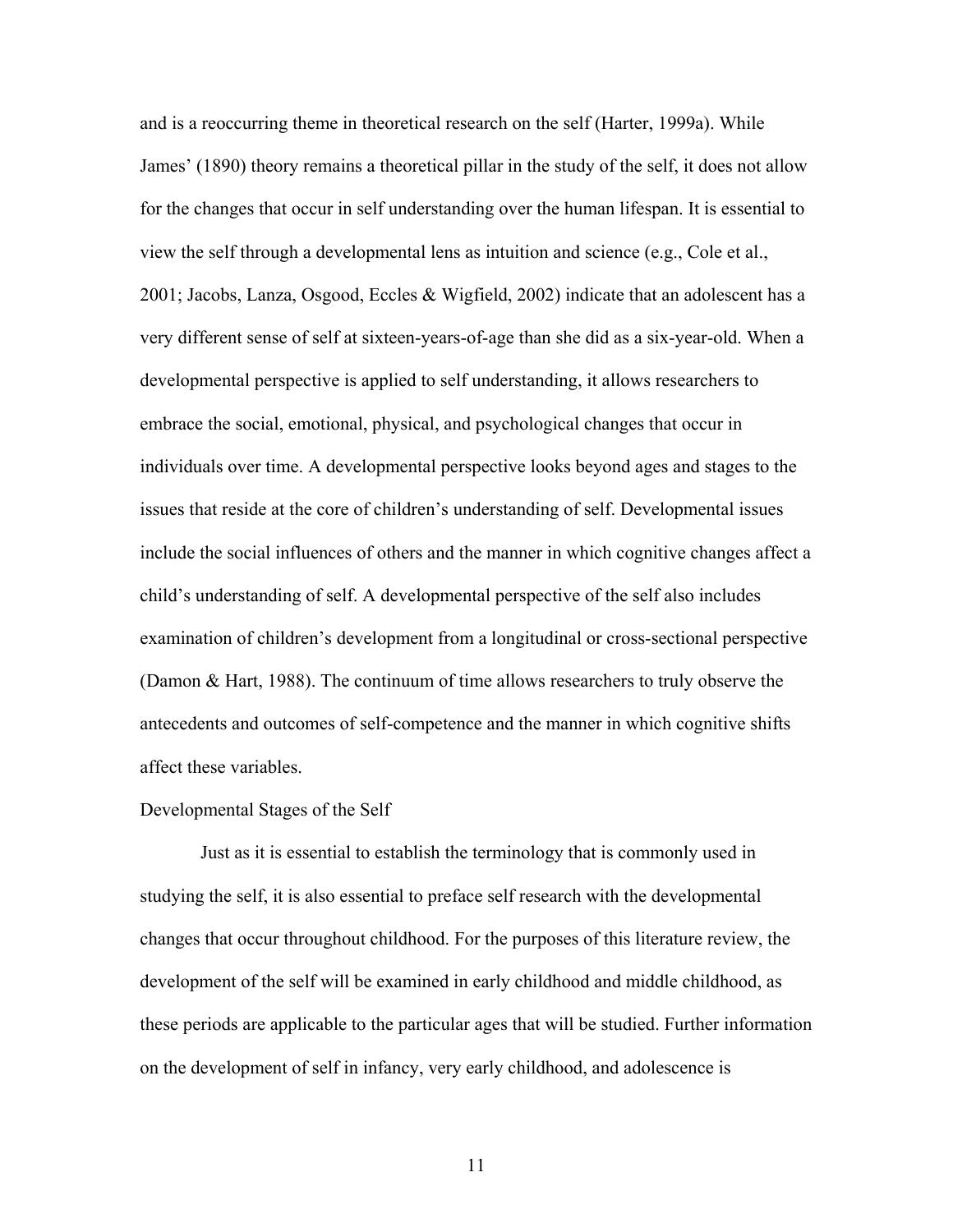elaborated upon in self development literature (e.g., Damon & Hart, 1982; Harter, 1999a; Stipek et al., 1992).

 Self Representations in Early to Middle Childhood. Any preschool teacher will attest to the fact that she has a classroom filled with self acclaimed experts. This blind confidence in one's abilities to do *everything* well is characteristic of children between two and five years of age. All-or-none thinking prompts a young child to assume that she is either very adept, or conversely, very unskilled in a certain area. While adult onlookers often view this self-possession as humorous, it is actually indicative of a cognitive shift that has yet to take place in a child's mind (Harter, 1999a).

 The period of early to middle childhood is marked with descriptions that are based on specific self-competencies that include social, athletic, or cognitive abilities (e.g. Harter, 1999a). These descriptors are less concrete than those made in very early childhood and indicate understanding of others' standards and expectations, but do not indicate a global sense of self. Through Harter's extensive research she found that children in this period begin to compare themselves with other children and with the younger representation of themselves. As children transition into middle childhood the descriptors they utilize are either very positive or very negative, yet, there is a greater willingness to admit the negative perceptions of oneself than in early childhood.

 The inability to form global representations is a remnant of children's youthful cognition that is carried over into the early to middle childhood period (see Harter, 1999a for a review). Research generally supports the finding that prior to age seven, children express their self-competence as domain specific entities (Cole et al., 2001; Eccles, Wigfield, Harold, & Blumenfeld, 1993; Harter, 1982; Harter & Pike, 1984; Jacobs et al.,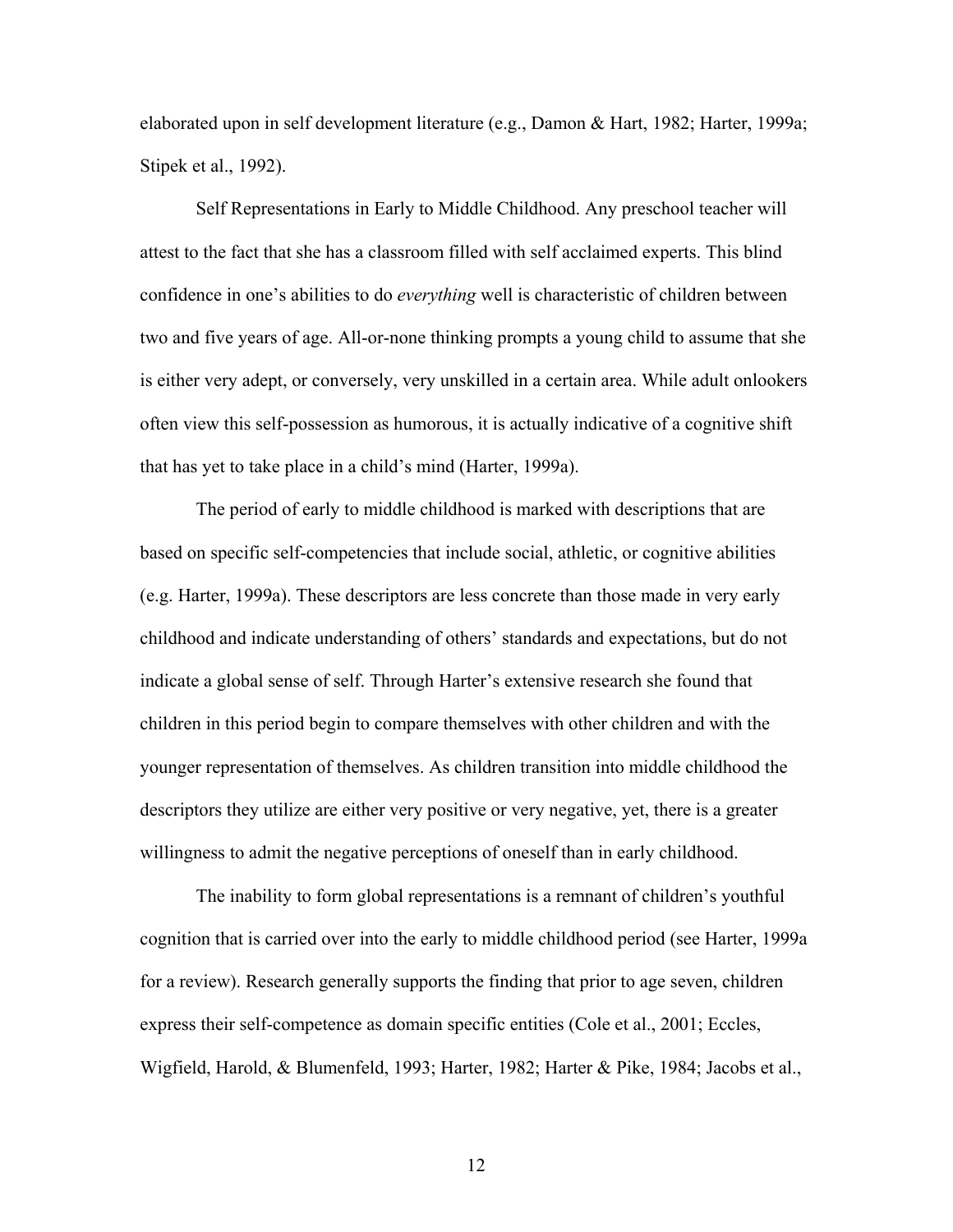2002; Marsh, 1989; Wigfield et al., 1997). For example, when asked to describe, "Who are you?" a six-year-old male may describe himself as an exceptional soccer player with a lot of friends who does not like math. Once again, his perceptions are very domain specific and lack in global statements about his self-worth. There is no indication at this age of being a good person or having a global sense of self that extends beyond the social, athletic, and cognitive realms.

 Self Representations in Middle to Late Childhood. Some of the most observable changes in self expression occur during the second or third grade (seven to eight-years-of age). The most noticeable of these changes involves a child's marked propensity in utilizing "trait labels" such as kind, popular, cool, smart, or athletic (see Harter, 1999a). The use of domain specific labels tends to decline across the early childhood years so that a child has the ability to condense his traits into one trait label by middle childhood (e.g., Cole et al., 2001; Eccles et al., 1993; Wigfield et al., 1997). At the age of nine, the boy in the previous paragraph may state that he is athletic, smart, and popular at school in lieu of the domain specific responses cited above. The child is now able to make higher order generalizations about his abilities and incorporate both positive and negative values within the same domain (Harter, 1998).

The influences of peer and social groups become increasingly more apparent between the ages of eight and eleven years as children tend to compare their abilities with those who surround them (see Damon & Hart, 1988; Harter, 1999a, 1982). Self representations in this period are more complex and generally involve affective qualifying statements (Harter, 1999a). The gap between the real and the ideal self begins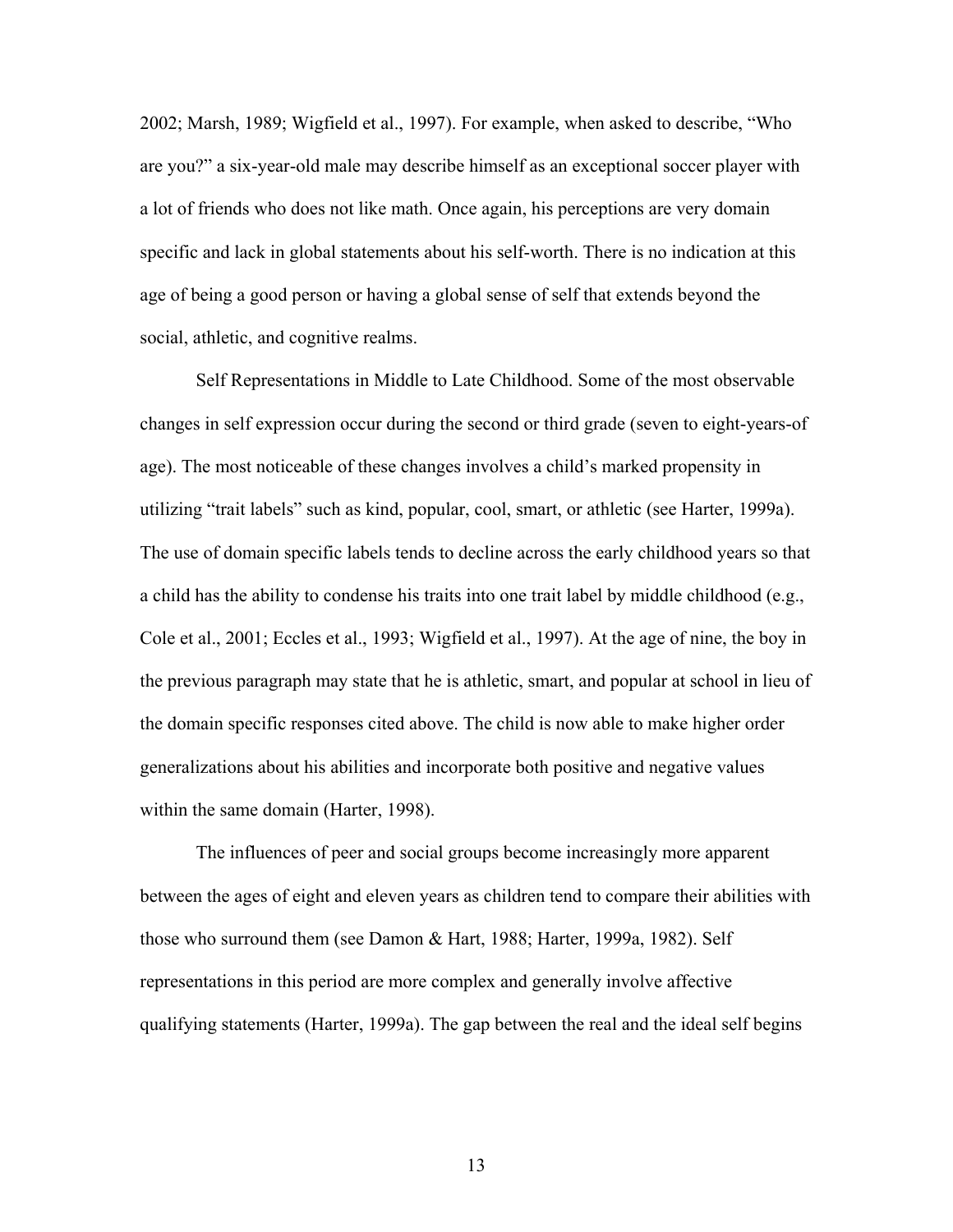to widen between the ages of six and twelve, allowing children to distinguish between the person they would like to be and the person they are in reality (Harter, 1998).

The ability to globally evaluate oneself coincides with cognitive changes that occur between the ages of eight and eleven years (Harter, 1999a, 1982, 1988). According to Harter, children at this age can identify with being a good person even though they may not be very good at another task, like mathematics. This awareness is not evident in a younger child whose self-worth is truly entangled in the perceived successes and deficiencies of separate domains. Daniels (1998) found that when children, ranging from 5 to 17 years-of-age, were asked to evaluate a hypothetical child's sense of self, it was not until age nine that the children referred to "self-esteem" or "self confidence" constructs in describing the character. Research on self development offers a vivid description of the psychological and cognitive changes that occur throughout childhood that is necessary in understanding the antecedents and outcomes of children's selfcompetence.

#### Adult Attachment as a Social Antecedent of Self-Competence

 Recent studies on self-competence have begun to address the need for developmental research that examines the changes in self over time (Cole et al., 2001; Jacobs et al., 2002). While it is essential to study these inner constructs of selfcompetence, it is equally as important to examine the variables that reside outside of the developing child in the social world. From an ecological perspective, it is imperative that researchers broaden their research to incorporate the relationships that exist in children's micro-systems. A fertile area of research over the past two decades has centered on the exploration of parent-child attachment and the ensuing development of self in childhood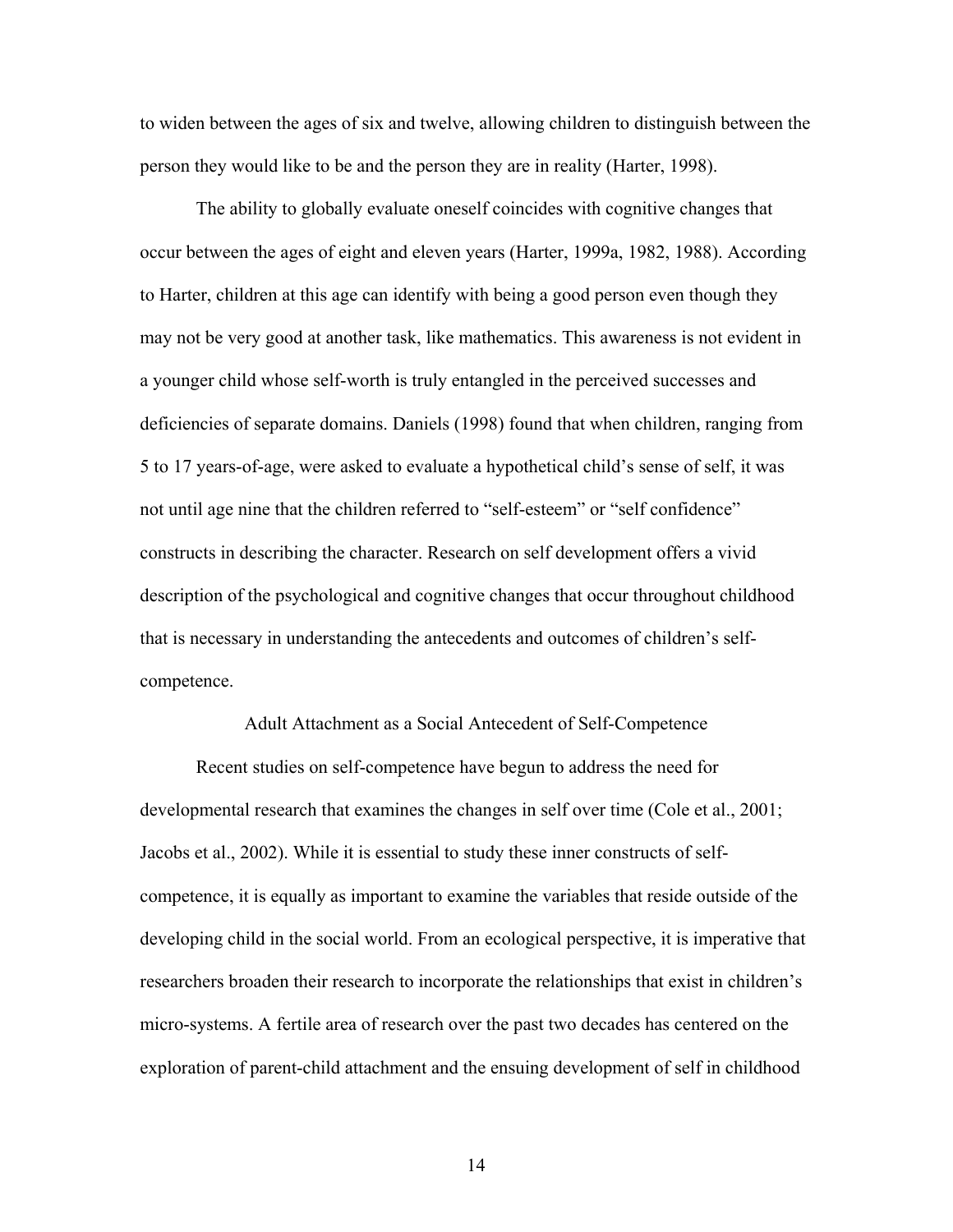(e.g., Cassidy, 1988, 1990; Verschueren, Marcoen, & Schoefs, 1996), adolescence (e.g., Arbona & Power, 2003; Paterson, Pryor, & Field; 1995), and college-aged individuals (e.g., Brennan & Morris, 1997; Bylsma et al., 1997; Carranza & Kilmann, 2000; Leondari & Kiosseoglou, 2000). From an ecological perspective, it is not only relevant to examine the attachment relationships between parents and children, but to expand the research lens to examine adult romantic attachment to significant others. Inclusion of this adult attachment variable truly takes researchers into the outer limits of the child's microsphere and perhaps, even into the exosphere. As research focusing specifically on adult attachment and children's self-competence has not been explicitly investigated (Bylsma et al., 1997), it is necessary to review the broader literature on attachment and self development in order to establish a foundation for the specific hypotheses of this research.

# Attachment Theory

Attachment is often defined as an "enduring affectional bond of substantial intensity" (Paterson et al., 1995, p. 365). According to attachment theorists (e.g., Ainsworth, 1964, 1989; Bowlby, 1969/1982, 1973, 1980), attachment to a primary caregiver during infancy is not only essential to the physical care of the infant, but ultimately shapes how that individual will view the world as an adult. The evolutionary objective of attachment serves the purpose of protecting the infant from harm by maintaining the infant within close proximity to the mother (Bowlby, 1969/1982). But infants are not merely passive components of this relationship; rather, they are born with tools (crying, cooing, smiling, etc.) that are designed to physically and emotionally engage the primary caregiver. While the infant plays a large role in furthering the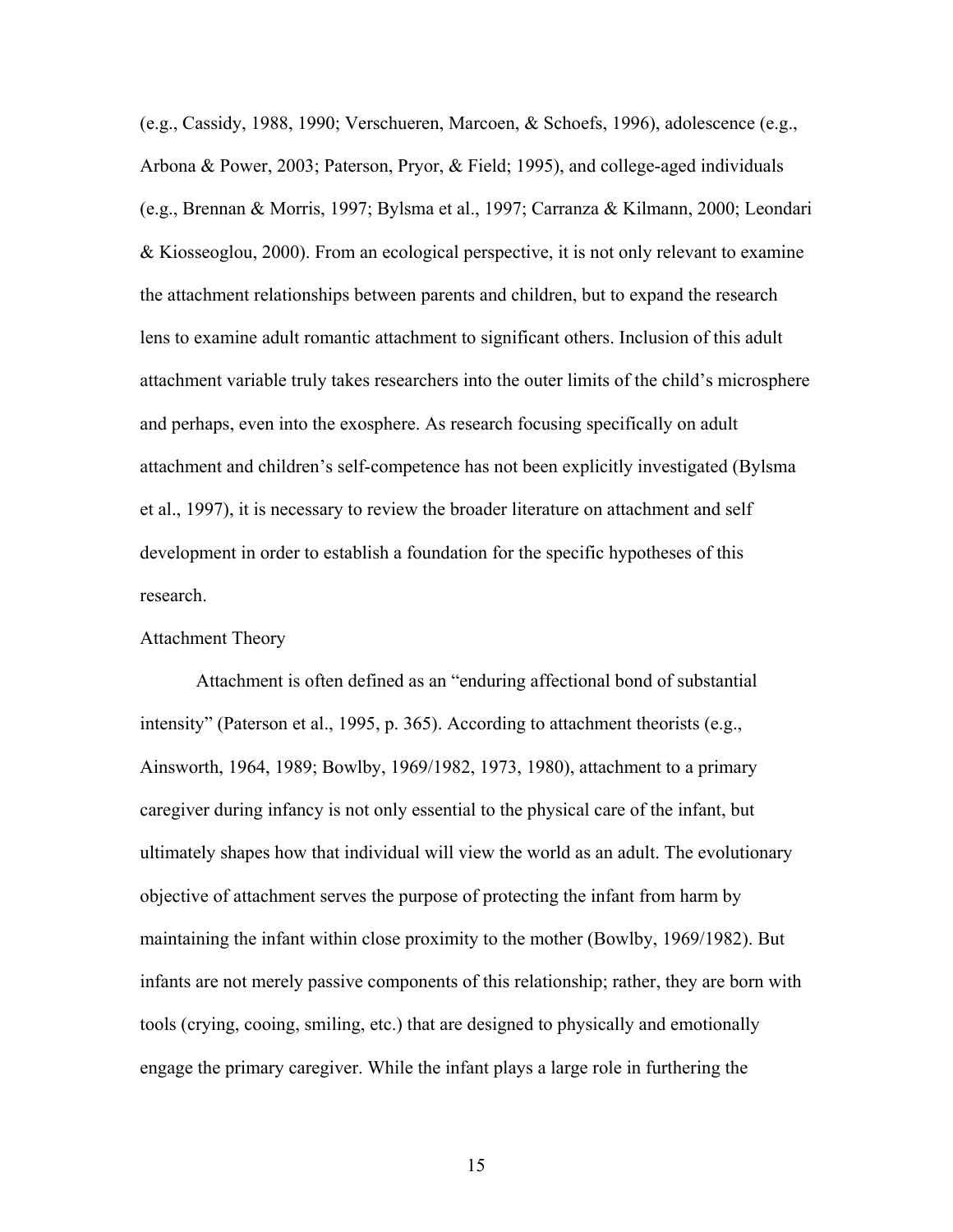attachment relationship, the infant's overtures for attention must receive sensitive and contingent responses from the caregiver. When an infant's cries are met with prompt, appropriate responses, the infant learns that the world is a warm and dependable place. The caregiver's sensitivity imbues the infant with a feeling of trust in his surroundings and ultimately, a sense of agency and empowerment. These feelings of trust and empowerment are the primary contribution to the infant's internal working model, and ultimately, to self-worth.

Attachment is integral in furthering the emotional, social, cognitive, and behavioral development of an infant. The cognitive domain is manifested in the development of the aforementioned, internal working model. The internal working model may be defined as the intrinsic representations of an individual's worth (Bowlby, 1969/1982). The development of this model serves as a sieve through which an individual filters his sense of self and interactions with others. More specifically, it is an unconscious construct that shapes an individual's sense of personal worth as well as expectations of interpersonal relationships (Ainsworth, 1989; Cassidy, 1990). This sense is rooted in early relationships that establish the unwavering element of the internal working model. The internal working model is unwavering in that it is influential across the lifespan, but it is dynamic in that it is slowly constructed through daily interactions with caregivers (Bowlby, 1969/1982). According to Bowlby (1979), this internal model is the basis for self constructs including self-esteem, self-concept, and self-competence. Attachment in Adulthood

Research on attachment in adulthood may be divided into two domains: (a) attachment to parents (primary caregivers) as an enduring construct that traverses the life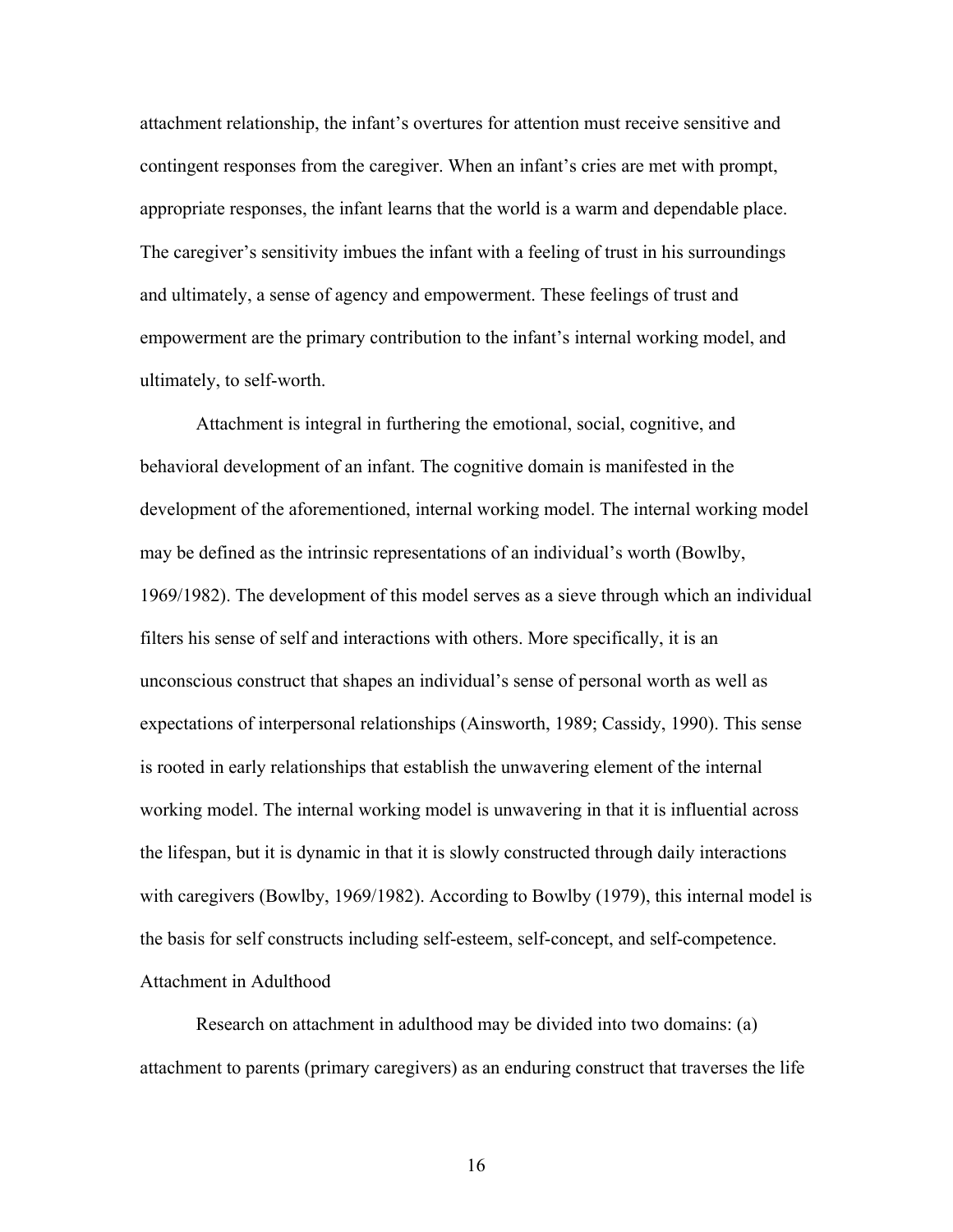span, and (b) romantic attachment to significant others in adulthood (Hazan  $\&$  Zeifman, 1999). Central to the tenets of attachment theory, is the finding that these two groups are not isolated entities, but rather, overlapping and dynamic in nature (Bowlby, 1969/1982). Through their extensive research, Hazan and Zeifman (1999) found that attachment is as integral to adult relationships as it is to the primary infant-caregiver relationship. Both fields of study are very expansive in nature, therefore, for the purposes of this dissertation, only the research related to romantic attachment will be reviewed.

Bowlby (1979) conceptualized attachment as extending from "the cradle to the grave," yet, prior to the late 1980's, very little empirical research was conducted on attachment beyond infancy (p. 127). Based on Bowlby's (1969/1982) and Ainsworth's (1978) theoretical foundations, Hazan and Shaver (1987) proposed a theoretical framework of adult attachment. This framework rests on the notion that through the internal working model, attachment is both a durable and dynamic construct. Adult attachment relationships are generally conceptualized as romantic in nature but may include any significant relationship that involves the salient attachment characteristics of (a) maintenance of proximity, (b) distress at separation, (c) safe haven, (d) security and nurturance (e) emotional connectedness, and (f) singularity of individual (Ainsworth, 1989; Hazan & Zeifman, 1999). Attachment behavior in adulthood is akin to a secure base where the attachment figure provides a "safe haven" for the significant other in times of anxiety or distress (Cassidy, 2000).

Adult attachment differs from infant attachment in that there is an assumed reciprocal caregiving relationship between adults. While an infant may engage a caregiver in an interaction, the adult generally administers the nurturing (Berman  $\&$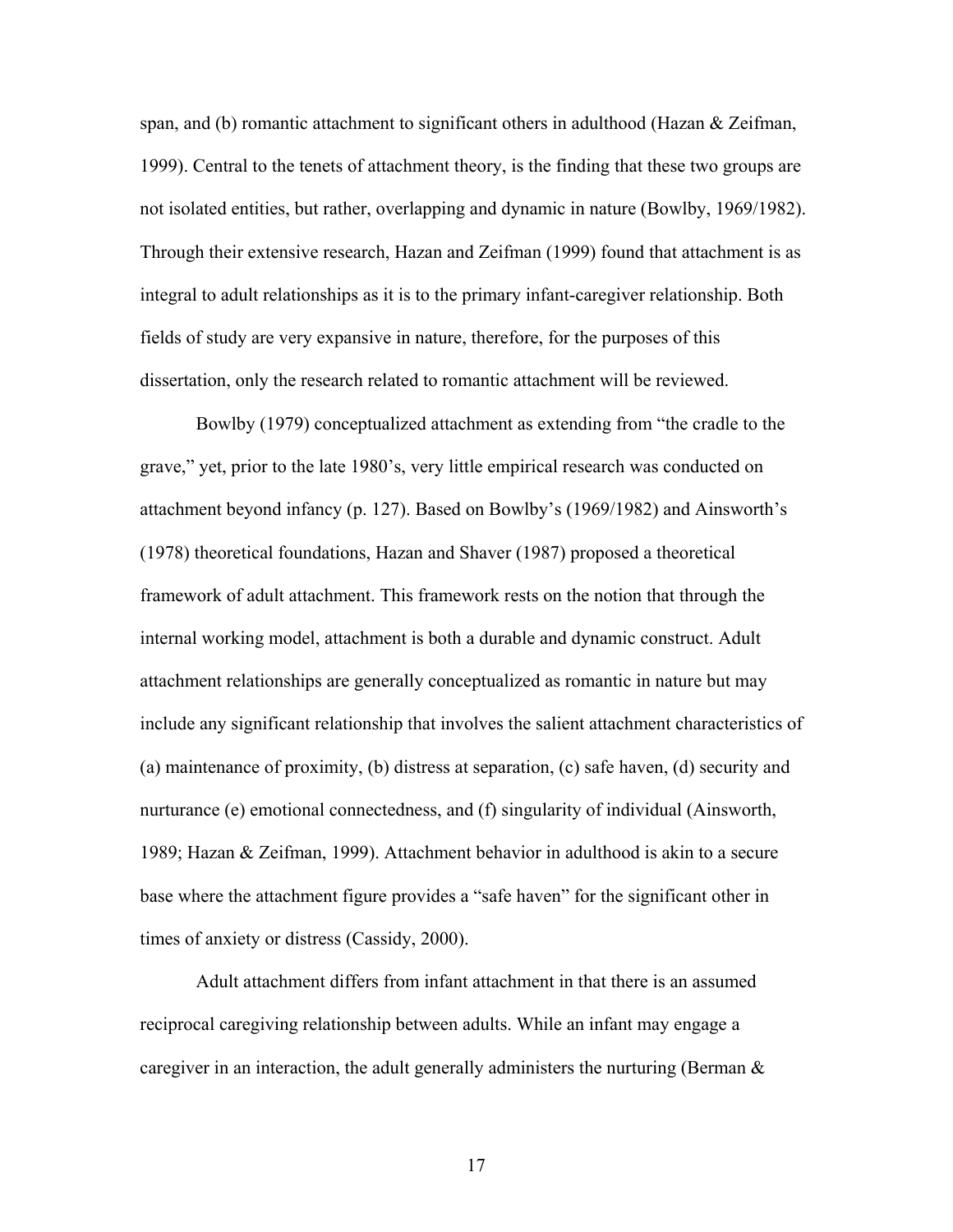Sperling, 1994; Hazan & Shaver, 1994). Therefore, an assumption of adult attachment is that the potential exists for adults to both give and receive care from a significant other. In addition, adult attachment may be more abstract in nature. While an infant needs physical reminders of an attachment figure's presence, adults possess object permanence and can conjure up strategies for contacting an attachment figure when they are not in plain sight (Hazan & Shaver, 1994). For adults, the notion of "felt security" becomes much more significant in their attachment relationships (Sroufe & Waters, 1977) as the psychological aspect of attachment partially replace the physical aspect. This brief overview suggests that the effects of adult attachments are far-reaching and greatly impact the quality of life for both parents and children (Feeney, 1996).

The Relationship between Attachment and Self Development

Inherent to the ecological paradigm is the assumption that all relationships, both immediate and removed, affect a child in a fluid bi-directional manner. Therefore, it is essential to explore the manner in which adult attachment to significant others affects a child's sense of self. The majority of research on attachment and the development of self has focused on the relationship between attachment to parents in childhood (Cassidy, 1988; Verschueren et al., 1996) and adolescence (e.g., Arbona & Power, 2003; Carranza & Kilmann, 2000; Leondari & Kiosseoglou, 2000; Meyers, 1998; Paterson et al., 1995) and the ensuing perceptions of self-esteem. Another fruitful area of research has been the examination of the relationship between adult attachment and adult self-esteem within individuals (e.g., Brennan & Morris, 1997; Bylsma et al., 1997). While these studies have illuminated the link between attachment and self perceptions, they have not addressed the lack of research investigating this relationship between adults and children in middle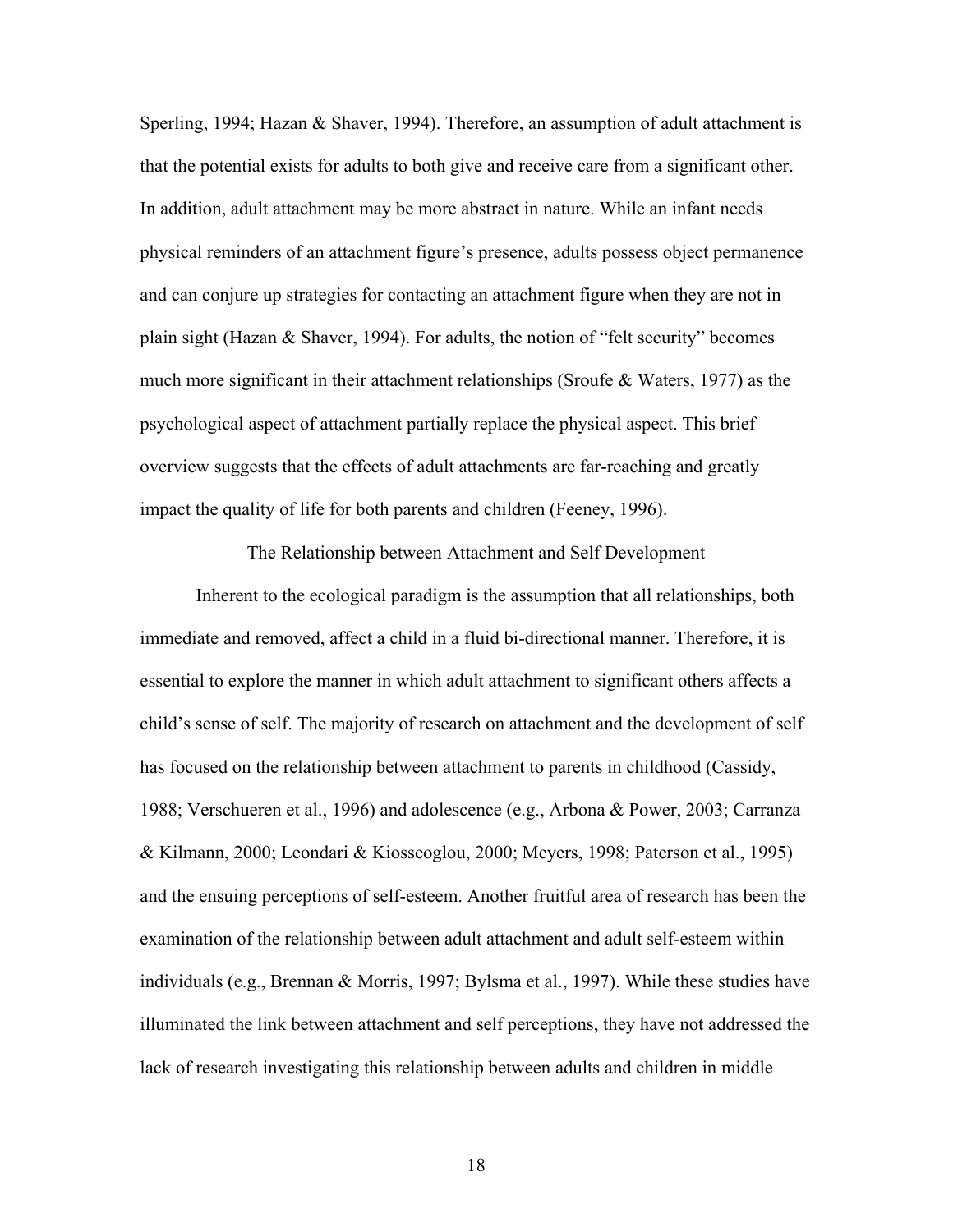childhood. In fact, the specific relationship between adult attachment styles as a predictor of children's self-competence in middle childhood has yet to be empirically investigated. Attachment and Self Development in Childhood

Measuring attachment to primary caregivers in childhood and middle childhood has proved to be a major obstacle in attachment related research (Kerns, Tomich, Aspelmeier, & Contreras, 2000). The period between toddlerhood and adolescence remains a gray area for attachment researchers with respect to valid instrumentation (Kerns et al., 2000; Solomon & George, 1999). Available assessments are generally qualitative in nature and require a significant amount of time and extensive training for the coders (Solomon & George, 1999). Some researchers have turned to representational measures of attachment using dolls, puppets, and stories (Solomon & George, 1999). Verschueren and colleagues (1996) utilized one such measure in their study of attachment and self-competence in five-year-old children. The results from this study indicated that children who possessed positive self-competence, perceived themselves to be securely attached to their mothers, whereas children with negative self-competence perceived themselves as insecurely attached to their mothers (Verschueren et al., 1996). While this study is supportive of the relationship between secure attachments and high selfcompetence, the generalizability is limited in that it was conducted with European American middle-class children from predominantly intact families. In addition, even though representational assessments of attachment and self-perception offer promising strides in assessment of young children's thoughts and feelings, they are still in their infancy with respect to empirical reliability and professional utilization (Solomon & George, 1999).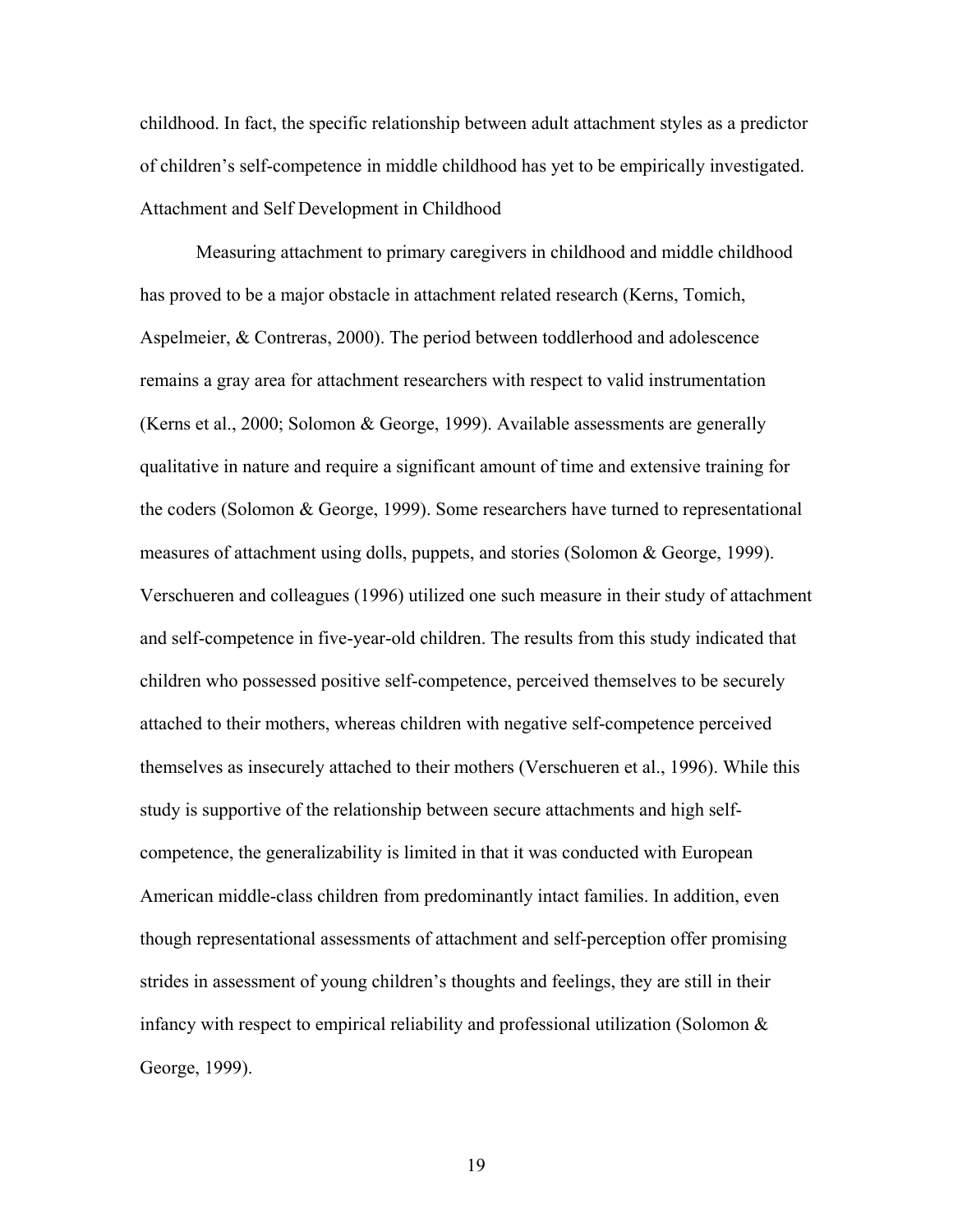In a similar study, Cassidy (1988) found that a significant relationship existed between attachment style and self-competence. Children labeled as secure were open in expressing their perceived faults with a mixture of positive and negative self perceptions. Insecure children, specifically those classified as avoidant, depicted themselves as "perfect" in their assessment and even when probed, did not admit any weaknesses. This behavior may be akin to avoidant adults who feign perfection and independence in order to evade relationships with others (Bartholomew, 1990).

## Attachment and Self Development in Middle Childhood

Research on attachment and self development bypasses middle childhood and regains momentum in adolescence and young adulthood. For the most part, this is due to the lack of valid attachment measures in middle childhood and the ease with which this variable may be tested in young adults (Kerns et al., 2000). Despite efforts to conduct validity studies on attachment measures in middle childhood (Kerns et al., 2000) there are still major gaps in the attachment literature extending between childhood and young adulthood. Related studies in middle childhood include parental memories of childhood love and acceptance as a predictor of children's socio-emotional functioning (Contreras, 2000), the relationship between early attachments and children's social functioning (Bohlin, Hagekull, & Rydell, 2000), the influence of parental attachment on parental monitoring (Kerns, Aspelmeier, Gentzler, & Grabill, 2001), and the relationship between attachment and adjustment to school as reported by teachers and peers (Granot & Mayseless, 2001). While all of these studies focus on children in the middle childhood years, they ignore self development by centering on observable behaviors that are more readily assessed.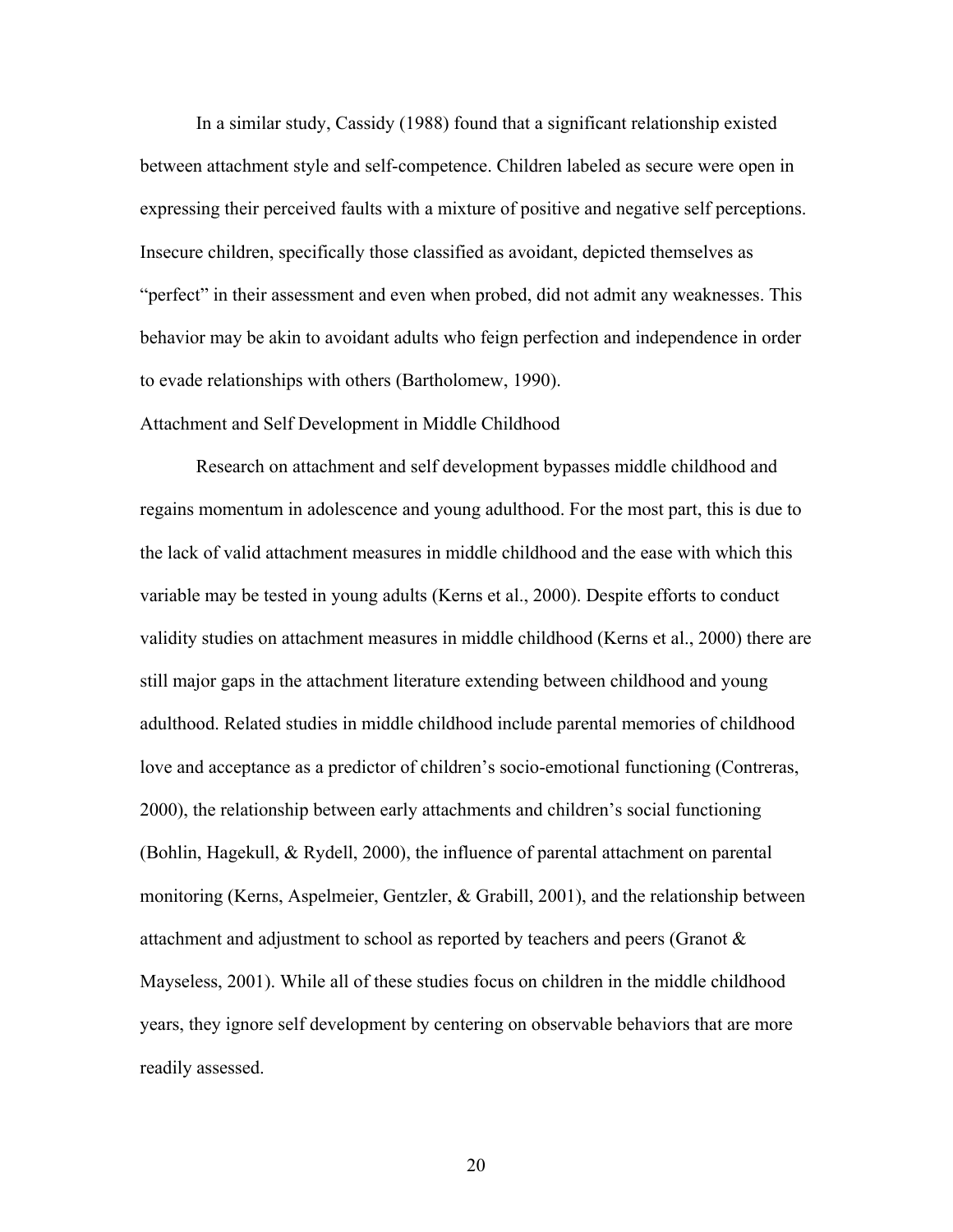In an unprecedented study that specifically addressed attachment and selfcompetence in middle childhood, Doyle, Markiewicz, Brendgen, Lieberman, and Voss (2000) found that children in grades four through six who possessed a secure perception of attachment to mothers were more likely to have higher levels of perceived athletic abilities and peer relations than children with perceived insecure attachments. Children's perceived attachments to their fathers did not have similar predictive properties of selfcompetence. In fact, a perceived secure attachment to fathers was only associated with higher levels of perceived school competence in middle childhood (Doyle et al., 2000). In general though, children whose fathers participated in the study scored higher on perceived competence than children whose fathers did not participate in the study. Doyle and colleagues (2000) surmised that this finding involved variables other than perceived attachment. These children may have received more overall support from their fathers. While this study offers a cursory glance at self development in middle childhood, it focused on parent-child attachment rather than the variable of adult attachment to significant others. Studies focusing on the latter are scant in middle childhood. Attachment and Self Development in Adolescence and Young Adulthood

The period of adolescence and young adulthood offers more assessment opportunities to measure attachment with self-report instruments. While the majority of researchers have investigated the relationship between attachment and self development utilizing European American samples (e.g., Armsden & Greenberg, 1987; Kenny, Lomax, Brabeck, & Fife, 1998), Arbona and Power (2003) examined the relationship between parental attachment and self-esteem with African American, Mexican American and European American adolescents. After controlling for demographic variables, the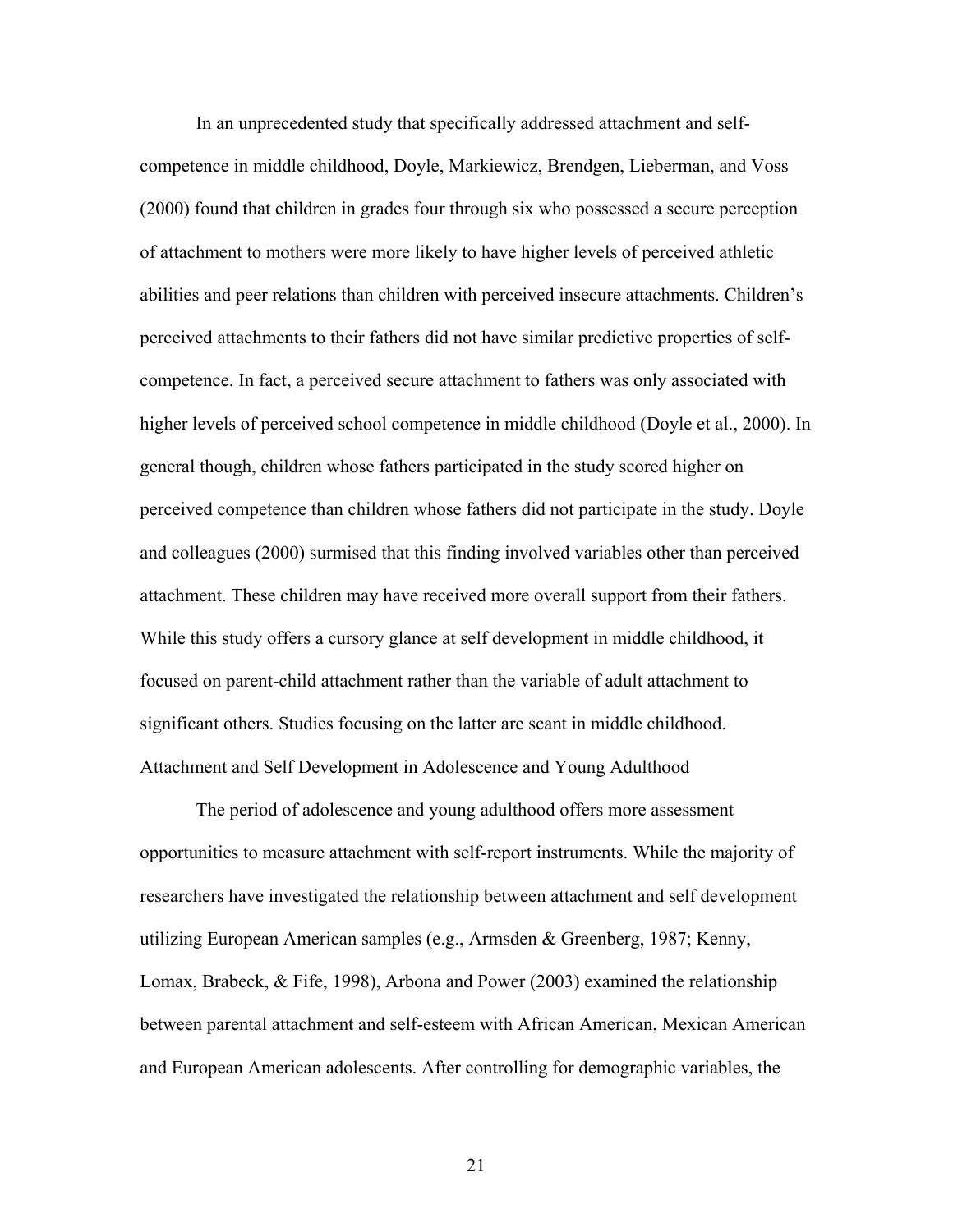authors found that the relationship between parental attachment and self-esteem did not vary based on ethnic background (Arbona & Power, 2003). In addition, both maternal and paternal attachment contributed uniquely to adolescent's self-esteem with avoidance of mother and anxiety toward father contributing to lower self-esteem. The generalizability of these results must be limited to adolescents who have relationships with both their mothers and fathers as respondents who only reported attachment to one parent or caregiver were eliminated from the study. Because the attachment assessment (Armsden & Greenberg, 1987) was administered to students only once, students' perceptions of their parental relationship may have been skewed due to contextual circumstances such as being grounded or receiving some extra cash from a parent. In addition, while the students were randomly selected, self-selection was a limitation of the study as 50% of the randomly selected individuals chose not to participate (Arbona  $\&$ Power, 2003).

College students provide researchers with samples of convenience and are highly studied in the field of adult attachment despite the threat that they pose to research generalizability. One study utilizing a college sample indicated that securely attached students attained higher scores on measures of self-esteem and lower scores on measures of loneliness than insecurely attached students (Leondari & Kiosseoglou, 2000). In addition, securely attached students reported less guilt and anxiety toward their parents when leaving for college. A study by Caranza and Kilmann (2000) assessed the links between adult attachment and college females' perceptions of their parents. Women with insecure attachment classifications reported lower self-esteem than those who were securely attached; the insecure women also placed less trust in interpersonal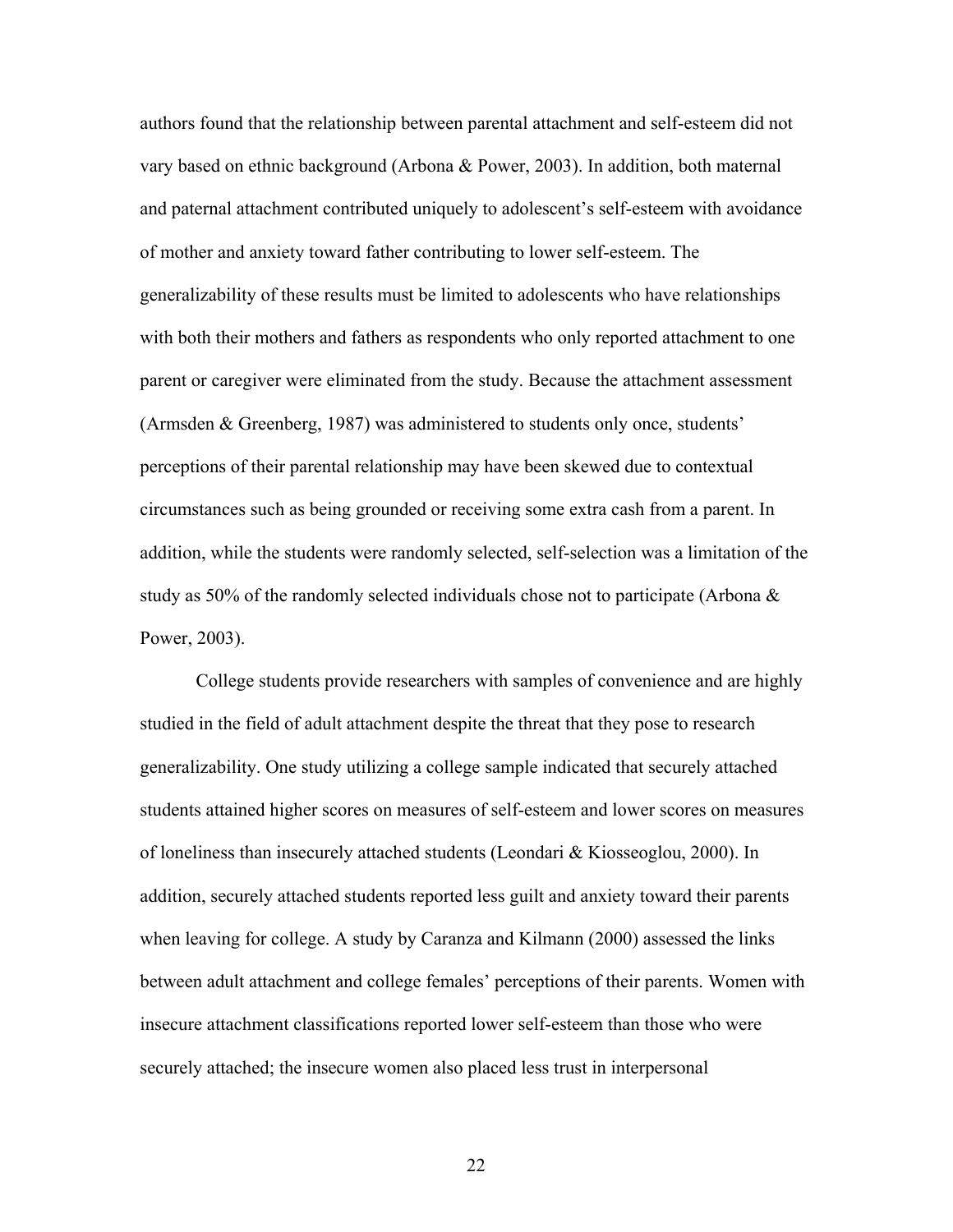relationships. The students in this study reported that all parental dyads were intact but women who were insecurely attached described fathers as distant and demanding and mothers as absent or demanding (Caranza & Kilmann, 2000). Once again, the results of this study were limited to young women whose biological parents were married.

The issue of self-esteem continues to emerge as a correlate of attachment at every stage of development, but in young adulthood there is a divide in the literature between those studies that examine self-esteem in relation to adult romantic attachment versus adult attachment to parents. In two studies that examined the former relationship (Brennan & Morris, 1997; Bylsma et al., 1997), the authors employed similar measures to test differing hypotheses related to adult romantic attachment and global self-esteem with young adults. Both studies utilized Bartholomew and Horowitz's (1991) Relationship Questionnaire (RQ) and Rosenberg's (1965) measure of global self-esteem. In addition, both authors included two different measures of self-competence that essentially examined similar domains. Bylsma et al., (1997) included a self-developed questionnaire that assessed respondents' self-competence across six specific domains including: (a) social, (b) athletic, (c) romantic, (d) creative, (e) academic, and (f) physical appearance. Brennan and Morris (1997) used a questionnaire that measured respondents' selfcompetence across five domains including: (a) social, (b) athletic, (c) creative (d) academic and (e) physical appearance.

The authors' (Brennan & Morris, 1997; Bylsma et al., 1997) results were consistent with previous studies (Feeney & Noller, 1990; Bartholomew & Horowitz, 1991) that found positive attachment styles to be associated with high global self-worth while negative attachment styles were associated with low global self-worth. Brennan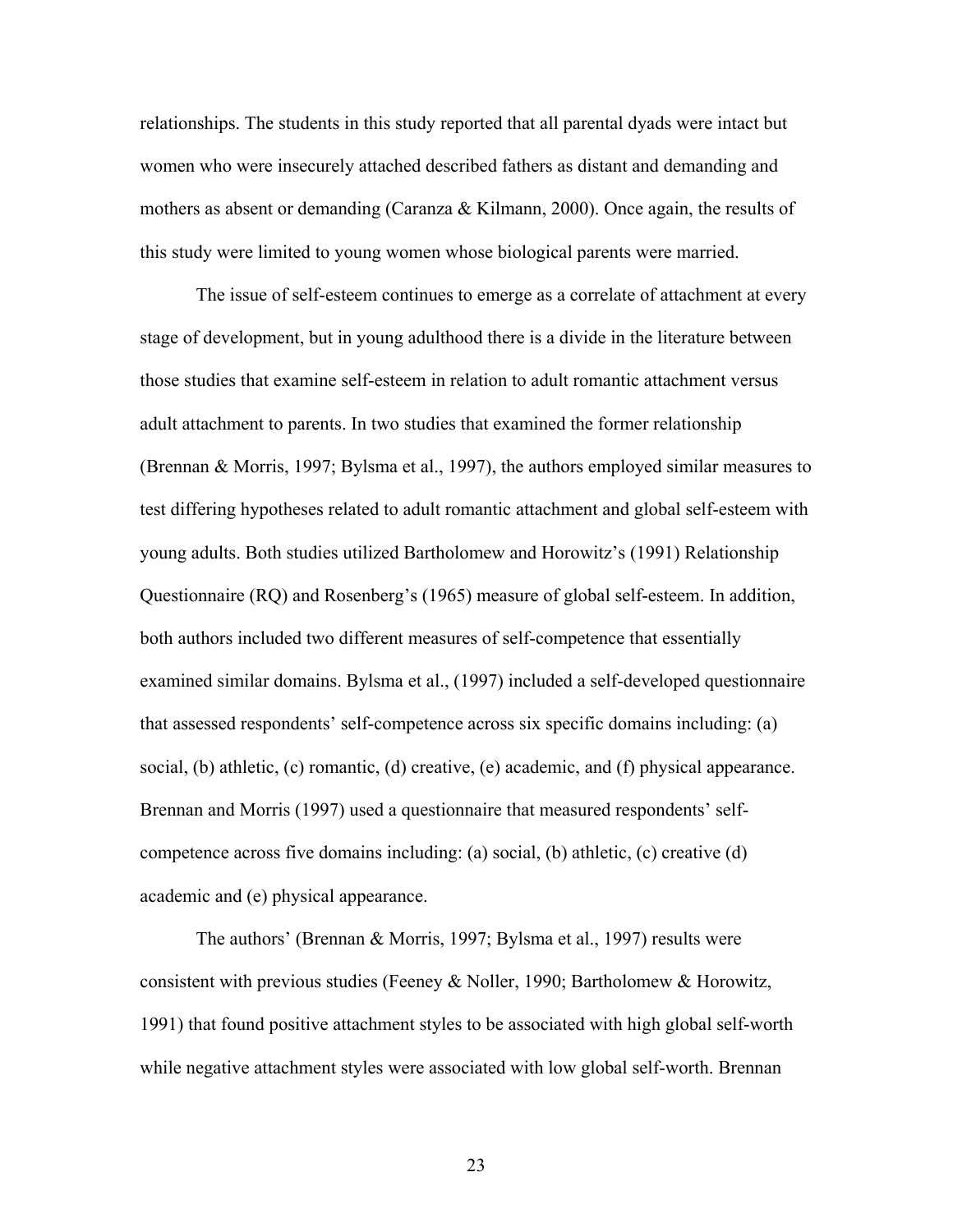and Morris (1997) hypothesized that even though both groups of individuals classified as secure and dismissing scored higher in self-esteem than preoccupied and fearful individuals, a difference in the composition of secure versus dismissing self-esteem would surface based on self-competence. Respondents classified as secure would possess both high levels of self-liking and self-competence. Respondents classified as dismissing would attempt to compensate for lower self-liking by placing great value in honing specific competencies such as athletics, physical appearance, etc. The results supported this hypothesis as secure adults possessed higher self-liking while dismissing adults placed a higher premium on self-competencies.

Bylsma and colleagues (1997) noted the same pattern where secure and dismissing adults scored higher in overall levels of self-competence while preoccupied and fearful adults scored lower in overall self-competence. The variation in selfcompetence was only significant in the social, athletic, physical appearance, and romantic domains. This study is less comprehensive than Brennan and Morris's study (1997) as the authors did not attempt to interpret the variation in attachment styles and selfcompetencies due to the absence of specific hypotheses (Bylsma et al., 1997). Both studies were limited in that respondents were students in college-level psychology courses who received class credit for their participation. In addition, from an ecological perspective, the studies are mono-dimensional in that they explore attachment and self development within subjects rather than expanding the lens to include other relationships. The authors (Bylsma et al., 1997) suggested that further research is necessary on the relationship between adult attachment styles and domain specific self-competencies from other perspectives. For this reason, it is essential to introduce new dimensions into the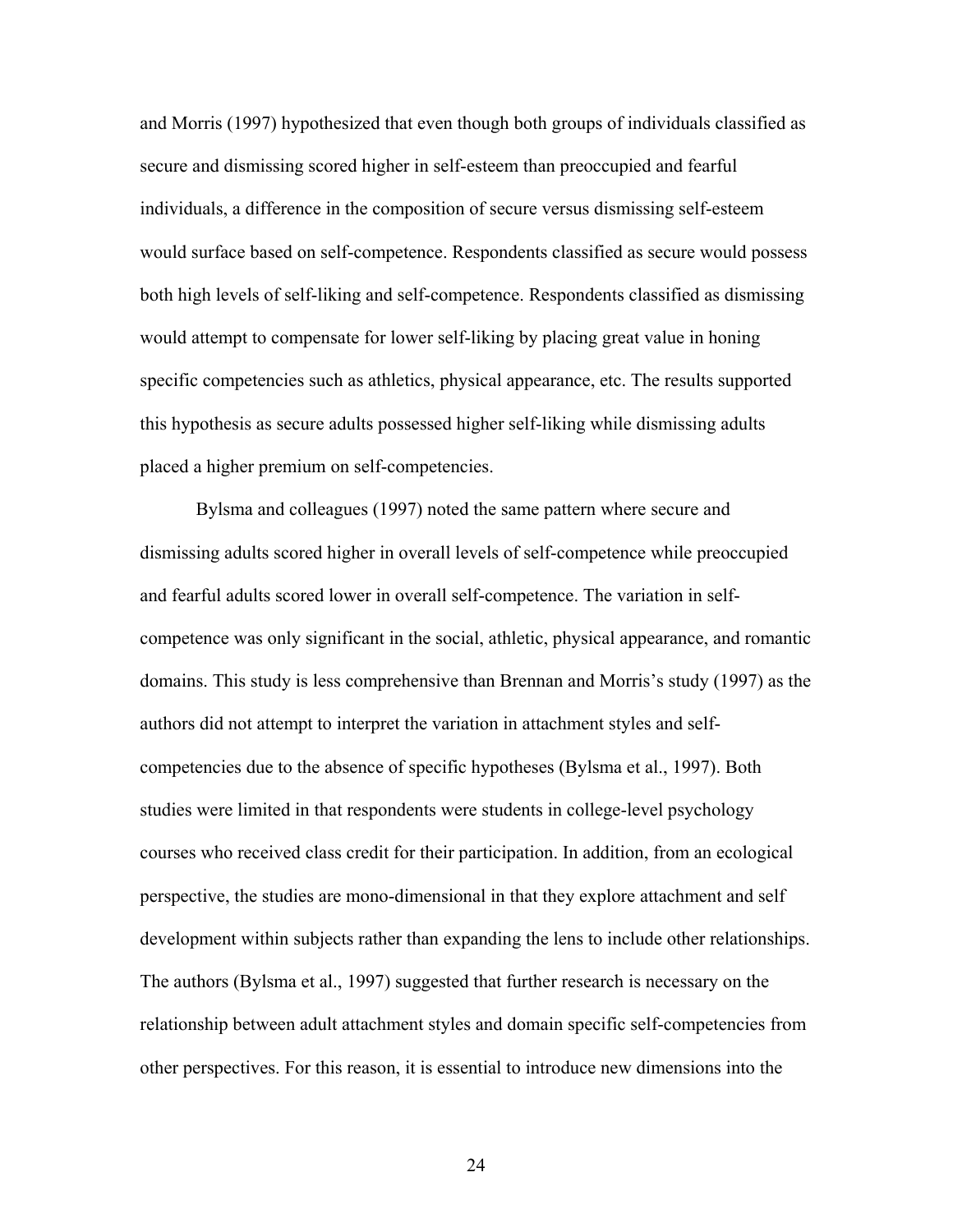scholarly dialogue of parent-child relationships by examining adult attachment as a social antecedent of children's domain specific self-competence. This exploratory relationship is the foundation of hypothesis one in the present study.

Children's Cognitive Outcomes in Relation to Self-Competence

Examining the antecedents of children's self-competence begets the question of outcomes: why is self-competence important and what are the ramifications of its positive or negative extremes? The question has been raised as to whether or not the intuitive belief holds that positive self-perceptions are fundamental to overall wellbeing as there is scant evidence that empirically supports this intuition (Damon & Hart, 1988; Harter, 1998). For this reason it is necessary to not only understand what contributes to the creation of self-competence, but also to explore the manner in which self-competence manifests itself in daily life. One such manifestation that parents, teachers, and policy makers focus on is that of children's cognitive ability and academic achievement. The manner in which children's self-concept relates to academic achievement has received empirical consideration (e.g. Guay et al., 2003; Marsh & Craven, 1997; Marsh, Byrne, & Yeung, 1999), but the relationships between self-competence and cognitive ability have received less scholarly attention (Kurdek & Sinclair, 2000). The relationship between self-concept and academic achievement has been illustrated to be reciprocal (Guay et al., 2003; Marsh et al., 1999) where children's perceptions of academic ability affect performance in school, and in turn, academic performance fuels children's academic perceptions. Yet, while it is conceptually sound to test the relationship between academic self-competence and academic achievement, it is equally as relevant to explore the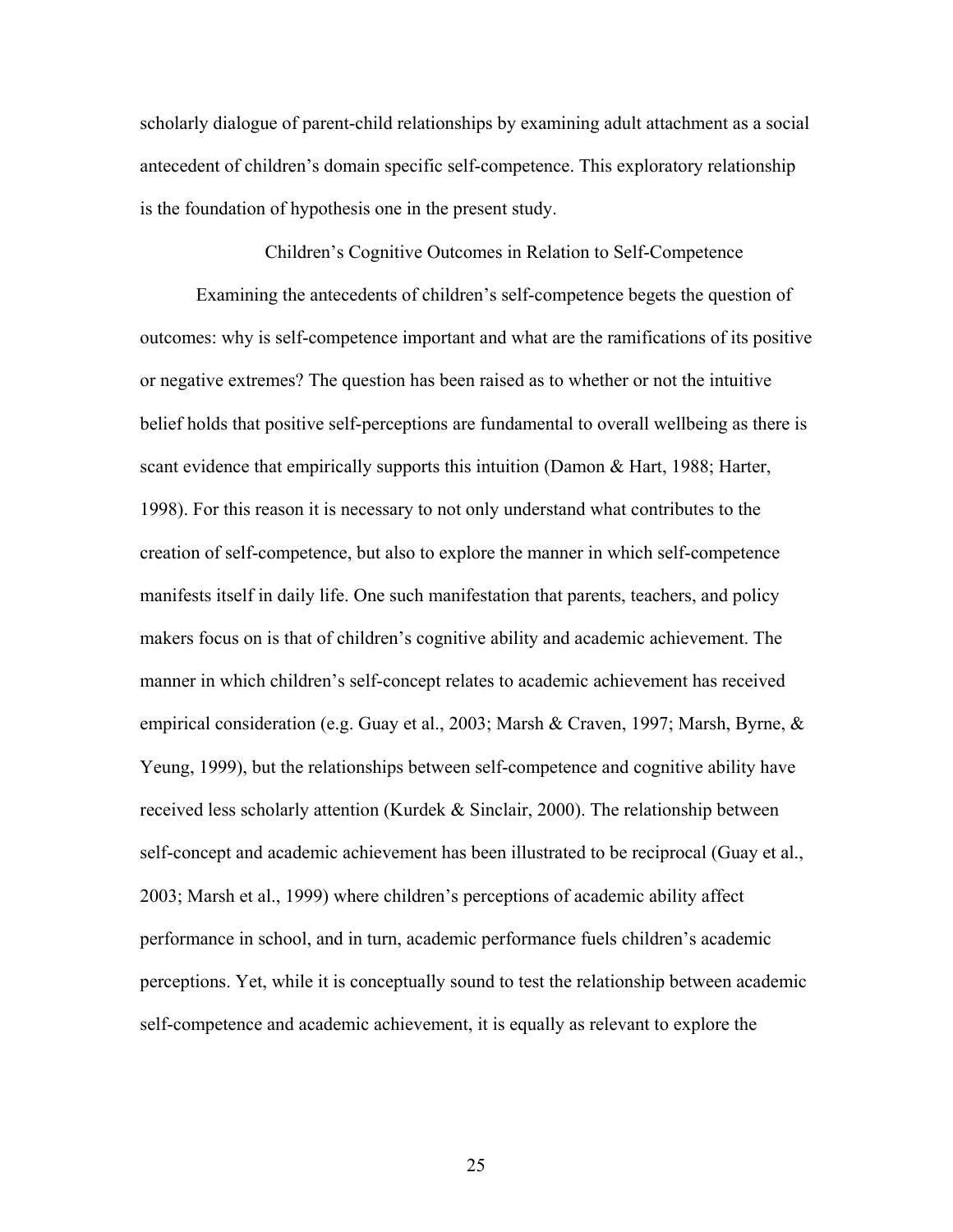possibility of relationships between multiple self-competence domains and cognitive outcomes.

 Cognitive ability is akin to self-esteem in that both terms are ascribed different meanings depending upon the preference of the author. For the purposes of this study, the broader term "cognitive outcomes" is utilized to define general cognitive corollaries. "Cognitive ability" is defined as intellectual potential or stable intellectual domains that are measured by a standardized assessment, whereas "academic achievement" is defined as end-of-year grades in specific subject areas as assigned by the students' teachers. From an ecological perspective, three contextual domains are posited to influence academic achievement in a multifaceted manner including: (a) psychological influences, (b) family relationships, and (c) peer relationships (Bronfenbrenner & Morris, 1998; Kurdek  $\&$ Sinclair, 2000). Research conducted on these ecological contributors indicates that while the family component (Grolnick & Slowiaczek, 1994) is a more salient contributor to academic achievement than the peer component (e.g. Altermatt & Pomerantz, 2003; Altermatt, Pomerantz, Ruble, Frey, & Greulick, 2002; Cillessen & Bellmore, 1999), the greatest contributor to academic achievement is the child's individual psychological influences (Kurdek & Sinclair, 2000). These influences include factors inherent to the child's psychological domain such as motivation, academic maturity, and academic selfcompetence.

Kurdek and Sinclair (2000) studied the impact of psychological factors upon academic successes in first through fifth-grade children by examining academic competence rather than the broader construct of self-esteem. Kurdek and Sinclair (2000) examined the relationships between academic competence and three different cognitive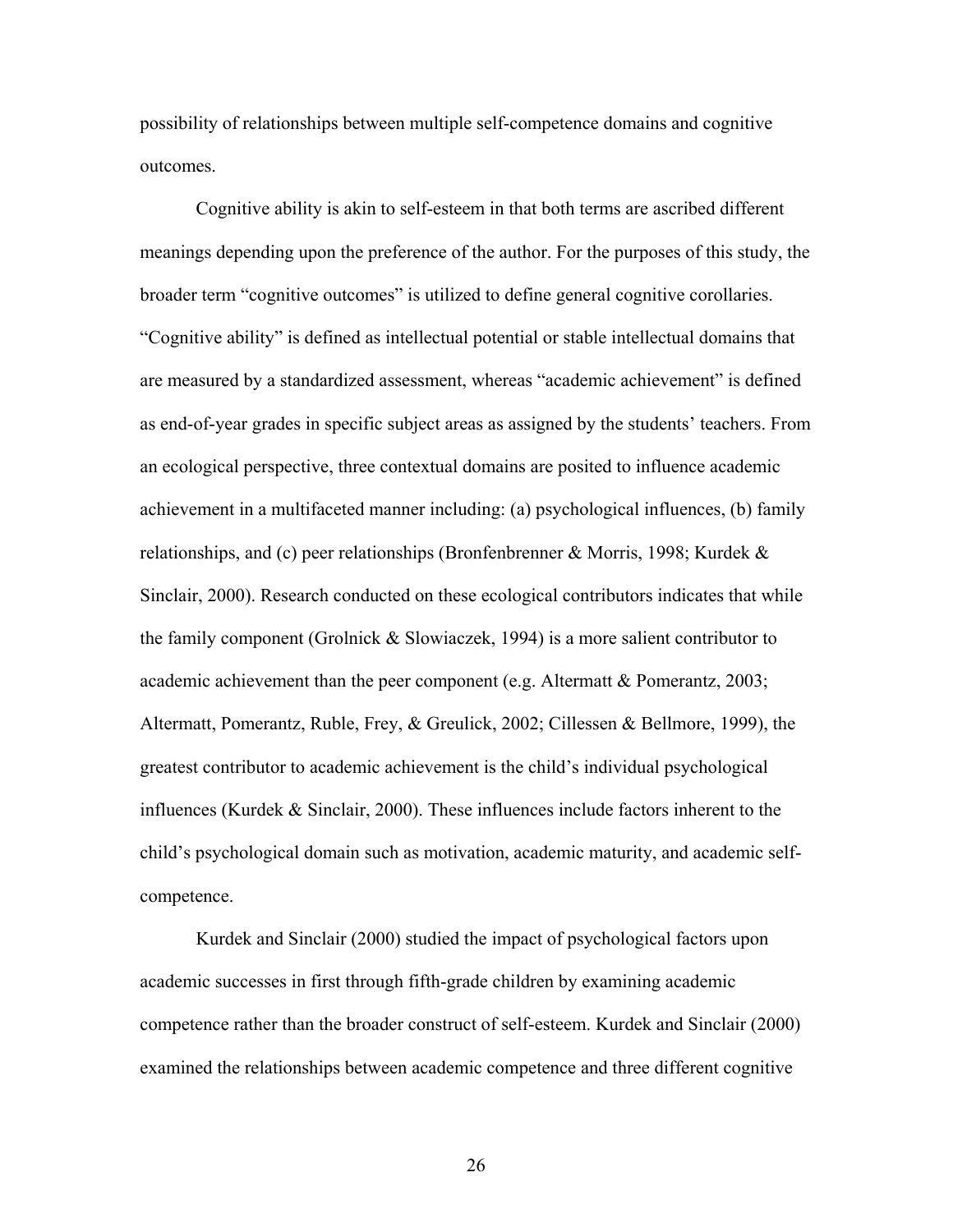outcomes including: (a) cognitive aptitude scores (CTB/McGraw-Hill, 1993), (b) state administered proficiency tests, and (c) teachers' assessments of students' verbal and mathematic abilities. The authors (2002) found support for their hypothesis that psychological factors, including academic self-competence, have a much greater effect on cognitive outcomes of first through fifth-grade children, than family or peer relationships. In addition, the degree to which academic competence was correlated to each cognitive outcome varied greatly depending on the specific academic outcome.

Academic achievement was consistently linked to the memory, verbal, and nonverbal domains of the cognitive aptitude tests, but was inconsistently linked to the state administered proficiency tests and the teachers' assessments of students' verbal and math abilities (Kurdek  $&$  Sinclair, 2000). This finding illustrates that not all cognitive outcomes are related to academic competence in the same manner. It also illustrates that standardized measures of cognitive ability are more closely related to a child's academic perceptions than those measures that involve the extrinsic evaluation of teachers. This research suggests that children's perceived competence is more accurate in determining stable competencies such as memory and verbal skills than in constructing a comprehensive view of overall achievement or worth (Pomerantz & Ruble, 1997). In addition, it must also be noted that the majority of the research conducted on selfcompetence and academic achievement has relied on the teachers' assessments of children's academic ability via surveys and questionnaires rather than measures of cognitive ability (e.g., Cillessen & Bellmore, 1999; Guay, Marsh, & Boivin, 2003). Teacher assessments of academic achievement introduce their biases into the evaluations and obscure the true abilities of the students.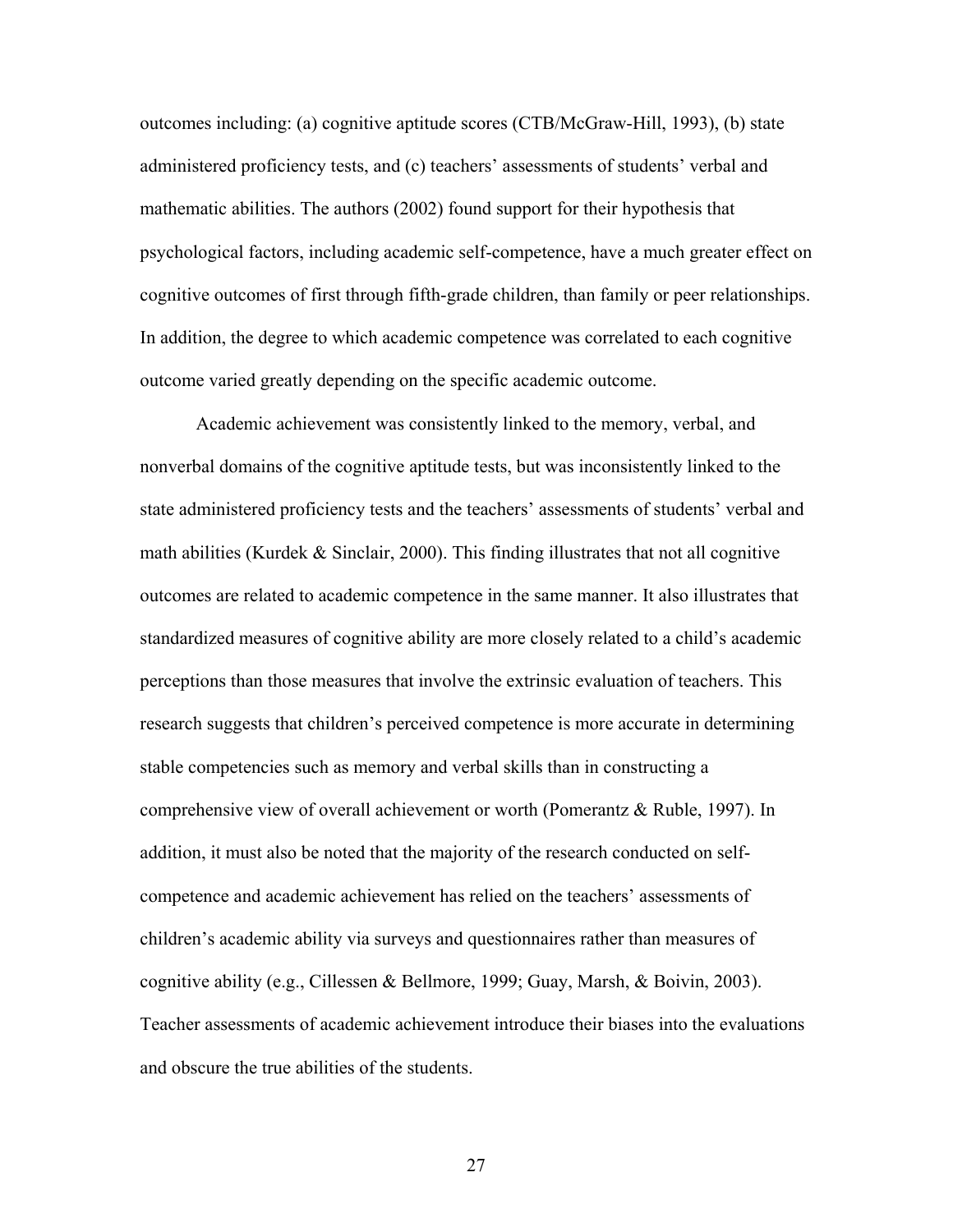Kurdek and Sinclair (2000) furthered the understanding of self development by examining the psychological, family and peer predictors of academic outcomes in middle childhood. While the authors' ecological research is thorough in scope, the relationships between academic competence and cognitive outcomes were considered non-directional. In addition, the authors' inclusion of only academic competence in relation to cognitive outcomes eliminated finding a possible relationship between other domain specific competencies and cognitive outcomes. Kurdek and Sinclair (2000) bolstered their research through the utilization of multiple sources of academic outcomes, but academic competence was measured with an assessment designed for this particular study. The authors did not elaborate upon the pilot testing of this instrument or measures of reliability and validity. This study was also conducted with a predominantly European American middle-class sample from the same elementary school, which limits its generalizability to more diverse populations. Despite the flaws of this research, Kurdek and Sinclair contributed a greater understanding of competence and its relationship to cognitive outcomes. Further research is needed to determine if the relationships outlined in this study are upheld when examining African American as well as European American children.

Children's Cognitive Outcomes in Relation to Adult Attachment

 The child alone does not solely influence his cognitive outcomes. This statement is one based on common sense, as is it generally understood that cognitive development involves interaction of biological, environmental, and psychological factors. Parents serve as significant contributors to all three domains and are therefore essential variables in any ecologically sound research model. Including the social antecedent variable of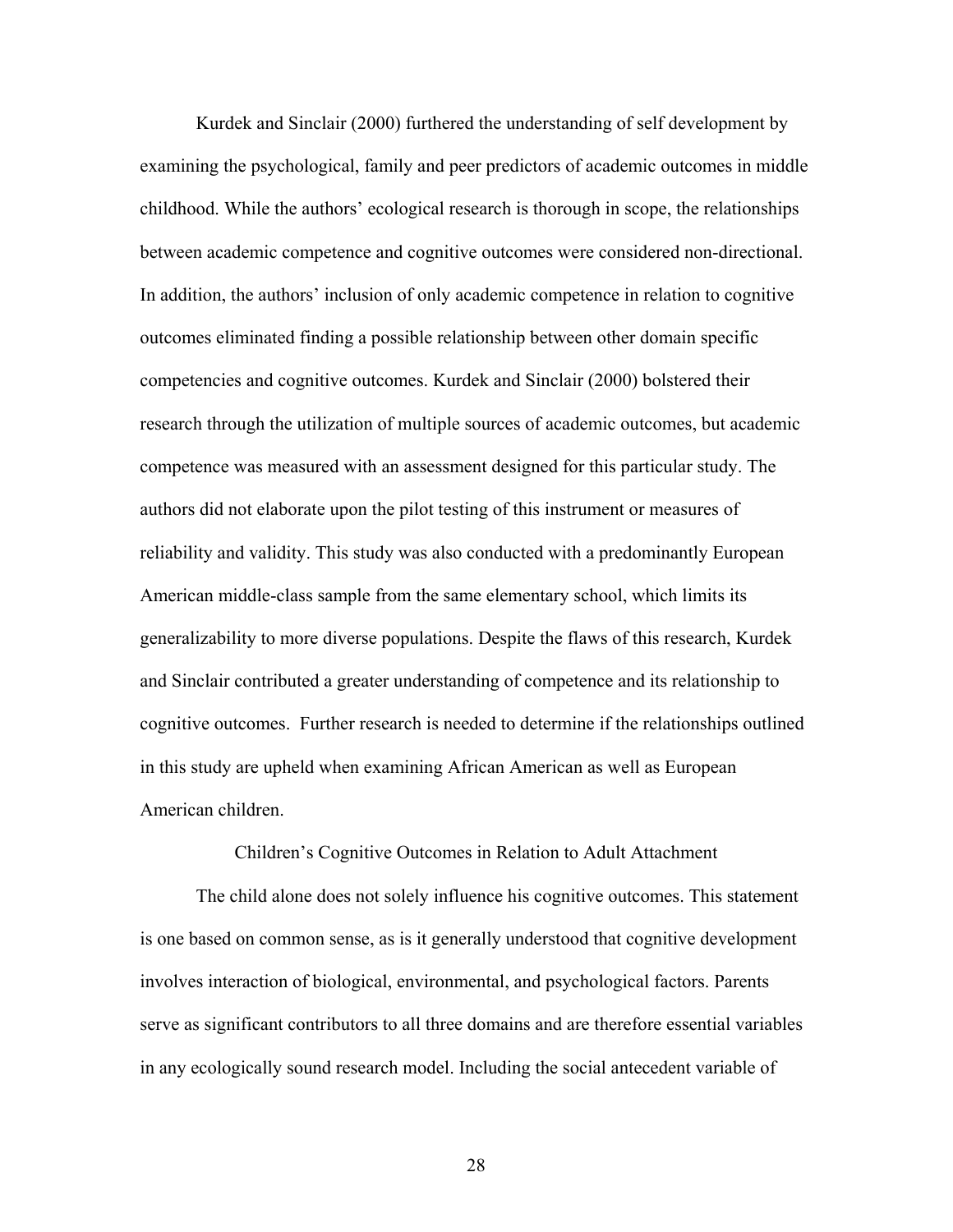adult attachment in the investigation of children's cognitive ability considerably broadens the scope of research on cognitive ability. This relationship is one with great theoretical potential but scant empirical evidence. The relationship between children's attachment to parents and ensuing cognitive and academic outcomes (e.g., Jacobsen, Edelstein, & Hofmann, 1994; Moss & St-Laurent, 2001; Murray & Yingling, 2000), has received greater attention than that of parents' attachment styles and children's cognitive ability (Crandell & Hobson, 1999). Maternal attachment styles have been found to be significant predictors of various relationships between mother and child including warm versus insensitive interactions (e.g. Crowell, O'Connor, Wollmers, Sprafkin, & Rao, 1991; Pearson, Cohn, Cowan, & Cowan, 1994), and synchronous versus disorganized interactions (Crandell, Fitzgerald, & Whipple, 1997). While maternal attachment styles have been found to be predictive of children's social cognition (Steele, Steele, & Johansson, 2002) little research has been devoted to hypothesizing the manner in which maternal or paternal attachment may ultimately affect a child's cognitive ability.

 A secure attachment relationship between parent and child is generally associated with psychosocial outcomes rather than cognitive ramifications, yet, at 24 months of age, the maternal-child attachment relationship was found to be predictive of language development (Murray & Yingling, 2000). It is hypothesized that because physical, socialemotional and cognitive domains interact throughout development, an impending challenge in one domain requires utilization of resources from the other domains (Kahneman, 1973). This model of limited cognitive resources (Kahneman, 1973) may be applied to the relationship between attachment and cognitive ability. When a child is securely attached to his primary attachment figure, that child does not need to devote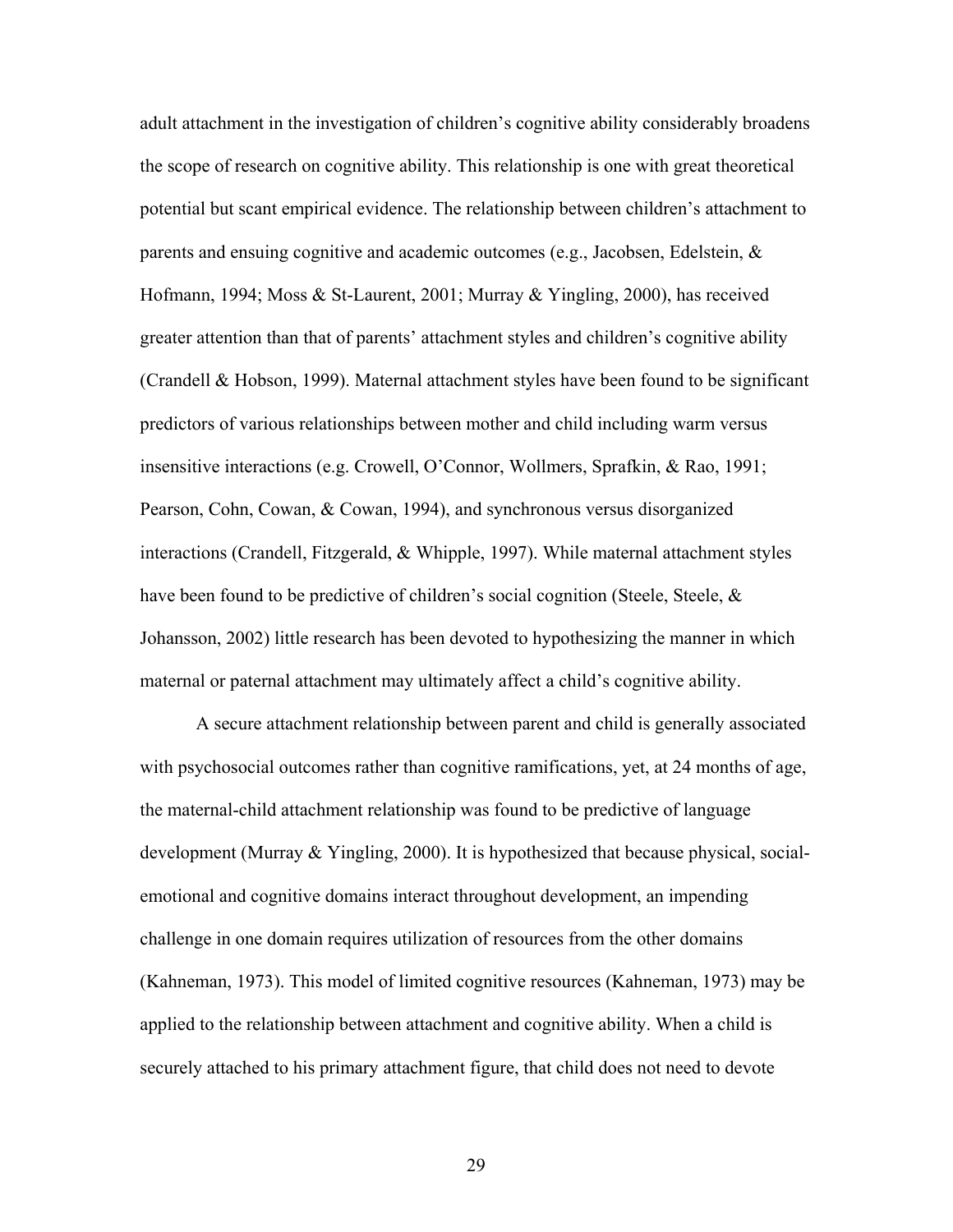excess energy and cognition to constant monitoring of the attachment figure. In turn, this child may devote that saved energy to different tasks such as language development, social relationships, and basic exploratory learning (Main, 1991). Jacobsen and colleagues (1994) found that a secure attachment relationship with a primary caregiver at age seven predicted greater competence in Piagetian reasoning tasks at ages 9, 12, 15, and 17. The authors hypothesized that secure attachment equipped children with the freedom to explore their worlds and advance their cognitive ability (Jacobsen et al., 1994). A basic tenet of attachment theory is that exploration is the basis for learning. When children are insecurely attached they are too preoccupied with their caregivers' whereabouts to confidently learn about their worlds. As children devote more energy to monitoring their caregiver, they allot less energy to cognitive and social development.

Van Ijzendoorn and colleagues (1995) identified attachment security as asserting a strong influence on language development but a weak association with general cognitive development. Yet, recent research by Moss and St-Laurent (2001) found that mother-child attachment quality at age six was related to specific domains of children's cognitive ability at age eight. In addition to employing a general measure of IQ, Moss and St-Laurent examined the specific cognitive domains of mastery motivation, cognitive engagement, affective communication, and academic performance as measured by endof-year grades in math and language. Moss and St-Laurent (2001) found that cognitive engagement between mother and child at age six was predictive of mastery motivation at age eight, while emotional communication with mother at age six was predictive of academic achievement at age eight. Children who were securely attached to their mothers obtained higher communication, cognitive engagement, and mastery motivation scores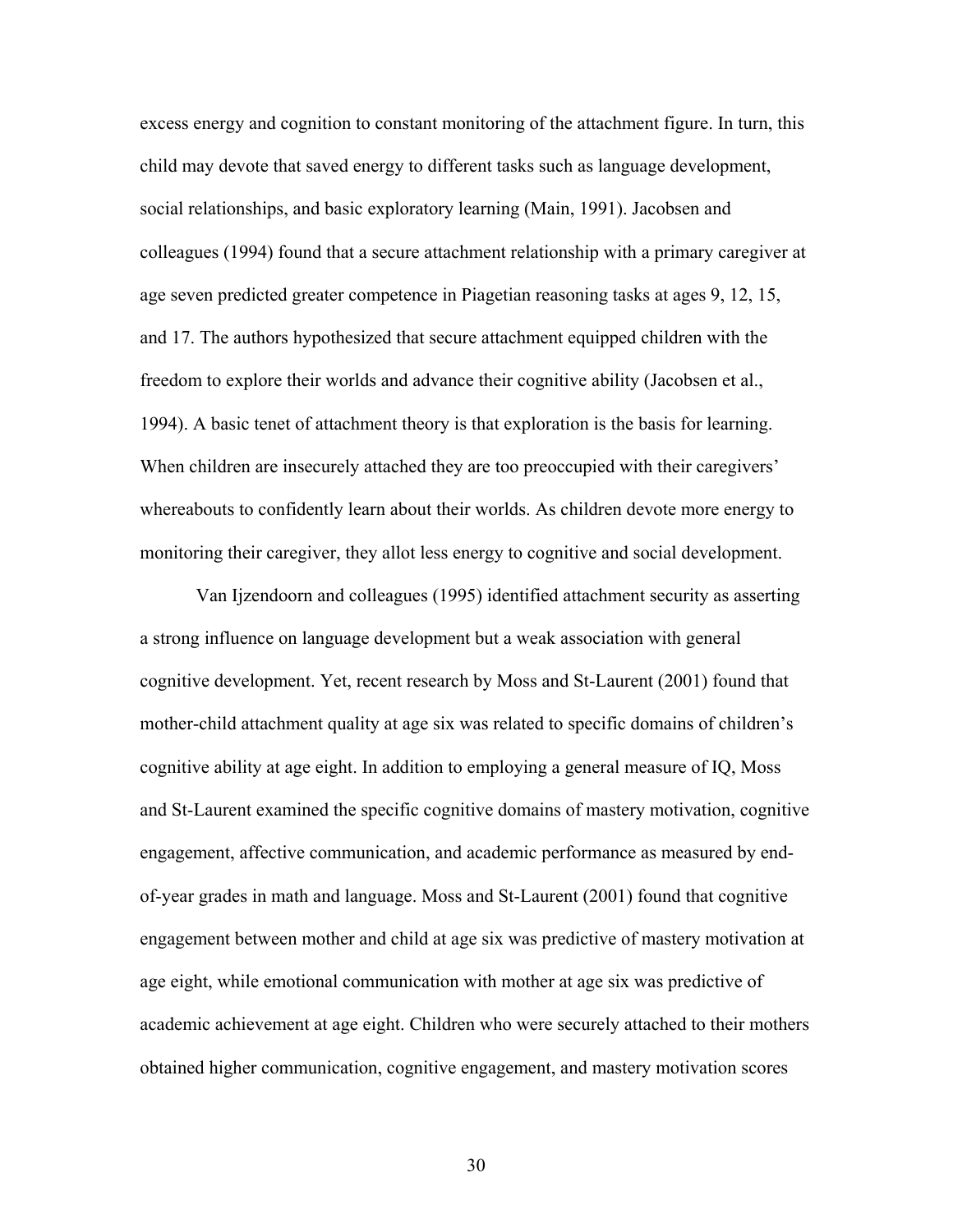than insecurely attached children (Moss & St-Laurent, 2001). In addition, insecurely attached children at age six were at greater risk for academic underachievement at age eight than their secure counterparts. The research conducted by Moss and St-Laurent (2001) directly examined the attachment relationship between mother and child, yet one variable that contributes to the quality of the parent-child interactions is the specific adult attachment style of the primary caregiver.

In widening the research lens to include adult attachment, an already limited field of literature is further narrowed to one seminal piece of research by Crandell and Hobson (1999). Crandell and Hobson adopted a social-developmental perspective in examining children's IQ whereby it is assumed that interactions with others are a necessary contributor to high-level cognitive processes. The authors assessed the attachment relationship between three-year-old children and their mothers via the Adult Attachment Interview as a Questionnaire (Crandell et al., 1997). The researchers found that children of secure mothers scored significantly higher (19 points) on standardized intelligence tests than children of insecure mothers, even after researchers controlled for demographic influences (SES and education) and maternal IQ (Crandell & Hobson, 1999). While the relationship between mother-child synchrony and overall IQ was not significantly related, the authors found that children who scored significantly higher on Verbal Reasoning were part of a mother-child dyad that possessed higher levels of synchrony in their playtime and clean-up interactions than children who scored lower on verbal reasoning (Crandell & Hobson, 1999). In support of Kahneman's (1973) model of limited cognitive resources, a child who felt overwhelmed by feelings of desertion may have been distracted from performing well on cognitive tests. The authors hypothesized that this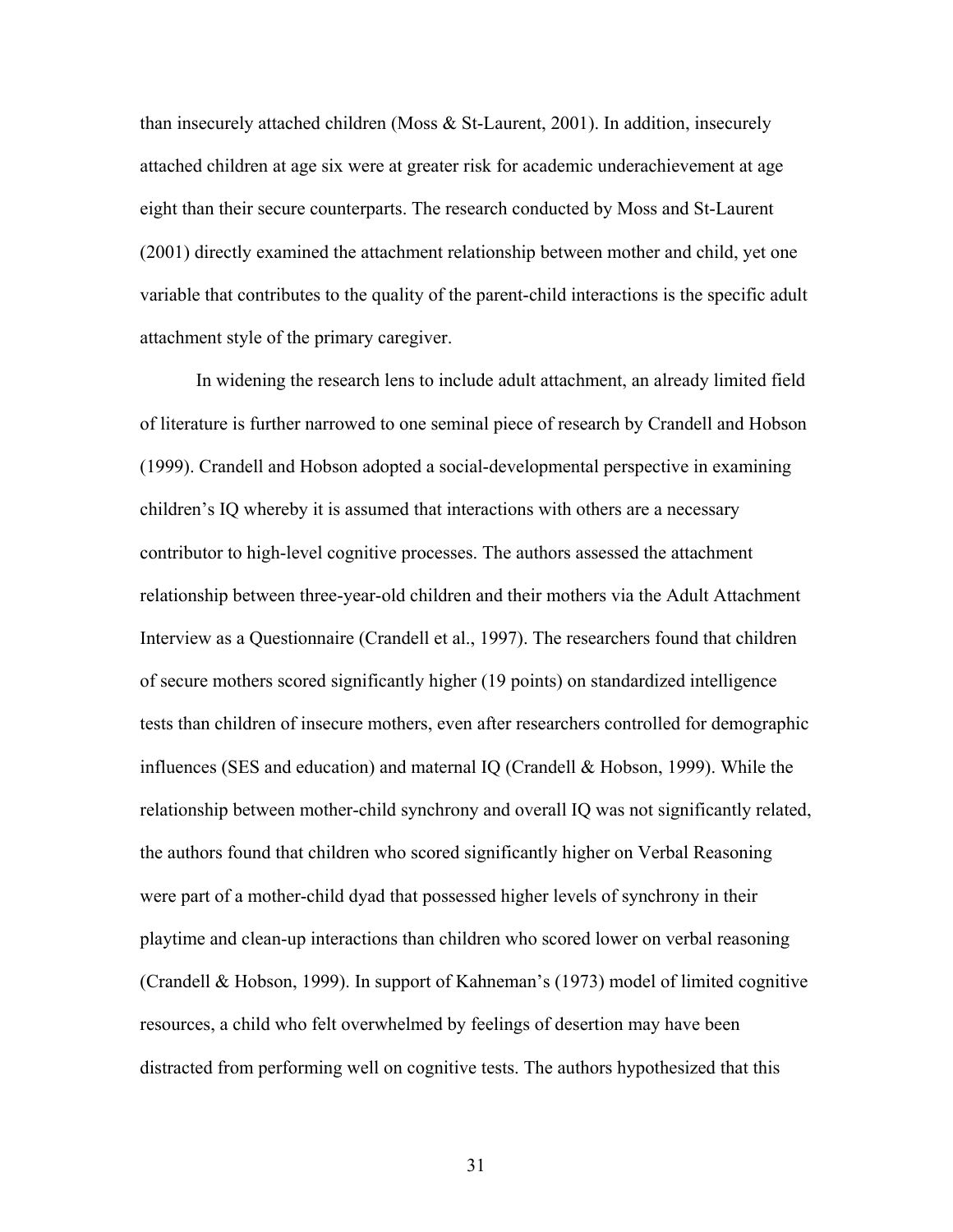lower cognitive performance was due to more than just a lack of mental resources, but to the quality of affective states that parents modeled or imposed upon their children (Crandall & Hobson, 1999). It is evident that multiple mediating factors may account for the relationship between adult attachment style and children's IQ but "these results indicate that something about a mother's state of mind in relation to attachment…seems to have a significant bearing on young children's performance on standardized tests of intellectual ability" (Crandell & Hobson, 1999, p. 463).

Differences exist between the research conducted by Crandell and Hobson (1999) and the research in this dissertation, including that of age and diversity. Crandell and Hobson assessed 3-year-old children while the present study examined elementary school children. In addition, the participants in Crandell and Hobson's study were educated, middle-class, European American women who were married. Fathers were not included in the study nor were alternative caregivers such as grandparents or foster parents. Regardless of these limitations, this study is the only piece of empirical research to formally test the intuition that a parent's attachment style affects the quality of the parentchild relationship, which in turn, influences children's cognitive development.

#### Hypotheses

 Through this literature review it is evident that scant empirical evidence exists on the relationships established in this body of research. The relationship between adult attachment and children's self-competence lends an exploratory nature to hypothesis one as this relationship is unprecedented in the field of self development. The relationship established in hypothesis two expands upon previous research on children's selfcompetence and cognitive ability as multiple domains of competence are investigated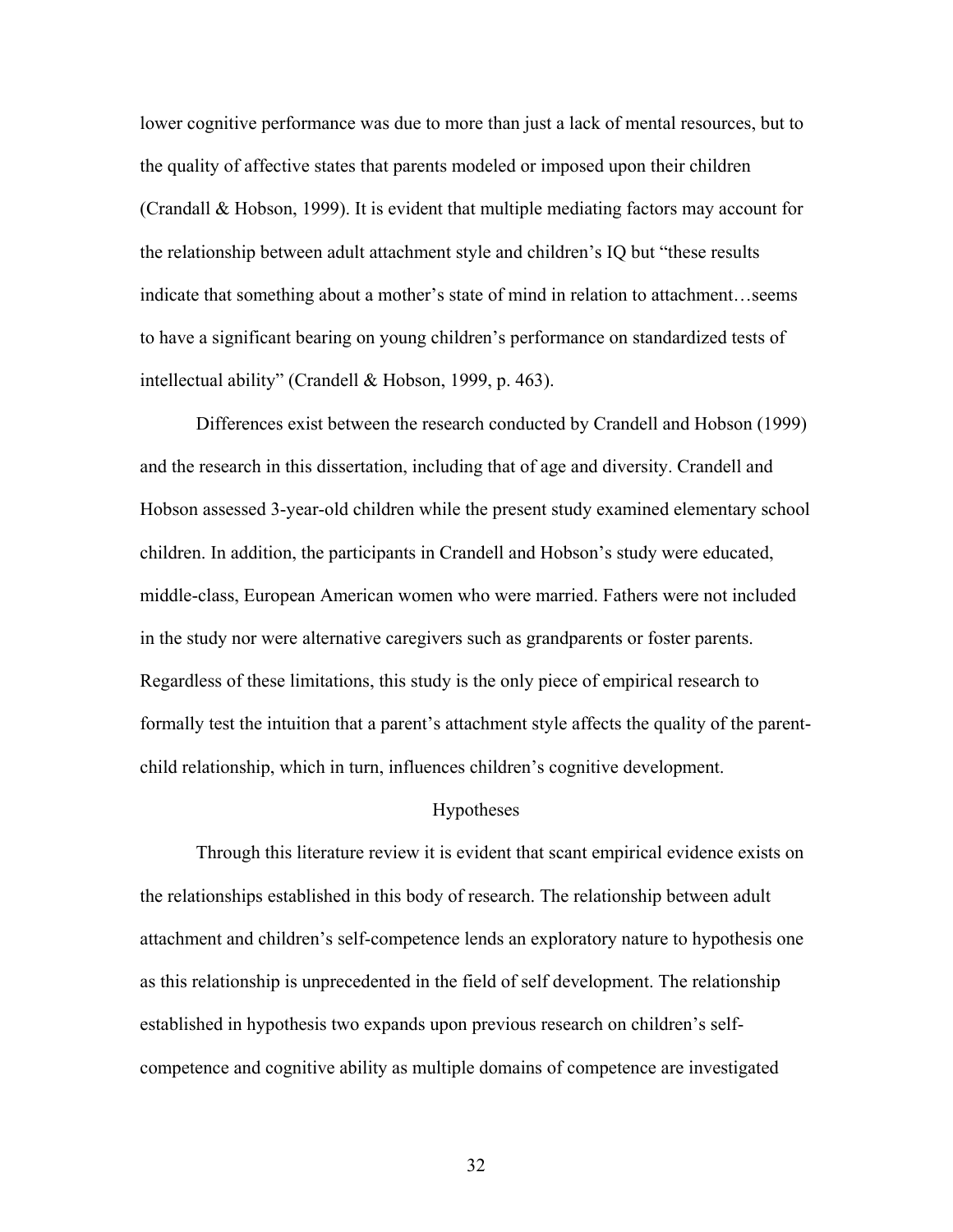with a sample comprised largely of African American children. The third hypothesis expands upon the seminal research conducted by Crandell and Hobson (1999) by including the ecological variable of adult romantic attachment as a predictor of children's cognitive ability. The ecological theory threads together the three areas of adult attachment, children's self-competence, and children's cognitive ability into a composite theoretical model that serves as a framework for this research. The purpose of this study is to investigate the relationships among children's self-competence, the social antecedent of adult attachment and the outcome of children's cognitive ability. There are three hypotheses:

- 1) It is hypothesized that a significant relationship will exist between adult attachment styles and children's self-competence (Figure 2).
- 2) It is hypothesized that a significant relationship will exist between children's specific self-competencies and cognitive ability as measured by a standardized test of cognitive ability in middle childhood. It is hypothesized that a more powerful relationship will exist between cognitive/scholastic competence and cognitive ability as measured by a standardized test of cognitive ability in middle childhood than will exist with the other domains of self-competence (Figure 3).
- 3) It is hypothesized that a significant relationship will exist between adult attachment and children's cognitive ability (Figure 4).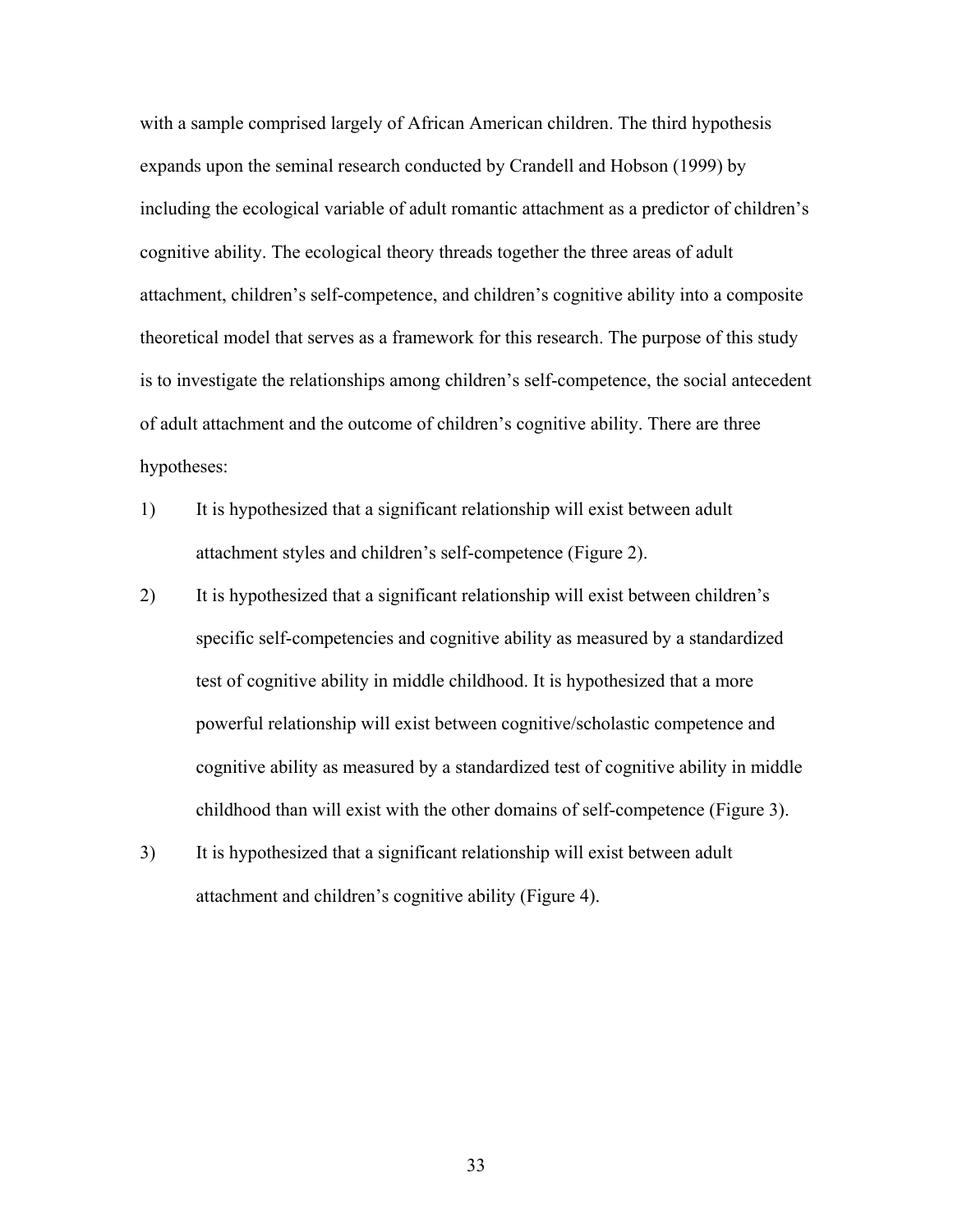*Social Antecedents Children's Self-Competence*



Figure 2. Hypothesis One (figure con'd.)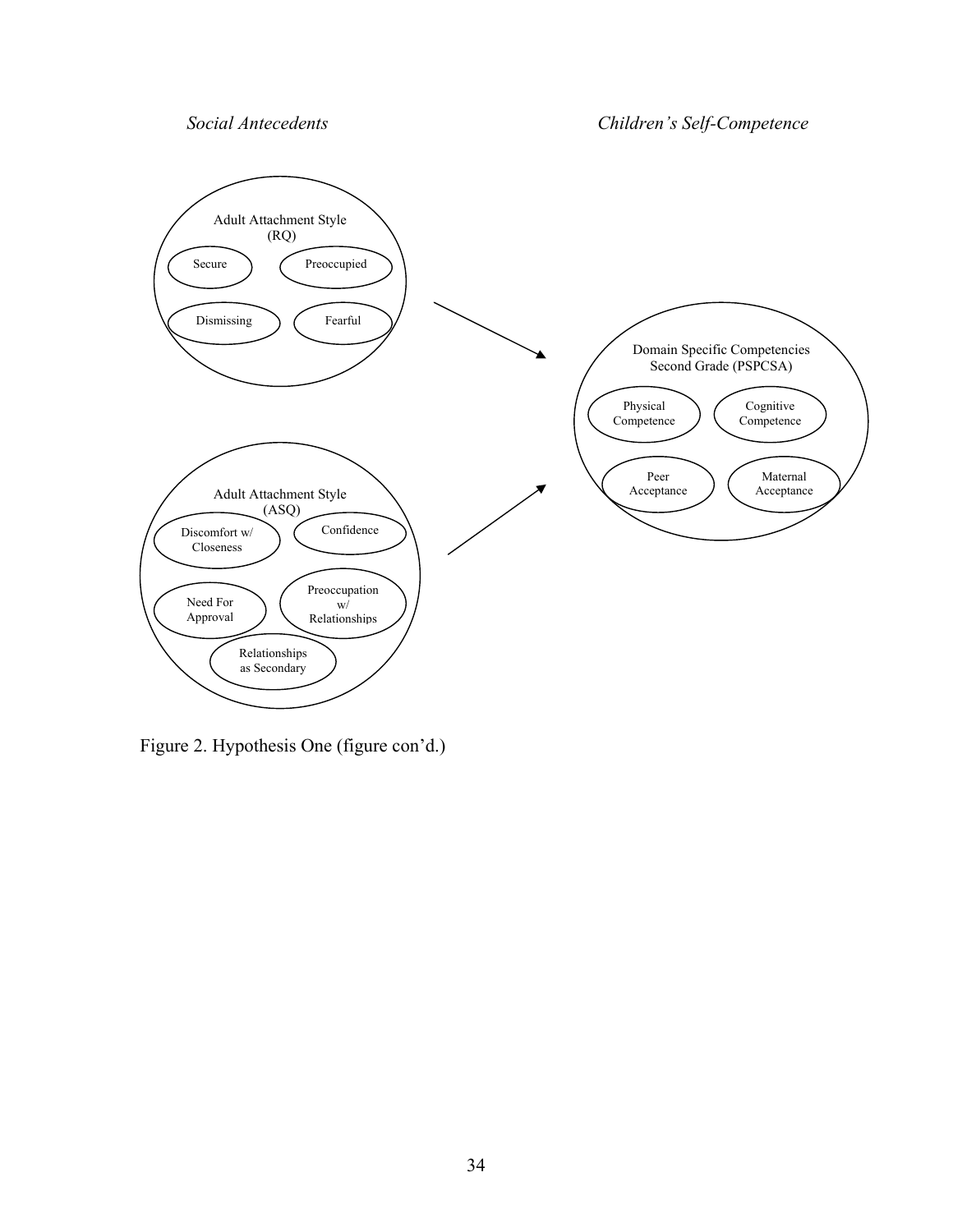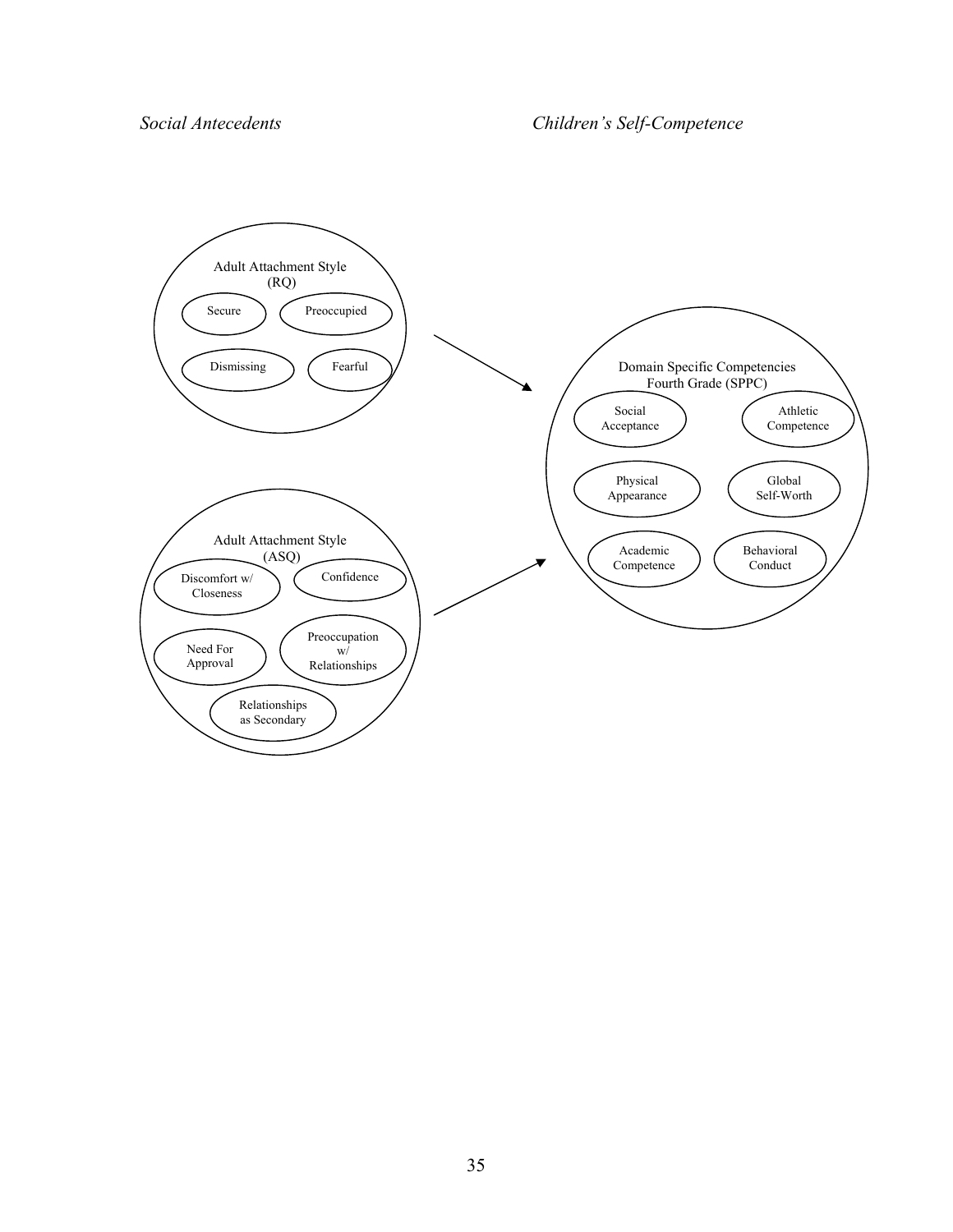Children's Self-Competence Cognitive Outcomes



Figure 3. Hypothesis Two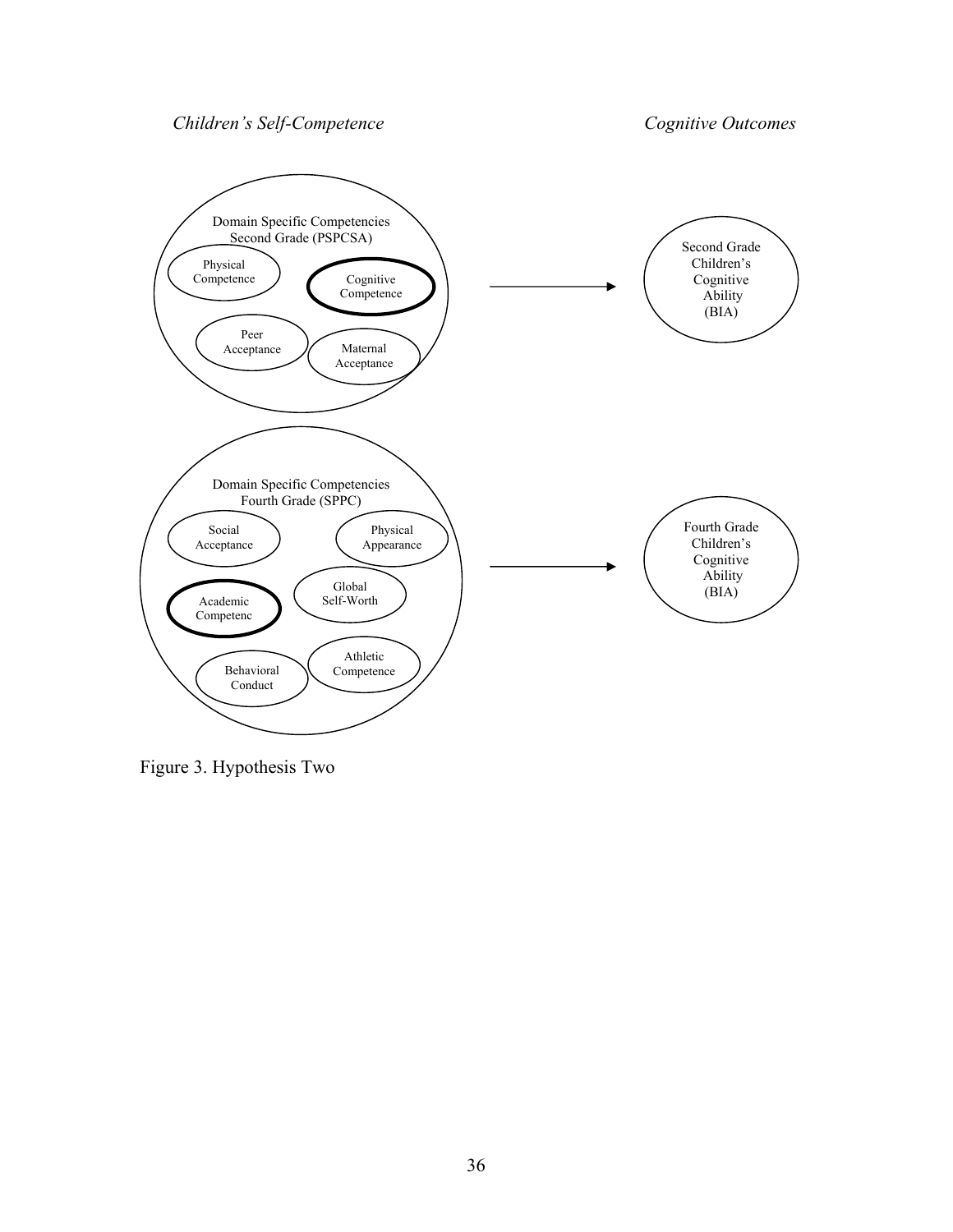*Social Antecedents Cognitive Outcomes* 



Figure 4. Hypothesis Three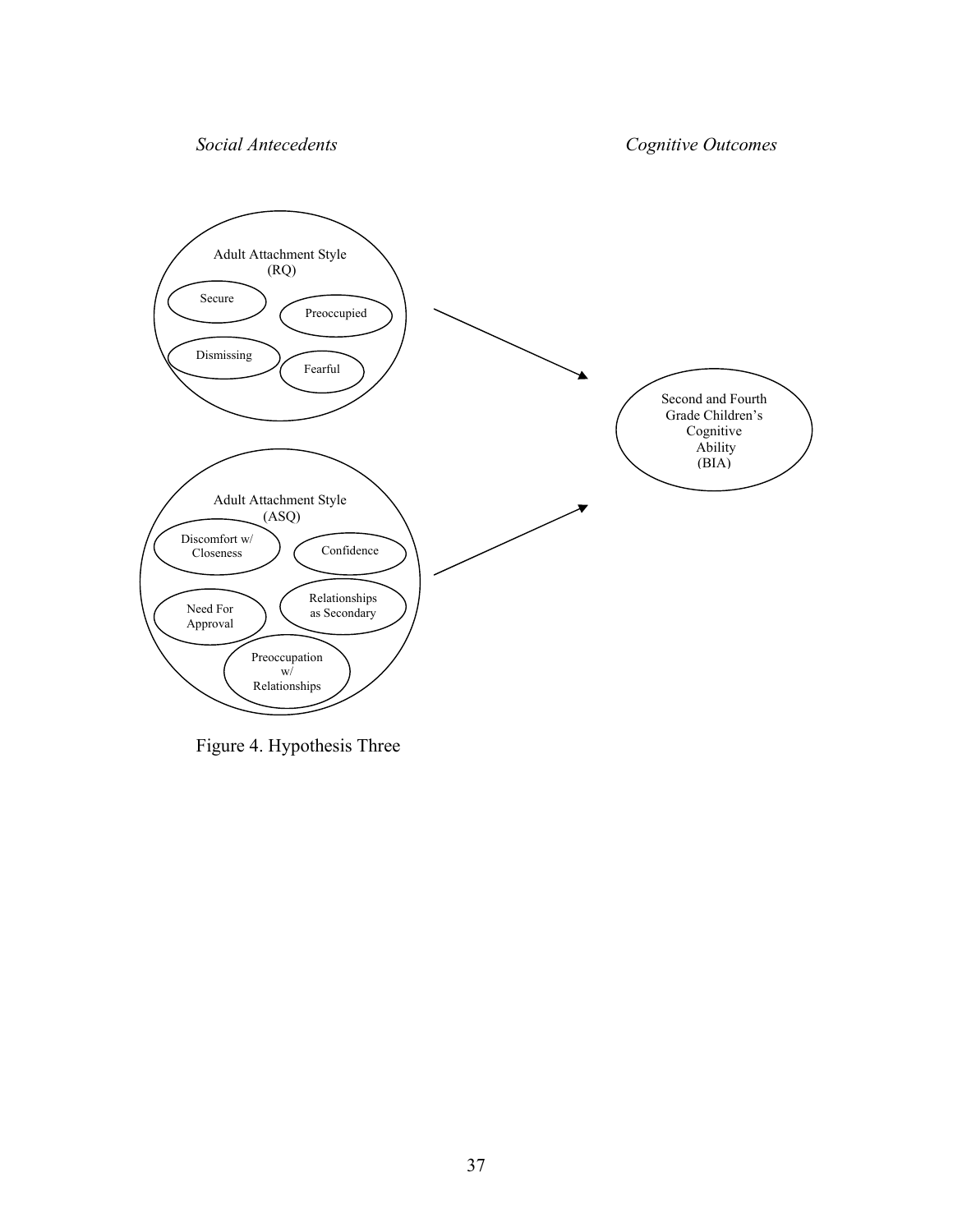## CHAPTER THREE

## METHODOLOGY

 The purpose of this study was to investigate the relationships among adult attachment styles, children's self-competence, and children's cognitive ability. This study was a component of a larger research project by Dr. Garrison investigating "family stress and children's development within and across time," for the Louisiana Agricultural Experimental Station and Louisiana State University. This larger study longitudinally examined the dynamic nature of family stress and children's cognitive development. In the following chapter, the recruitment of participants will be described followed by the demographic characteristics of the sample. Following this section is a summary of the research measures and the procedure for collecting data in the present study. The chapter is concluded with a description of the data analyses necessary for the present study.

## Participants and Sampling

 The data for this study were collected in the second wave of the larger longitudinal study. Prior to the first wave of this study, approval was received by the Institutional Review Board, and permission was solicited from various school boards to contact principals regarding the research project. Of the principals who were contacted (n = 63), 22 agreed to participate with 19 of those schools actually participating in the first wave of the study. In late 2000, consent forms were sent home with first and third grade children in each of the participating schools. From these 19 schools, parental permission was received from approximately 431 families. In January 2001, surveys were sent to these consenting families with mothers and fathers receiving separate surveys. The surveys included socioeconomic-demographic characteristics, assessments of family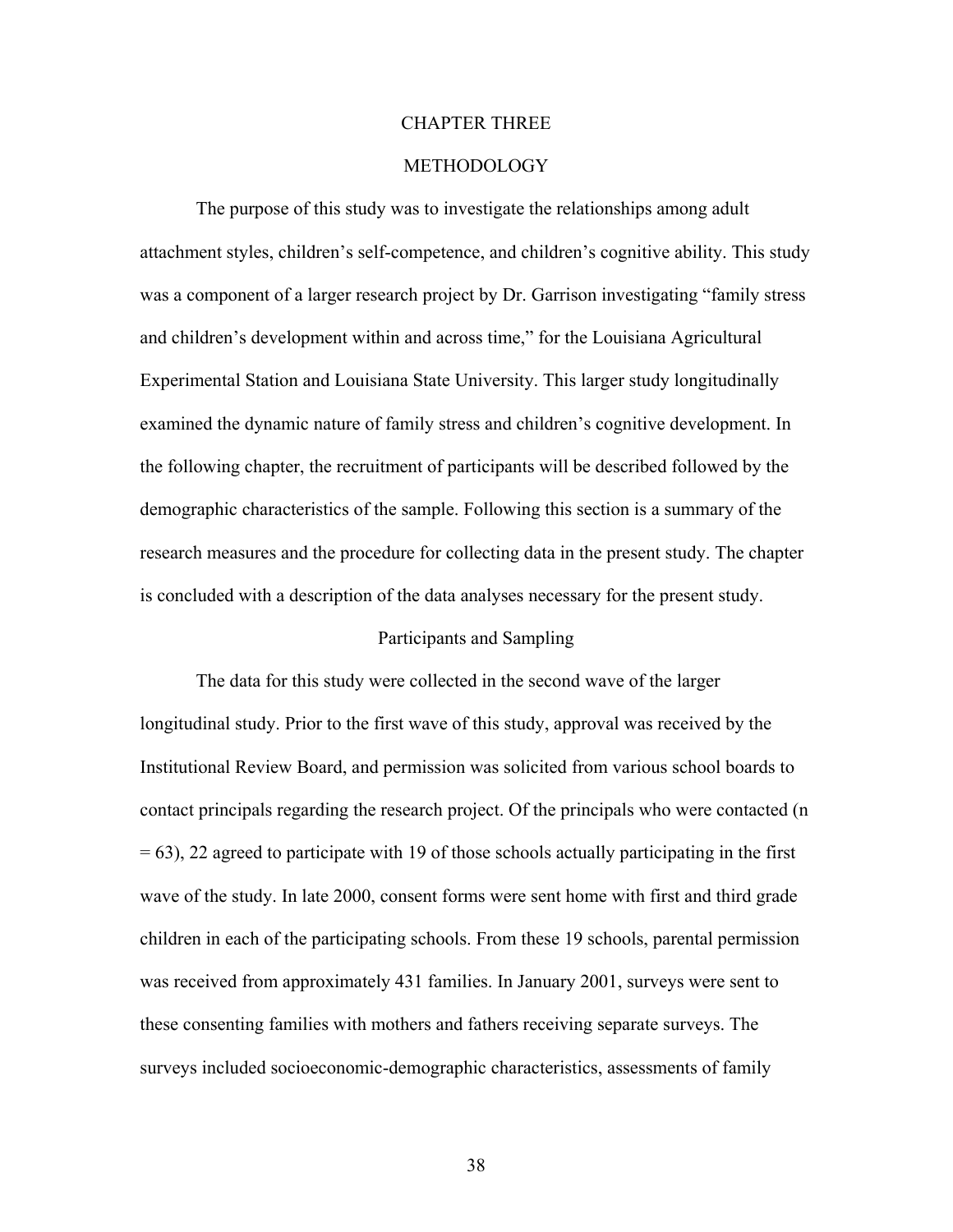stress and parenting styles, as well as stamped return envelopes for the completed surveys. Families were offered \$25.00 for their participation in the study. Of these 431 families, parental surveys were returned from 290 families (278 mothers and 143 fathers) for a response rate of 67%.

The children from these 290 families were interviewed at their schools during the spring of 2001 with 133 children in the  $1<sup>st</sup>$  grade and 148 children in the  $3<sup>rd</sup>$  grade. Participating students accompanied research assistants to a quiet location designated by the principal where a standardized assessment of cognitive ability and an assessment of motivation were administered. Nine of the 290 children were not interviewed because they either moved out of the area, transferred to a school that was not included in the study, or did not meet the sampling criteria (e.g., they were too old or had a disability).

 Following the first wave of the study, permission was once again secured from the participating principals to follow-up with the original families. Due to school re-zoning, 28 of the 281 children from the first wave of the study were transferred to other schools. After locating the transient students and obtaining consent from the new principals, 17 schools were added to the original 19, for a new total of 36 participating schools. Ten families of the original 290 families were lost to follow-up because they moved out of the region. Consent forms were again mailed to the remaining original 280 families in order to obtain permission to interview their children in the second wave of the study. In January 2002, surveys were sent to these participating families with mother and fathers receiving separate surveys. The contents of the surveys once again included socioeconomic-demographic characteristics, assessments of family stress and parenting styles, as well as stamped return envelopes for the completed surveys. Two additional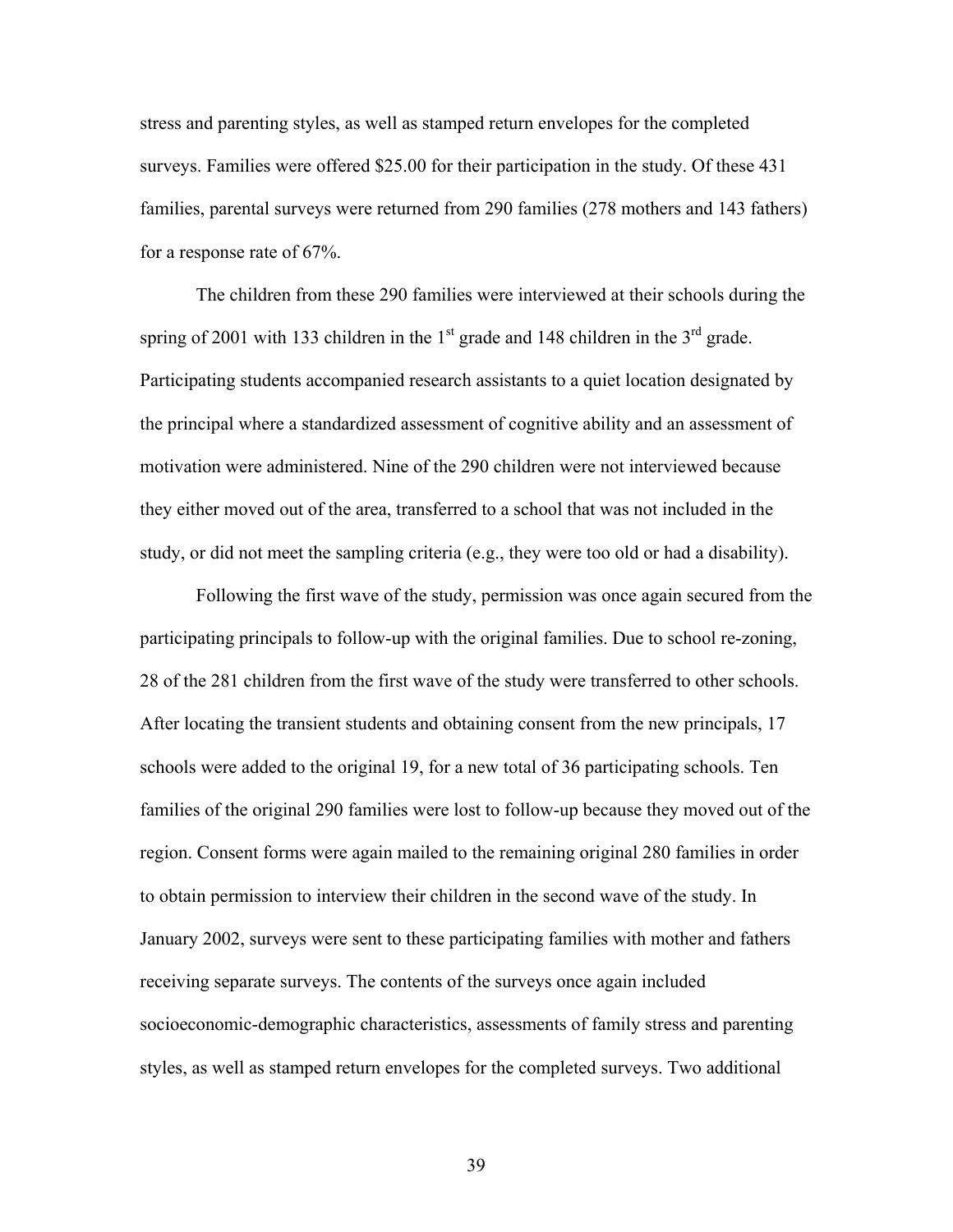assessments measuring adult attachment styles were included in the survey. Families were offered \$30.00 for their participation in the second wave of the study. Complete parental surveys were returned from 154 mothers and 80 fathers for a response rate of 55% for mothers and 56% for fathers.

The 205 children from these participating families were interviewed at their schools during the spring of 2002 with 96 children in the second grade and 109 children in the fourth grade. The school assignments for the research assistants were alternated so that a different research assistant from the previous year tested each child. Participating students were administered one of three assessments in separate sessions. These assessments included: a standardized assessment of cognitive ability, an assessment of motivation, and an age-related assessment on children's self-competence.

#### Description of the Sample

The majority of mothers or female legal caregivers (either a grandmother or aunt) included in the second wave of the study  $(n = 154)$  indicated their race as African American (49%) or European American (47%). Seven female caregivers specified their race as American Indian, Asian/Pacific Islander, Hispanic/Spanish/Latino or other. The mothers ranged in age from 21 to 62 years (mean age  $= 37$ , SD  $= 6.56$ ) with the majority of the women (68%) indicating that they were married or cohabiting. With respect to education, about 43% of the mothers had attended some college or trade school and most of these female caregivers (74%) were engaged in full-time employment (at least 40 hours per week). Thirty percent of the mothers reported a household income between \$20,000 and \$40,000. These statistics were representative of the average female resident of the catchment region.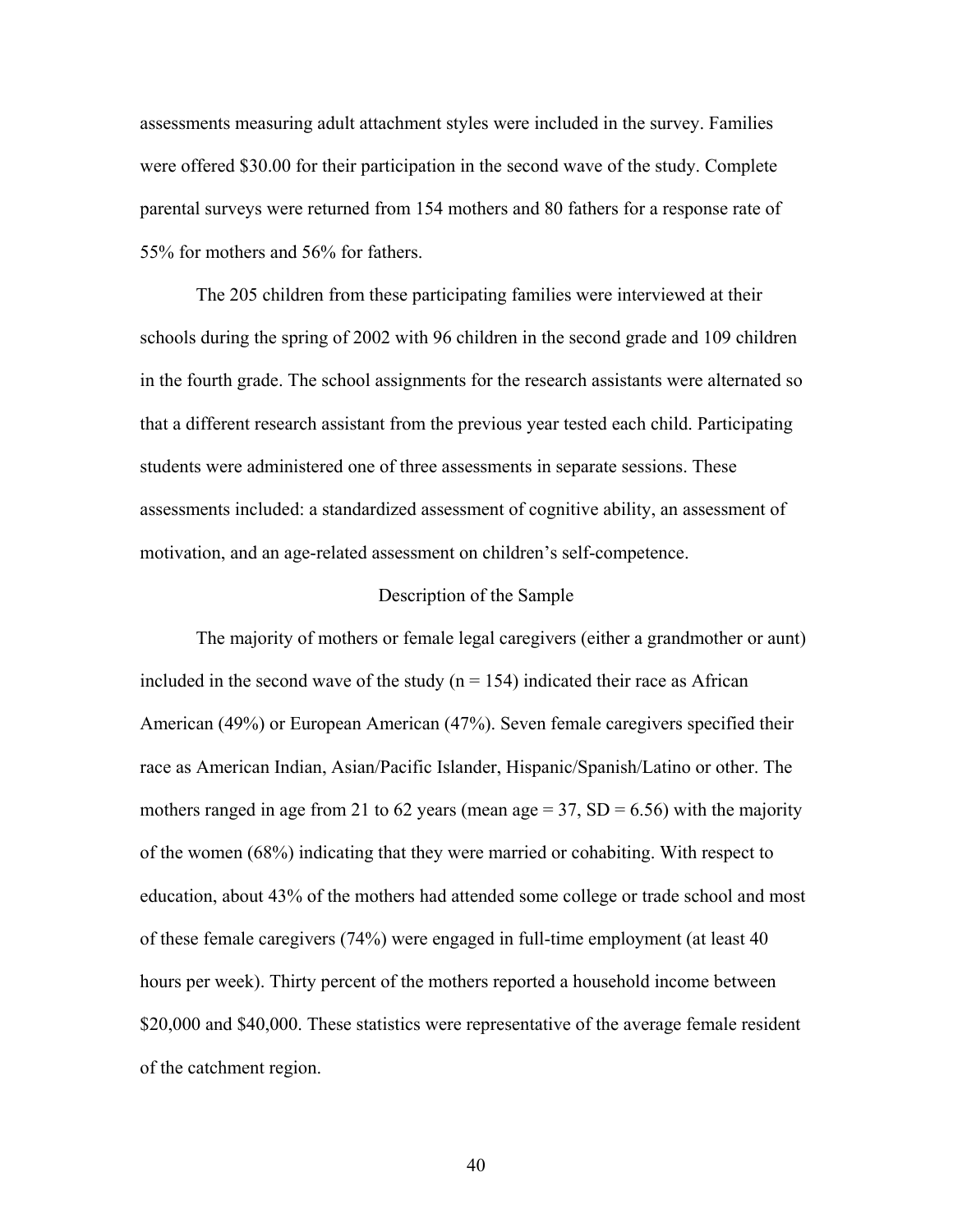The majority of the fathers or male legal guardians ( $n = 80$ ) were European American (61%) or African American (33%). Five respondents indicated their race as American Indian, Hispanic/ Spanish/Latino, Asian, Pacific Islander, or other. The fathers ranged in age from 26 to 62 years (mean age  $= 40$ , SD  $= 7.00$ ) with a large majority of the fathers (92%) indicating that they were married or cohabiting. About 43% of the fathers had attended some college or trade school and most were employed full-time (89%). Nineteen percent of the fathers reported a household income of between \$20,000 and \$40,000 and another 30% reported a household income between \$40,000 and \$60,000. This fairly small sample of fathers was not typical of the catchment area as more were European American and earning a higher income than the average male in this region.

The majority of children ( $n = 205$ ) in the second wave of the study were African American (50%) while the remaining children were European American (42%). Fifteen children were American Indian, Hispanic/Spanish/Latino or Asian or Pacific Islander. The sample was slightly skewed with more students in the fourth grade (53%) as opposed to the second grade (47%). Fifty-five percent of the children were female and 45% were male.

#### Measures

There were five principal measures utilized in this study: (a) The Relationship Questionnaire (RQ; Bartholomew & Horowitz, 1991), (b) the Attachment Style Questionnaire (ASQ; Feeney, Noller, & Hanrahan, 1994), (c) The Pictorial Scale of Perceived Competence and Social Acceptance for Young Children (PSPCSA; Harter & Pike, 1984), (d) The Self-Perception Profile for Children (SPPC; Harter, 1982), and (e)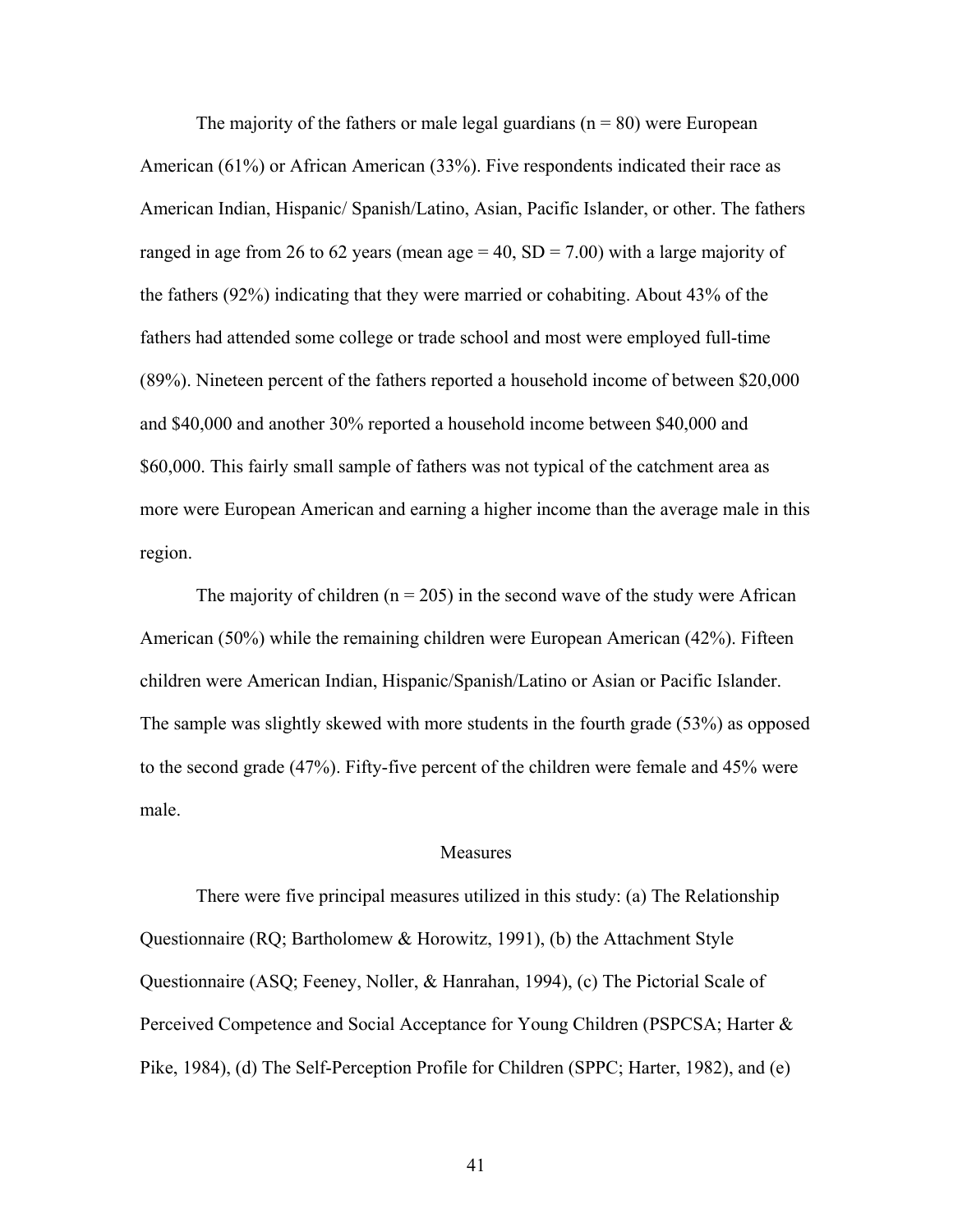the Woodcock-Johnson Tests of Cognitive Ability (W-J; Woodcock, McGrew, & Mather, 2001). In addition, the participating parents answered demographic questions pertaining to socioeconomic status, income, employment status, age, race, and family size. A description of the measures follows.

## Adult Attachment Styles

 Relationship Questionnaire (RQ; Bartholomew & Horowitz, 1991).Hazan and Shaver (1987) developed the seminal assessment of adult attachment which was expanded by Bartholomew and Horowitz (1991) to create the Relationship Questionnaire (RQ; Appendix A). The RQ is based on the assumption that relationships are formed on two underlying constructs: (a) model of self and (b) model of others. Figure 2 illustrates the manner in which Bartholomew (1990; Bartholomew & Horowitz, 1991) conceptualized the adult attachment classifications.

|                               | (Dependence)                                |                                          |
|-------------------------------|---------------------------------------------|------------------------------------------|
|                               | Positive<br>(Low)                           | Negative<br>(High)                       |
|                               | CELL I                                      | CELL II                                  |
| Positive<br>(Low)             | Secure                                      | Preoccupied                              |
| MODEL OF OTHER<br>(Avoidance) | Comfortable with<br>intimacy and autonomy   | Preoccupied with<br>relationships        |
|                               | CELL IV                                     | CELL III                                 |
| Negative<br>(High)            | Dismissing                                  | Fearful                                  |
|                               | Dismissing of intimacy<br>Counter-dependent | Fearful of intimacy<br>Socially avoidant |

#### **MODEL OF SELF**

Figure 5. Model of adult attachment (Bartholomew & Horowitz, 1991).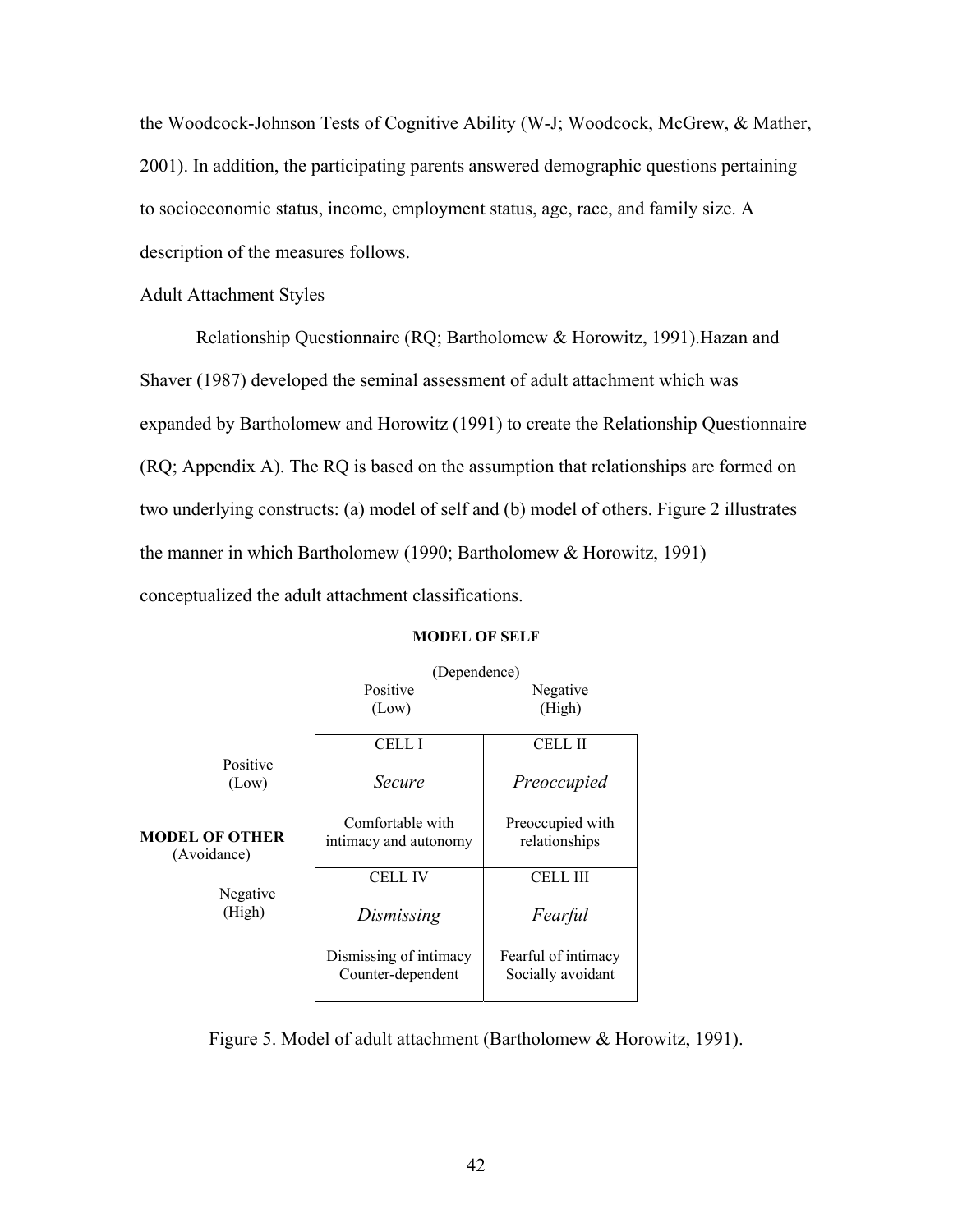The first axis in figure 2 depicts an individual's personal sense of worthiness on a positive or negative basis while the second axis is indicative of an individual's perceptions of the reliability and trustworthiness of others (either positive or negative). Individuals who possess positive models of self and others are labeled *secure*. This individual has a positive sense of self and views others as trustworthy and emotionally accessible (Bartholomew, 1990). Cell II depicts individuals with a negative sense of self and a positive sense of others. These individuals are termed *preoccupied* because they desire the intimate relationships with others, but deem themselves unworthy of such intimacy. Preoccupied adults are constantly seeking the approval of others (Bartholomew, 1990). Cell III represents individuals who have negative perceptions of both self and others. These individuals are labeled *fearful-avoidant* as they evade social interaction to safeguard against the perceived rejection of others. Cell IV represents individuals who have a high sense of self but view others as untrustworthy and unreliable. These individuals are labeled *dismissing-avoidant,* as they remain independent in order to avoid intimate relationships.

 The RQ requires respondents to select one of four brief statements that best describes their attachment to other adults. Respondents are asked to "Indicate if you agree or disagree with each statement" based on a four-point scale. A selection of 1 indicates *strongly agree,* 2 indicates *agree,* 3 indicates *disagree,* and 4 indicates *strongly disagree*. The final questions asks respondents "Which of the above descriptions do you think fits you best?" Respondents circle either A, B, C, or D, based on their analysis of which statement best describes their style. The classifications for this measure include secure, preoccupied, dismissing, and fearful (Bartholomew & Horowitz, 1991). The dimensional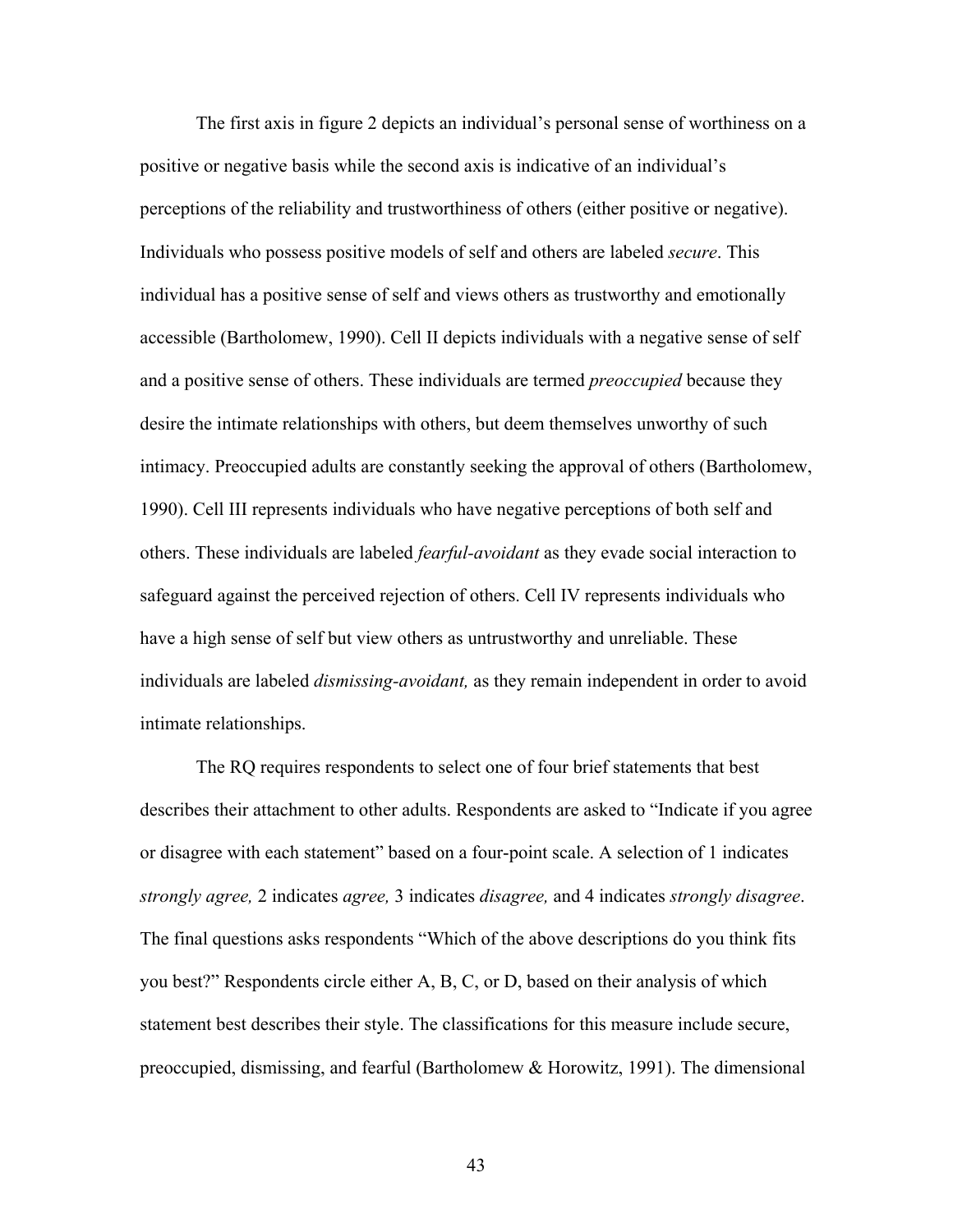rating provides a score for respondents on each of the four attachment styles, whereas the "forced-choice" question provided a single predominate attachment style. The four dimensional rating were utilized in conducting the correlational analyses. The responses to the fifth RQ item were utilized in the regression analyses. Prior to conducting these analyses, the responses were recoded into three dummy variables.

 The expected percentages of each attachment classification as reported by Bartholomew and Horowitz (1991) are as follows: secure 47%, preoccupied 14%, dismissing 18%, and fearful 21%. In addition, the four attachment variables were found to be relatively stable in 70% of respondents over a period of eight months (Scharfe & Bartholomew, 1994). Bartholomew and Horowitz (1991) have demonstrated validity with self-concept, peer attachment relationships, and family functioning. Yet, it has also been found that forced choice assessments minimize the potential relationship between adult attachment and various outcomes due to the fact that attachment fluctuates by degree in addition to style (Crowell, Fraley, Shaver, 1999). For this reason, it is suggested that a continuous assessment of adult attachment be administered in addition to categorical assessments of adult attachment (Crowell et al., 1999).

Attachment Style Questionnaire (ASQ; Feeney, Noller, & Hanrahan, 1994). Because of the aforementioned finding, the RQ was supplemented with the ASQ (Feeney, et al., 1994; Appendix B). The ASQ is a 40-item self-report measure that classifies adult attachment on a five-factor scale. These classifications include (a) confidence, (b) discomfort with closeness, (c) need for approval, (d) preoccupation with relationships, and (e) relationships as secondary. The ASQ measures adult attachment on a 6-point Likert-type response scale. The respondent is asked to "indicate how much you disagree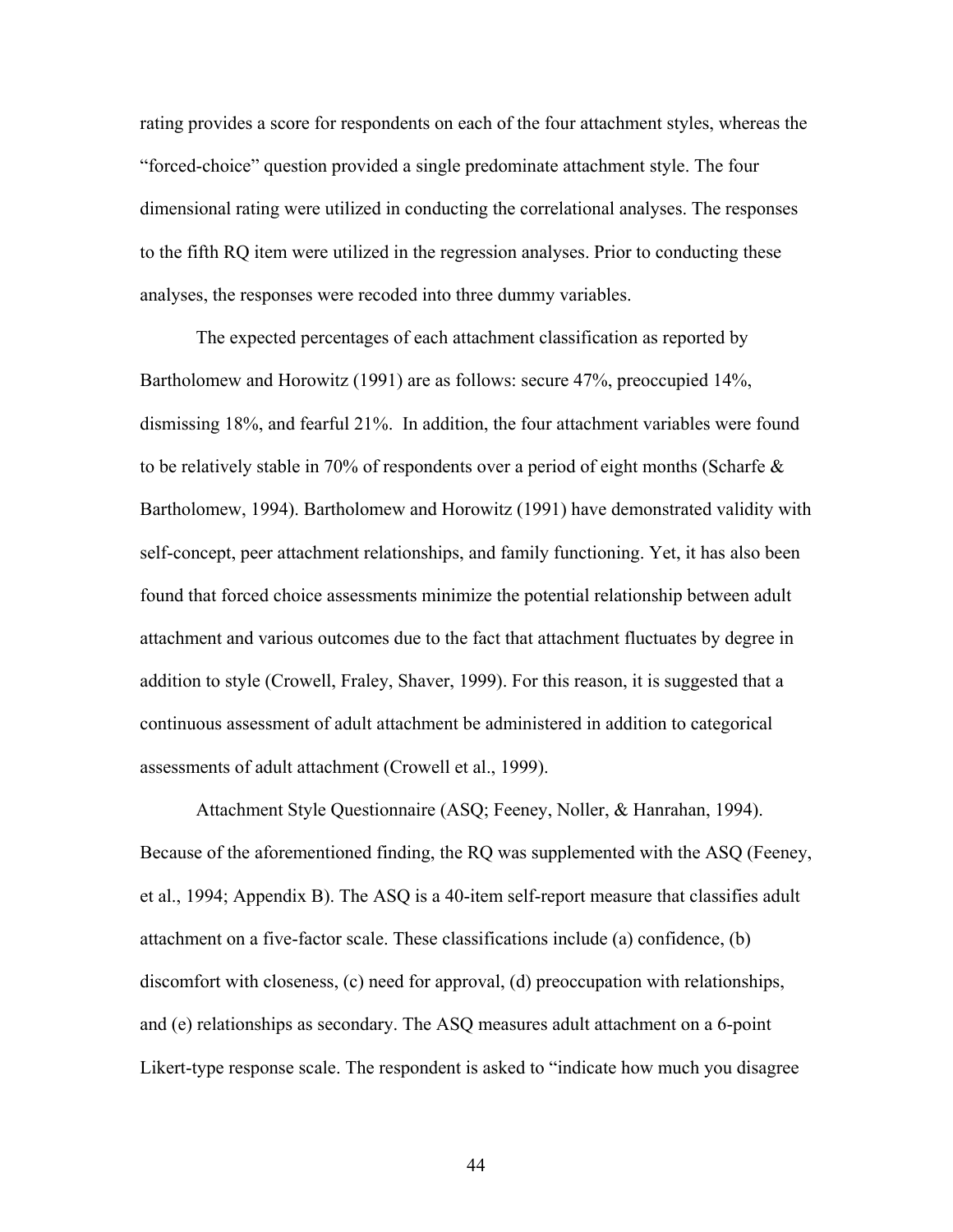or agree with each of the following statements" by circling 1 = *totally disagree,* 2 = *strongly disagree,* 3 = *slightly disagree,* 4 = *slightly agree,* 5 = *strongly agree,* 6 = *totally agree* (see Appendix B). The format of this measure offers a rich assessment of attachment styles as individuals are not forced to ascribe to all characteristics of each category (as in the paragraph models) but may select the degree to which each dimension is represented in their lives.

The *confidence* classification is representative of the secure attachment category in other models (Bartholomew, 1990; Hazan and Shaver, 1987) and measures both perceptions of self and others. The remaining four classifications represent varying levels of insecure attachment (Feeney et al., 1994). The *discomfort with closeness* classification is characteristic of individuals who find it difficult to trust others and feel uncomfortable letting others into their lives. Individuals classified as *need for approval* are similar to Bartholomew's (1990) preoccupied and fearful classifications as these individuals strive to gain the acceptance of others by conforming to standards other than their own. These respondents want to experience intimate relationships but generally fear that they are not worthy of the affections of other individuals.

The fourth category, *preoccupation with relationships*, is reserved for individuals who obsess over maintaining their relationships with others. These individuals are very anxious about their relationships and very clingy toward their attachment figures. This category is akin to preoccupied adults (Bartholomew, 1990; Bartholomew & Horowitz, 1991) who fear desertion and will go to extremes to maintain attachment relationships. The final category, *relationships as secondary,* is characteristic of Bartholomew's (1990) dismissing-avoidant adults who use their personal independence as a shield from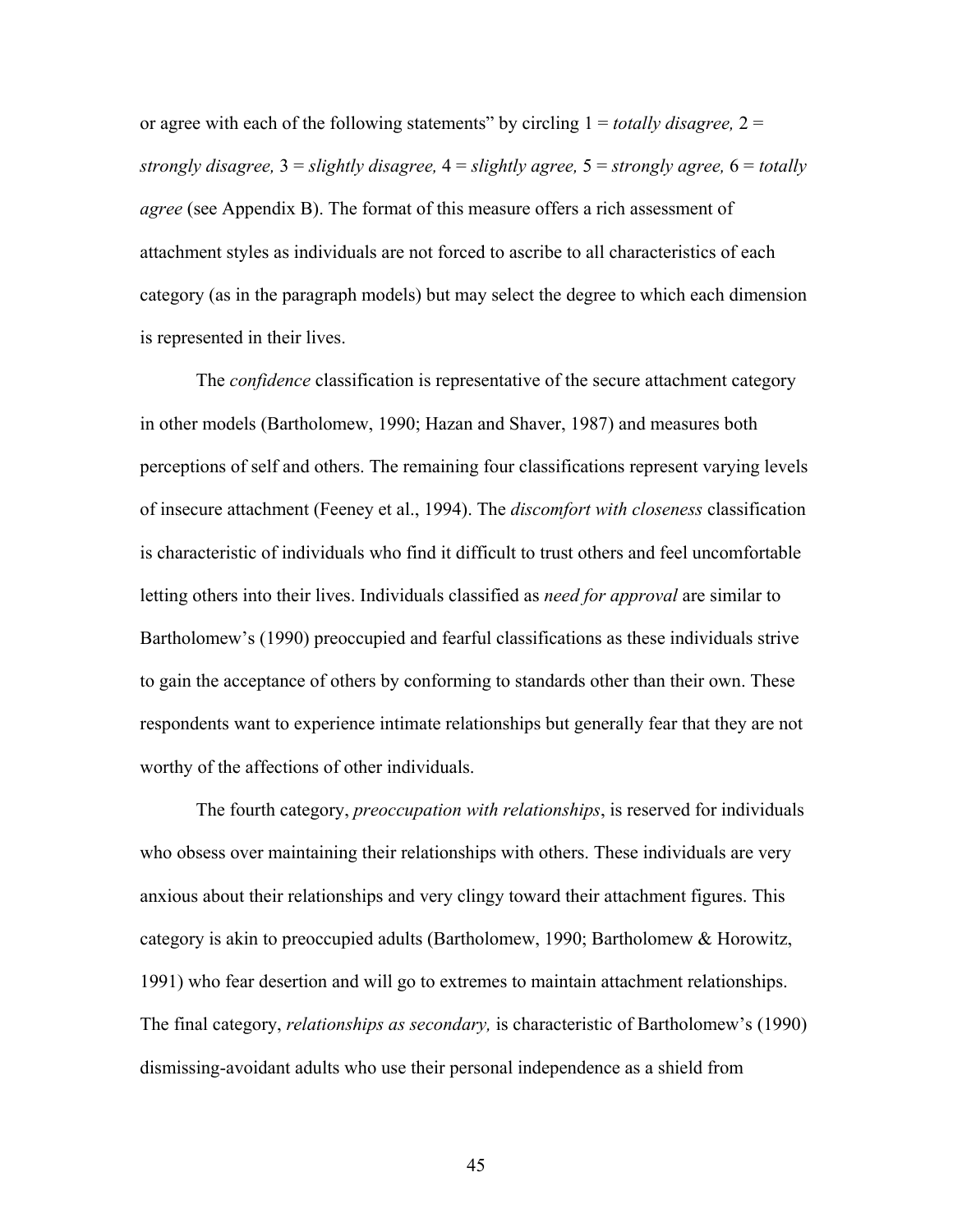experiencing attachment relationships. These adults value personal advancement as more important than personal relationships. Research conducted utilizing this assessment demonstrated great consistency with Bartholomew and Horowitz's (1991) Four Group Model of Attachment in European American respondents (Feeney et al., 1994).

The responses of the ASQ were summed with three of the items necessitating reverse scoring. The scores on confidence range from 8 to 48, discomfort with closeness from 10 to 60, need for approval, from 7 to 42, preoccupation with relationships from 8 to 48, and relationships as secondary from 7 to 42. The degree to which respondents is classified by each attachment style increases as their scores within that classification increase. For example, an individual who scores a "30" on the confidence scale identifies more closely with the confidence attachment style than an individual who scores a "12" on that scale. The internal reliability of this scale (Chronbach's alpha) ranges from .76 to .84, with re-test reliability at a 10-week interval ranging from .67 to .78 (Feeney et al., 1994).

## Children's Self-Competence

The Pictorial Scale of Perceived Competence and Social Acceptance for Young Children (PSPCSA; Harter & Pike, 1983, 1984). The PSPCSA was used to assess selfcompetence in children in the second grade. This 24-item scale uses a domain-specific approach to assess children's perceptions of cognitive competence, physical competence, peer acceptance, and maternal acceptance. The version of the assessment appropriate for first and second grade students was administered according to the instructions outlined in the procedural manual by Harter and Pike (1983b). Either the male or female assessment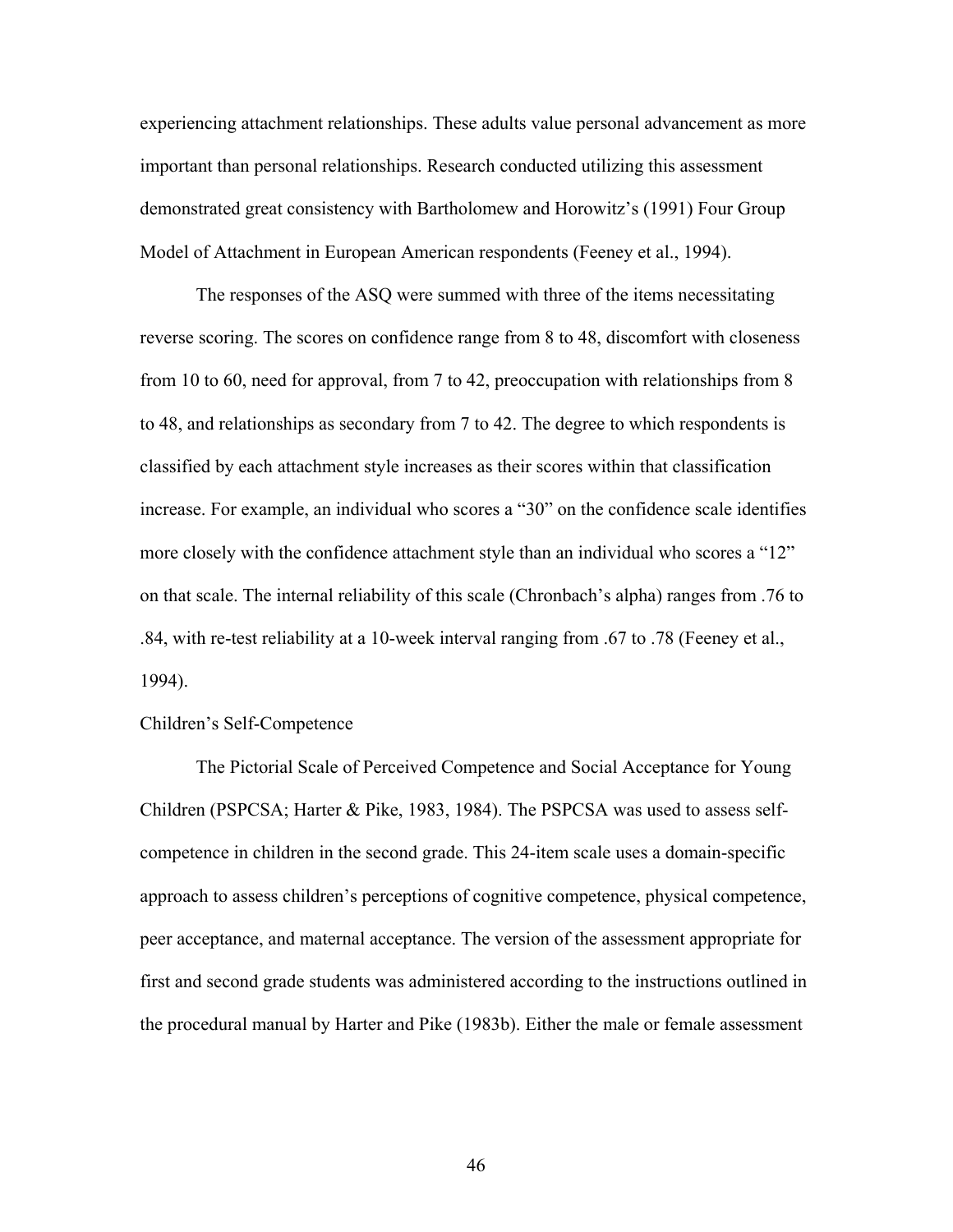was administered based on the gender of the child. The assessments differ only in the gender pronouns and the pictorial depictions of the children.

During administration of the measure, children were shown two pictures. One picture depicted a child who was competent in a given task while the other depicted a child who was not as competent in the same task. An example from the peer acceptance scale is "This boy/girl has lots of friends to play games with…but …this boy/girl doesn't have as many friends to play games with. Which boy/girl are you most like?" After the child indicated the picture that best represented him/her, the research assistant asked, "Is this boy/girl a lot like you or a little like you?" The assessment was comprised of six questions for each subscale. Items were scored on a four-point scale from 1 (low competence/acceptance) to 4 (high competence/acceptance). The theoretical range for each of the four subscales was from 6 to 24. The sum of each subscale served as an indicator of competence for the particular domain; as the subscale score increased, children's perceptions of their competence in that domain also increased. A master list of items is included in Appendix C.

Harter and Pike (1984) stressed that this measure is not to be used as an index of global self-worth. This measure is an indication of children's perceptions of domain specific competencies that are theoretically indicative of global self-worth for a child younger than eight years of age. The psychometric properties of the scale are acceptable (Harter & Pike, 1984). The competence subscales have low to acceptable internal consistency with Cronbach's alphas ranging from .66 to .71. The social acceptance subscales have acceptable internal consistency with Cronbach's alphas ranging from .74 to .85. Reliability of the total scale ranges in the mid to upper .80s (Harter & Pike, 1984).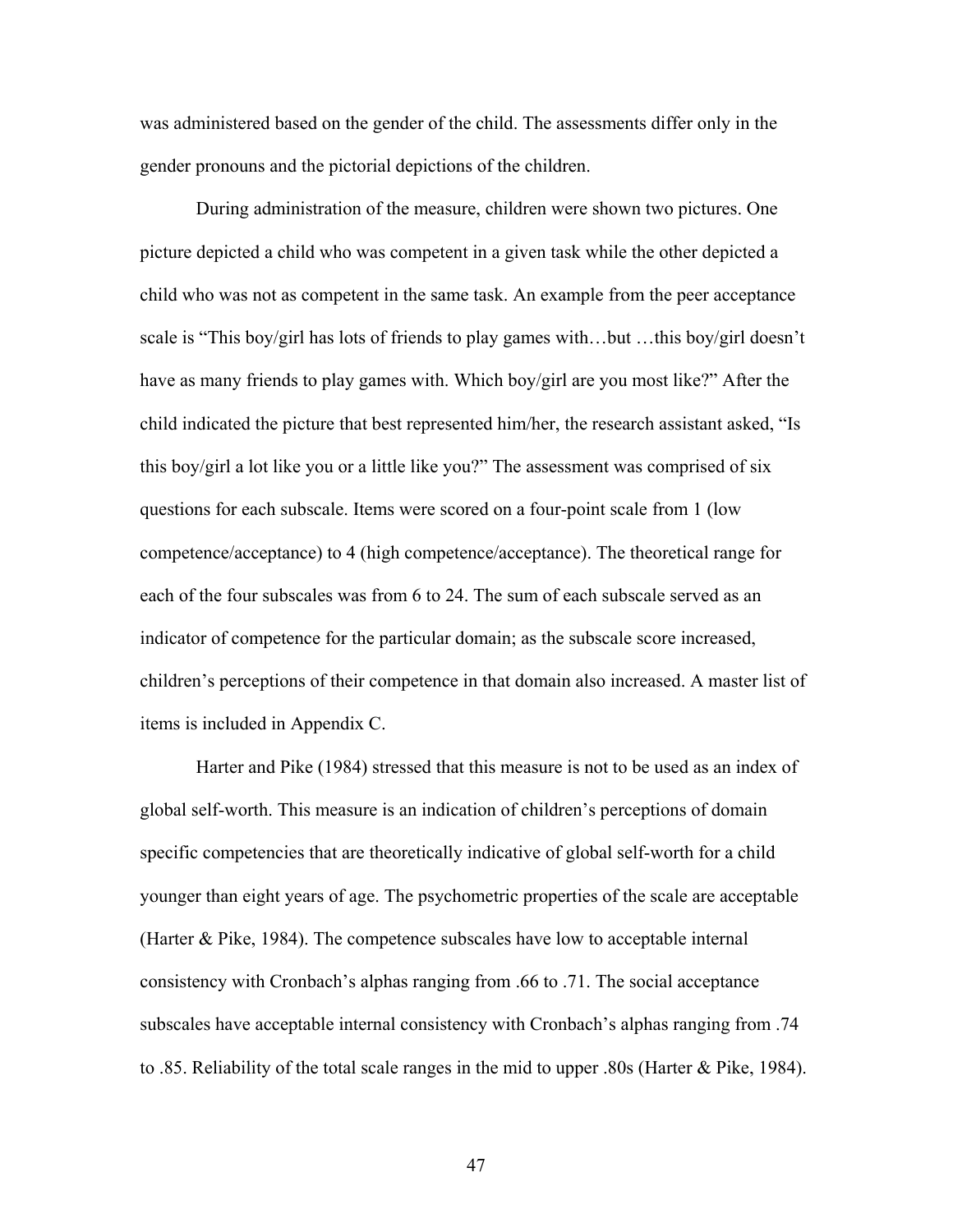An oblique rotation factor pattern indicated highly interpretable loadings, especially for the 1<sup>st</sup> and second grade participants. Although Harter and Pike do not report normative data per se, the descriptive statistics from their preliminary sample were used for purposes of comparison in chapter four.

The Self-Perception Profile for Children (SPPC; Harter, 1982, 1985b). The SPPC was utilized to assess children's evaluations of personal competence in the third and fourth grades. The SPPC is a 36-item self-report scale that is comprised of five specific domains of self-competence (academic competence, social acceptance, athletic competence, physical appearance, behavioral conduct) and global self-worth (see Appendix D). This assessment was administered in a single gender-neutral format that read "kid" for each item, rather than "boy" or "girl." The items were read aloud by the research assistant prior to the child making the answer selection. During administration of the questionnaire, children were first asked to select between two sentence pairs that described a child who was competent at the given task and a child who was less competent at the same task. An example from the social acceptance subscale reads: "Some kids find it hard to make friends...but …other kids find it pretty easy to make friends. Which kid are you like?" The child is then asked to mark if the description is "Really true for me," or "Sort of true for me."

Each subscale contained six items that were scored on a four-point scale where 1  $=$  low competence and  $4 =$  high competence in the specific task. Therefore, the theoretical range for each of the four subscales was from 6 to 24. The summed scores of each subscale were used to summarize a child's given profile. Harter's (1982, 1985b) psychometric evidence indicated that the subscales demonstrated good internal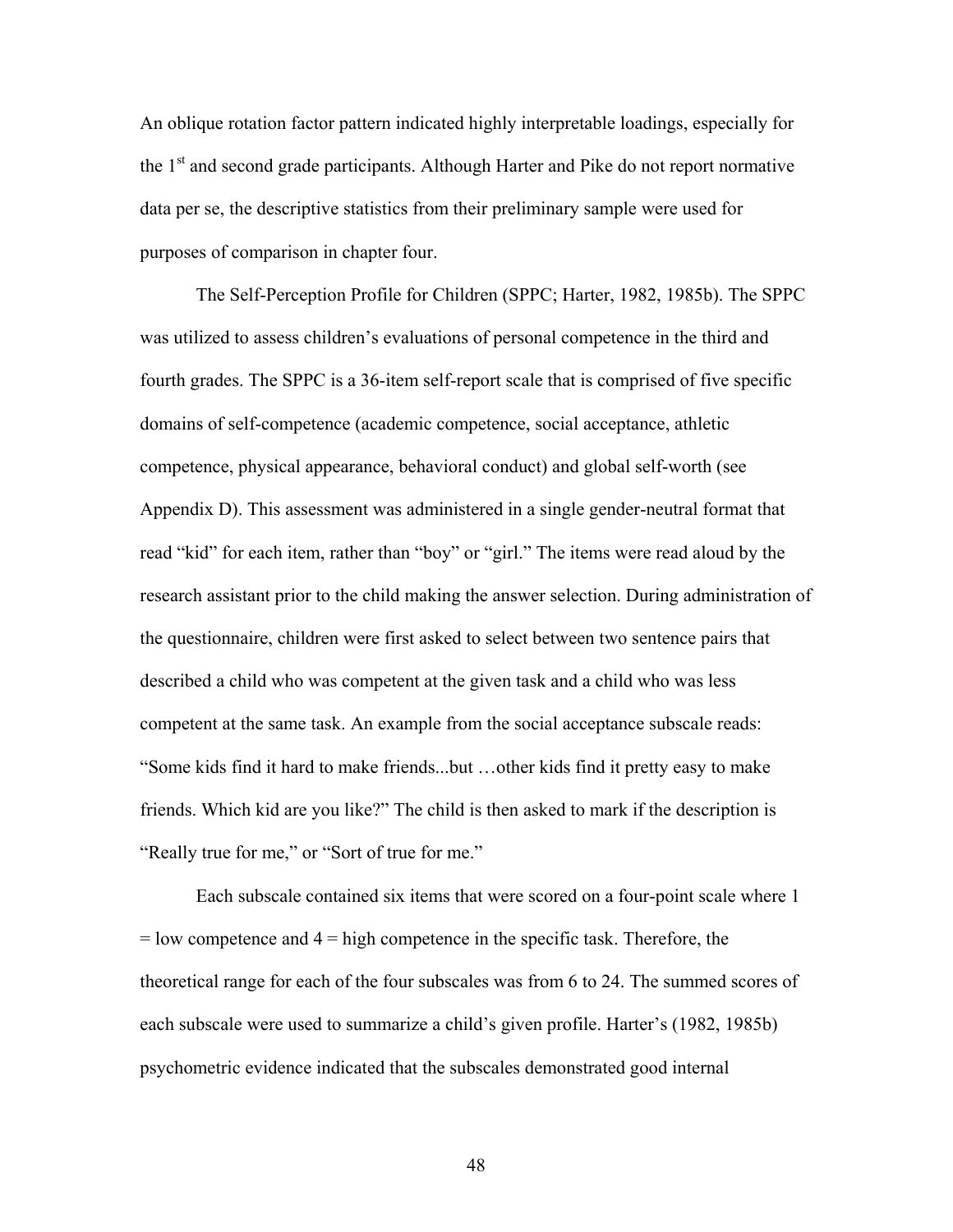consistency with Cronbach's alphas ranging from .71 to .86 in grades three through eight. Specifically, Cronbach's alphas ranged from .75 to .82 for fourth grade students. Threemonth test-retest reliability estimates for the assessment were also high ranging from .70 to .87 (Harter, 1982). In addition, the SPPC indicated a highly interpretable factor structure (Harter, 1985b).

## Children's Cognitive Ability

The Woodcock-Johnson Tests of Cognitive Ability (WJ; Woodcock, McGrew, & Mather, 2001). Children's cognitive performance was assessed using the Brief Intellectual Ability (BIA) portion of the well-established Woodcock-Johnson Tests of Cognitive Ability (Woodcock, McGrew, & Mather, 2001). The Woodcock-Johnson (W-J) measures the cognitive ability of persons from kindergarten through adulthood. The BIA is the recommended portion of the W-J battery for research rather than diagnostic purposes, and includes cognitive tests of verbal comprehension, concept formation, and visual matching.

The test of verbal comprehension included sections on naming pictured objects (ranging in difficulty from a picture of a "cat" to a picture of a "spire"); providing synonyms and antonyms ("Tell me another word for 'yard,'" or "Tell me the opposite of 'sit'"); and completing analogies ("Pencil is to lead, as pen is to..."). Children were given an indefinite amount of time to answer each question. The questions increased in difficulty as the exam proceeded and children continued until they incorrectly answered three questions in a row. If a child chose to "pass" a certain question, that question was counted as an incorrect answer.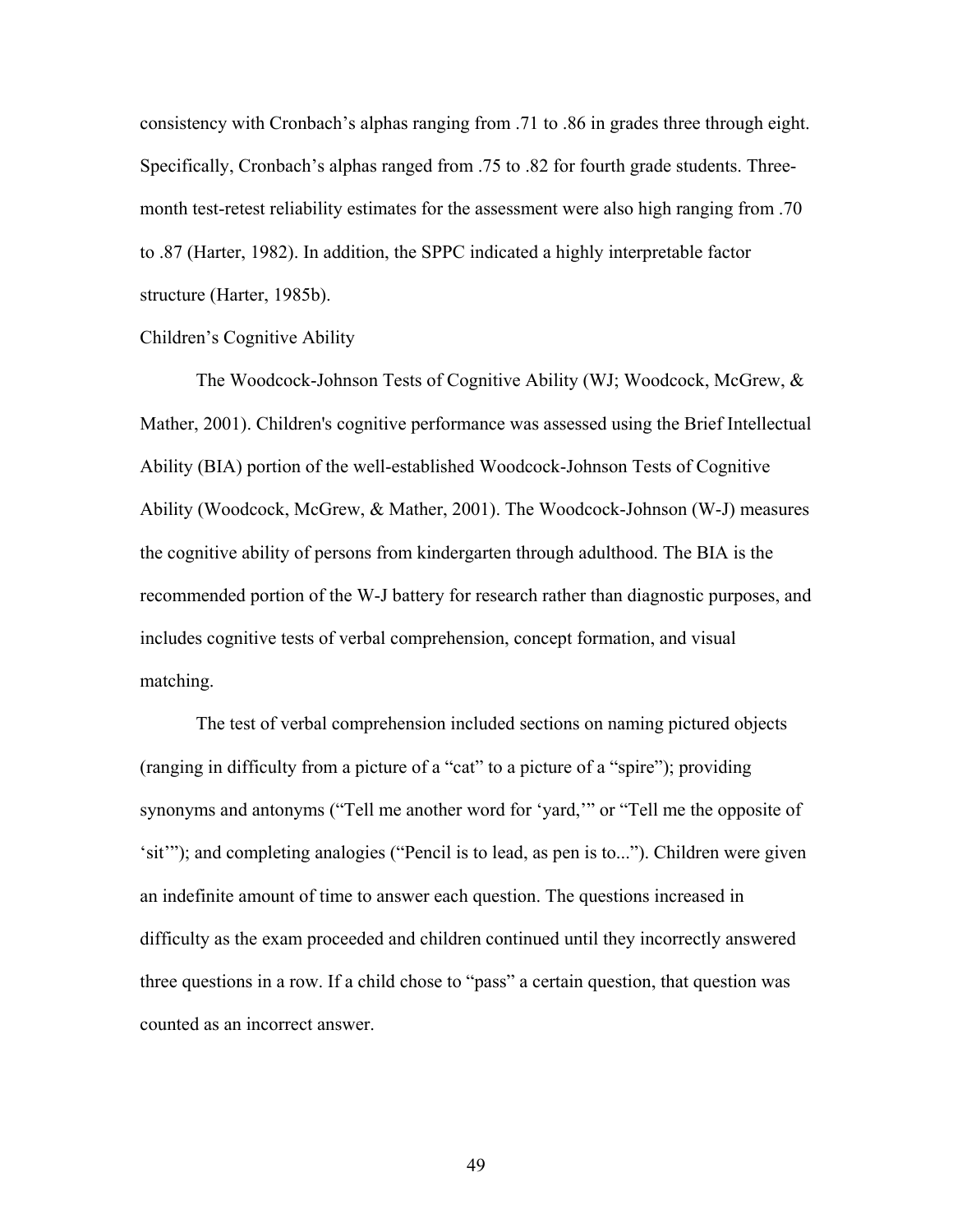The test of concept formation involved identifying and stating what was different about drawings that were inside a box from those that were outside a box. For example, a child may be shown a picture of a triangle on the left side of the page and another triangle inside a box on the right side of the page. Children must identify that the drawing inside the box is different because it is small and green, rather than large and yellow. Children were given one minute to ponder each question and then were prompted by the research assistant. The questions increased in difficulty as the exam progressed and children continued until they incorrectly answered three questions in a row.

The test of visual matching included a task where children matched two identical numbers in a row. The test increased in difficulty as children proceeded down the columns. For example, line one may contain the sequence, "2 6 7 2 9" whereas line 45 may contain the sequence, "513 315 153 315 531." Children were instructed to complete as many lines as possible in three minutes. The three separate sections were computed into a single Standard Score (SS) based upon the mean score of all three tests. The median reliability coefficient for the BIA is .95, with a range of .94 to .98 across ages (McGrew & Woodcock, 2001).

### Data Collection Procedures

 The two adult attachment measurements were included in a self-administered parental questionnaire that was developed for use in the larger study. Parents or legal guardians of children in the second or fourth grades completed the assessments. It was not necessary for both a male and female parental figure to complete the assessments. If the household contained two parents who consented to participate in the larger study,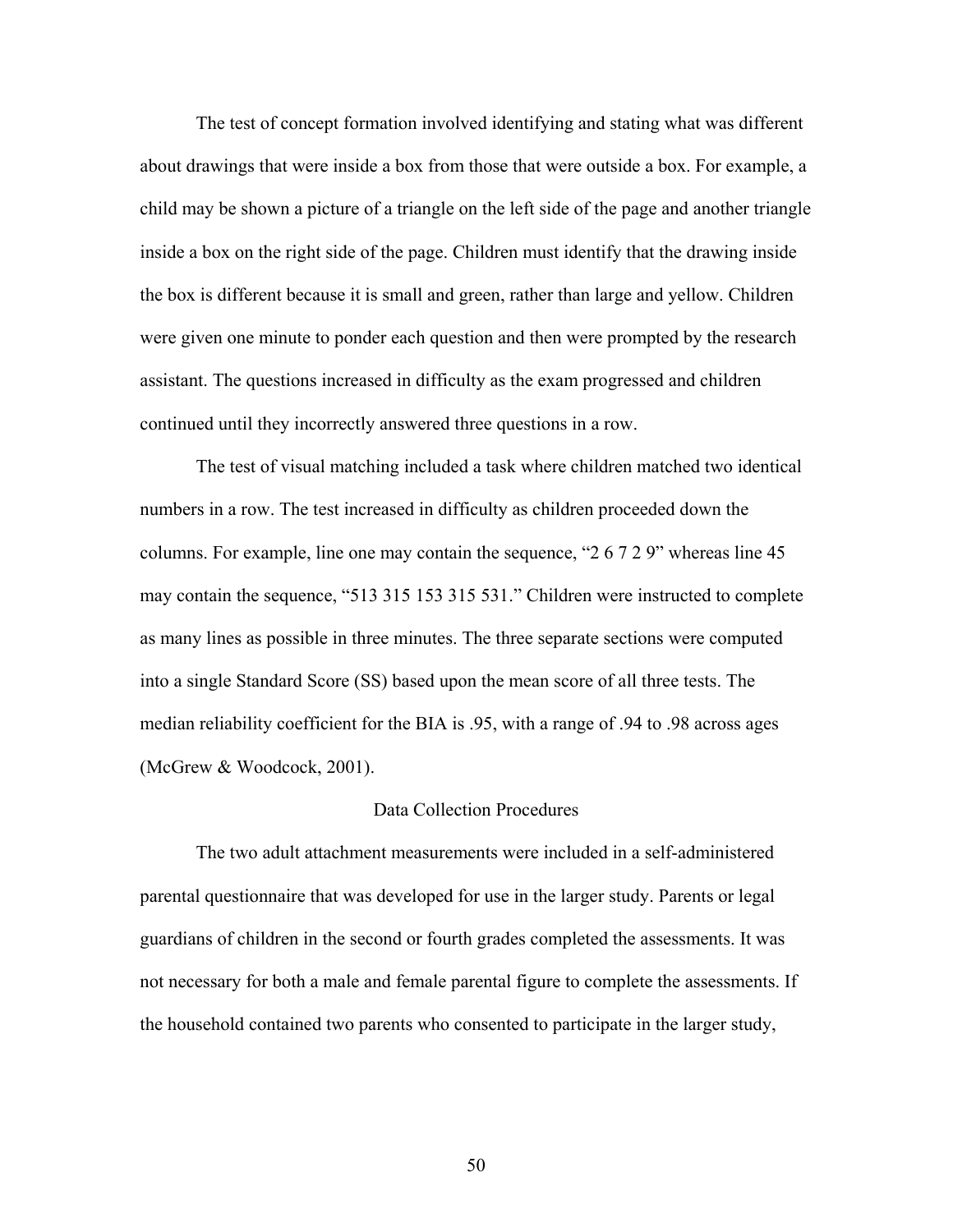each parent was sent an individual survey for their completion. In addition, parents were asked to complete the assessments independently rather than corroborate on answers.

 Research assistants administered the PSPCSA to second grade students. The research assistant accompanied the child to a quiet location (generally the library) and administered the assessment on an individual basis. Children were shown the pictures and asked to respond while the research assistant marked the answers on a separate sheet. Children were encouraged to be honest and were told that there was no right or wrong answers. The assessment was administered at various times during the course of the school day based on the schedules of teachers and research assistants.

 Research assistants administered the SPPC to fourth grade students. The assessment was administered on an individual basis in a location designated by the principal. Because this format did not include pictures, children were allowed to mark their own answers after the question was read aloud by the research assistant. Children were encouraged to be honest and were told that there was no right or wrong answer. The assessment was administered at various times during the course of the school day. No testing was conducted with fourth grade students during the week of Louisiana Educational Assessment Program (LEAP) testing.

 Research assistants administered the W-J to second and fourth grade students. Once again, children accompanied the assistants to a quiet location where the assessment was administered on an individual basis. Children were shown various words, pictures, or figures and were asked questions pertaining to the visual figures. The research assistant marked the child's answers on a separate form that was not shared with the child. The assessment was administered according to the rigorous protocol established by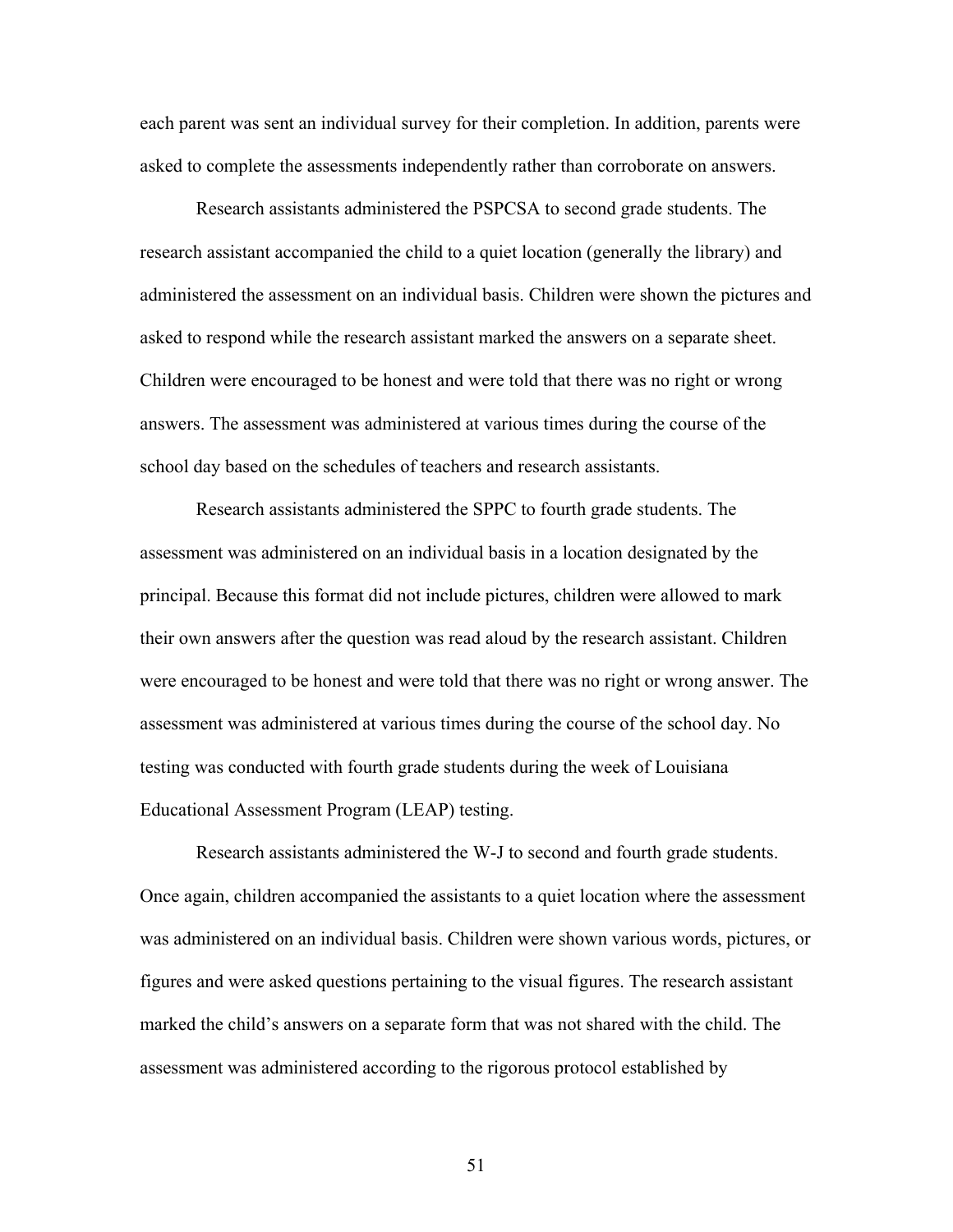Woodcock and colleagues (2001). Time limits on various sections were observed in a uniform fashion and children were not informed of their performance on the assessment. This assessment was administered to children in the morning (prior to 12:00 PM) in order to maintain some consistency in respondent concentration and alertness.

#### Data Analyses

 The Statistical Package for Social Sciences (SPSS) was used to examine the relationships among adult attachment styles, children's self-competence, and children's cognitive ability. Because some socioeconomic-demographic characteristics are related to cognitive ability (Pungello, Kupersmidt, Burchinal, & Patterson, 1996), these variables were included as control variables in the current study. In addition, the data from the mothers and fathers were analyzed separately due to the fact that there were a number of single mothers. Separate data analyses for men and women also reduce the potential for problems that may result from dependencies between husbands and wives (Harring, Hewitt, & Flett, 2003). Data on children's self-competence were analyzed separately by grade because different assessments were used for second and fourth grade children.

Descriptive statistics were obtained to ensure that the data were normally distributed for each measure. Correlational analyses (two-tailed,  $p \le 0.05$ ) were conducted to investigate the presence of bi-variate linear relationships. Depending on the metric of the variables, either Pearson's or Spearman's correlation were performed between the relevant variables. Based on the results of the correlational analyses, statistically significant SES-demographic variables were included as control variables in the regression analyses and were dummy coded where necessary.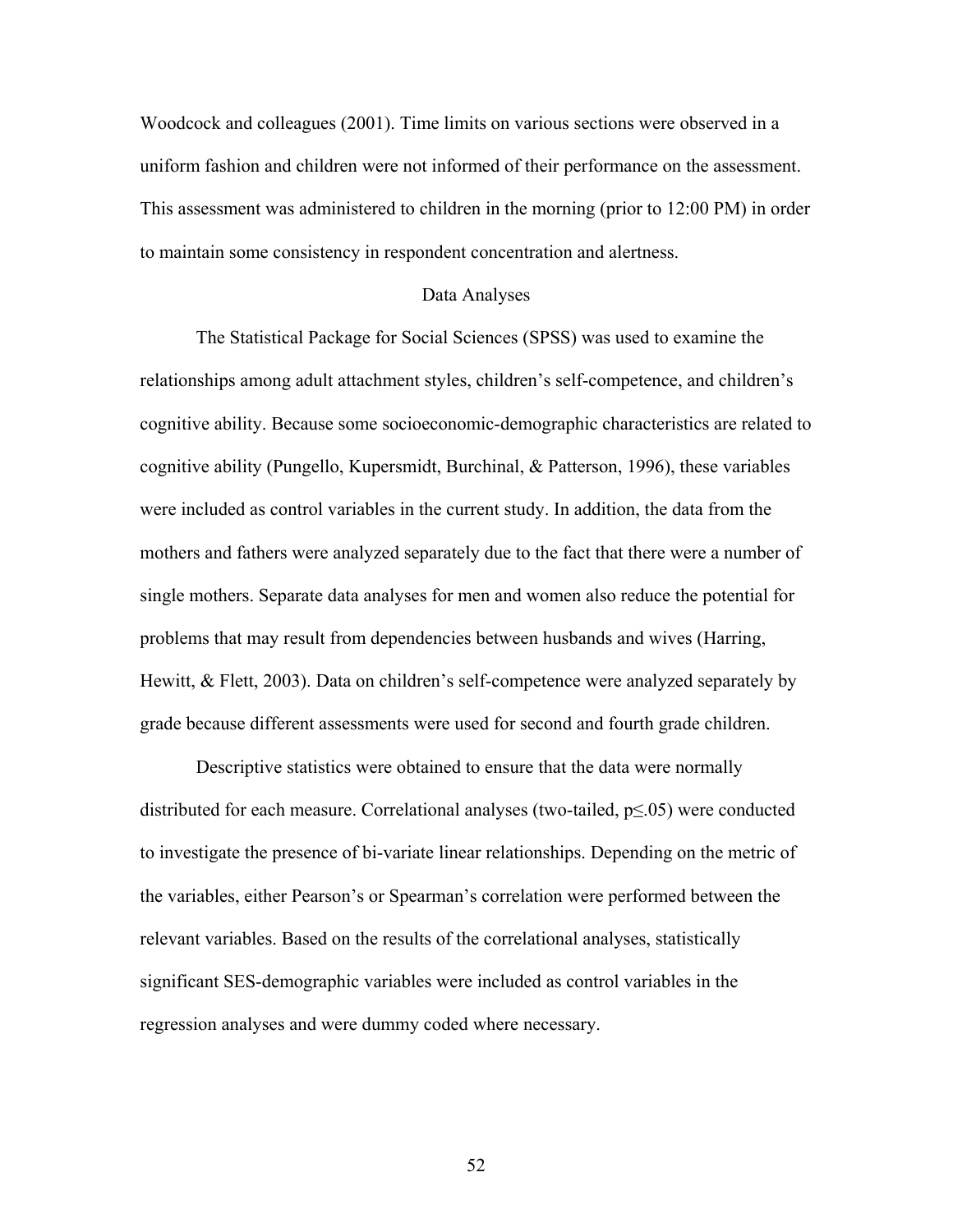The hypotheses were tested using hierarchical multiple regression. Multiple regression analysis allows researchers to study the effects of independent predictor variables on a dependent variable while statistically controlling for the effects of other covariates (Pedhazur, 1982). According to Pedhazur (1982), multiple regression serves the purpose of "explanation and prediction." (p. 65). Pedhazur cites hierarchical regression, or incremental partitioning of variance, as a useful tool in explaining social phenomena. With hierarchical regression, the researcher indicates the order in which variables are entered into the analysis in order to determine the amount of variance contributed by predictor variables (Pedhazur, 1982). Regression is considered to be a "robust" statistical tool that withstands violations of its assumptions (Pedhazur, 1982)

 Several parameter estimates were used to interpret the results of the regression analyses. The  $R^2$  was reported to determine the percentage of the variability in the dependent variable explained by the study's predictor variables. In addition, the adjusted  $R^2$  was also reported in this study. The adjusted  $R^2$  takes into account the number of predictor variables in the study and the "shrinkage" that would occur if the study were to be replicated with a larger sample (Huck, 2000). The adjusted  $R^2$  was especially relevant in this study because of the fathers' small sample size ( $n = 80$ ). The adjusted  $R^2$  was also used because its value was adjusted according to the number of predictor variables that were included in the regression equation. This adjustment was especially relevant in the present study as a large number of attachment variables were used in hypotheses one and three.

 Other parameter estimates referenced in this study (Pedhazur, 1982) included the F statistic which is a measure of significance for the overall model and is used to test the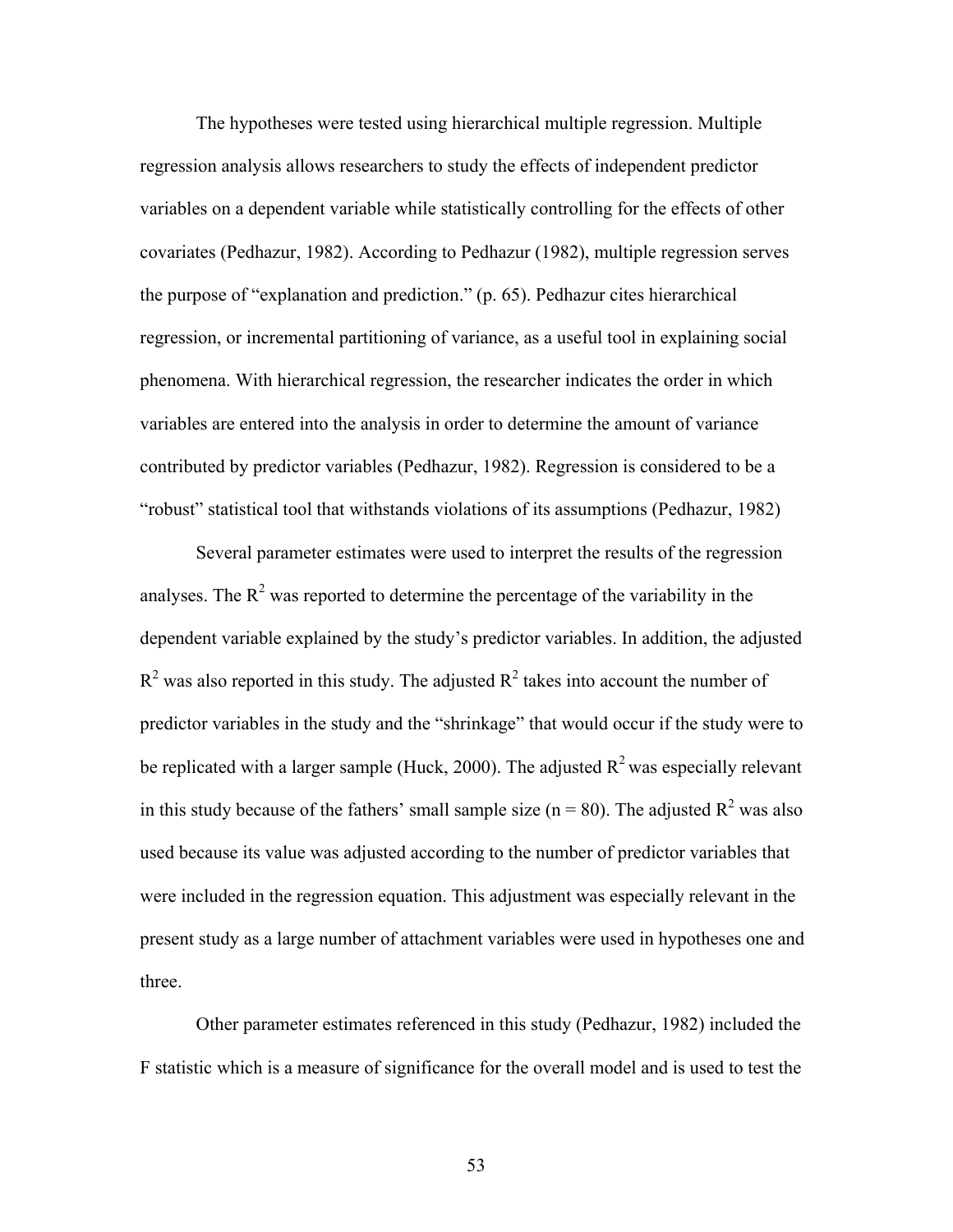hypothesis that a relationship does not exist between the dependent and independent variables ( $R^2 = 0$ ). The p-value indicated the probability of falsely rejecting the null hypothesis and as convention was set at .05 in these analyses. The standard error of regression indicated the spread of error (residuals) around the regression line and is indicative of the goodness of fit of the regression line. The standardized beta coefficient indicated the relative impact of one predictor variable in relationship to the relative impact of the other predictor variables using the same units across variables.

When hypothesis testing is used repeatedly in a study, researchers must account for an increase in Type I error. In order to reduce the likelihood of type I or experimentwise error, researchers often employ the Bonferroni technique (Huck, 2000). A Bonferroni correction is calculated to determine a more stringent alpha level than the traditional level of .05 (Huck, 2000). In creating more stringent criterion for significance, the researcher reduces the likelihood of Type I errors (rejecting a true null hypothesis). Because of the exploratory nature of the relationships in this study, a Bonferroni correction was not calculated. Although this is a limitation of the study that must be addressed, it allows relationships to be established that have never been examined in the past, especially with regard to hypothesis one. Despite the small sample of fathers in this study, it is important to explore the possibility of potential significant relationships in this understudied group of individuals. A regression analysis is a "robust" statistical technique which also helps to mitigate the limitations of not using the Bonferroni correction in this study and a small sample size (Pedhazar, 1982).

Multicollinearity was addressed in the preliminary stages of analysis. Multicollinearity is defined as a high degree of interrelations between predictor variables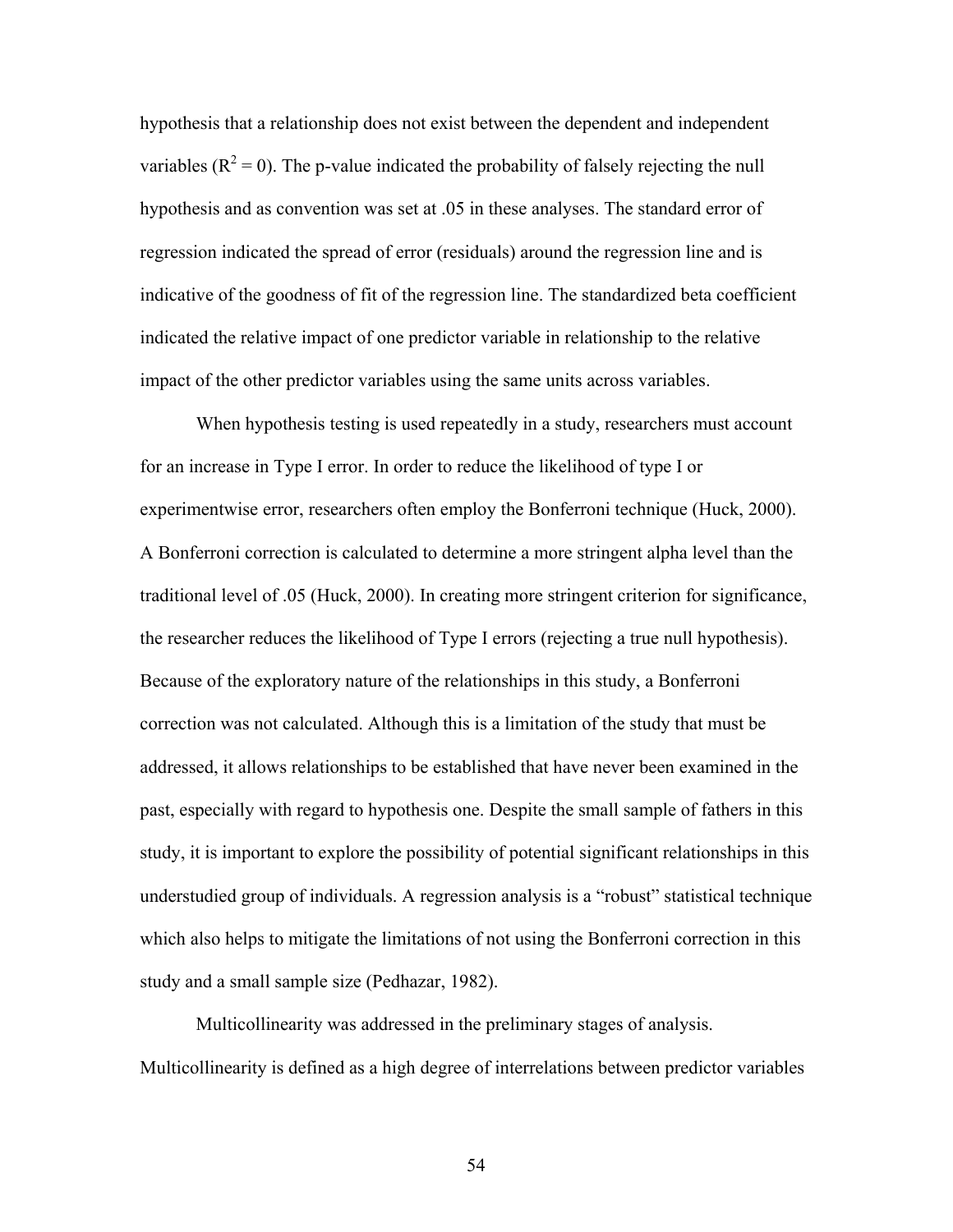and is identified to reduce the likelihood of measurement error (Pedhazur, 1982). A correlation matrix may be utilized to identify muticollinearity in predictor variables that share a relationship greater than .80 (Mertler & Vannatta, 2001). Additional tests to identify multicollinearity include the measures of tolerance and variance inflation factor (VIF) (Mertler & Vannatta, 2001). Tolerance is a measure of collinearity among predictor variables with values ranging from 0 to 1. A tolerance score less than .25 is indicative of high collinearity between variables. VIF is the inverse of the tolerance score and is indicative of multicollinearity at values greater than 4.0. Both VIF and tolerance scores were examined to identify the presence of muticollinearity in this study.

### Hypothesis One

 It was hypothesized that a significant relationship would exist between adult attachment and children's self-competence. A two-step regression analysis was conducted with both the second and fourth grade children and with mothers and fathers. The first step was to examine the influence of selected control variables on children's self-competence. The second step of the regression analyses included the addition of adult attachment as a predictor of children's self-competence (see Figures 3 and 4). Hypothesis Two

It was hypothesized that a significant relationship would exist between children's domain specific competencies and cognitive ability as measured by a standardized test of cognitive ability in middle childhood. It was also hypothesized that a more powerful relationship would exist between cognitive/scholastic ability in middle childhood than with the other domains of self-competence. A two-step regression analysis was conducted for each grade level (second and fourth) in which the first step was to examine the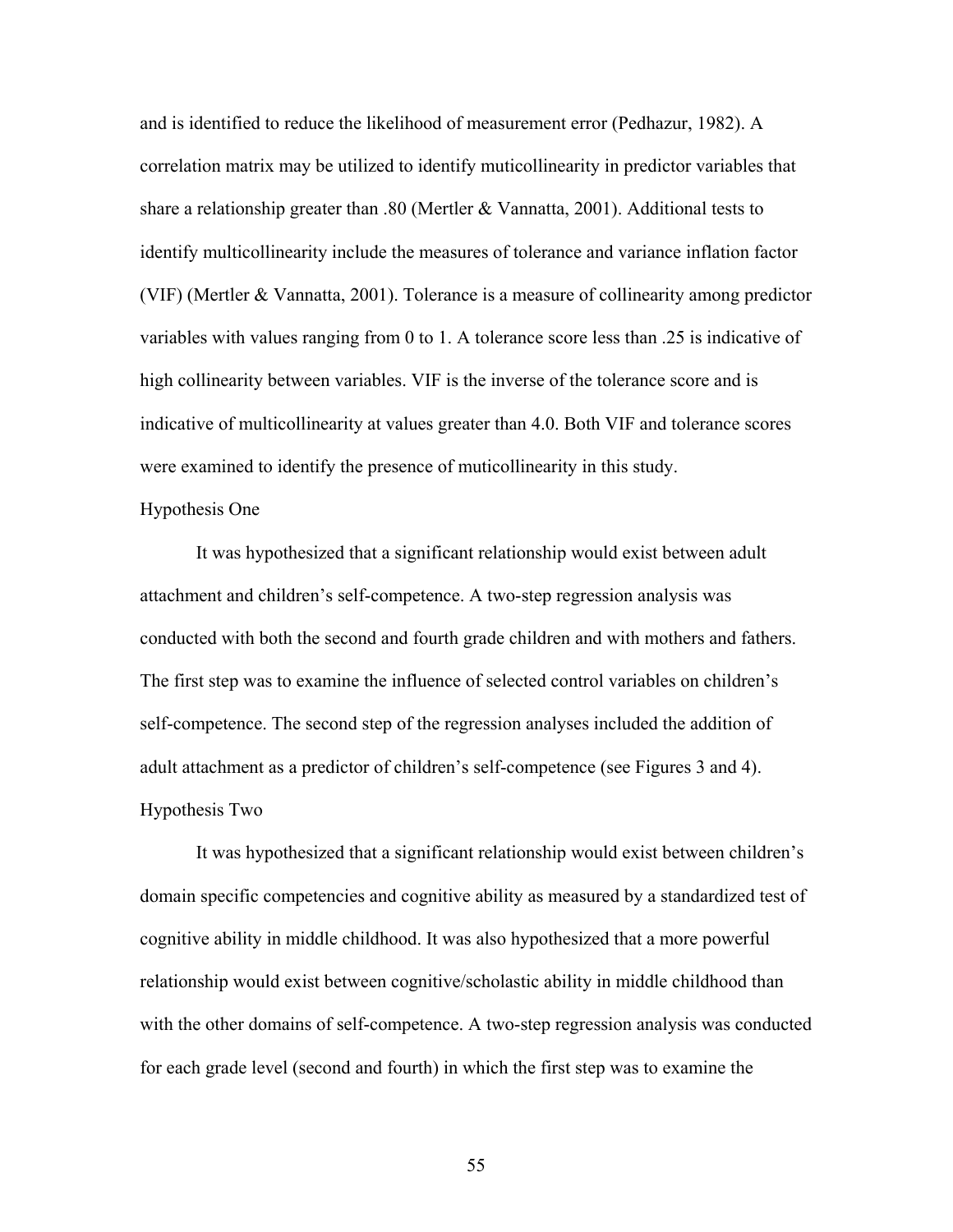influence of the control variables on children's cognitive ability. The second step of the regression analyses included the addition of domain specific competencies (including academic competence) as predictors of children's cognitive ability (see Figure 5). Children's BIA scores were divided into second and fourth grade groups to correspond with the instrument used to measure children's self-competence. Hypothesis two included "within-child" variables, therefore, only data from children of participating mothers were included in this analysis.

## Hypothesis Three

It was hypothesized that a significant relationship would exist between adult attachment and children's cognitive ability. A two-step regression analysis was conducted in which the first step was to examine the influence of selected control variables on children's cognitive ability. The second step of the regression analyses included the addition of adult attachment as a predictor of children's cognitive ability (see Figure 6). Separate analyses were conducted for mothers and fathers. Because the BIA is a standardized assessment, children were analyzed together regardless of grade level.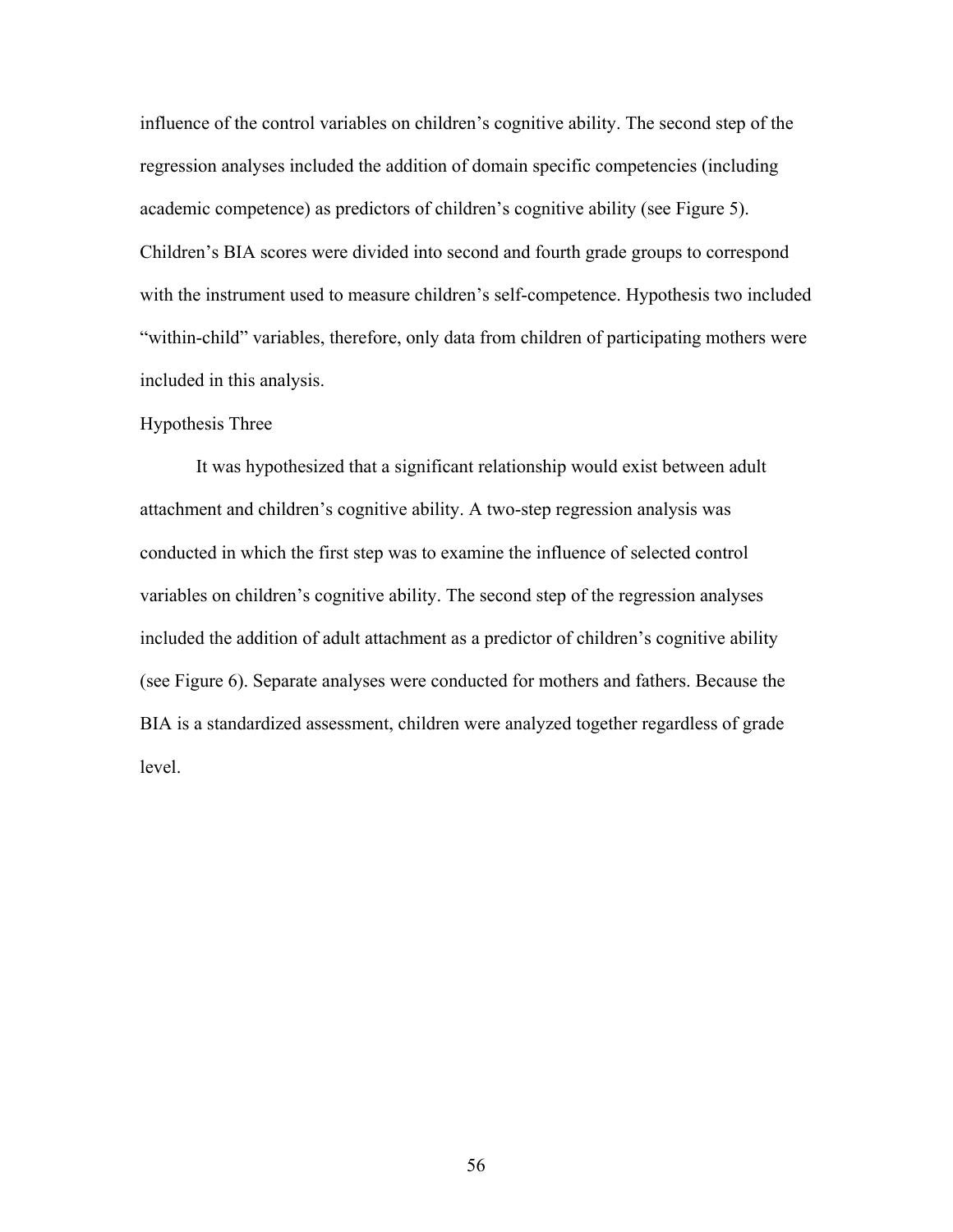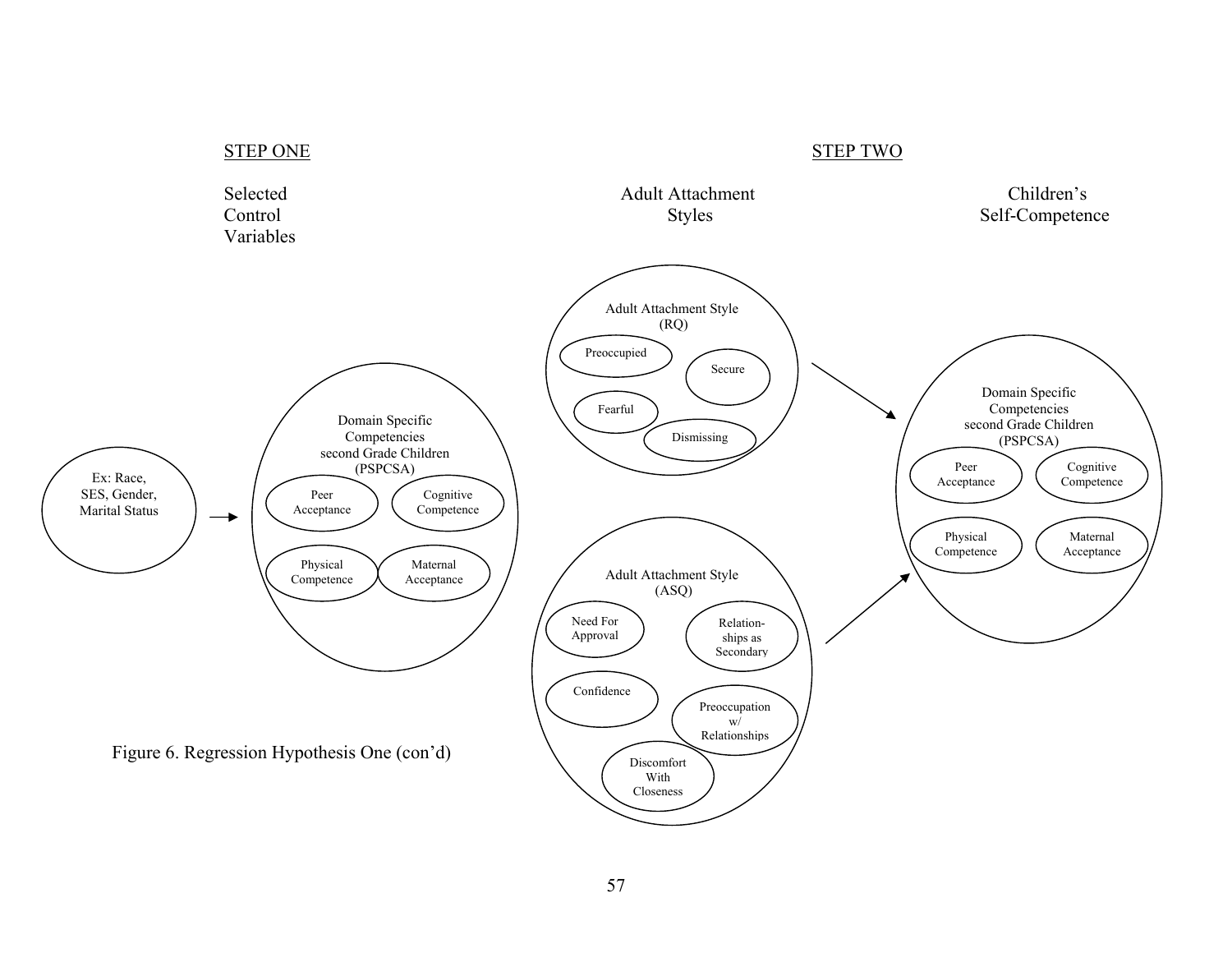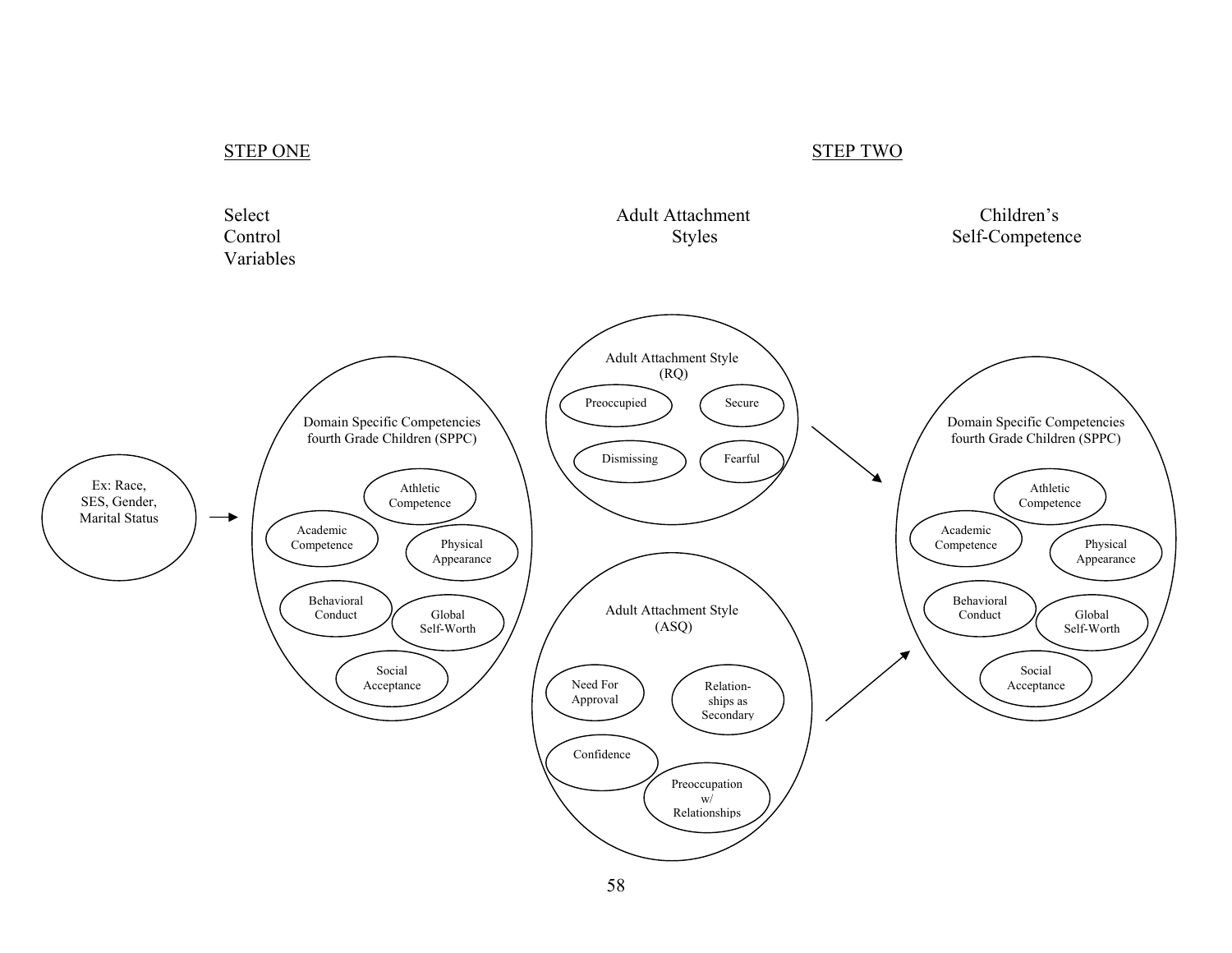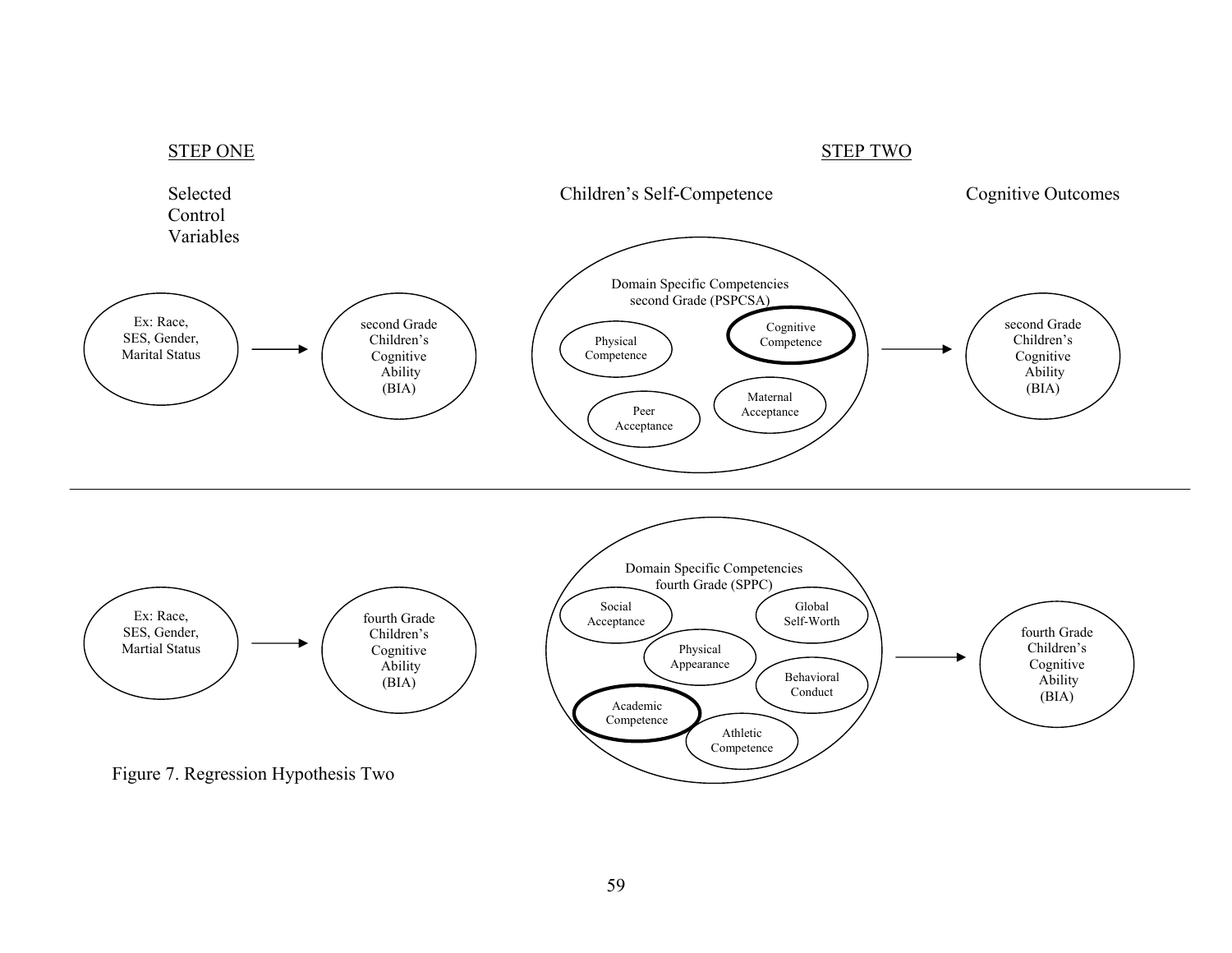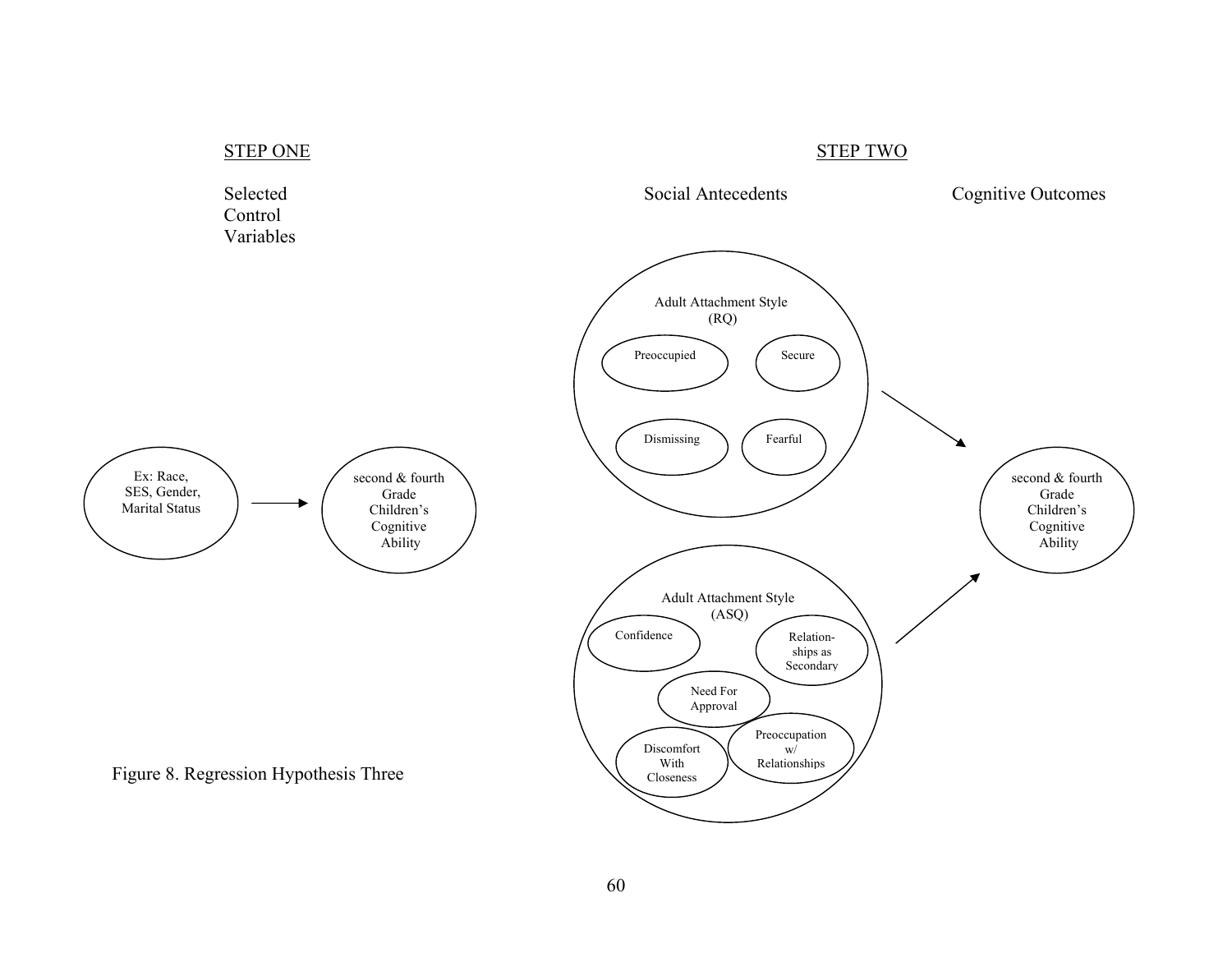### CHAPTER FOUR

## RESULTS

The following chapter contains the results of the data analyses. The first section of the chapter contains a summary of the descriptive statistics for each instrument. Where appropriate, mother's data will precede father's data. Following this section, results from correlational and regression analyses will be presented based on the hypotheses of this study. It is important to preface the results of analyses with fathers' data with an acknowledgement of the limited sample size, particularly when the sample must be divided by child's grade. Fortunately, regression is considered a robust statistical technique (Pedhazur, 1982).

#### Descriptive Statistics

#### Description of Adult Attachment

Relationship Questionnaire (RQ; Bartholomew & Horowitz, 1991.) The expected percentages of each attachment classification as reported by Bartholomew and Horowitz (1991) are as follows: secure 47%, preoccupied 14%, dismissing 18%, and fearful 21%. The proportions of mothers ( $n = 154$ ) who classified themselves as secure (49%) and preoccupied  $(11\%)$  were similar with percentages from previous research (e.g., Bartholomew & Horowitz, 1991; Brennan & Bosson, 1998). The percentage of mothers who reported their attachment style as dismissing (28%) was much higher in this sample than reported in previous research. Conversely, the percentage of mothers who reported their attachment style as fearful (12%) was much lower in this sample than in previous research. In summary, the majority of mothers in this sample identified with the "secure" RQ attachment style.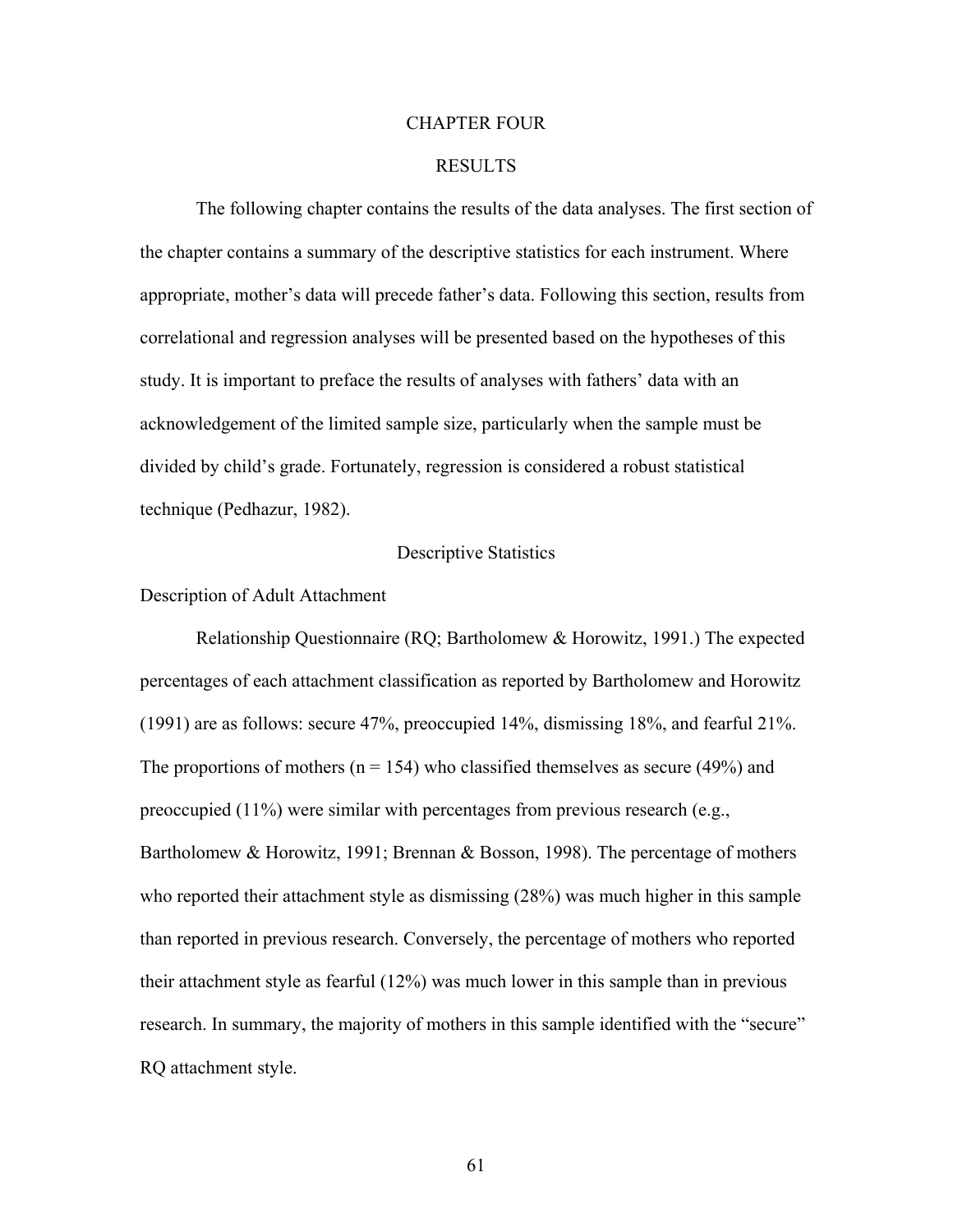The percentages of RQ attachment styles were similar for fathers  $(n = 80)$ . Proportions of fathers who classified themselves as secure (47%) and preoccupied (12%) were similar to previous research (e.g., Bartholomew & Horowitz, 1991; Brennan & Bosson, 1998). As with the mothers, the percentage of fathers who reported their attachment style as dismissing (33%) was much higher in this sample than reported in previous research, and the percentage of fathers who reported their attachment style as fearful (8%) was much lower than that of previous research. In summary, the majority of fathers in this sample identified with the "secure" RQ attachment style.

Attachment Style Questionnaire (ASQ; Feeney et al., 1994.) The expected ranges as reported by Feeney et al. (1994) were: confidence 8 to 48, discomfort with closeness 10 to 60, need for approval 7 to 42, preoccupation with relationships 8 to 48, and relationships as secondary 7 to 42. The descriptive statistics for the mother's adult attachment styles as measured by the RSQ were examined to ensure normal distribution. The scores for the mothers confidence subscale range from 17 to 48,  $(M = 35.7, SD =$ 5.7). The mean compares to Feeney et al.'s (1994) mean of 36.4 which indicates that on average, most of the mothers identified with the confident attachment style. The mean for the confident subscale is the highest of the five subscales which is consistent with previous research (Feeney et al., 1994). The scores for the discomfort with closeness subscale range from 16 to 59 ( $M = 33.6$ ,  $SD = 8.4$ ). This value compares with Feeney et al.'s mean of 29.2. Discomfort with closeness is the second highest ranking subscale which is also consistent with previous research (Feeney et al., 1994).

The scores for the need for approval subscale range from 7 to 38,  $(M = 18.6, SD)$ = 5.9). The mean compares to Feeney et al.'s mean of 21.7. The scores for the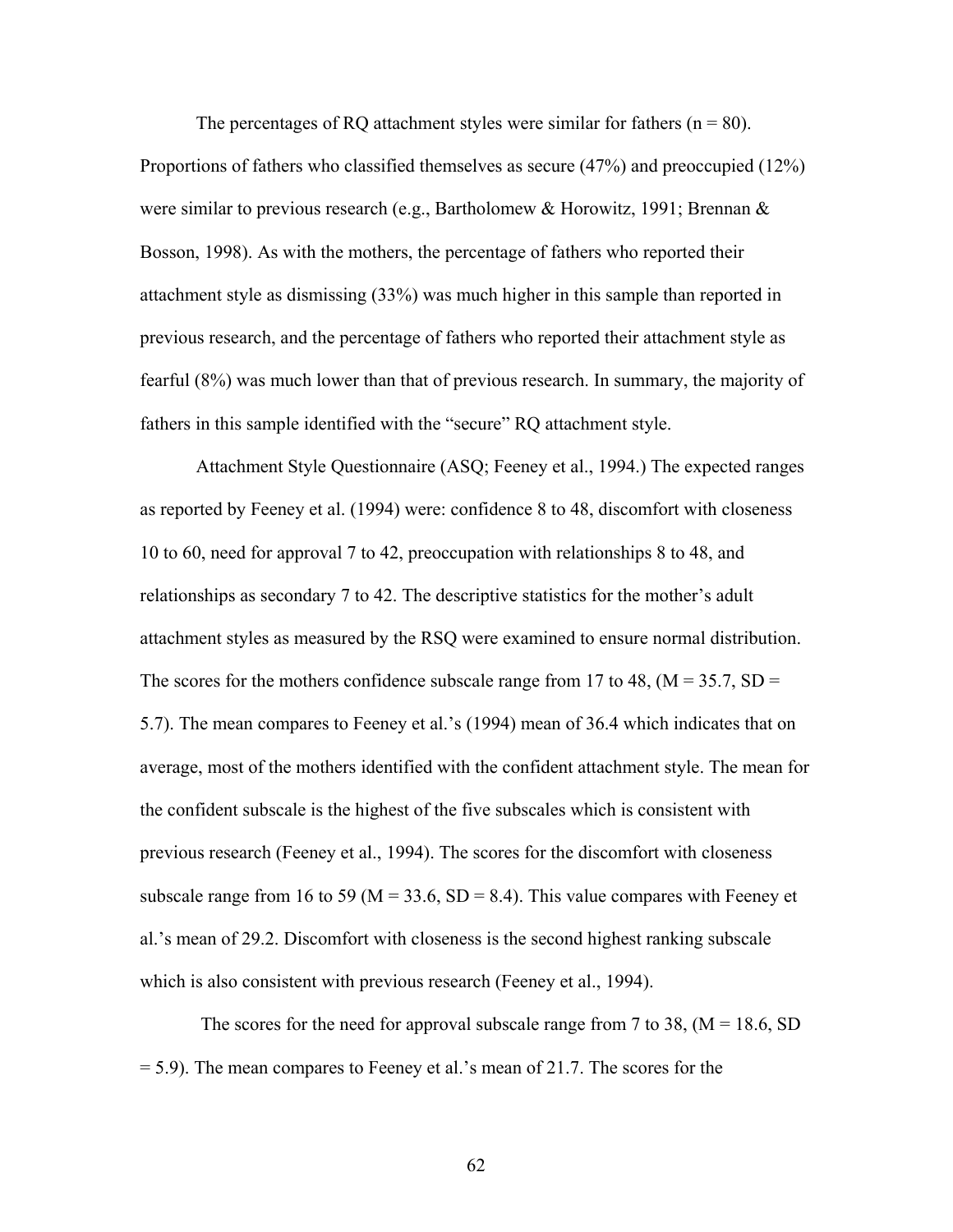preoccupation with relationships subscale range from 8 to 40,  $(M = 23.5, SD = 6.4)$ . This value compares with Feeney et al.'s mean of 26.5. The scores for the relationships as secondary subscale range from 7 to 41 ( $M = 16.8$ , SD = 6.0). This mean compares to Feeney et al.'s mean of 14.8. Relationships as secondary is the lowest ranking subscale in both Feeney et al.'s preliminary sample and in this sample.

Descriptive statistics for the fathers' adult attachment styles as measured by the RSQ were also examined to ensure normal distribution. The scores for the fathers' confidence subscale range from 29 to 39,  $(M = 34.6, SD = 2.6)$ . The mean compares to Feeney et al.'s (1994) mean of 36.4. The mean for the confident subscale was the highest of the five subscales which is consistent with previous research (Feeney et al., 1994). The scores for the discomfort with closeness subscale range from 20 to 47 ( $M = 33.3$ , SD = 5.0). This value compares with Feeney et al.'s mean of 29.2. Discomfort with closeness was the second highest ranking subscale in this sample which is also consistent with previous research (Feeney et al., 1994).

The scores for the need for approval subscale range from 8 to 30,  $(M = 18.9, SD =$ 4.8). The mean compares to Feeney et al.'s mean of 21.7. The scores for the preoccupation with relationships subscale range from 13 to 36,  $(M = 24.8, SD = 5.8)$ . This value compares with Feeney et al.'s mean of 26.5. The scores for the relationships as secondary subscale range from 7 to 34 ( $M = 17.2$ , SD = 5.8). This mean compares to Feeney et al.'s mean of 14.8. Relationships as secondary is the lowest ranking subscale in both Feeney et al.'s preliminary sample and in this sample.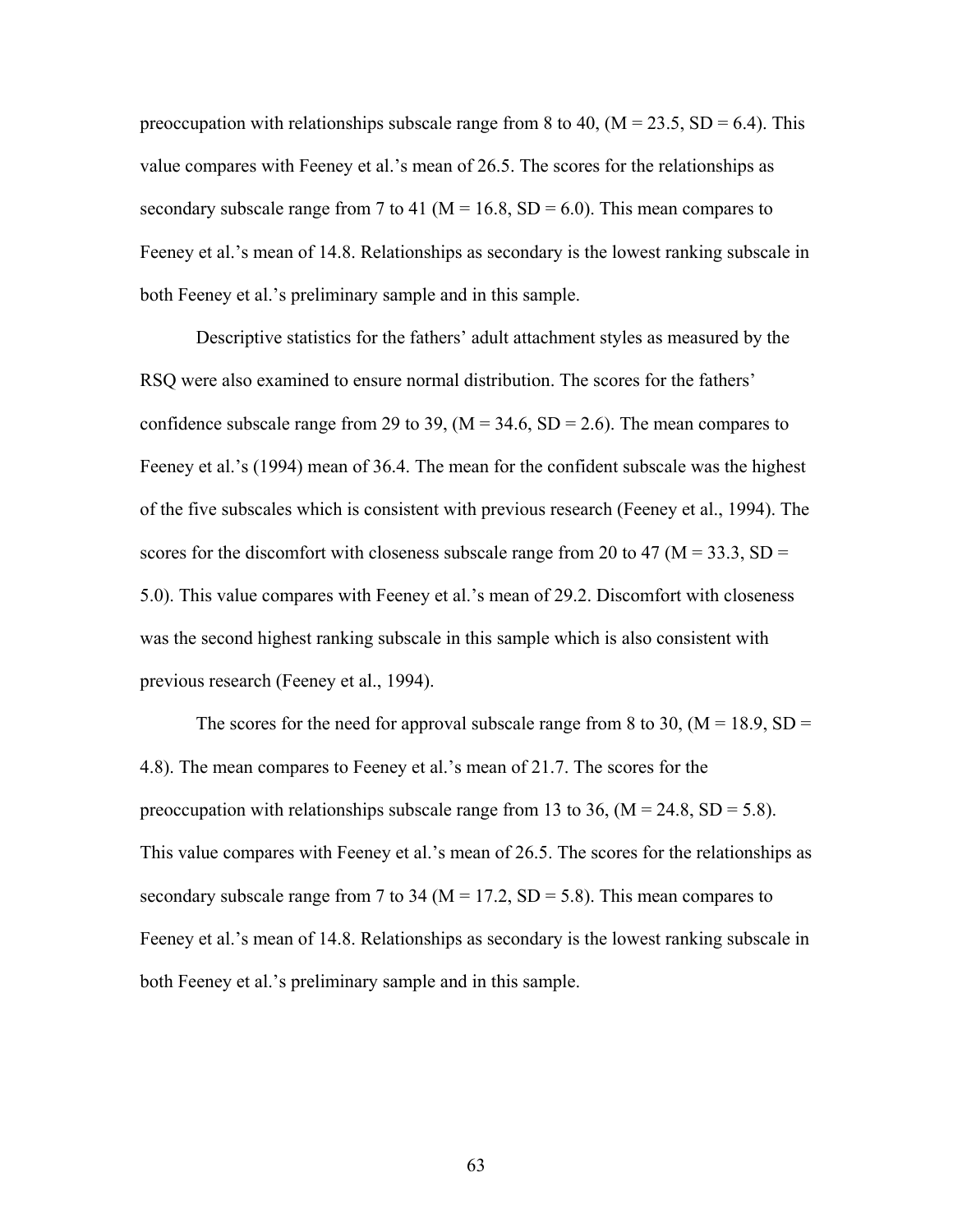## Summary of Adult Attachment

The variables measuring adult attachment for both mothers and fathers were normally distributed. While percentage distributions of the RQ's four attachment styles were not distributed in the same manner as Bartholomew and Horowitz's initial sample (1991), they were similar for both mothers and fathers in this sample. The majority of parents in this sample were classified as securely attached, followed in descending order by dismissing, preoccupied, and fearful. The same is true for attachment classifications by the ASQ where the majority of parents were classified as confident (secure), followed in descending order by discomfort with closeness, preoccupation with relationships, need for approval, and relationships as secondary. The overall distribution of the ASQ scores for both mothers and fathers were consistent with those of Feeney et al. (1994).

# Description of Children's Self-Competence

Pictorial Scale of Perceived Competence and Social Acceptance (PSPCSA; Harter & Pike, 1983, 1984). The descriptive statistics of second grade children's selfcompetence  $(n = 96)$  as measured by the PSPCSA were examined to ensure normal distribution. The scores for the physical competence subscale ranged from 6 to 24,  $(M =$ 20.7,  $SD = 3.1$ ). The mean is consistent with Harter and Pike's (1984) mean of 20.8 which indicates that on average, children had a positive perception of their physical competence. The scores for the cognitive competence subscale ranged from 11 to 24 (M  $= 21.4$ , SD  $= 2.8$ ). This value compares to Harter and Pike's mean of 20.6. Of the four subscales, cognitive competence ranked as the highest in this sample, whereas, Harter and Pike reported that physical competence was the highest perceived competence in their sample.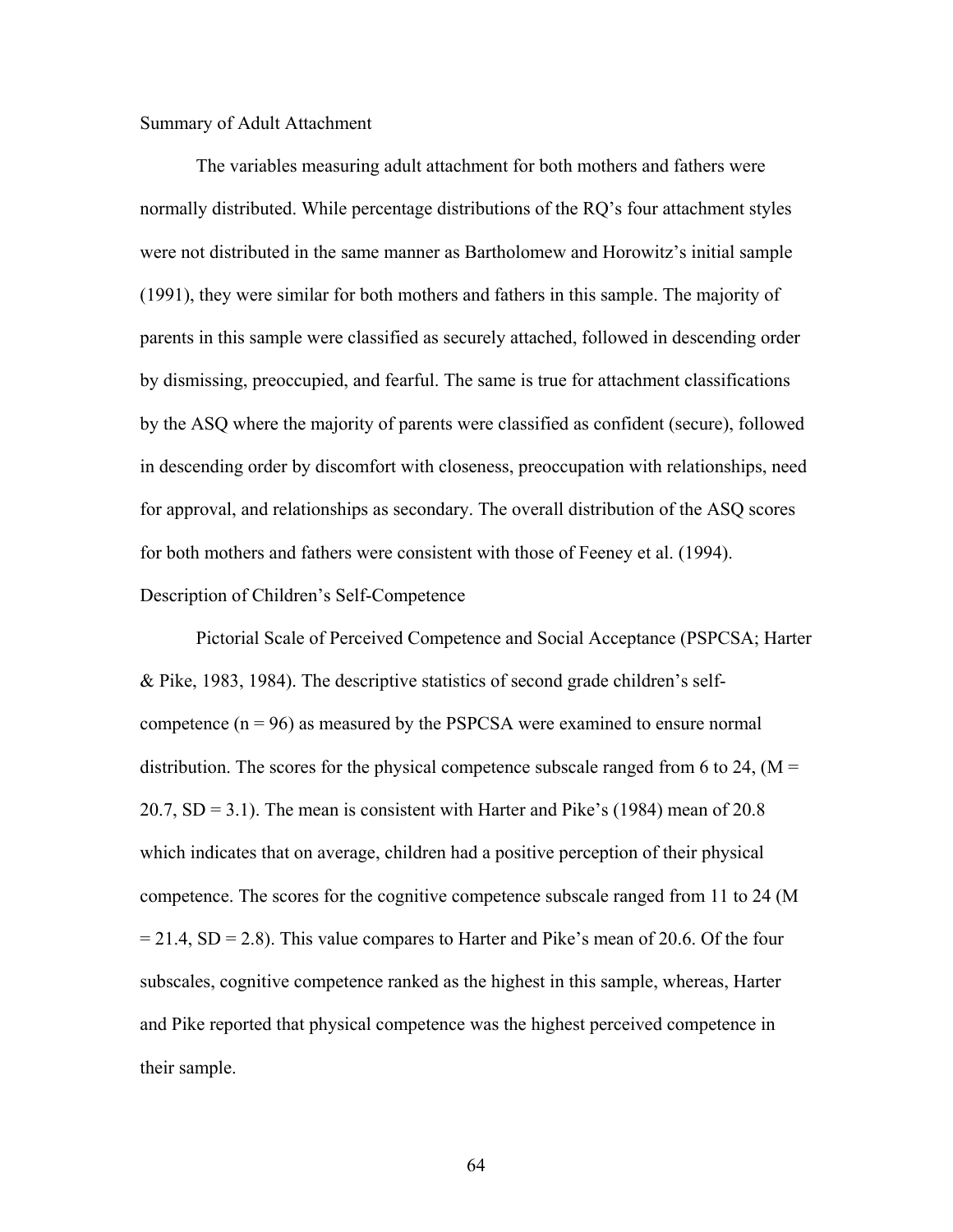The scores for the peer acceptance subscale ranged from 6 to 24 ( $M = 17.8$ , SD = 4.6). This value is consistent with Harter and Pike's (1984) mean of 18 which indicates that the children had relatively positive perceptions of peer acceptance. The scores for the maternal acceptance subscale ranged from 7 to 24 ( $M = 15.8$ , SD = 3.7). This value compares with Harter and Pike's mean of 17.6 and is the lowest mean of the four subscales, indicating that the average child in this sample had a less than positive perception of maternal acceptance.

The Self-Perception Profile for Children (SPPC, Harter, 1983, 1985b). The descriptive statistics of fourth grade children's self-competence ( $n = 109$ ) as measured by the SPPC were examined to ensure normal distribution. The scores for the fourth grade children's scholastic competence subscale ranged from 7 to 24,  $(M = 17.6, SD = 4.2)$ . This mean compares to Harter's (1985b) mean of 16. The social acceptance subscale ranged from 7 to 24 ( $M = 17.7$ ,  $SD = 3.9$ ). This is consistent with Harter's mean of 17.4. The athletic competence subscale ranged from 7 to 24 ( $M = 17.3$ , SD = 4.2) which compares to Harter's mean of 18.0. The physical appearance subscale ranged from 7 to  $24 (M = 19.1, SD = 4.4)$ . This mean compares to Harter's mean of 18.0. The behavioral competence scale ranged from 11 to 24 ( $M = 19.6$ ,  $SD = 3.8$ ). This mean compares to Harter's mean of 17.6. The global self-worth scale ranged from 11 to 24 ( $M = 19.7$ , SD = 3.4) which compares to Harter's mean of 18.1.

#### Summary of Self-Competence

 On average, the scores of the second grade children were consistent with those scores obtained by Harter and Pike's (1984) preliminary sample. The children in this sample rated their perceptions of cognitive ability highest, followed closely by physical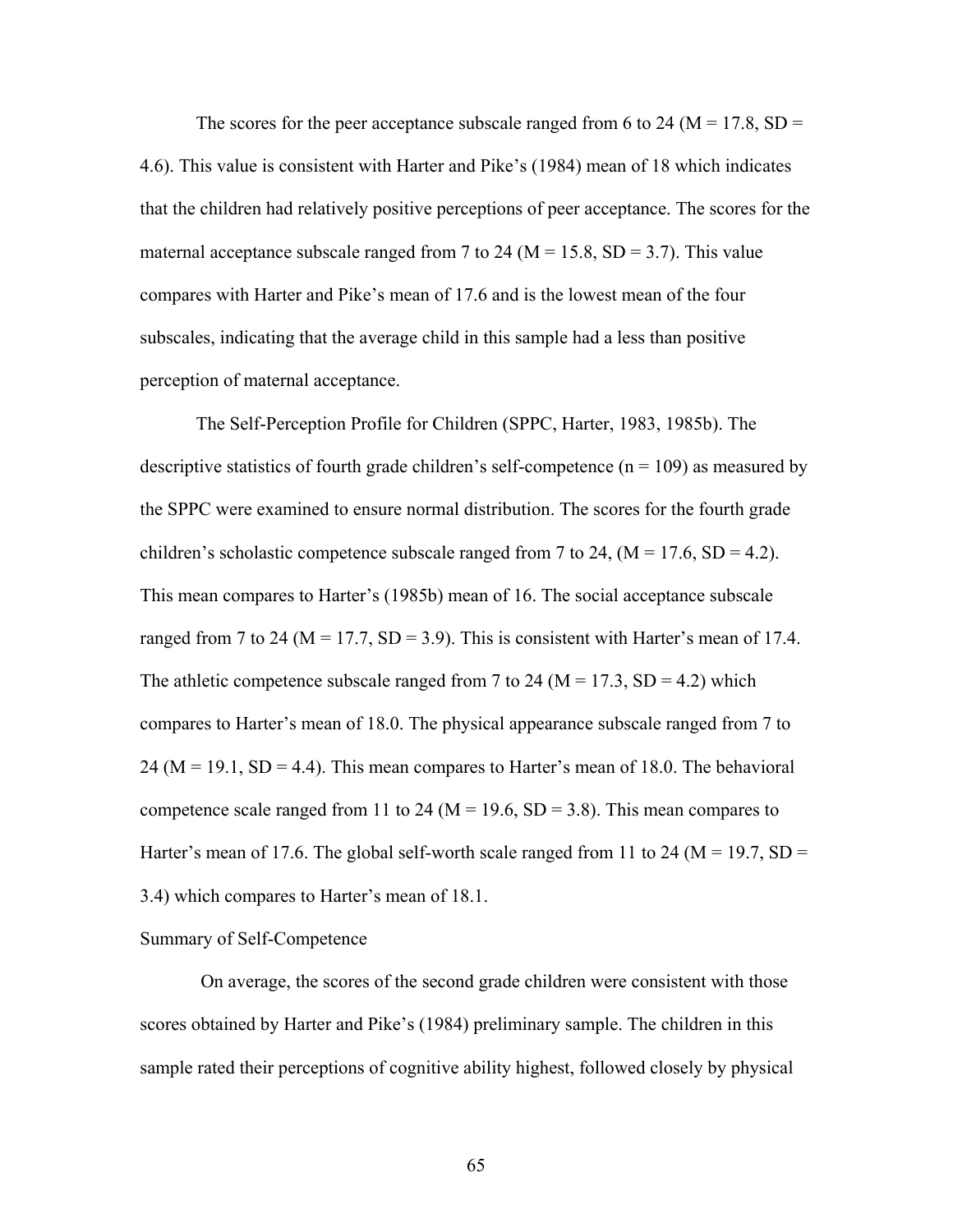competence. This positive reporting of self-competence by young children is indicative of their desire to be perceived as competent by others (Harter & Pike, 1984). The scores for the acceptance scales were lower than the competence scales which is consistent with Harter and Pike's findings. Peer and maternal acceptance scores were much lower for children of this sample those in Harter and Pike's sample. The lower means and higher standard deviations for the acceptance subscales are consistent with the sample utilized by Harter and Pike (1984).

On average, the scores of the fourth grade children were consistent with or slightly higher than those scores obtained by Harter's (1985b) preliminary sample. The children rated their perceptions of global self-worth highest, followed closely by behavioral competence and physical appearance. The three lowest scoring subscales were social acceptance, followed by scholastic competence and athletic competence. While these were the lowest scoring subscales for this sample, the means indicated fairly positive perceptions of these domains.

#### Description of Children's Cognitive Ability

The descriptive statistics of children's cognitive ability, as measured by the BIA portion of the Woodcock Johnson III (Woodcock, McGrew, & Mather, 2001), were examined to ensure normal distribution. The BIA Standard Score (SS) for both the second and fourth grade participants ranged from a minimum of 52 (0.5%) to a maximum of 161 (0.5%) ( $M = 104.3$ ,  $SD = 15.9$ ). This mean is consistent with the theoretical mean of 100 (range  $= 0$  to 200). The BIA scores for second grade children ( $n = 96$ ) ranged from 52 to 161 ( $M = 103.0$ ,  $SD = 16.4$ ) encompassing both the lowest and highest scores in the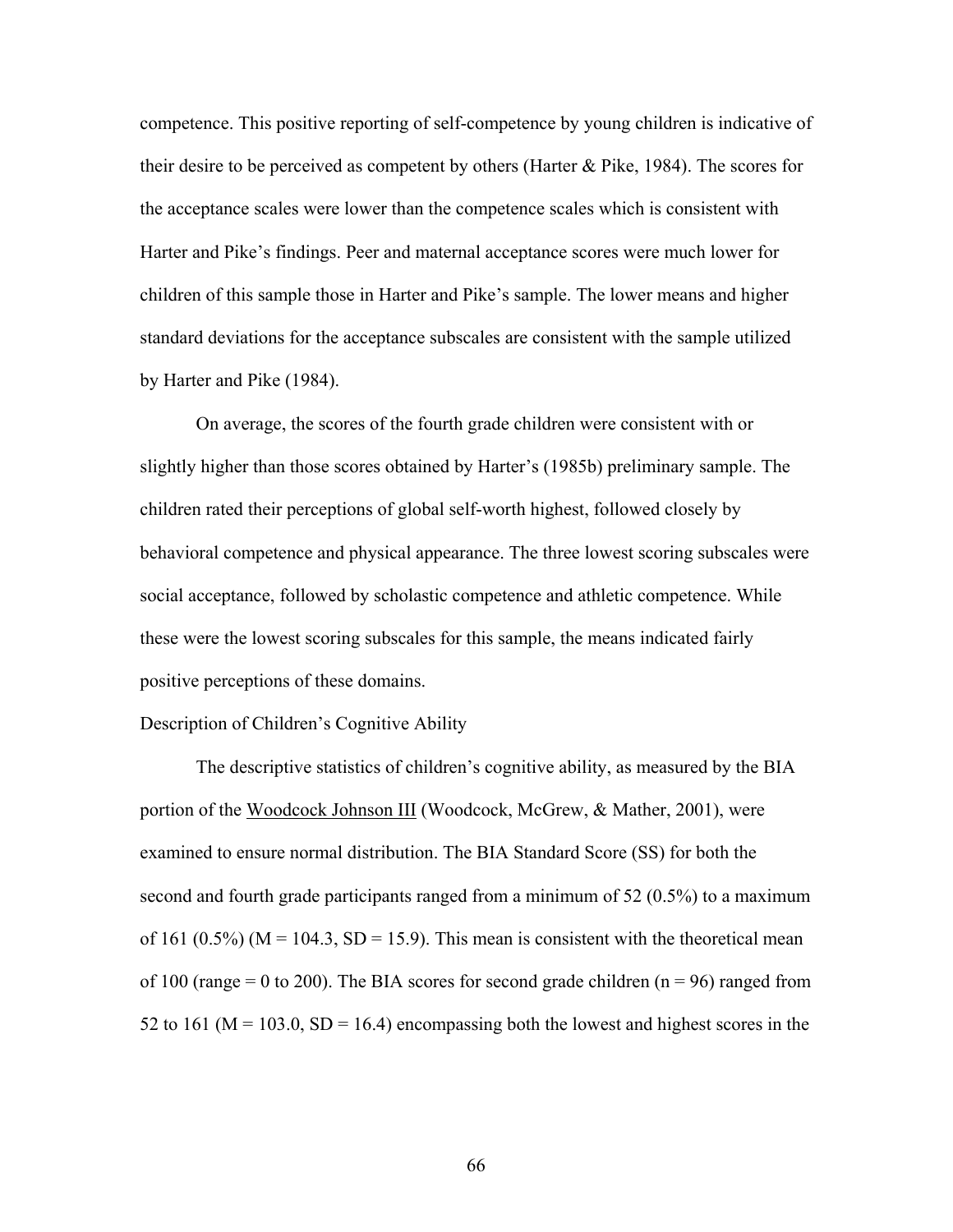total sample. The BIA scores for the fourth grade children ranged from 54 to 147 ( $M =$  $105.8, SD = 15.1$ .

As previously indicated in this dissertation, the W-J III was not utilized for diagnostic purposes but the scores may still be translated into standardized classification labels. The expected breakdown of cognitive ability in a general sample is 25% in the low category, 50% in the average category, and 25% in the high category. In the total sample, 15% of the children were classified as "very low" to "low average," 50% were classified as "average," and 35% were classified as "high average" to "very superior." These percentages indicate that while the majority of students were classified as average (50%), more of the remaining students were classified in the high category as opposed to the low category. In the second grade sample, 19% of the children were classified as "very low" to "low average," 50% were classified as "average" and 31% were classified as "high average" to "very superior." In the fourth grade sample, 11% of the children were classified as "very low" to "low average," 50% were classified as "average" and 39% were classified as "high average" to "very superior."

## Summary of Children's Cognitive Ability

 The BIA scores for both second and fourth grade children indicated that exactly 50% of the students were categorized within the average range while a greater number of the remaining children were categorized in the "high average" to "very superior" range as opposed to the lower range. This classification indicates that while the majority of children may be categorized as "average" in their cognitive ability, the sample was comprised of a disproportionately high number of above average children in comparison to the general population.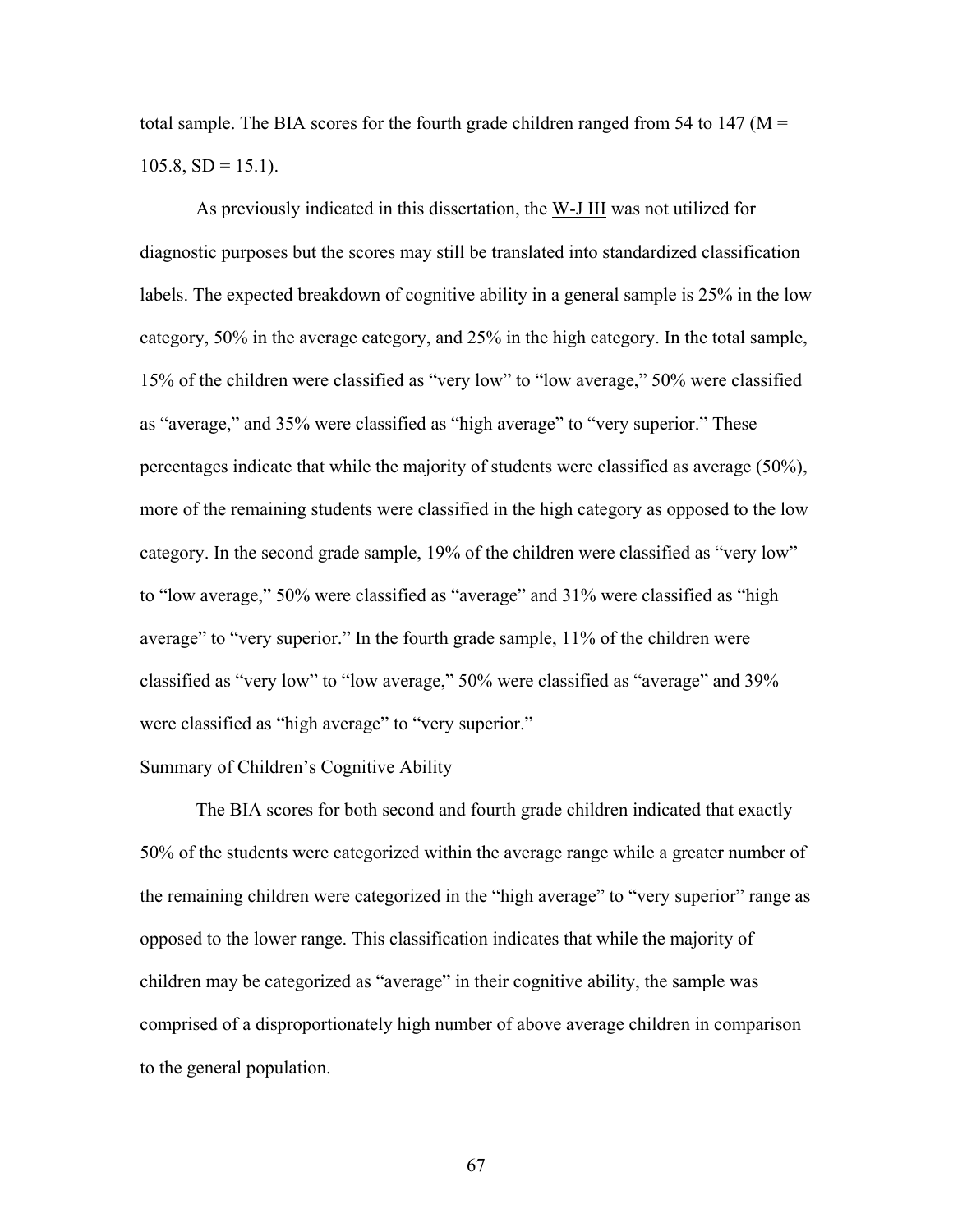## Correlational and Regression Analyses

 Prior to conducting the regression analyses for each hypothesis, correlational analyses were conducted to identify the significant control variables to include in each equation. In the following section, the results of the correlational and regression analyses will be presented according to each hypothesis. Where applicable, mother's data will precede father's data and data from second grade children will precede those of fourth grade children. Problems with multicollinearity were assessed by VIF and tolerance scores. In no instances was multicollinearity considered a problem in these analyses. Hypothesis One

Mothers and Second Grade Children*.* It was hypothesized that a significant relationship would exist between adult attachment styles and children's self-competence. Six control variables were entered in the correlation analyses including: marital status, employment, race, SES, mother's age, and children's gender. Of the control variables, child's gender was significantly related to cognitive self-competence ( $r = .25$ ). Race ( $r =$ .27), SES ( $r = -0.36$ ), mother's employment status ( $r = 0.27$ ), and marital status ( $r = -0.43$ ) were significantly related to children's physical competence. Race  $(r = .41)$  and mother's marital status  $(r = -.30)$  were significantly related with peer acceptance (see Table 1). Adult attachment as measured by the discomfort with closeness variable was positively and significantly correlated with children's physical competence  $(r = .41)$ , cognitive competence  $(r = .24)$ , and peer acceptance  $(r = .32)$ . The preoccupation with relationships variable was positively and significantly correlated with children's physical competence  $(r = .25)$  and cognitive competence  $(r = .24)$ .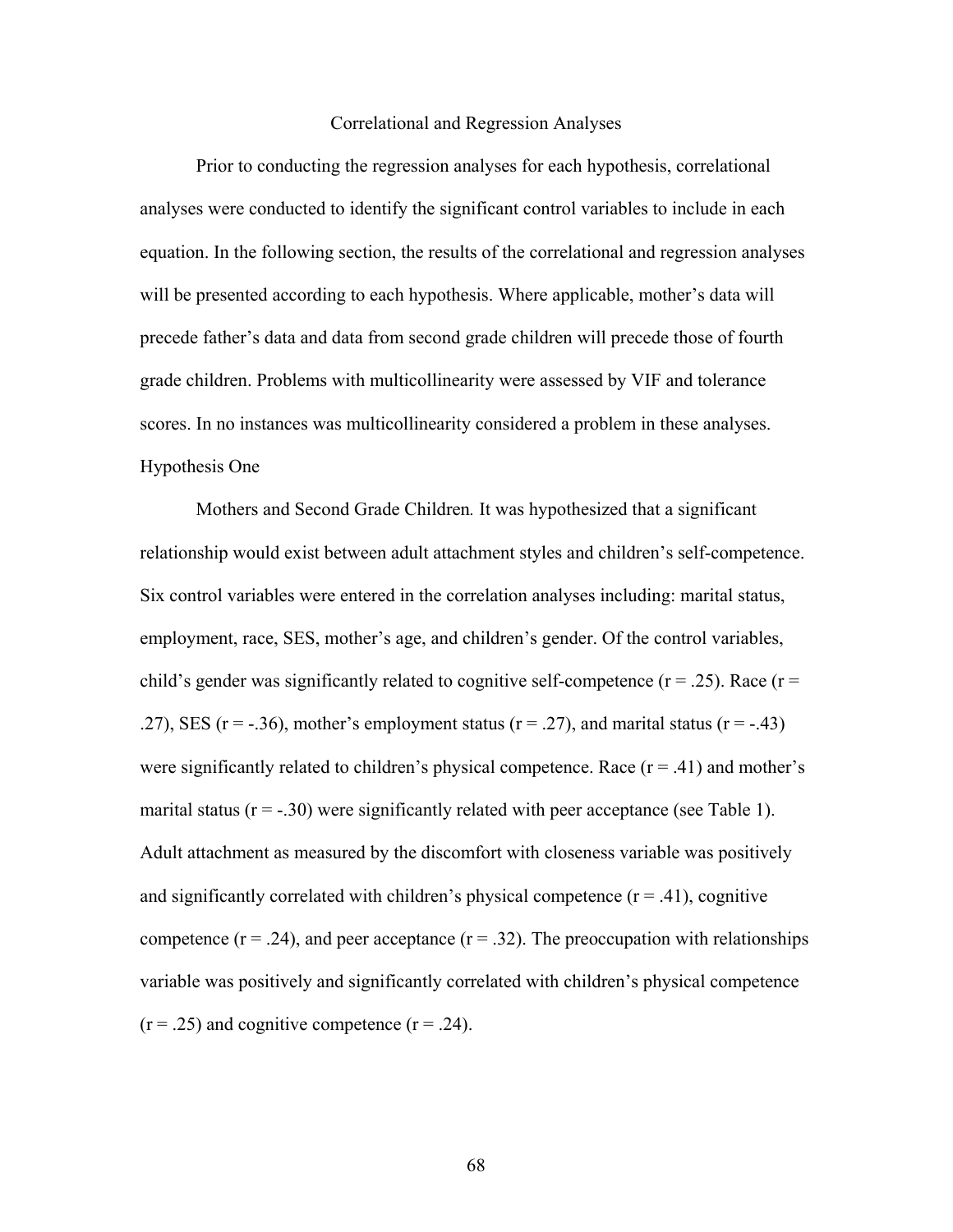| Variable                                       | 1      | 2      | 3       | 4       | 5              | 6       | 7       | 8      | 9       | 10      | 11     |
|------------------------------------------------|--------|--------|---------|---------|----------------|---------|---------|--------|---------|---------|--------|
| Children's Self-Competence                     |        |        |         |         |                |         |         |        |         |         |        |
| Physical Competence                            | .21    | $.27*$ | $-43*$  | $.27*$  | $-.36*$        | .22     | .12     | $.41*$ | .16     | .19     | $.25*$ |
| Cognitive Competence                           | $.25*$ | .06    | $-.01$  | $-.01$  | $-.09$         | .07     | .08     | $.24*$ | .16     | $-.04$  | $.24*$ |
| Peer Acceptance                                | .22    | .12    | $-.30*$ | $.41*$  | $-.29$         | .08     | .16     | $.32*$ | $-13$   | .10     | .11    |
| Maternal Acceptance                            | .12    | .06    | $-14$   | .21     | $-.12$         | .10     | $-.05$  | .20    | $-.15$  | .05     | $-.03$ |
| Predictor Variable                             |        |        |         |         |                |         |         |        |         |         |        |
| 1. Child's Gender                              |        | .04    | $-.10$  | .21     | $-.14$         | $-.01$  | .01     | .07    | $-.10$  | .02     | $-.11$ |
| 2. Mother's Employment                         |        |        | $-.12$  | $-.08$  | .12            | $-.14$  | $-.04$  | $-.07$ | $-.02$  | $-.05$  | .01    |
| 3. Marital Status                              |        |        |         | $-.27*$ | $-.12$         | $-.17$  | $-.10$  | $-22$  | .03     | $-.10$  | $-.10$ |
| 4. Race                                        |        |        |         |         | $-.53*$        | $.28*$  | $-.17$  | .06    | $-.33*$ | .16     | $-11$  |
| 5. SES                                         |        |        |         |         | $\blacksquare$ | $-.25*$ | .08     | $-19$  | $-.03$  | $-22$   | $-.09$ |
| 6. RQ Attachment Style                         |        |        |         |         |                |         | $-.29*$ | $.29*$ | .15     | $.34*$  | $.32*$ |
| 7. ASQ Confidence                              |        |        |         |         |                |         |         | .11    | .01     | $-.27*$ | .03    |
| 8. ASO Discomfort w/ Closeness                 |        |        |         |         |                |         |         |        | $.48*$  | $.55*$  | $.67*$ |
| 9. ASQ Need for Approval                       |        |        |         |         |                |         |         |        |         | $.41*$  | $.71*$ |
| 10. ASQ Relationships as Secondary             |        |        |         |         |                |         |         |        |         |         | $.58*$ |
| 11. ASQ Preoccupation w/ Relationships         |        |        |         |         |                |         |         |        |         |         |        |
| $\star$ $\sim$ 0. $\star$ $\sim$ 1. 1. $\star$ |        |        |         |         |                |         |         |        |         |         |        |

Table 1.Intercorrelations for Second Grade Children's Self-Competence and Mother's Predictor Variables

 $*$ p  $\leq$  .05, two-tail test

Multiple regression analyses were conducted to establish whether maternal attachment was predictive of children's self-competence. Control variables that were significant in the correlational analyses were included in the regression analyses: child's gender, mother's employment, marital, race, and SES.

 For the first regression equation, children's physical competence was the dependent variable (see Table 2). The control variables (child's gender, mother's employment, race, gender, SES) were significantly related to children's physical competence (F = 3.39, p = .01). These variables accounted for 15% (adjusted  $\mathbb{R}^2$ ) of the variance in physical competence. Next, the three RQ dummy variables and the five ASQ attachment variables were added and the model was significant ( $F = 2.58$ ,  $p = .01$ ,  $R^2 =$ .37) accounting for 23% (adjusted  $R^2$ ) of the variance in physical competence. Maternal attachment explained modest variance in children's perceptions of physical competence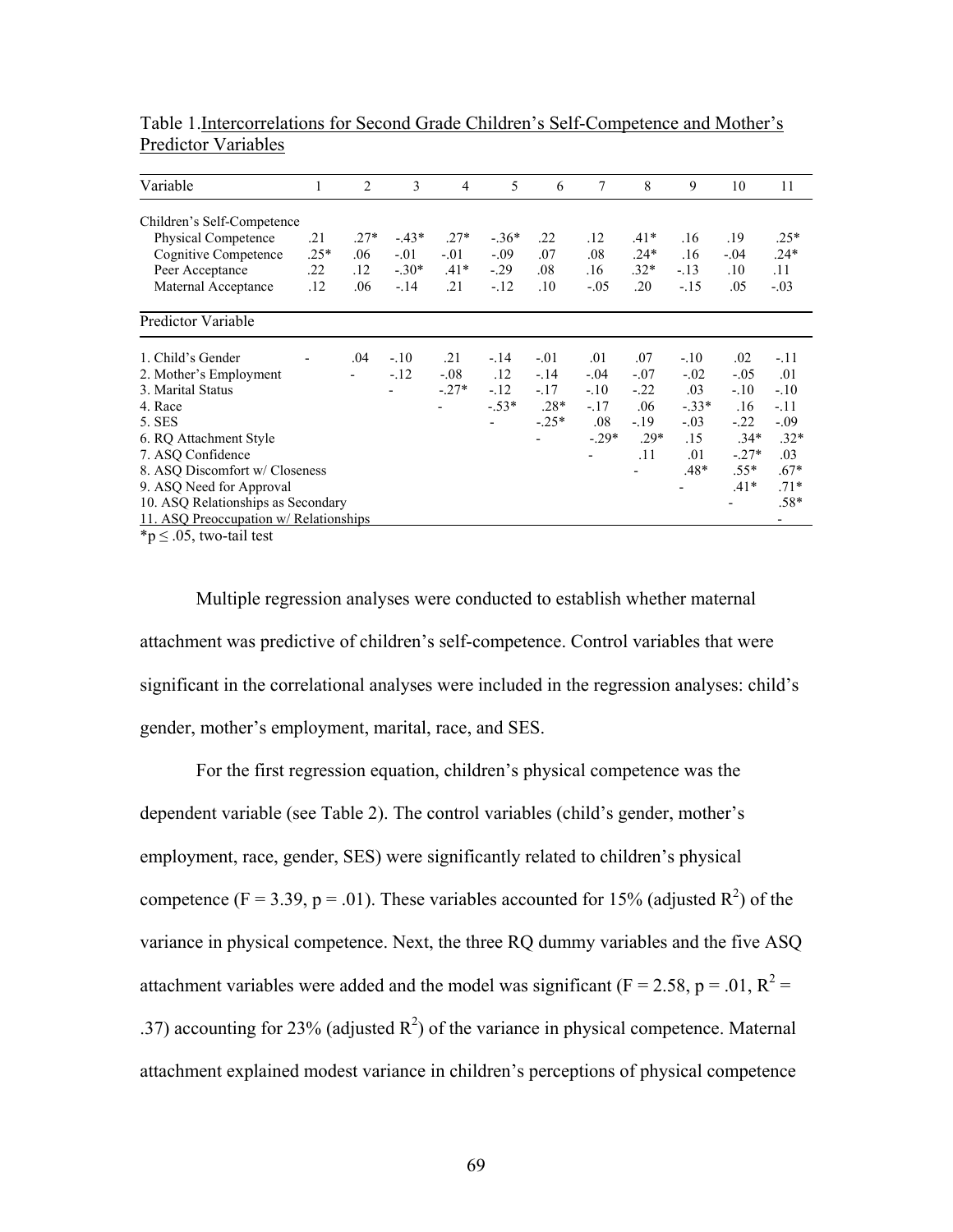beyond the variance accounted for by the control variables. Of the predictor variables, discomfort with closeness was found to be significantly related to physical competence (β  $= .39, p = .02$ ).

For the second regression equation, children's cognitive competence was the dependent variable (see Table 2). The control variables (child's gender, mother's employment, race, gender, SES) were not significantly related to children's cognitive competence (F = 1.68, p = .15). These variables accounted for 5% (adjusted  $\mathbb{R}^2$ ) of the variance in cognitive competence. Next, the three RQ dummy variables and the five ASQ attachment variables were added and the model was significant ( $F = 1.89$ ,  $p = .05$ ,  $R^2 =$ .30) accounting for 14% (adjusted  $R^2$ ) of the variance in cognitive competence. Maternal attachment explained modest variance in children's perceptions of cognitive competence beyond the variance accounted for by the control variables. Of the predictor variables, relationships as secondary was found to be a significant negative predictor of cognitive competence (β = -.36, p = .03).

 For the third regression equation, children's peer acceptance was the dependent variable (see Table 2). The control variables (child's gender, mother's employment, race, gender, SES) were significantly related to children's peer acceptance ( $F = 3.29$ ,  $p = .01$ ). These variables accounted for 14% (adjusted  $\mathbb{R}^2$ ) of the variance in children's perceptions of peer acceptance. Next, the three RQ dummy variables and the five ASQ attachment variables were added and the model was significant ( $F = 2.14$ ,  $p = .03$ ,  $R^2 = .33$ ) accounting for 17% (adjusted  $R^2$ ) of the variance in peer acceptance. Maternal attachment explained modest variance in children's perceptions of peer acceptance beyond the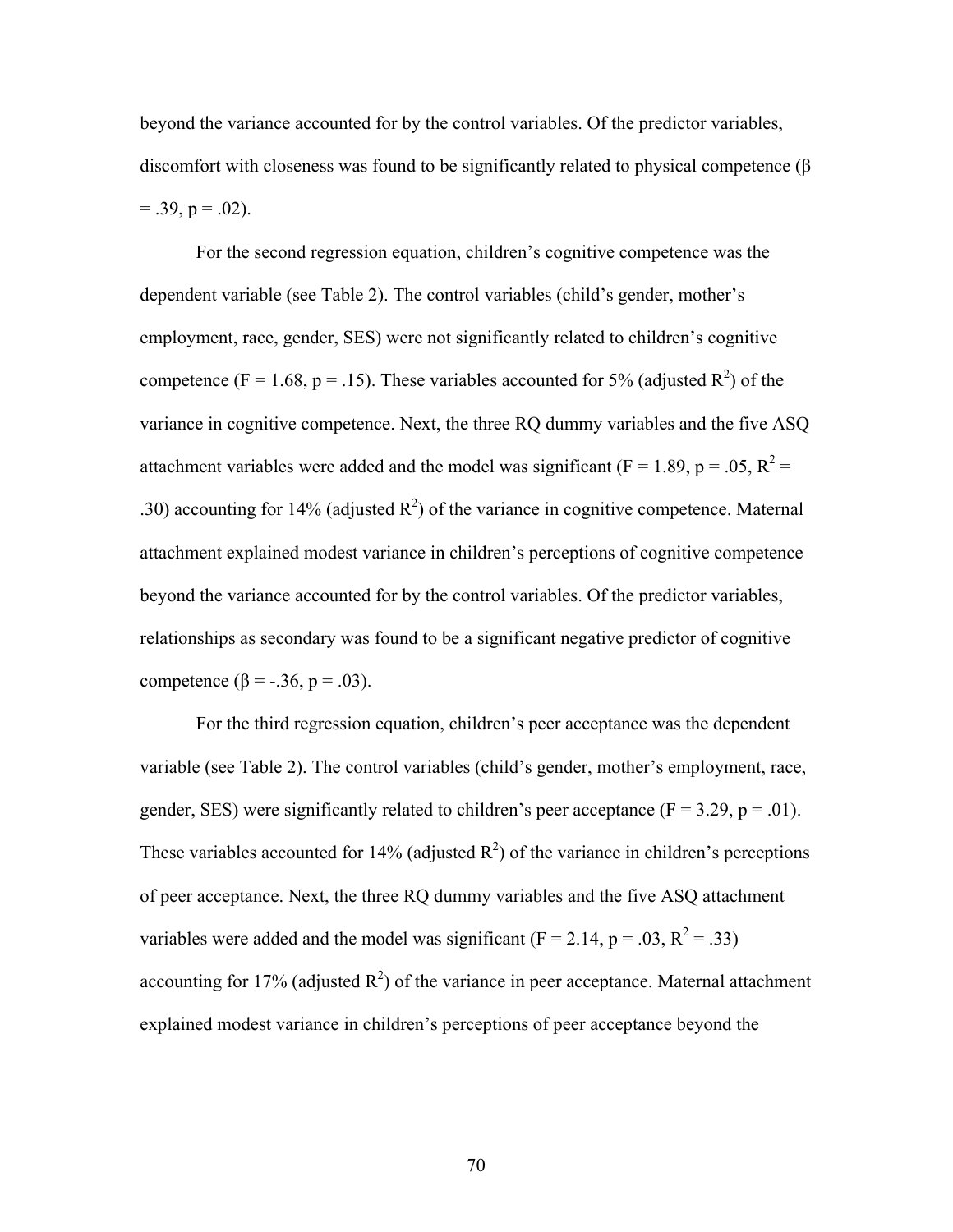variance accounted for by the control variables. Of the predictor variables, discomfort with closeness was found to be a significant predictor of peer acceptance ( $\beta$  =.36, p =.04).

 For the fourth regression equation, children's maternal acceptance was the dependent variable (see Table 2). The control variables (child's gender, mother's employment, race, gender, SES) were not significantly related to children's perceptions of maternal acceptance ( $F = .85$ ,  $p = .52$ ). Next, the three RQ dummy variables and the five ASQ attachment variables were added and the model was not significant ( $F = .77$ , p  $=$  .69,  $R^2$  = .15). Maternal attachment explained modest variance in children's perceptions of maternal acceptance beyond the variance accounted for by the control variables. Of the predictor variables, discomfort with closeness was found to be a significant predictor of maternal acceptance ( $\beta$  = .39, p = .04).

|        | Step and Predictor Variable          | $\overline{R^2}$ | $\Delta R^2$ | $\underline{\mathbf{B}}$ | SE             | β       |
|--------|--------------------------------------|------------------|--------------|--------------------------|----------------|---------|
|        | <b>Physical Competence</b>           |                  |              |                          |                |         |
| Step 1 |                                      | .21              |              |                          |                |         |
|        | Child's Gender                       |                  |              | .86                      | .72            | .14     |
|        | Mother's Employment                  |                  |              | 1.14                     | .82            | .16     |
|        | <b>Marital Status</b>                |                  |              | $-2.33$                  | .84            | $-.36*$ |
|        | Race                                 |                  |              | .06                      | .83            | .01     |
|        | <b>SES</b>                           |                  |              | $-0.00$                  | .03            | $-.00$  |
| Step 2 |                                      | .37              | .16          |                          |                |         |
|        | <b>RQ</b> Secure                     |                  |              | .22                      | 1.18           | .04     |
|        | <b>RQ</b> Dismissing                 |                  |              | .75                      | 1.28           | .11     |
|        | <b>RQ</b> Preoccupied                |                  |              | 2.32                     | 1.45           | .23     |
|        | ASQ Confidence                       |                  |              | .03                      | .09            | .05     |
|        | ASQ Discomfort w/ Closeness          |                  |              | .17                      | .07            | $.39*$  |
|        | ASQ Need for Approval                |                  |              | .09                      | .09            | .15     |
|        | ASQ Relationships as Secondary       |                  |              | $-.02$                   | $.08\,$        | $-.04$  |
|        | ASQ Preoccupation with Relationships |                  |              | $-.04$                   | .09            | $-.09$  |
|        | <b>Cognitive Competence</b>          |                  |              |                          |                |         |
| Step 1 |                                      | .12              |              |                          | (table con'd.) |         |

Table 2.Hierarchical Regression Analysis Predicting Second Grade Children's Self-Competencies with Mother's Adult Attachment Variables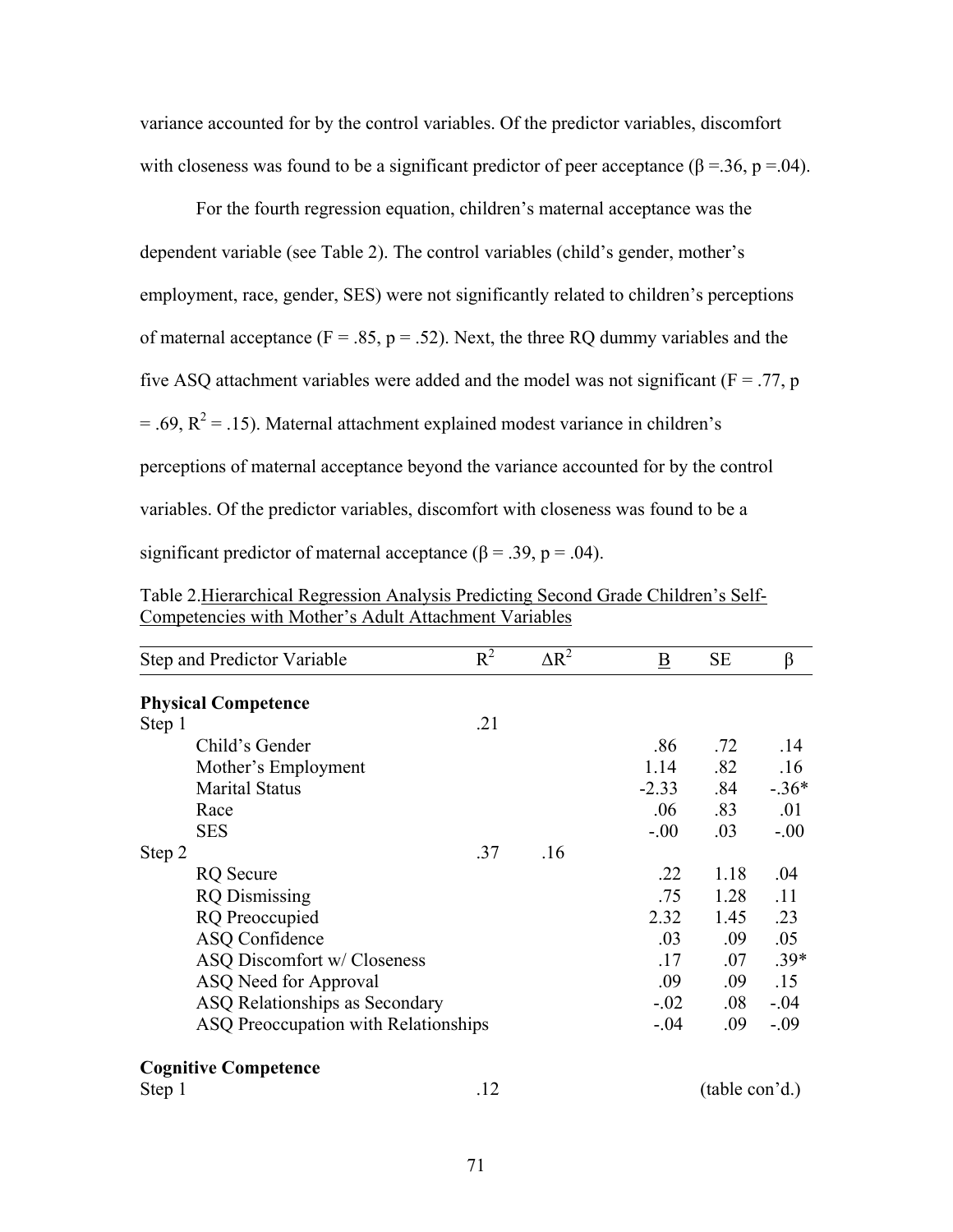|        | Step and Predictor Variable          | $R^2$ | $\Delta R^2$ | B       | <b>SE</b> | β              |
|--------|--------------------------------------|-------|--------------|---------|-----------|----------------|
|        | Child's Gender                       |       |              | 1.50    | .61       | $.29*$         |
|        | Mother's Employment                  |       |              | .72     | .69       | .13            |
|        | <b>Marital Status</b>                |       |              | .08     | .72       | .02            |
|        | Race                                 |       |              | $-.92$  | .71       | $-.18$         |
|        | <b>SES</b>                           |       |              | $-.02$  | .03       | $-.12$         |
| Step 2 |                                      | .30   | .19          |         |           |                |
|        | <b>RQ</b> Secure                     |       |              | .80     | 1.00      | .16            |
|        | <b>RQ</b> Dismissing                 |       |              | 1.03    | 1.09      | .18            |
|        | <b>RQ</b> Preoccupied                |       |              | 2.22    | 1.23      | .28            |
|        | <b>ASQ Confidence</b>                |       |              | $-.04$  | .07       | $-.08$         |
|        | ASQ Discomfort w/ Closeness          |       |              | .11     | .06       | .32            |
|        | ASQ Need for Approval                |       |              | .02     | .08       | .05            |
|        | ASQ Relationships as Secondary       |       |              | $-15$   | .06       | $-.36*$        |
|        | ASQ Preoccupation with Relationships |       |              | .10     | .07       | .26            |
|        | <b>Peer Acceptance</b>               |       |              |         |           |                |
| Step 1 |                                      | .20   |              |         |           |                |
|        | Child's Gender                       |       |              | 1.13    | 1.02      | .13            |
|        | Mother's Employment                  |       |              | .77     | 1.15      | .08            |
|        | <b>Marital Status</b>                |       |              | $-1.61$ | 1.19      | $-.18$         |
|        | Race                                 |       |              | 2.85    | 1.17      | $.32*$         |
|        | <b>SES</b>                           |       |              | .02     | .05       | .02            |
| Step 2 |                                      | .33   | .13          |         |           |                |
|        | <b>RQ</b> Secure                     |       |              | .17     | 1.72      | .02            |
|        | <b>RQ</b> Dismissing                 |       |              | .34     | 1.86      | .03            |
|        | <b>RQ</b> Preoccupied                |       |              | .79     | 2.11      | .06            |
|        | <b>ASQ Confidence</b>                |       |              | .12     | .13       | .12            |
|        | ASQ Discomfort w/ Closeness          |       |              | .22     | .10       | $.36*$         |
|        | ASQ Need for Approval                |       |              | $-.15$  | .13       | $-.21$         |
|        | ASQ Relationships as Secondary       |       |              | $-.09$  | .11       | $-12$          |
|        | ASQ Preoccupation with Relationships |       |              | .08     | .13       | .12            |
|        | <b>Maternal Acceptance</b>           |       |              |         |           |                |
| Step 1 |                                      | .06   |              |         |           |                |
|        | Child's Gender                       |       |              | .29     | .89       | .04            |
|        | Mother's Employment                  |       |              | .56     | 1.00      | .07            |
|        | <b>Marital Status</b>                |       |              | $-93$   | 1.04      | $-.13$         |
|        | Race                                 |       |              | 1.42    | 1.02      | .21            |
|        | <b>SES</b>                           |       |              | .03     | .04       | .09            |
| Step 2 |                                      | .15   | .09          |         |           |                |
|        | <b>RQ</b> Secure                     |       |              | $-.01$  | 1.55      | $-.00$         |
|        | <b>RQ</b> Dismissing                 |       |              | .41     | 1.68      | .05            |
|        |                                      |       |              |         |           | (table con'd.) |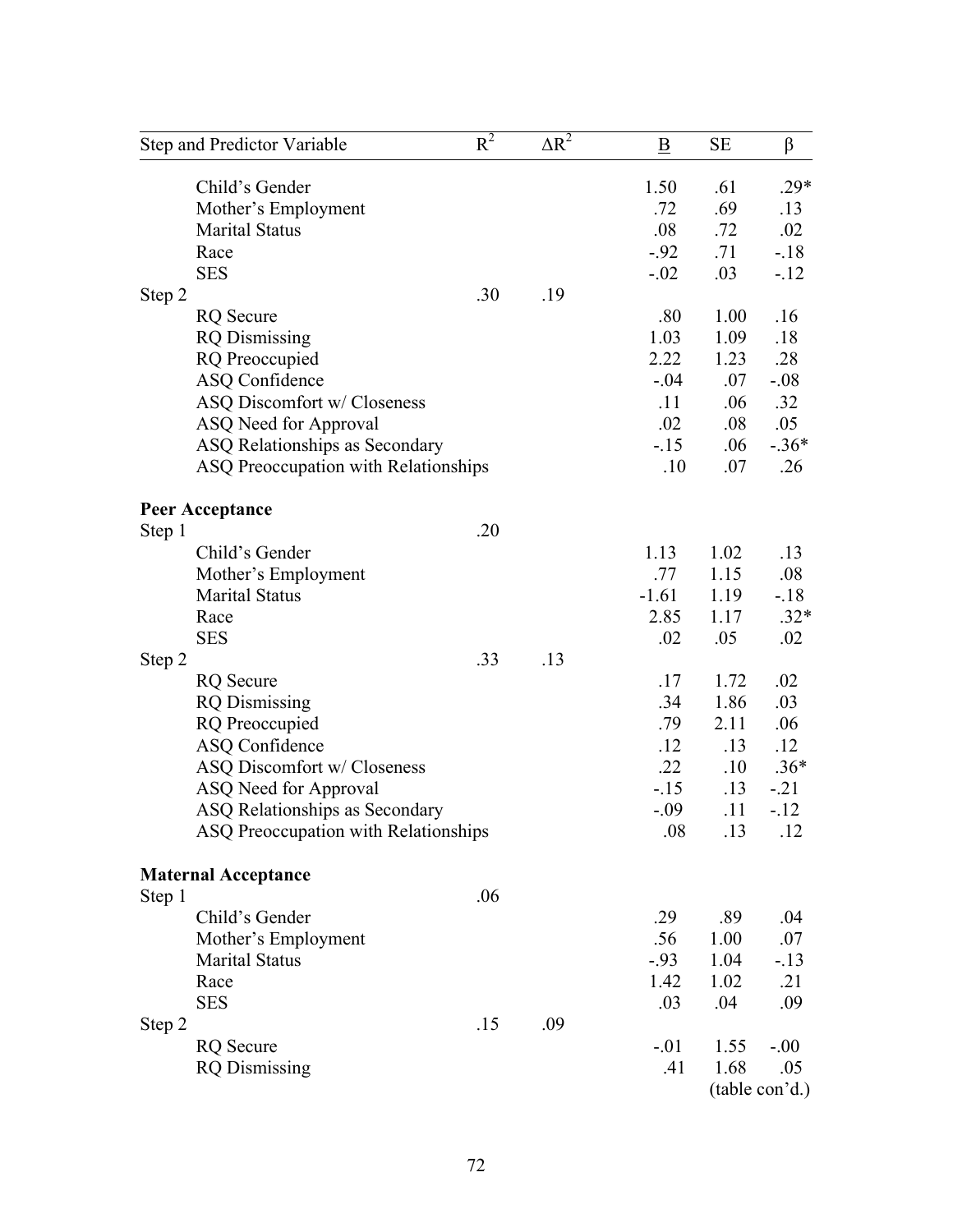| Step and Predictor Variable          | $\Delta R^2$ |        | SЕ              |        |
|--------------------------------------|--------------|--------|-----------------|--------|
| RQ Preoccupied                       |              | .65    | 190             | .06    |
| ASQ Confidence                       |              | $-.08$ | .12             | $-.12$ |
| ASQ Discomfort w/ Closeness          |              | .19    | .09             | $.39*$ |
| ASQ Need for Approval                |              | $-.10$ | .12             | $-.15$ |
| ASQ Relationships as Secondary       |              | $-.04$ | $\overline{10}$ | $-.07$ |
| ASQ Preoccupation with Relationships |              | - 07   | $\overline{12}$ | $-13$  |

Note: RQ Fearful (omitted category)  $*<sub>p</sub> < .05$ , two-tail test

Mothers and Fourth Grade Children. Bivariate correlations between the control variables, predictor variables, and outcome variables are presented in Table 3. The same six control variables were included in the correlation analyses: marital status, employment, race, SES, mother's age, and children's gender. Of the control variables, race was significantly correlated with children's social acceptance  $(r = -0.09)$ . Mother's marital status was significantly correlated with social acceptance  $(r = .27)$  and behavioral competence  $(r = .28)$ . SES was significantly related to children's scholastic competence  $(r = .28)$ .  $=$  .28), social acceptance ( $r = .26$ ), athletic competence ( $r = .29$ ), behavioral competence  $(r = .28)$ , and global self-worth  $(r = .23)$ . Adult attachment as measured by the discomfort with closeness  $(r = -0.30)$ , need for approval  $(r = -0.28)$ , and preoccupation with relationships  $(r = -0.29)$  variables were negatively and significantly correlated with children's physical appearance.

Table 3.Intercorrelations for Fourth Grade Children's Self-Competence and Mother's Predictor Variables

| Variable                     |         |        |        | 4      |        | 6      |        |       |                |
|------------------------------|---------|--------|--------|--------|--------|--------|--------|-------|----------------|
| Children's Self-Competence   |         |        |        |        |        |        |        |       |                |
| <b>Scholastic Competence</b> | .03     | $.28*$ | .06    | .10    | $-.06$ | .11    | $-.01$ | .05   | .10            |
| Social Acceptance            | $-.09*$ | $.26*$ | $.27*$ | $-.08$ | $-.02$ | .21    | $-.09$ | $-14$ | .09            |
| Athletic Competence          | .09     | $.29*$ | .06    | .18    | $-.03$ | .12    | $-.06$ | .12   | .07            |
| Physical Appearance          | .12     | .06    | $-.09$ | $-.06$ | .09    | $-30*$ | $-28*$ | $-16$ | $-28*$         |
|                              |         |        |        |        |        |        |        |       | (table con'd.) |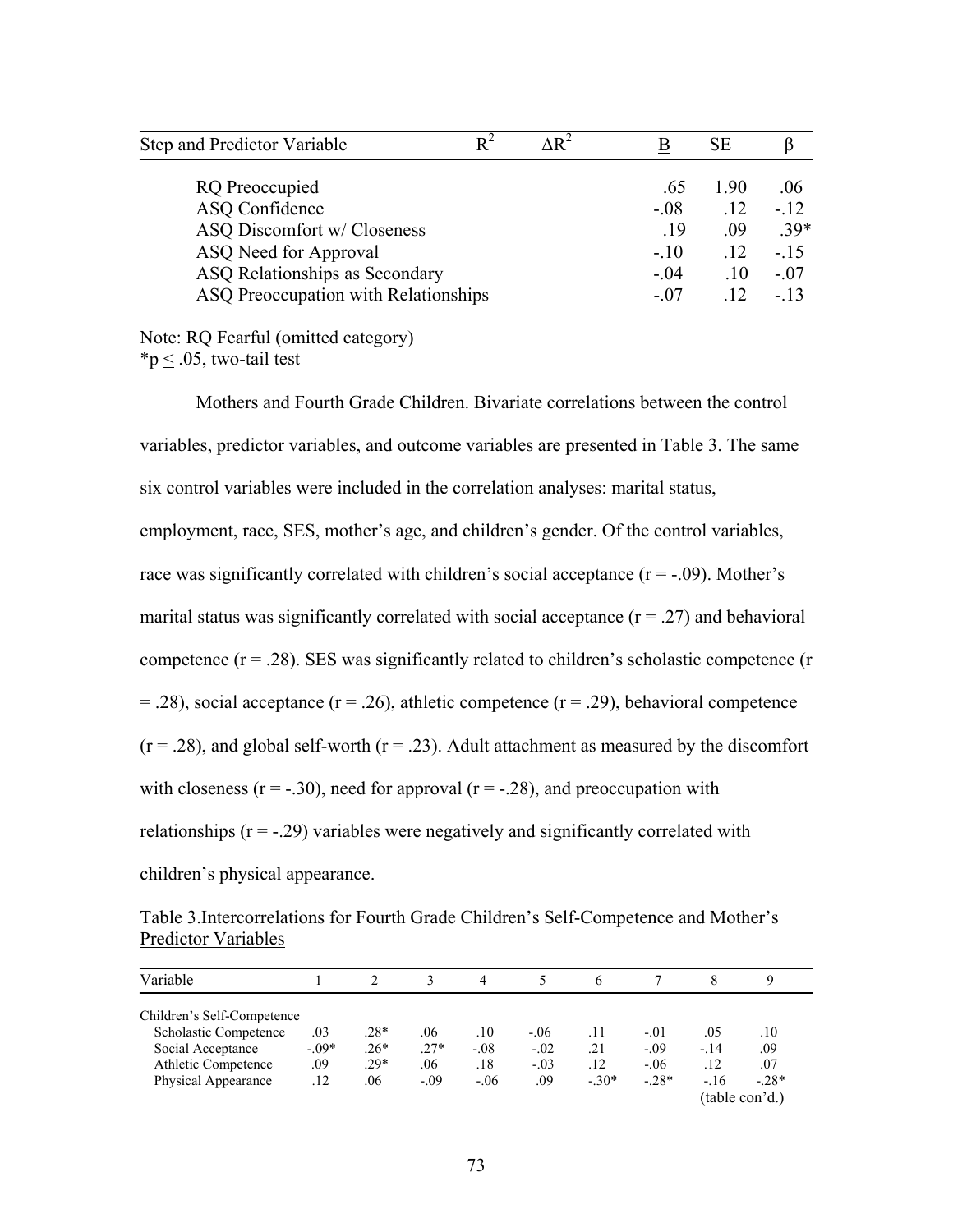| <b>Behavioral Competence -.06</b>     |     | $.28*$         | $.28*$         | $-.01$  | $-.13$  | $-.04$                   | $-.11$                   | $-0.09$ | $-.08$ |  |
|---------------------------------------|-----|----------------|----------------|---------|---------|--------------------------|--------------------------|---------|--------|--|
| Global Self-Worth                     | .08 | $.23*$         | .10            | .11     | $-14$   | $-.06$                   | $-14$                    | $-.11$  | $-12$  |  |
| Predictor Variable                    |     |                |                |         |         |                          |                          |         |        |  |
| 1. Race                               |     | $-38*$         | $-.16$         | $-.02$  | $-.23*$ | .06                      | $-.09$                   | .11     | .10    |  |
| 2. SES                                |     | $\blacksquare$ | $.47*$         | $-0.09$ | .15     | .04                      | .09                      | $-.09$  | .00.   |  |
| 3. Marital Status                     |     |                | $\blacksquare$ | $-.17$  | .11     | $-.05$                   | .07                      | .02     | $-.03$ |  |
| 4. RO Attachment Style                |     |                |                |         | $-38*$  | $.44*$                   | .16                      | $.26*$  | $.25*$ |  |
| 5. ASQ Confidence                     |     |                |                |         |         | $-34*$                   | $-.16$                   | $-25*$  | $-23*$ |  |
| 6. ASO Discomfort w/ Closeness        |     |                |                |         |         | $\overline{\phantom{a}}$ | $.52*$                   | $.58*$  | $.58*$ |  |
| 7. ASQ Need for Approval              |     |                |                |         |         |                          | $\overline{\phantom{a}}$ | $.43*$  | $.64*$ |  |
| 8. ASQ Relationships as Secondary     |     |                |                |         |         |                          |                          |         | $.45*$ |  |
| 9. ASO Preoccupation w/ Relationships |     |                |                |         |         |                          |                          |         | ٠      |  |

 $*p \leq .05$ , two-tail test

Multiple regression analyses were conducted to establish whether maternal attachment styles were predictive of children's self-competence. Control variables found to be significant in the correlational analyses were included in the regression analyses: marital status, race, and SES.

 For the first regression equation, children's scholastic competence was the dependent variable (see Table 4). The control variables (marital status, race, SES) were significantly related to children's scholastic competence ( $F = 3.04$ ,  $p = .04$ ). These variables accounted for 7% (adjusted  $R^2$ ) of the variance in scholastic competence with SES as a significant predictor of scholastic competence ( $\beta$  = .40, p = .00). Next, the three RQ dummy variables and the five ASQ attachment variables were added and the model was not significant (F = 1.23, p = .28, R<sup>2</sup> = .17) accounting for 3% (adjusted R<sup>2</sup>) of the variance in scholastic competence. Maternal attachment explained little variance in children's perceptions of scholastic competence beyond the variance accounted for by the control variables. None of the predictor variables were found to be significantly related to scholastic competence.

 For the second regression equation, children's social acceptance was the dependent variable (see Table 4). The control variables (marital status, race, and SES)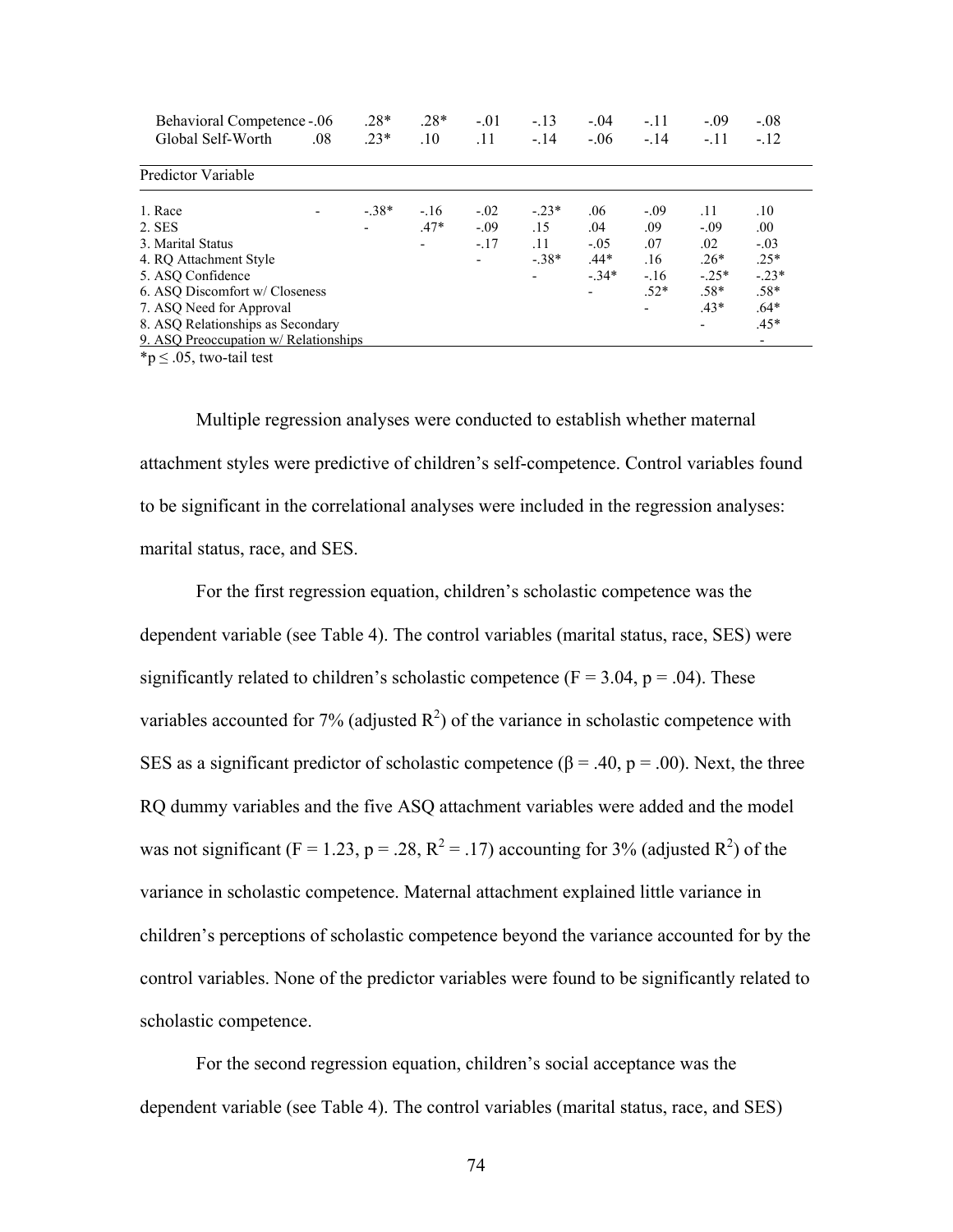were not significantly related to children's perceptions of social acceptance ( $F = 0.2.44$ , p  $=$  .07). These variables accounted for only 5% (adjusted  $\mathbb{R}^2$ ) of the variance in children's perceptions of social acceptance. Next, the three RQ dummy variables and the five ASQ attachment variables were added and the model was significant ( $F = 3.41$ ,  $p = .00$ ,  $R^2 =$ .36) accounting for 26% (adjusted  $R^2$ ) of the variance in social acceptance. Maternal attachment explained significant variance  $(\Delta R^2 = .27)$  in children's perceptions social acceptance beyond the variance accounted for by the control variables. Of the predictor variables, dismissing ( $\beta$  = .41, p = .01) and discomfort with closeness ( $\beta$  = .47, p = .01) were found to be significant and positive predictors of social competence while relationships as secondary ( $\beta = -.38$ ,  $p = .00$ ) was found to be a significant and negative predictor of social competence.

 For the third regression equation, children's athletic competence was the dependent variable (see Table 4). The control variables (marital status, race, SES) were significantly related to children's athletic competence ( $F = 3.65$ ,  $p = .02$ ). These variables accounted for 9% (adjusted R<sup>2</sup>) of the variance in athletic competence with race (β = .25,  $p = .04$ ) and SES ( $\beta = .41$ ,  $p = .00$ ) as significant predictors of athletic competence. Next, the three RQ dummy variables and the five ASQ attachment variables were added and the model was not significant (F = 1.85, p = .06, R<sup>2</sup> = .24) accounting for 11% (adjusted R<sup>2</sup>) of the variance in athletic competence. Maternal attachment explained modest variance in children's perceptions of athletic competence beyond the variance accounted for by the control variables. None of the predictor variables were found to be significantly related to athletic competence.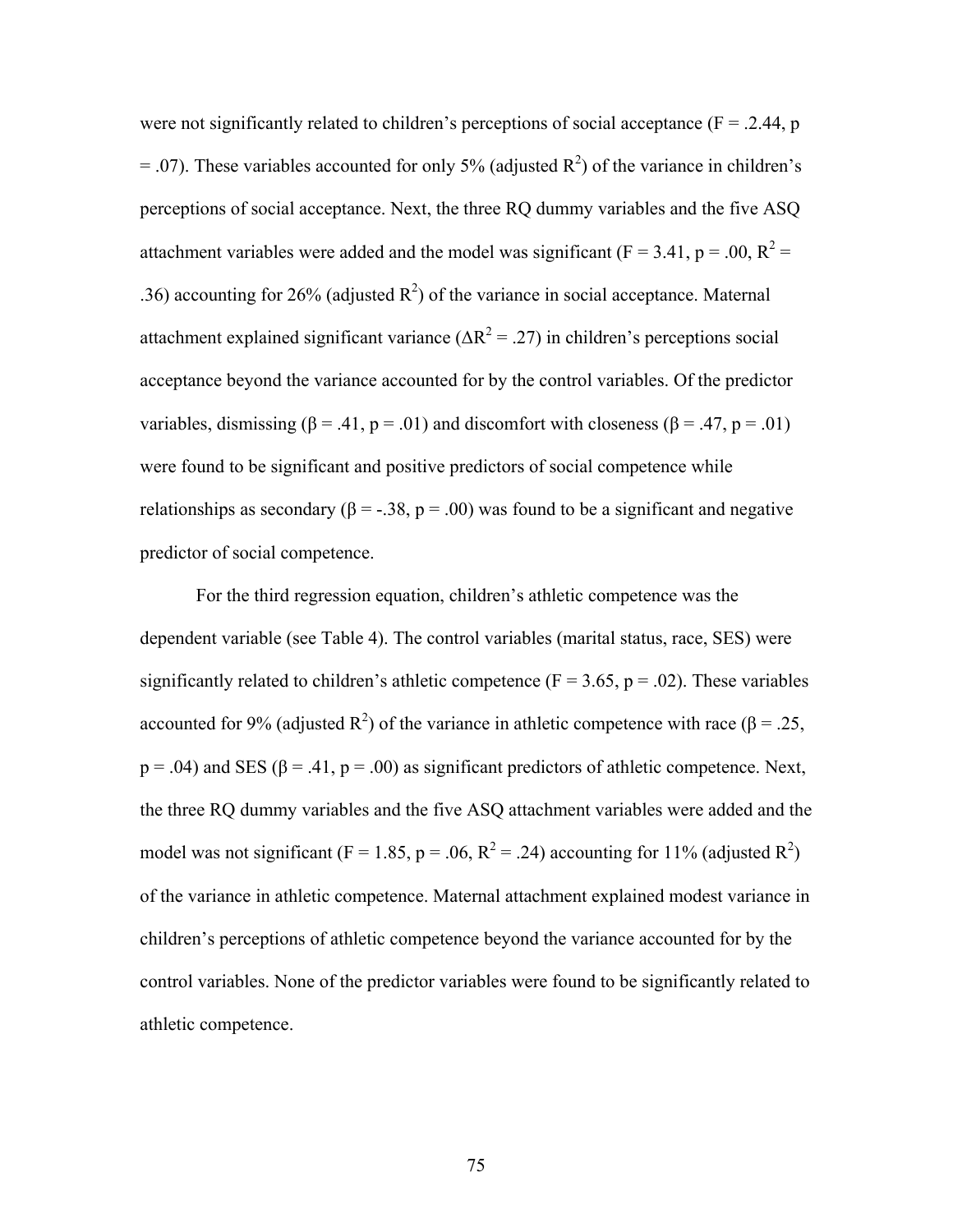For the fourth regression equation, children's perception of physical appearance was the dependent variable (see Table 4). The control variables (marital status, race, SES) were not significantly related to children's perceptions of physical appearance ( $F = 1.77$ ,  $p = 0.16$ . These variables accounted for 3% of the variance in perceptions of physical appearance. Next, the three RQ dummy variables and the five ASQ attachment variables were added and the model was not significant ( $F = 1.46$ ,  $p = .16$ ,  $R^2 = .20$ ) accounting for  $6\%$  (adjusted  $R^2$ ) of the variance in children's perceptions of physical appearance. Maternal attachment explained modest variance in children's perceptions of physical appearance beyond the variance accounted for by the control variables. None of the predictor variables were found to be significantly related to perceptions of physical appearance.

 For the fifth regression equation, children's behavioral competence was the dependent variable (see Table 4). The control variables (marital status, race, SES) were found to be significantly related to children's behavioral competence ( $F = 3.28$ ,  $p = .03$ ). These variables accounted for 9% (adjusted  $R^2$ ) of the variance in behavioral competence. Next, the three RQ dummy variables and the five ASQ attachment variables were added and the model was not significant ( $F = 1.77$ ,  $p = .08$ ,  $R^2 = .23$ ) accounting for 10% (adjusted  $R^2$ ) of the variance in behavioral competence. Maternal attachment explained modest variance in children's perceptions of behavioral competence beyond the variance accounted for by the control variables. None of the predictor variables were found to be significantly related to perceptions of behavioral competence.

 For the sixth regression equation, children's global self-worth was the dependent variable (see Table 4). The control variables (marital status, race, SES) were not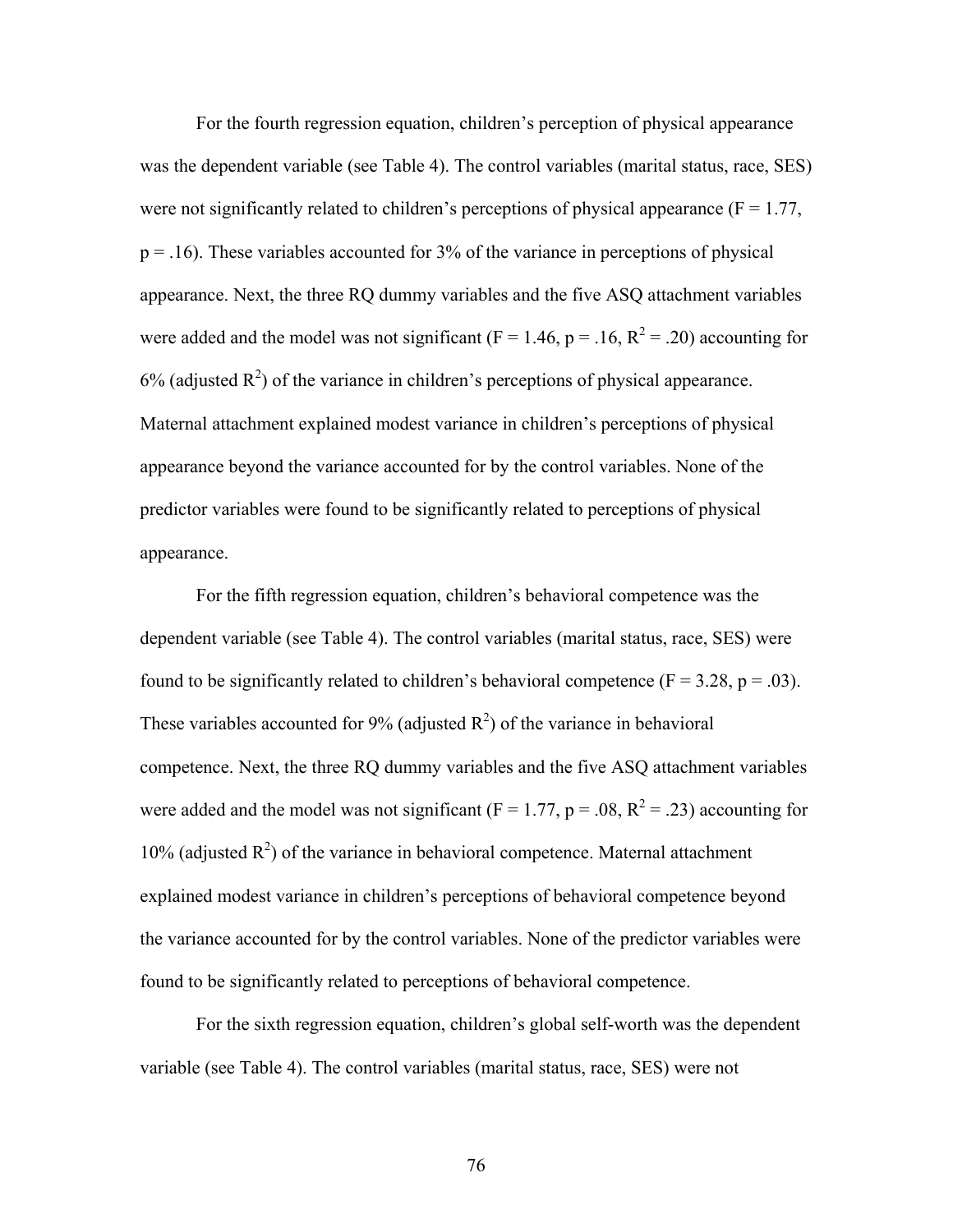significantly related to children's global self-worth ( $F = 2.03$ ,  $p = .12$ ). These variables accounted for 4% of the variance in global self-worth. Next, the three RQ dummy variables and the five ASQ attachment variables were added and the model was not significant (F = 1.31, p = .24, R<sup>2</sup> = .18) accounting for 4% (adjusted R<sup>2</sup>) of the variance in global self-worth. Maternal attachment explained modest variance in children's perceptions of global self-worth beyond the variance accounted for by the control variables. None of the predictor variables were found to be significantly related to perceptions of global self-worth.

Table 4.Hierarchical Regression Analysis Predicting Fourth Grade Children's Self-Competence with Mother's Adult Attachment Variables

| Step and Predictor Variable          | $R^2$ | $\Delta R^2$ | $\overline{\mathbf{B}}$ | <b>SE</b>      | $\beta$ |
|--------------------------------------|-------|--------------|-------------------------|----------------|---------|
| <b>Scholastic Competence</b>         |       |              |                         |                |         |
| Step 1                               | .11   |              |                         |                |         |
| <b>Marital Status</b>                |       |              | $-.80$                  | 1.14           | $-.09$  |
| Race                                 |       |              | 1.52                    | 1.01           | .18     |
| <b>SES</b>                           |       |              | .13                     | .04            | $.40*$  |
| Step 2                               | .17   | .06          |                         |                |         |
| <b>RQ</b> Secure                     |       |              | $-.89$                  | 1.49           | $-.11$  |
| <b>RQ</b> Dismissing                 |       |              | .49                     | 1.49           | .05     |
| <b>RQ</b> Preoccupied                |       |              | 2.56                    | 2.43           | .17     |
| <b>ASQ Confidence</b>                |       |              | .03                     | .12            | .03     |
| ASQ Discomfort w/ Closeness          |       |              | .08                     | .13            | .12     |
| ASQ Need for Approval                |       |              | $-0.09$                 | .12            | $-13$   |
| ASQ Relationships as Secondary       |       |              | .01                     | .11            | .02     |
| ASQ Preoccupation with Relationships |       |              | $-.01$                  | .13            | $-.01$  |
| <b>Social Acceptance</b>             |       |              |                         |                |         |
| Step 1                               | .09   |              |                         |                |         |
| <b>Marital Status</b>                |       |              | 1.90                    | 1.07           | .22     |
| Race                                 |       |              | .35                     | .95            | .05     |
| <b>SES</b>                           |       |              | .04                     | .04            | .14     |
| Step 2                               | .36   | $.27*$       |                         |                |         |
| <b>RQ</b> Secure                     |       |              | 1.76                    | 1.21           | .23     |
| <b>RQ</b> Dismissing                 |       |              | 3.47                    | 1.21           | $.41*$  |
| <b>RQ</b> Preoccupied                |       |              | 1.62                    | 1.99           | .11     |
|                                      |       |              |                         | (table con'd.) |         |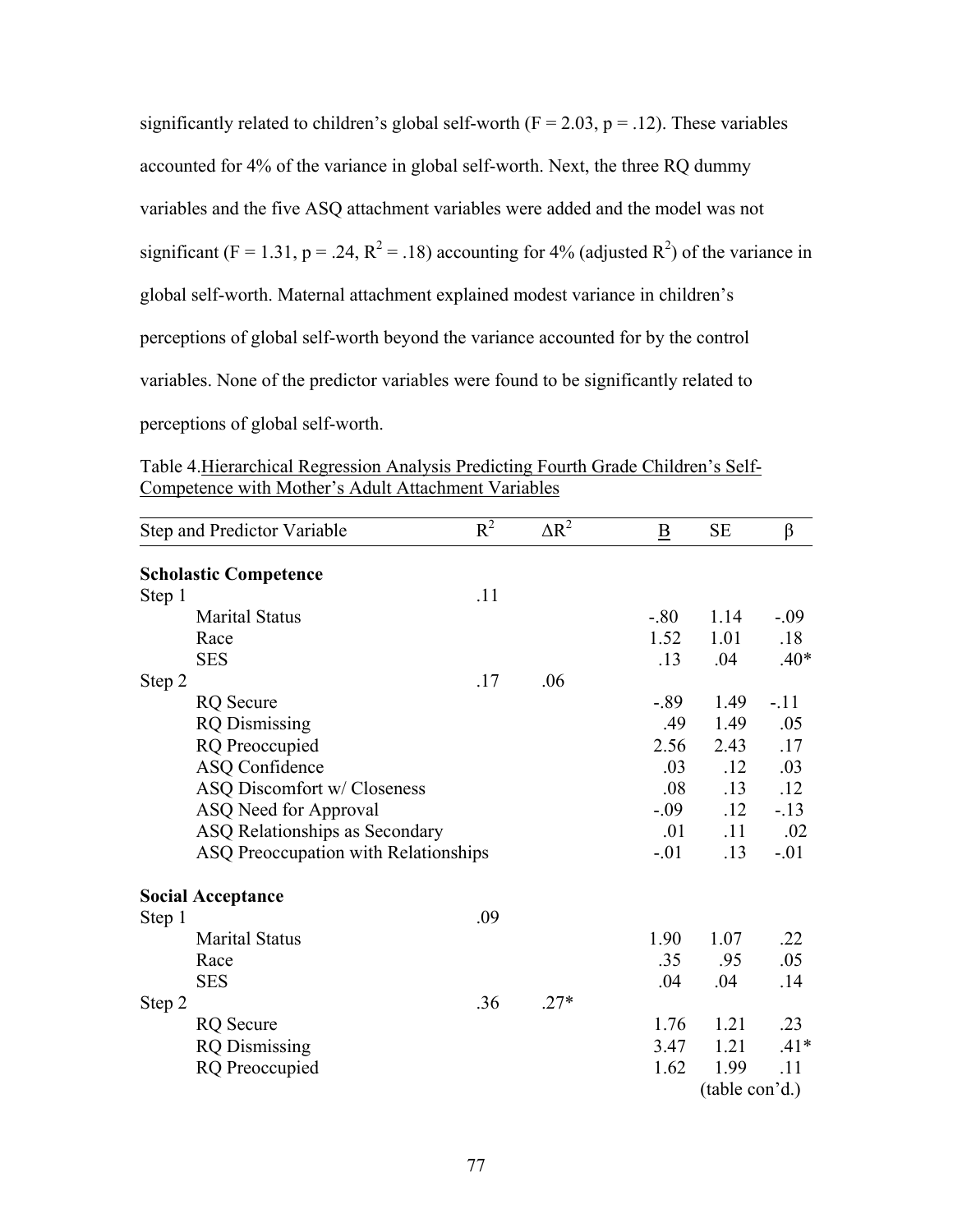|        | Step and Predictor Variable          | $R^2$ | $\Delta R^2$ | B       | $\rm SE$ | $\beta$       |
|--------|--------------------------------------|-------|--------------|---------|----------|---------------|
|        | <b>ASQ Confidence</b>                |       |              | .06     | .10      | .08           |
|        | ASQ Discomfort w/ Closeness          |       |              | .31     | .12      | $.47*$        |
|        | ASQ Need for Approval                |       |              | $-19$   | .10      | $-0.29$       |
|        | ASQ Relationships as Secondary       |       |              | $-0.25$ | .07      | $-.38*$       |
|        | ASQ Preoccupation with Relationships |       |              | .11     | .11      | .18           |
|        | <b>Athletic Competence</b>           |       |              |         |          |               |
| Step 1 |                                      | .13   |              |         |          |               |
|        | <b>Marital Status</b>                |       |              | $-.59$  | 1.11     | $-06$         |
|        | Race                                 |       |              | 2.02    | .99      | $.25*$        |
|        | <b>SES</b>                           |       |              | .13     | .04      | $.41*$        |
| Step 2 |                                      | .24   | .11          |         |          |               |
|        | <b>RQ</b> Secure                     |       |              | $-2.01$ | 1.41     | $-25$         |
|        | <b>RQ</b> Dismissing                 |       |              | $-.32$  | 1.41     | $-.04$        |
|        | <b>RQ</b> Preoccupied                |       |              | 2.01    | 2.31     | .13           |
|        | <b>ASQ Confidence</b>                |       |              | .09     | .12      | .10           |
|        | ASQ Discomfort w/ Closeness          |       |              | .08     | .13      | .11           |
|        | ASQ Need for Approval                |       |              | $-12$   | .11      | $-.17$        |
|        | ASQ Relationships as Secondary       |       |              | .09     | .10      | .13           |
|        | ASQ Preoccupation with Relationships |       |              | $-.05$  | .12      | $-.08$        |
|        | <b>Physical Appearance</b>           |       |              |         |          |               |
| Step 1 |                                      | .07   |              |         |          |               |
|        | <b>Marital Status</b>                |       |              | $-1.74$ | 1.22     | $-18$         |
|        | Race                                 |       |              | 1.81    | 1.08     | .21           |
|        | <b>SES</b>                           |       |              | .09     | .05      | .25           |
| Step 2 |                                      | .20   | .13          |         |          |               |
|        | <b>RQ</b> Secure                     |       |              | $-28$   | 1.53     | $-.03$        |
|        | <b>RQ</b> Dismissing                 |       |              | $-.66$  | 1.53     | $-.07$        |
|        | <b>RQ</b> Preoccupied                |       |              | 1.17    | 2.51     | .07           |
|        | <b>ASQ Confidence</b>                |       |              | .01     | .13      | .01           |
|        | ASQ Discomfort w/ Closeness          |       |              | $-.11$  | .14      | $-15$         |
|        | ASQ Need for Approval                |       |              | $-0.05$ | .12      | $-.07$        |
|        | ASQ Relationships as Secondary       |       |              | .06     | .11      | .08           |
|        | ASQ Preoccupation with Relationships |       |              | $-17$   | .13      | $-.25$        |
|        | <b>Behavioral Self-Competence</b>    |       |              |         |          |               |
| Step 1 |                                      | .12   |              |         |          |               |
|        | <b>Marital Status</b>                |       |              | 1.76    | 1.05     | .20           |
|        | Race                                 |       |              | .74     | .93      | .10           |
|        | <b>SES</b>                           |       |              | .07     | .04      | .23           |
| Step 2 |                                      | .23   | .11          |         |          |               |
|        |                                      |       |              |         |          | (table con'd) |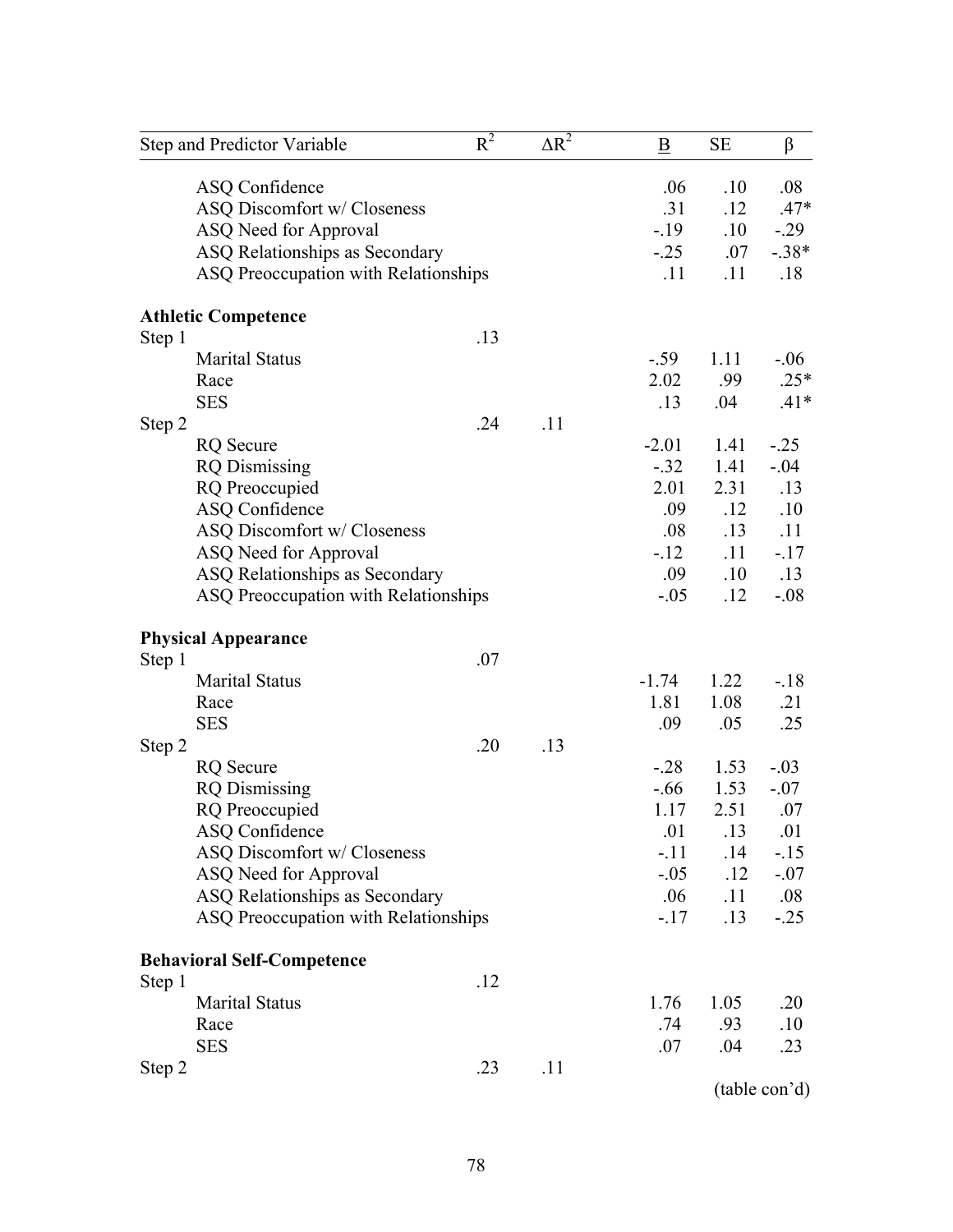|        | Step and Predictor Variable          | $R^2$ | $\Delta R^2$ | B       | <b>SE</b> | $\beta$ |
|--------|--------------------------------------|-------|--------------|---------|-----------|---------|
|        | <b>RQ</b> Secure                     |       |              | 1.18    | 1.33      | .15     |
|        | <b>RQ</b> Dismissing                 |       |              | $-.42$  | 1.33      | $-.05$  |
|        | <b>RQ</b> Preoccupied                |       |              | 3.44    | 2.17      | .24     |
|        | <b>ASQ Confidence</b>                |       |              | $-19$   | .11       | $-.22$  |
|        | ASQ Discomfort w/ Closeness          |       |              | .14     | .12       | .21     |
|        | ASQ Need for Approval                |       |              | $-.09$  | .11       | $-14$   |
|        | ASQ Relationships as Secondary       |       |              | $-0.01$ | .09       | $-.02$  |
|        | ASQ Preoccupation with Relationships |       |              | $-15$   | .12       | $-0.24$ |
|        | <b>Global Self-Worth</b>             |       |              |         |           |         |
| Step 1 |                                      | .08   |              |         |           |         |
|        | <b>Marital Status</b>                |       |              | $-.10$  | .93       | $-.01$  |
|        | Race                                 |       |              | 1.33    | .82       | .20     |
|        | <b>SES</b>                           |       |              | .08     | .04       | $.30*$  |
| Step 2 |                                      | .18   | .10          |         |           |         |
|        | <b>RQ</b> Secure                     |       |              | $-41$   | 1.19      | $-.06$  |
|        | <b>RQ</b> Dismissing                 |       |              | $-1.06$ | 1.19      | $-.14$  |
|        | <b>RQ</b> Preoccupied                |       |              | 1.69    | 1.95      | .14     |
|        | <b>ASQ Confidence</b>                |       |              | $-14$   | .10       | $-19$   |
|        | ASQ Discomfort w/ Closeness          |       |              | .08     | .11       | .15     |
|        | ASQ Need for Approval                |       |              | $-.03$  | .10       | $-.06$  |
|        | ASQ Relationships as Secondary       |       |              | $-0.03$ | $.08\,$   | $-.05$  |
|        | ASQ Preoccupation with Relationships |       |              | $-16$   | $.10\,$   | $-.30$  |

Note: RQ Fearful (omitted category)

\*p  $\leq$  .05, two-tail test

# Summary of Hypothesis One

Mothers' Data*.* It was hypothesized that adult attachment would be a significant predictor of children's self-competence. Regression analyses for hypothesis one illustrated that this relationship was upheld with physical competence, cognitive competence, and peer acceptance at the second grade level. At the second grade level, significant relationships existed between specific predictor variables and every domain of children's self-competence. At the fourth grade level, hypothesis one was supported in the relationship between adult attachment and children's social acceptance. Therefore,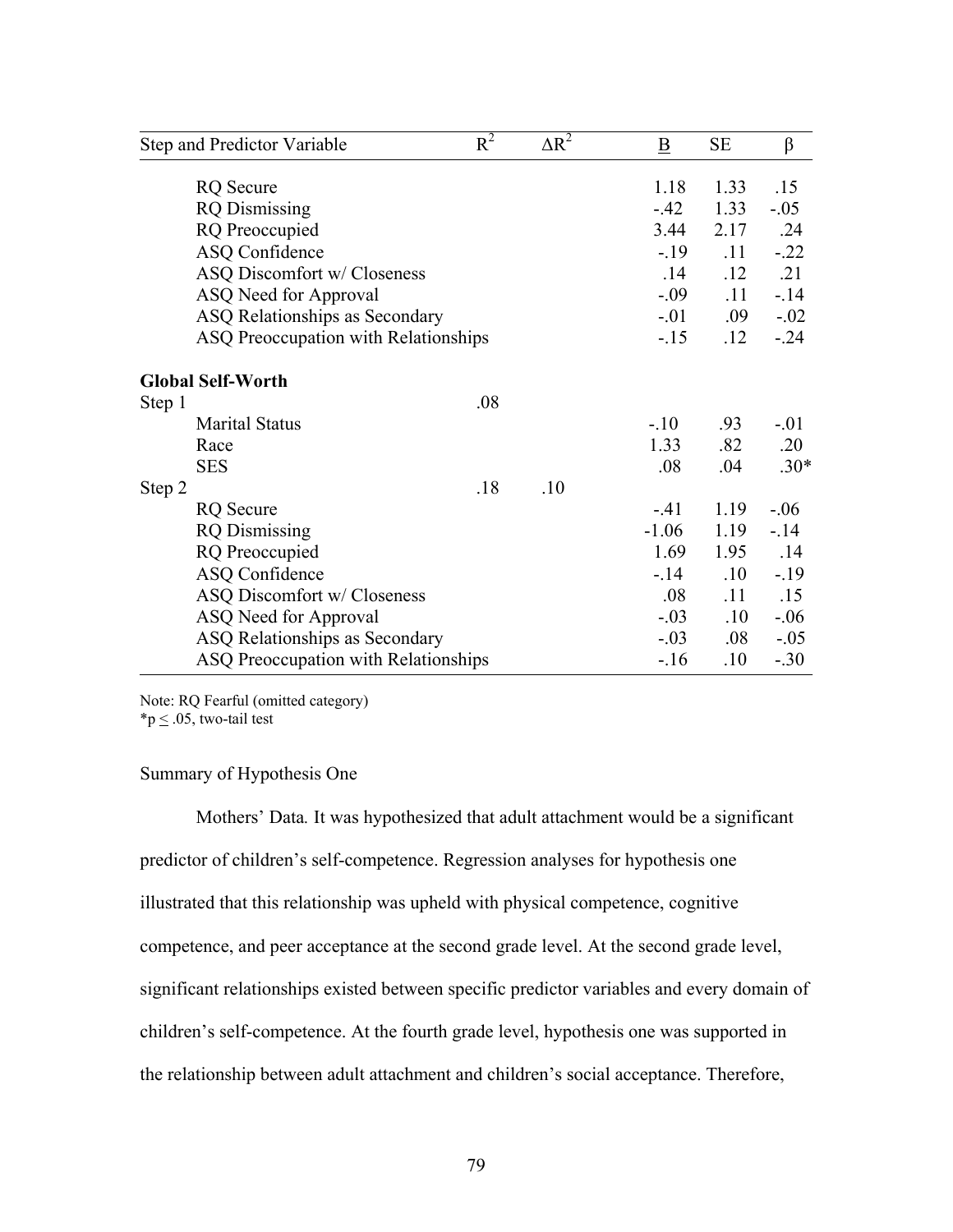hypothesis one was supported at the second grade level and partially supported at the fourth grade level in this exploratory study.

Fathers and Second Grade Children*.* Bivariate correlations between the control variables, predictor variables, and outcome variables are presented in Table 5. Six control variables were entered in the correlation analyses including: marital status, employment, race, father's age, SES, and children's gender. Of the control variables, race was significantly correlated with maternal acceptance  $(r = -.34)$ . Adult attachment as measured by the need for approval ( $r = .38$ ) and relationships as secondary ( $r = .36$ ) variables was positively and significantly correlated with children's cognitive competence. Attachment style as measured by the RQ was negatively and significantly correlated with children's peer acceptance  $(r = -.40)$ .

| Table 5. Intercorrelations for Second Grade Children's Self-Competence and Father's |  |  |  |  |
|-------------------------------------------------------------------------------------|--|--|--|--|
| <b>Predictor Variables</b>                                                          |  |  |  |  |

| Variable                              |         | 2       | 3      | 4      | 5                        | 6      | 7      |  |
|---------------------------------------|---------|---------|--------|--------|--------------------------|--------|--------|--|
| Children's Self-Competence            |         |         |        |        |                          |        |        |  |
| <b>Physical Competence</b>            | $-.05$  | .26     | $-.04$ | .27    | .30                      | .23    | .14    |  |
| Cognitive Competence                  | $-.18$  | .17     | .23    | .11    | $.38*$                   | $.36*$ | .11    |  |
| Peer Acceptance                       | .20     | $-.40*$ | $-.06$ | .07    | .04                      | $-.07$ | $-.14$ |  |
| Maternal Acceptance                   | $-.34*$ | .17     | $-.10$ | $-.23$ | $-.09$                   | $-.06$ | $-.22$ |  |
| Predictor Variable                    |         |         |        |        |                          |        |        |  |
| 1. Race                               |         | .06     | $-.19$ | .15    | $-.46*$                  | $-.11$ | $-.18$ |  |
| 2. RQ Attachment Style                |         |         | $-42*$ | .13    | .25                      | .15    | $.36*$ |  |
| 3. ASQ Confidence                     |         |         |        | $-.18$ | .11                      | .14    | $-.16$ |  |
| 4. ASQ Discomfort w/ Closeness        |         |         |        |        | .23                      | $.51*$ | $.48*$ |  |
| 5. ASQ Need for Approval              |         |         |        |        | $\overline{\phantom{0}}$ | $.42*$ | $.50*$ |  |
| 6. ASQ Relationships as Secondary     |         |         |        |        |                          | -      | .27    |  |
| 7. ASQ Preoccupation w/ Relationships |         |         |        |        |                          |        | -      |  |

 ${}^{\ast}p \leq .05$ , two-tail test

Multiple regression analyses were conducted to establish whether paternal attachment styles were predictive second grade children's self-competence. Race was the only significant control variable from the correlational analyses.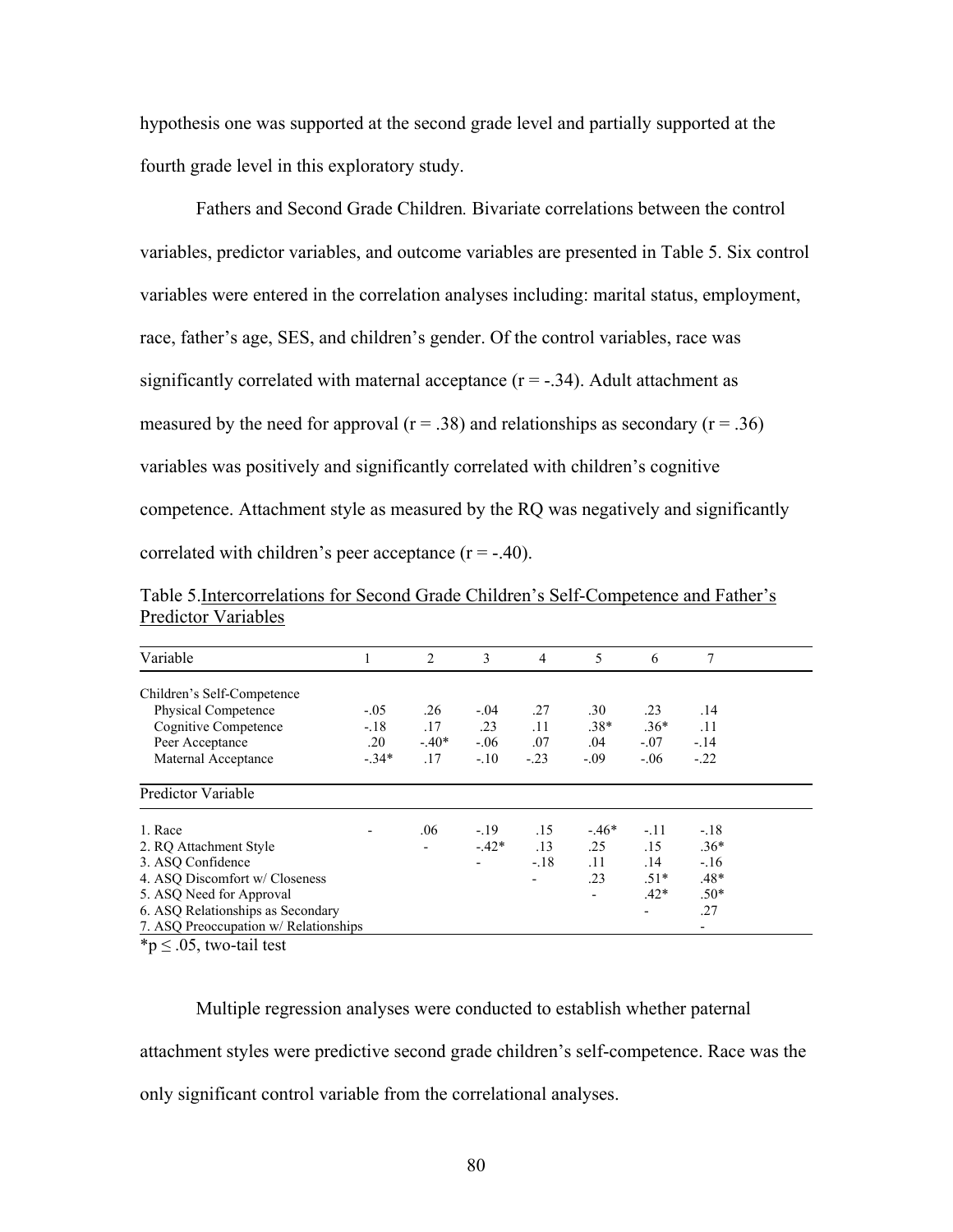For the first regression equation, children's physical competence was the dependent variable (see Table 6). The control variable (race) was not significantly related to children's physical competence ( $F = .06$ ,  $p = .81$ ). Next, the three RO dummy variables and the five ASQ attachment variables were added and the model was not significant ( $F =$ 1.65, p = .14,  $R^2$  = .36) accounting for 14% (adjusted  $R^2$ ) of the variance in physical competence. Paternal attachment explained modest variance in children's perceptions of physical competence beyond the variance accounted for by the control variables. None of the predictor variables were found to be significantly related to physical competence.

For the second regression equation, children's cognitive competence was the dependent variable (see Table 6). The control variable (race) was not significantly related to children's cognitive competence ( $F = 1.71$ ,  $p = .20$ ). Race accounted for 2% of the variance in cognitive competence. Next, the three RQ dummy variables and the five ASQ attachment variables were added and the model was not significant ( $F = 1.16$ ,  $p = .36$ ,  $R^2$  $=$  .29) accounting for 4% (adjusted  $\mathbb{R}^2$ ) of the variance in cognitive competence. Paternal attachment explained modest variance in children's perceptions of cognitive competence beyond the variance accounted for by the control variables. None of the predictor variables were found to be significantly related to cognitive competence.

 For the third regression equation, children's peer acceptance was the dependent variable (see Table 6). The control variable (race) was not significantly related to children's peer acceptance ( $F = 1.45$ ,  $p = .24$ ). Next, the three RQ dummy variables and the five ASQ attachment variables were added and the model was not significant ( $F =$ .85,  $p = .58$ ,  $R^2 = .23$ ). Paternal attachment explained modest variance in children's perceptions of peer acceptance beyond the variance accounted for by the control

81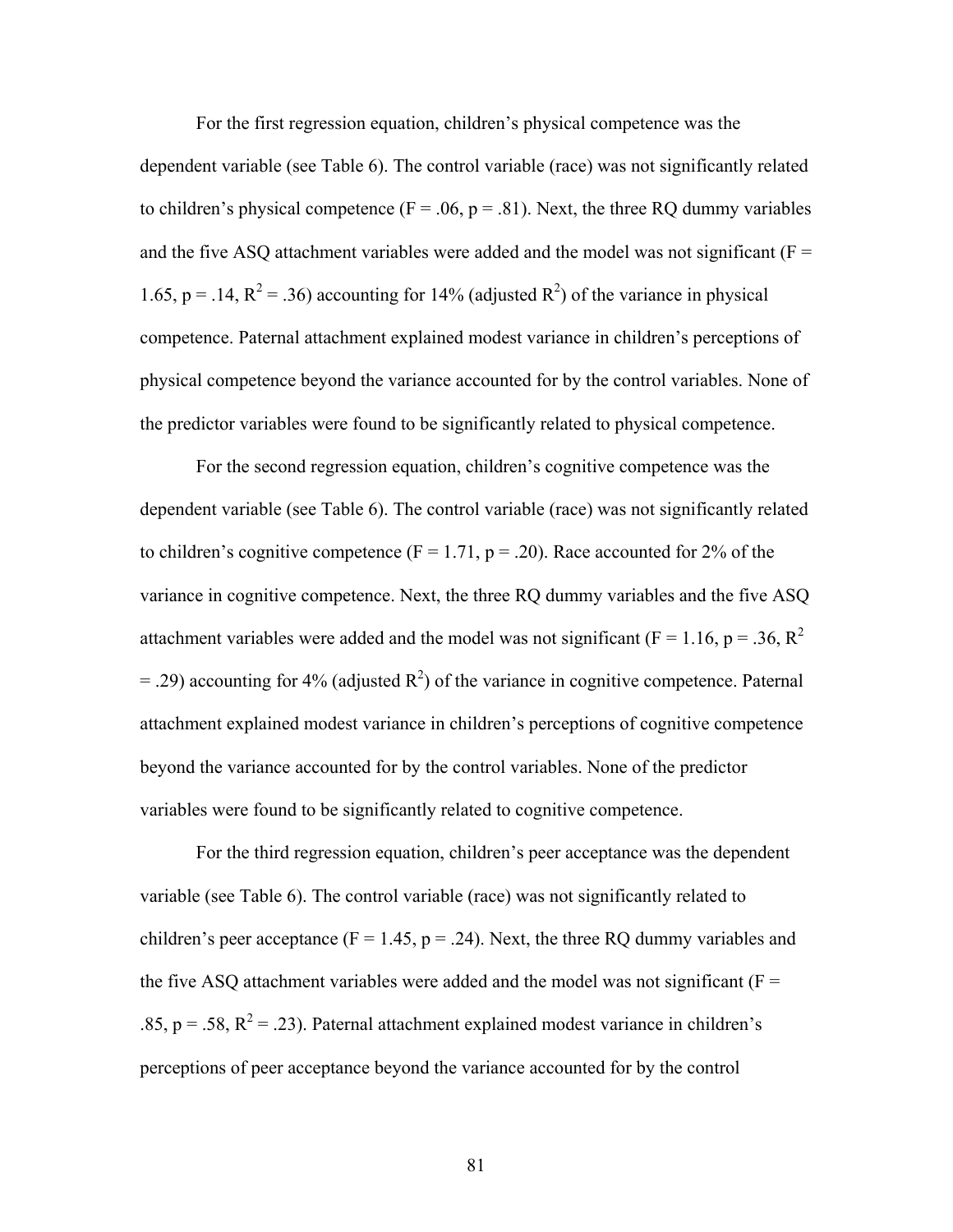variables. Of the predictor variables, need for approval was found to be a significant predictor of peer acceptance in the positive direction ( $\beta$  = .54, p = .05).

 For the fourth regression equation, children's maternal acceptance was the dependent variable (see Table 6). The control variable (race) was not significantly related to children's perceptions of maternal acceptance ( $F = .3.59$ ,  $p = .07$ ). Race accounted for 7% (adjusted  $R^2$ ) of the variance in children's perceptions of maternal acceptance. Next, the three RQ dummy variables and the five ASQ attachment variables were added and the model was not significant (F = 1.33, p = .27, R<sup>2</sup> = .32) accounting for 8% (adjusted R<sup>2</sup>) of the variance in peer acceptance. Paternal attachment explained modest variance in children's perceptions of maternal acceptance beyond the variance accounted for by the control variable. None of the predictor variables were significant predictors of maternal acceptance.

| Step and Predictor Variable          | $R^2$ | $\Delta R^2$ | $\underline{\mathbf{B}}$ | <b>SE</b> | β              |
|--------------------------------------|-------|--------------|--------------------------|-----------|----------------|
| <b>Physical Competence</b>           |       |              |                          |           |                |
| Step 1                               | .00   |              |                          |           |                |
| Race                                 |       |              | $-.22$                   | .93       | $-.04$         |
| Step 2                               | .36   | .36          |                          |           |                |
| <b>RQ</b> Secure                     |       |              | $-2.12$                  | 1.61      | $-.39$         |
| <b>RQ</b> Dismissing                 |       |              | 1.27                     | 1.53      | .23            |
| <b>RQ</b> Preoccupied                |       |              | .17                      | 1.72      | .02            |
| ASQ Confidence                       |       |              | .21                      | .20       | .21            |
| ASQ Discomfort w/ Closeness          |       |              | .13                      | .12       | .24            |
| ASQ Need for Approval                |       |              | .12                      | .13       | .22            |
| ASQ Relationships as Secondary       |       |              | $-0.00$                  | .10       | $-.05$         |
| ASQ Preoccupation with Relationships |       |              | $-00$                    | .10       | $-.16$         |
| <b>Cognitive Competence</b>          |       |              |                          |           |                |
| Step 1                               | .05   |              |                          |           |                |
| Race                                 |       |              | $-1.36$                  | 1.04      | $-22$          |
| Step 2                               | .29   | .24          |                          |           | (table con'd.) |

Table 6.Hierarchical Regression Analysis Predicting Second Grade Children's Self-Competencies with Father's Adult Attachment Variables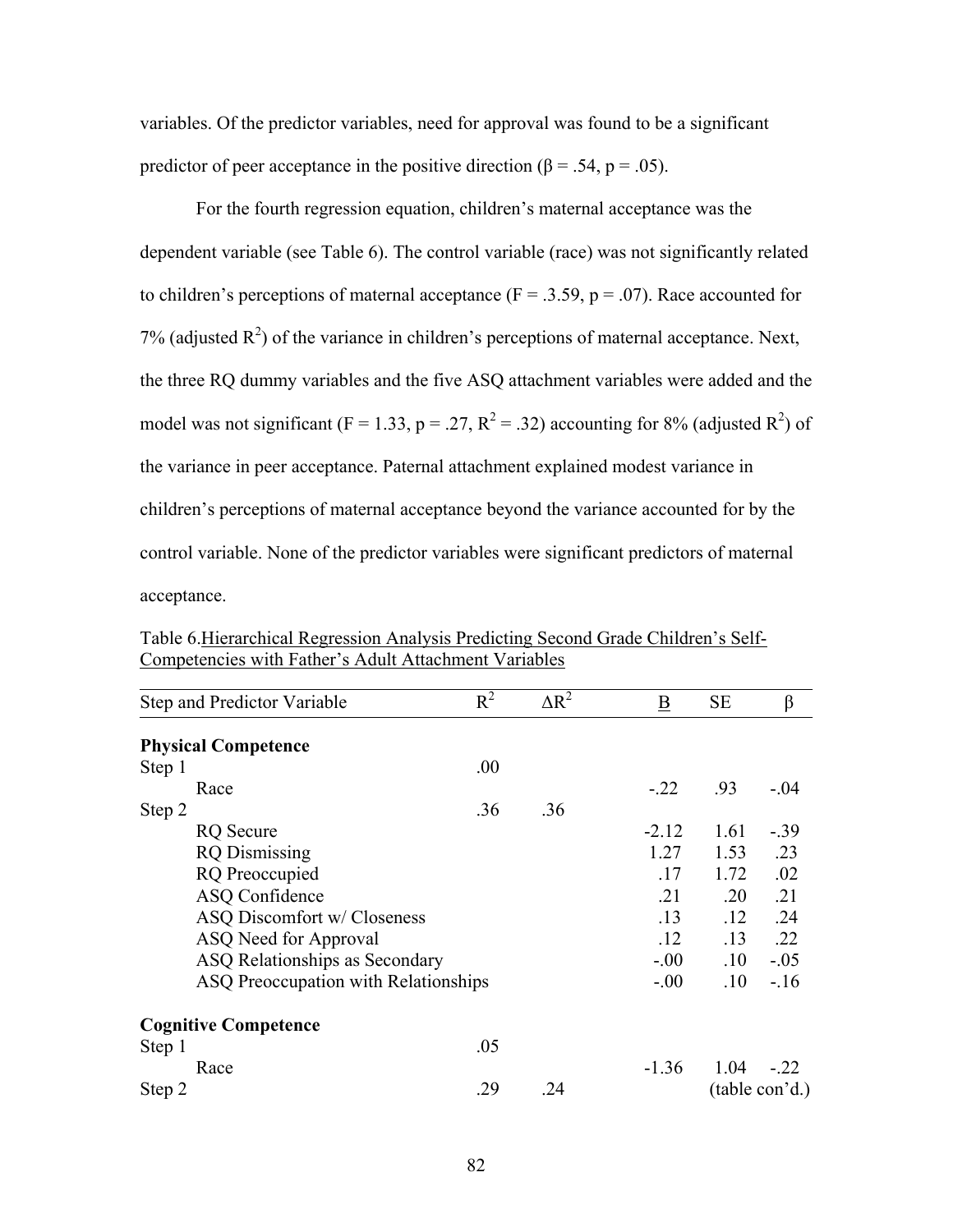| Step and Predictor Variable          | $\overline{R^2}$ | $\overline{\Delta R^2}$ | $\, {\bf B}$ | <b>SE</b> | $\beta$ |
|--------------------------------------|------------------|-------------------------|--------------|-----------|---------|
| <b>RQ</b> Secure                     |                  |                         | $-2.36$      | 1.94      | $-.39$  |
| <b>RQ</b> Dismissing                 |                  |                         | $-.95$       | 1.84      | $-15$   |
| <b>RQ</b> Preoccupied                |                  |                         | $-2.25$      | 2.06      | $-.28$  |
| <b>ASQ Confidence</b>                |                  |                         | .34          | .24       | .30     |
| ASQ Discomfort w/ Closeness          |                  |                         | .00          | .14       | .03     |
| ASQ Need for Approval                |                  |                         | .18          | .16       | .29     |
| ASQ Relationships as Secondary       |                  |                         | $-0.00$      | .12       | $-.05$  |
| ASQ Preoccupation with Relationships |                  |                         | .10          | .07       | .26     |
| <b>Peer Acceptance</b>               |                  |                         |              |           |         |
| Step 1                               | .04              |                         |              |           |         |
| Race                                 |                  |                         | 1.69         | 1.40      | .20     |
| Step 2                               | .23              | .19                     |              |           |         |
| <b>RQ</b> Secure                     |                  |                         | 2.01         | 2.71      | .25     |
| <b>RQ</b> Dismissing                 |                  |                         | 1.84         | 2.57      | .22     |
| <b>RQ</b> Preoccupied                |                  |                         | $-0.24$      | 2.89      | $-.22$  |
| <b>ASQ Confidence</b>                |                  |                         | $-15$        | .34       | $-.10$  |
| ASQ Discomfort w/ Closeness          |                  |                         | .00          | .19       | .11     |
| ASQ Need for Approval                |                  |                         | .45          | .22       | $.54*$  |
| ASQ Relationships as Secondary       |                  |                         | $-.21$       | .17       | $-.29$  |
| ASQ Preoccupation with Relationships |                  |                         | $-12$        | .17       | $-15$   |
| <b>Maternal Acceptance</b>           |                  |                         |              |           |         |
| Step 1                               | .10              |                         |              |           |         |
| Race                                 |                  |                         | $-1.93$      | 1.02      | $-.31$  |
| Step 2                               | .32              | .22                     |              |           |         |
| <b>RQ</b> Secure                     |                  |                         | $-1.36$      | 1.91      | $-.22$  |
| <b>RQ</b> Dismissing                 |                  |                         | .00          | 1.81      | $-.01$  |
| <b>RQ</b> Preoccupied                |                  |                         | $-45$        | 2.04      | $-.06$  |
| <b>ASQ Confidence</b>                |                  |                         | $-.23$       | .24       | $-.20$  |
| ASQ Discomfort w/ Closeness          |                  |                         | $-00$        | .14       | $-.09$  |
| ASQ Need for Approval                |                  |                         | $-16$        | .16       | $-.25$  |
| ASQ Relationships as Secondary       |                  |                         | $-.00$       | .12       | $-.00$  |
| ASQ Preoccupation with Relationships |                  |                         | $-.13$       | .12       | $-.26$  |

Note: RQ Fearful (omitted category)

\*p  $\leq$  .05, two-tail test

Fathers and Fourth Grade Children. Bivariate correlations between the control variables, predictor variables, and outcome variables are presented in Table 7. Six control variables were entered in the correlation analyses including: marital status, employment,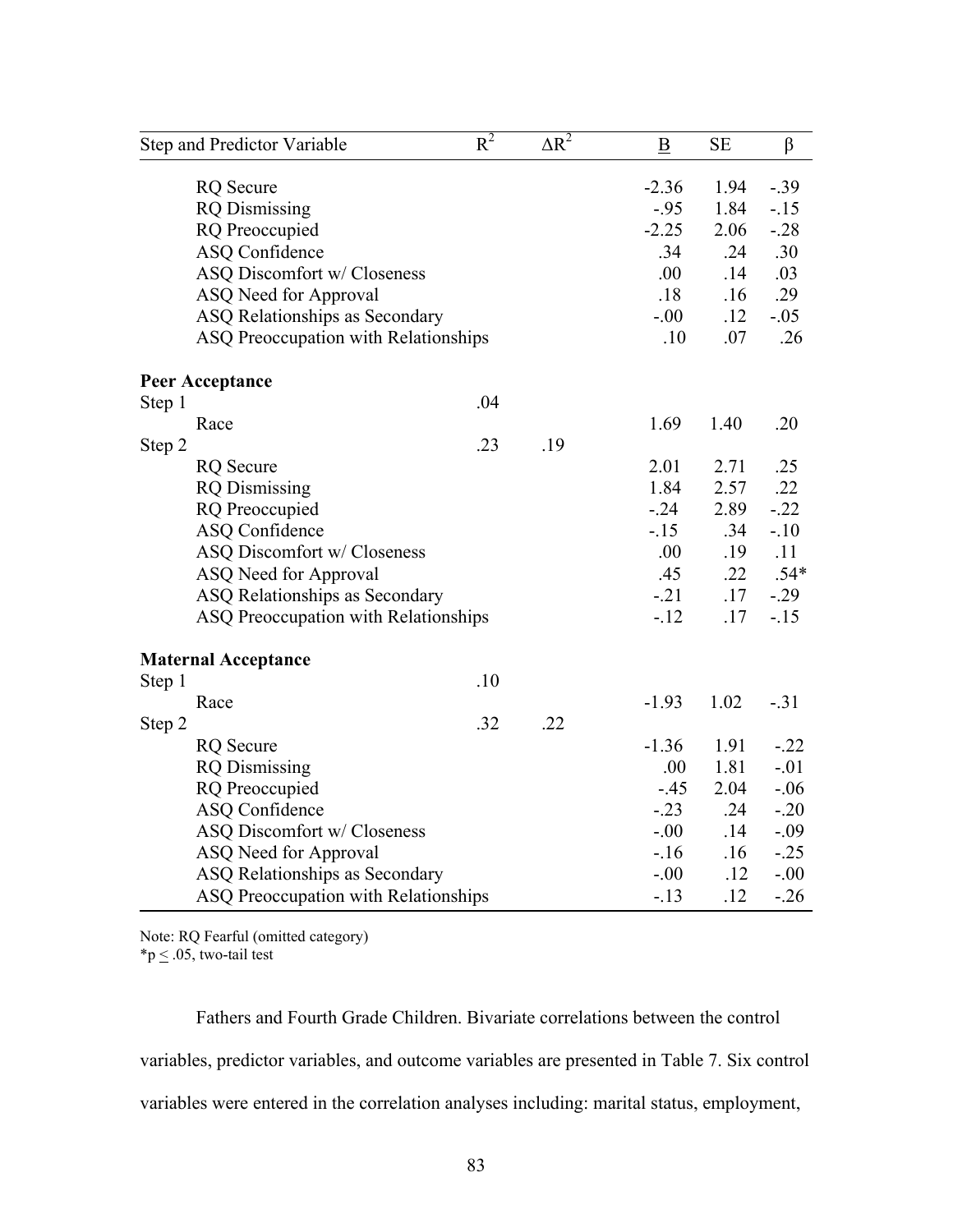race, father's age, SES, and children's gender. Of the control variables, marital status was significantly related to behavioral competence  $(r = .35)$ . Child's gender was significantly related to athletic competence  $(r = -.40)$ . Adult attachment as measured by the discomfort with closeness  $(r = -.32)$  and relationships as secondary variables  $(r = -.34)$  were negatively and significantly correlated with children's physical appearance. Adult attachment as measured by relationships as secondary  $(r = -0.39)$  and preoccupation with relationships  $(r = -0.36)$  were significantly and negatively correlated with children's athletic competence.

|                            | Table 7. Intercorrelations for fourth Grade Children's Self-Competence and Father's |
|----------------------------|-------------------------------------------------------------------------------------|
| <b>Predictor Variables</b> |                                                                                     |

| Variable                              |        | $\overline{c}$ | 3              | 4      | 5       | 6       | 7       | 8       |
|---------------------------------------|--------|----------------|----------------|--------|---------|---------|---------|---------|
| Children's Self-Competence            |        |                |                |        |         |         |         |         |
| Scholastic Competence                 | $-.19$ | $-.30$         | .17            | $-.20$ | $-.12$  | $-.18$  | $-.25$  | $-.27$  |
| Social Acceptance                     | .18    | $-0.02*$       | .10            | $-.11$ | $.02\,$ | .05     | .05     | .16     |
| Athletic Competence                   | $-16$  | $-.40*$        | .16            | $-.08$ | $-14$   | $-.32$  | $-.39*$ | $-.36*$ |
| Physical Appearance                   | $-.08$ | .00.           | .05            | .01    | $-.32*$ | $-.11$  | $-.11$  | $-.34*$ |
| <b>Behavioral Competence</b>          | $.35*$ | .21            | $-.08$         | .11    | $-.15$  | $-.13$  | $-.16$  | $-.10$  |
| Global Self-Worth                     | $-.24$ | $-.21$         | .08            | $-.08$ | $-.20$  | $-.16$  | $-.11$  | $-.21$  |
| Predictor Variable                    |        |                |                |        |         |         |         |         |
| 1. Marital Status                     |        | .24            | $-.16$         | .09    | $-.13$  | $-.17$  | .16     | .05     |
| 2. Child's Gender                     |        |                | $-.10$         | .09    | .02     | $-.03$  | .20     | .18     |
| 3. RQ Attachment Style                |        |                | $\blacksquare$ | .02    | $-.22$  | $.02\,$ | $-.21$  | $-.22$  |
| 4. ASQ Confidence                     |        |                |                |        | $-19$   | $-.39*$ | $-.38*$ | $-.39*$ |
| 5. ASQ Discomfort w/ Closeness        |        |                |                |        |         | $.64*$  | $.44*$  | $.54*$  |
| 6. ASQ Need for Approval              |        |                |                |        |         |         | $.57*$  | $.57*$  |
| 7. ASQ Relationships as Secondary     |        |                |                |        |         |         |         | $.50*$  |
| 8. ASQ Preoccupation w/ Relationships |        |                |                |        |         |         |         |         |

 $\gamma$  = .05, two-tail test

Multiple regression analyses were conducted to establish whether fathers' attachment styles were predictive of fourth-grade-children's self-competence. Control variables found to be significant in the correlational analyses were included in the regression analyses: marital status and child's gender.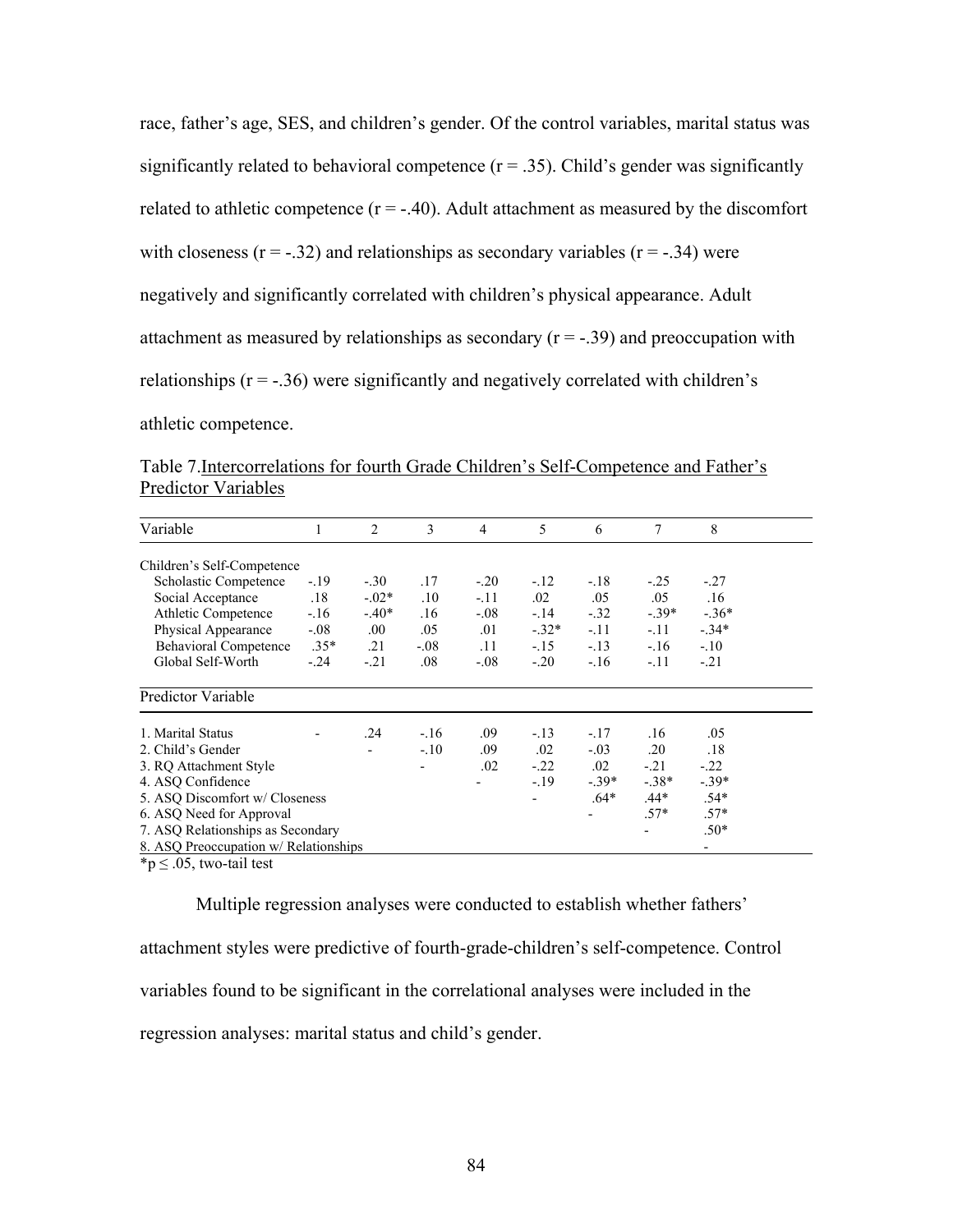For the first regression equation, children's scholastic competence was the dependent variable (see Table 8). The control variables (marital status and child's gender) were not significantly related to children's scholastic competence ( $F = 1.71$ ,  $p = .20$ ). These variables accounted for 4% (adjusted  $\mathbb{R}^2$ ) of the variance in scholastic competence. Next, the three RQ dummy variables and the five ASQ attachment variables were added and the model was not significant ( $F = 1.44$ ,  $p = .22$ ,  $R^2 = .35$ ) accounting for 11% (adjusted  $R^2$ ) of the variance in scholastic competence. Father's attachment explained modest variance in children's perceptions of scholastic competence beyond the variance accounted for by the control variables. None of the predictor variables were found to be significantly related to scholastic competence.

 For the second regression equation, children's social acceptance was the dependent variable (see Table 8). The control variables (marital status and child's gender) were not significantly related to children's perceptions of social acceptance ( $F = .74$ ,  $p =$ .49). Next, the three RQ dummy variables and the five ASQ attachment variables were added and the model was not significant ( $F = .52$ ,  $p = .86$ ,  $R^2 = .16$ ). Paternal attachment explained modest variance in children's perceptions of social acceptance beyond the variance accounted for by the control variables. None of the predictor variables were found to be significantly related to social acceptance.

For the third regression equation, children's athletic competence was the dependent variable (see Table 8). The control variables (marital status and child's gender) were significantly related to children's athletic competence ( $F = 3.44$ ,  $p = .04$ ). These variables accounted for 12% (adjusted  $R^2$ ) of the variance in athletic competence with child's gender ( $\beta$  = -.40, p = .02) as a significant predictor of athletic competence. Next,

85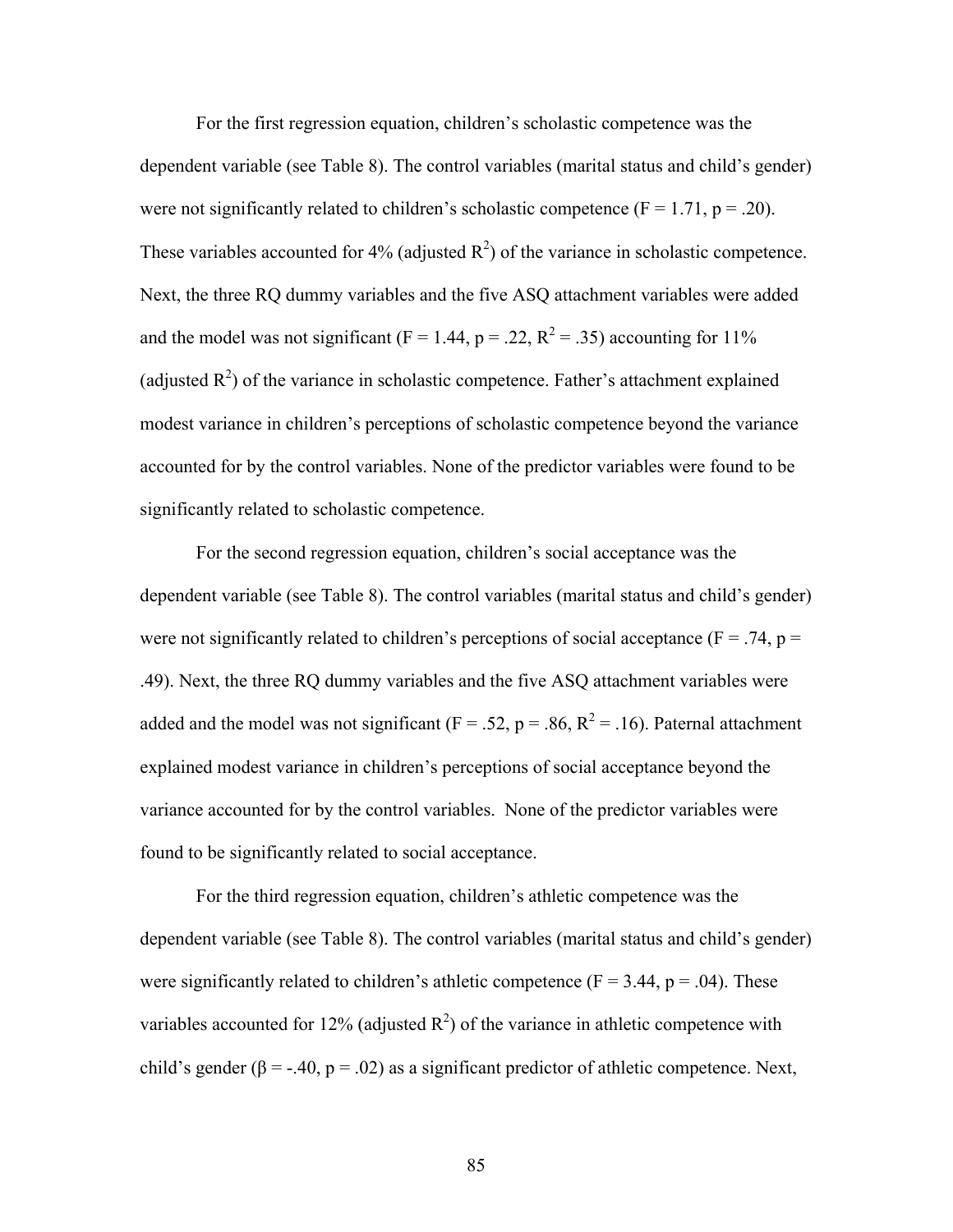the three RQ dummy variables and the five ASQ attachment variables were added and the model was significant (F = 2.43, p = .03, R<sup>2</sup> = .47) accounting for 28% (adjusted R<sup>2</sup>) of the variance in athletic competence. Paternal attachment explained modest variance in children's perceptions of athletic competence beyond the variance accounted for by the control variables. Of the predictor variables, father's need for approval was found to be significantly predictive of athletic competence ( $\beta$  = -.50, p = .05).

 For the fourth regression equation, children's perception of physical appearance was the dependent variable (see Table 8). The control variables (marital status and child's gender) were not significantly predictive of children's perceptions of physical appearance  $(F = .24, p = .79)$ . Next, the three RQ dummy variables and the five ASQ attachment variables were added and the model was not significant ( $F = .63$ ,  $p = .77$ ,  $R^2 = .19$ ). Paternal attachment explained modest variance in children's perceptions of physical appearance beyond the variance accounted for by the control variables. None of the predictor variables were found to be significantly related to perceptions of physical appearance.

For the fifth regression equation, children's behavioral competence was the dependent variable (see Table 8). The control variables (marital status and child's gender) were not significant predictors of children's behavioral competence ( $F = 2.80$ ,  $p = .07$ ). These variables accounted for 9% (adjusted  $R^2$ ) of the variance in behavioral competence. Next, the three RQ dummy variables and the five ASQ attachment variables were added and the model was not significant ( $F = .92$ ,  $p = .53$ ,  $R^2 = .25$ ). Paternal attachment explained modest variance in children's perceptions of behavioral competence beyond the variance accounted for by the control variables. None of the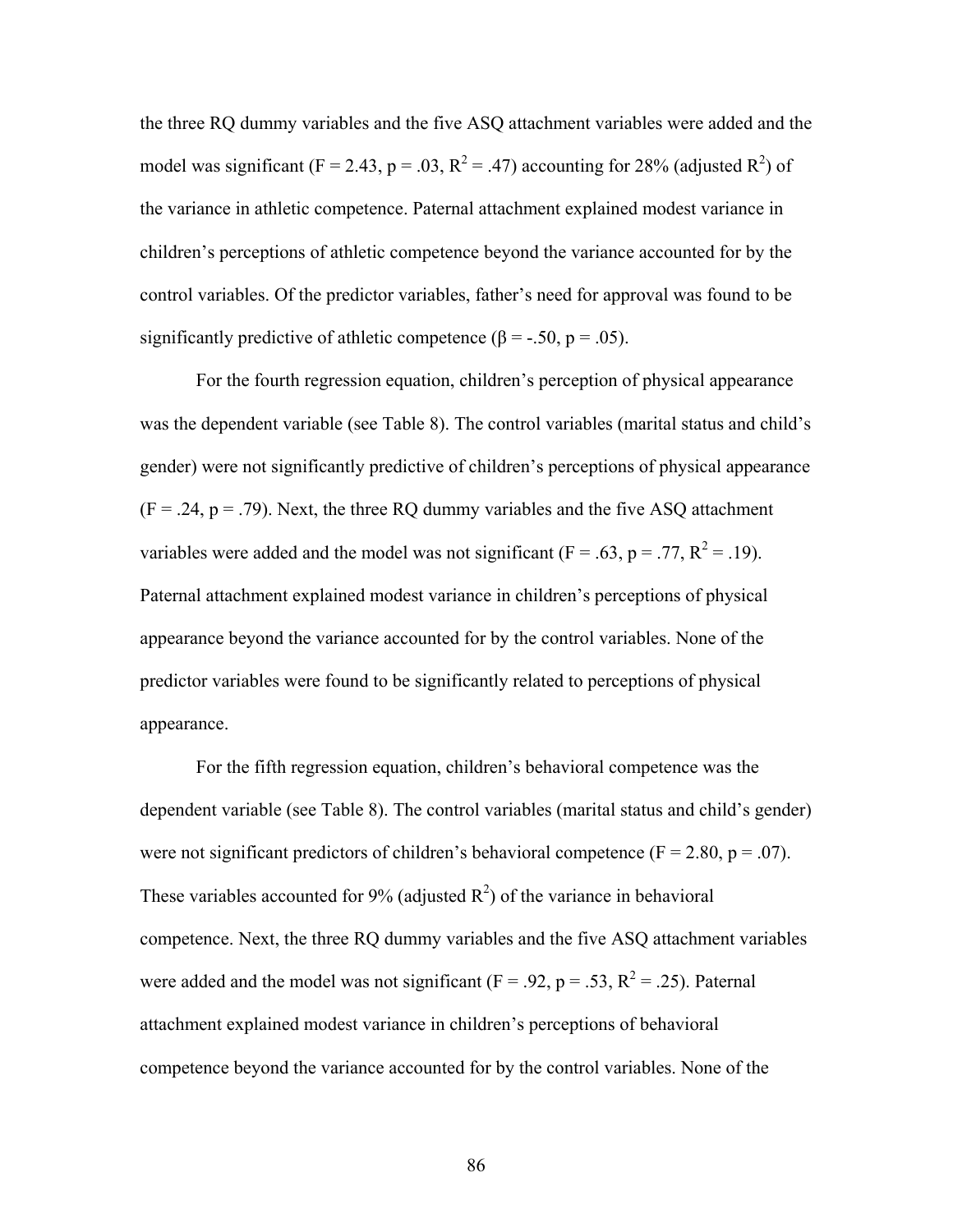predictor variables were found to be significantly related to perceptions of behavioral competence.

 For the sixth regression equation, children's global self-worth was the dependent variable (see Table 8). The control variables (marital status and child's gender) were not significant predictors of children's global self-worth ( $F = 1.30$ ,  $p = .29$ ). These variables accounted for 2% (adjusted  $R^2$ ) of the variance in global self-worth. Next, the three RQ dummy variables and the five ASQ attachment variables were added and the model was not significant ( $F = .53$ ,  $p = .85$ ,  $R^2 = .16$ ). Paternal attachment explained modest variance in children's perceptions of global self-worth beyond the variance accounted for by the control variables. None of the predictor variables were found to be significantly related to global self-worth.

|        | Step and Predictor Variable          | $R^2$ | $\Delta R^2$ | $\underline{\mathbf{B}}$ | SE   | $\beta$        |
|--------|--------------------------------------|-------|--------------|--------------------------|------|----------------|
|        | <b>Scholastic Competence</b>         |       |              |                          |      |                |
| Step 1 |                                      | .09   |              |                          |      |                |
|        | <b>Marital Status</b>                |       |              | $-1.08$                  | 2.65 | $-.07$         |
|        | Child's Gender                       |       |              | $-2.24$                  | 1.46 | $-.27$         |
| Step 2 |                                      | .35   | .26          |                          |      |                |
|        | <b>RQ</b> Secure                     |       |              | $-.63$                   | 2.08 | $-.08$         |
|        | <b>RQ</b> Dismissing                 |       |              | .65                      | 2.21 | .07            |
|        | <b>RQ</b> Preoccupied                |       |              | 3.56                     | 3.12 | .23            |
|        | <b>ASQ Confidence</b>                |       |              | $-.38$                   | .18  | $-0.39$        |
|        | ASQ Discomfort w/ Closeness          |       |              | .20                      | .16  | .28            |
|        | ASQ Need for Approval                |       |              | $-.24$                   | .18  | $-.36$         |
|        | ASQ Relationships as Secondary       |       |              | $-18$                    | .19  | $-.20$         |
|        | ASQ Preoccupation with Relationships |       |              | $-17$                    | .14  | $-.29$         |
|        | <b>Social Acceptance</b>             |       |              |                          |      |                |
| Step 1 |                                      | .04   |              |                          |      |                |
|        | <b>Marital Status</b>                |       |              | 2.50                     | 2.37 | .19            |
|        | Child's Gender                       |       |              | $-1.24$                  | 1.31 | $-17$          |
| Step 2 |                                      | .16   | .12          |                          |      | (table con'd.) |

Table 8.Hierarchical Regression Analysis Predicting Fourth Grade Children's Self-Competence with Father's Adult Attachment Variables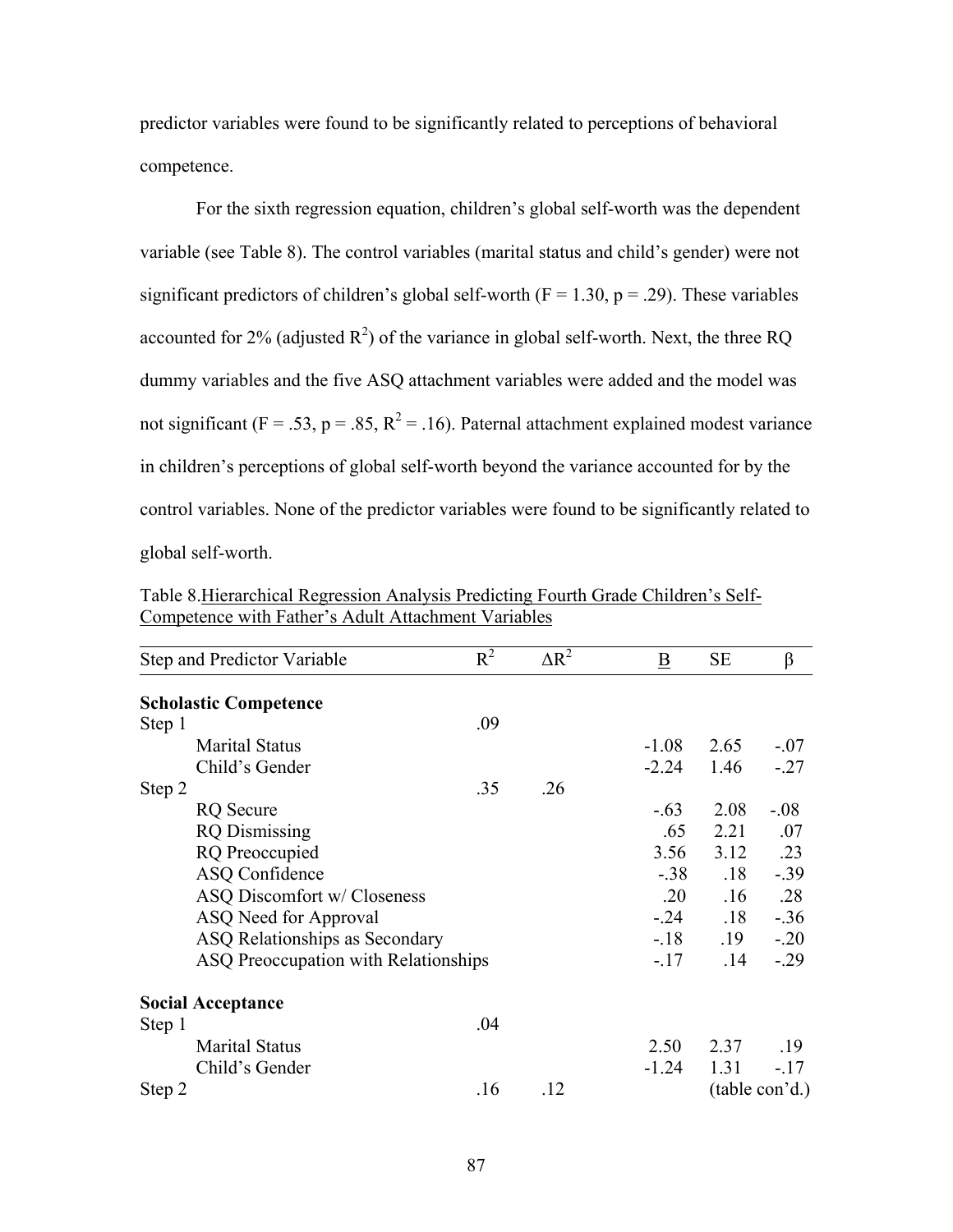| Step and Predictor Variable          | $\overline{R^2}$ | $\Delta R^2$ | B       | <b>SE</b> | $\beta$        |
|--------------------------------------|------------------|--------------|---------|-----------|----------------|
| <b>RQ</b> Secure                     |                  |              | $-.84$  | 2.06      | $-12$          |
| <b>RQ</b> Dismissing                 |                  |              | $-1.15$ | 2.19      | $-14$          |
| <b>RQ</b> Preoccupied                |                  |              | 3.68    | 3.13      | .28            |
| <b>ASQ Confidence</b>                |                  |              | .00     | .19       | .04            |
| ASQ Discomfort w/ Closeness          |                  |              | $-0.00$ | .16       | $-0.08$        |
| ASQ Need for Approval                |                  |              | $-0.00$ | .18       | $-16$          |
| ASQ Relationships as Secondary       |                  |              | .00.    | .19       | .05            |
| ASQ Preoccupation with Relationships |                  |              | .11     | .14       | .21            |
| <b>Athletic Competence</b>           |                  |              |         |           |                |
| Step 1                               | .16              |              |         |           |                |
| <b>Marital Status</b>                |                  |              | $-.17$  | 2.73      | $-.01$         |
| Child's Gender                       |                  |              | $-3.65$ | 1.51      | $-.40*$        |
| Step 2                               | .47              | .31          |         |           |                |
| <b>RQ</b> Secure                     |                  |              | $-.49$  | 2.01      | $-.06$         |
| <b>RQ</b> Dismissing                 |                  |              | .29     | 2.14      | .03            |
| <b>RQ</b> Preoccupied                |                  |              | 3.84    | 3.06      | .23            |
| <b>ASQ Confidence</b>                |                  |              | $-.34$  | .18       | $-.33$         |
| ASQ Discomfort w/ Closeness          |                  |              | .31     | .16       | .40            |
| ASQ Need for Approval                |                  |              | $-.36$  | .17       | $-.50*$        |
| ASQ Relationships as Secondary       |                  |              | $-.27$  | .18       | $-0.29$        |
| ASQ Preoccupation with Relationships |                  |              | $-18$   | .14       | $-.28$         |
| <b>Physical Appearance</b>           |                  |              |         |           |                |
| Step 1                               | .01              |              |         |           |                |
| <b>Marital Status</b>                |                  |              | $-1.75$ | 2.84      | $-.11$         |
| Child's Gender                       |                  |              | $-.12$  | 1.57      | $-.01$         |
| Step 2                               | .19              | .18          |         |           |                |
| <b>RQ</b> Secure                     |                  |              | 1.15    | 2.39      | .14            |
| <b>RQ</b> Dismissing                 |                  |              | 1.48    | 2.55      | .15            |
| <b>RQ</b> Preoccupied                |                  |              | 1.54    | 3.63      | .10            |
| <b>ASQ Confidence</b>                |                  |              | .00     | .22       | $-.07$         |
| ASQ Discomfort w/ Closeness          |                  |              | $-.23$  | .19       | $-31$          |
| ASQ Need for Approval                |                  |              | .15     | .21       | .22            |
| ASQ Relationships as Secondary       |                  |              | .00.    | .22       | .08            |
| ASQ Preoccupation with Relationships |                  |              | $-.23$  | .16       | $-37$          |
| <b>Behavioral Competence</b>         |                  |              |         |           |                |
| Step 1                               | .14              |              |         |           |                |
| <b>Marital Status</b>                |                  |              | 3.75    | 2.12      | .30            |
| Child's Gender                       |                  |              | .96     | 1.17      | .14            |
| Step 2                               | .26              | .12          |         |           | (table con'd.) |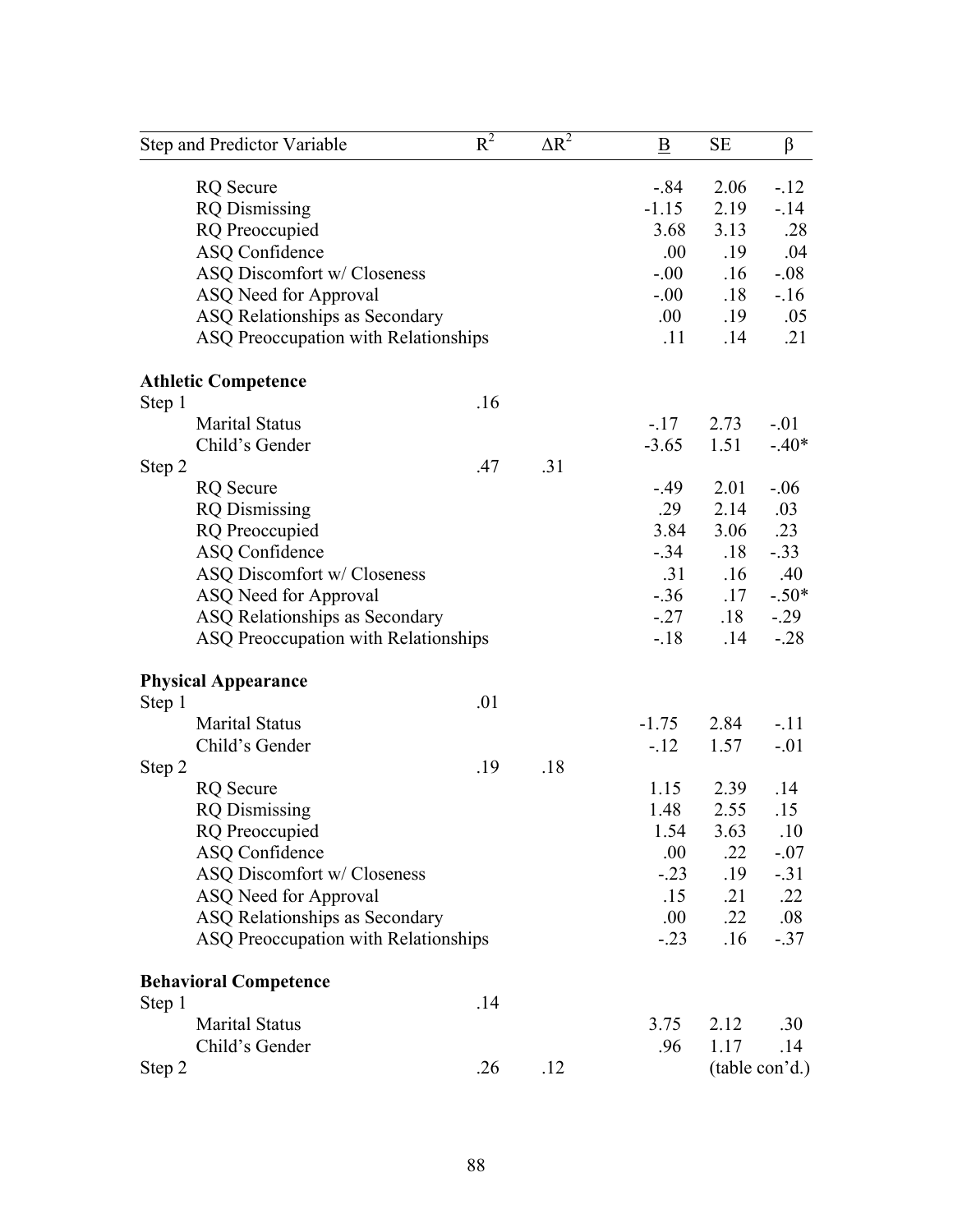|                                    | Step and Predictor Variable                                                                                                                                                                                           | $R^2$                             | $\Delta R^2$             | $\bf{B}$                                                          | <b>SE</b>                                               | $\beta$                                                           |
|------------------------------------|-----------------------------------------------------------------------------------------------------------------------------------------------------------------------------------------------------------------------|-----------------------------------|--------------------------|-------------------------------------------------------------------|---------------------------------------------------------|-------------------------------------------------------------------|
|                                    | <b>RQ</b> Secure<br><b>RQ</b> Dismissing                                                                                                                                                                              |                                   |                          | 2.00<br>.67                                                       | 1.82<br>1.95                                            | .29<br>.09                                                        |
|                                    | <b>RQ</b> Preoccupied<br><b>ASQ Confidence</b>                                                                                                                                                                        |                                   |                          | .85<br>$-0.00$                                                    | 2.78<br>.17                                             | .07<br>$-.09$                                                     |
|                                    | ASQ Discomfort w/ Closeness<br>ASQ Need for Approval<br>ASQ Relationships as Secondary<br>ASQ Preoccupation with Relationships                                                                                        | $-00$<br>.14<br>$-.20$<br>$-0.00$ | .14<br>.16<br>.17<br>.12 | $-.08$<br>.25<br>$-.27$<br>$-.20$                                 |                                                         |                                                                   |
| <b>Global Self-Worth</b><br>Step 1 |                                                                                                                                                                                                                       | .07                               |                          |                                                                   |                                                         |                                                                   |
|                                    | <b>Marital Status</b><br>Child's Gender                                                                                                                                                                               |                                   |                          | $-1.92$<br>$-1.24$                                                | 2.29<br>1.26                                            | $-15$<br>$-17$                                                    |
| Step 2                             | RQ Secure<br><b>RQ</b> Dismissing<br><b>RQ</b> Preoccupied<br><b>ASQ Confidence</b><br>ASQ Discomfort w/ Closeness<br>ASQ Need for Approval<br>ASQ Relationships as Secondary<br>ASQ Preoccupation with Relationships | .17                               | .10                      | .50<br>.14<br>2.89<br>$-0.00$<br>$-00$<br>$-14$<br>.00.<br>$-.00$ | 2.01<br>2.15<br>3.06<br>.18<br>.16<br>.18<br>.18<br>.14 | .07<br>.02<br>.22<br>$-.11$<br>$-.07$<br>$-0.25$<br>.06<br>$-.10$ |

Note: RQ Fearful (omitted category)

 $*p < .05$ , two-tail test

## Summary of Hypothesis One

Fathers' Data. It was hypothesized that adult attachment would be a significant predictor of children's self-competence. Regression analyses for hypothesis one illustrated that this relationship was not upheld at the second grade level as none of the models were significant. Hypothesis one was supported at the fourth grade level with paternal attachment as a significant predictor of children's perceptions of athletic competence. Therefore, the relationship between father's adult attachment and children's self-competence was partially supported at the fourth grade level in this exploratory study with a small number of fathers.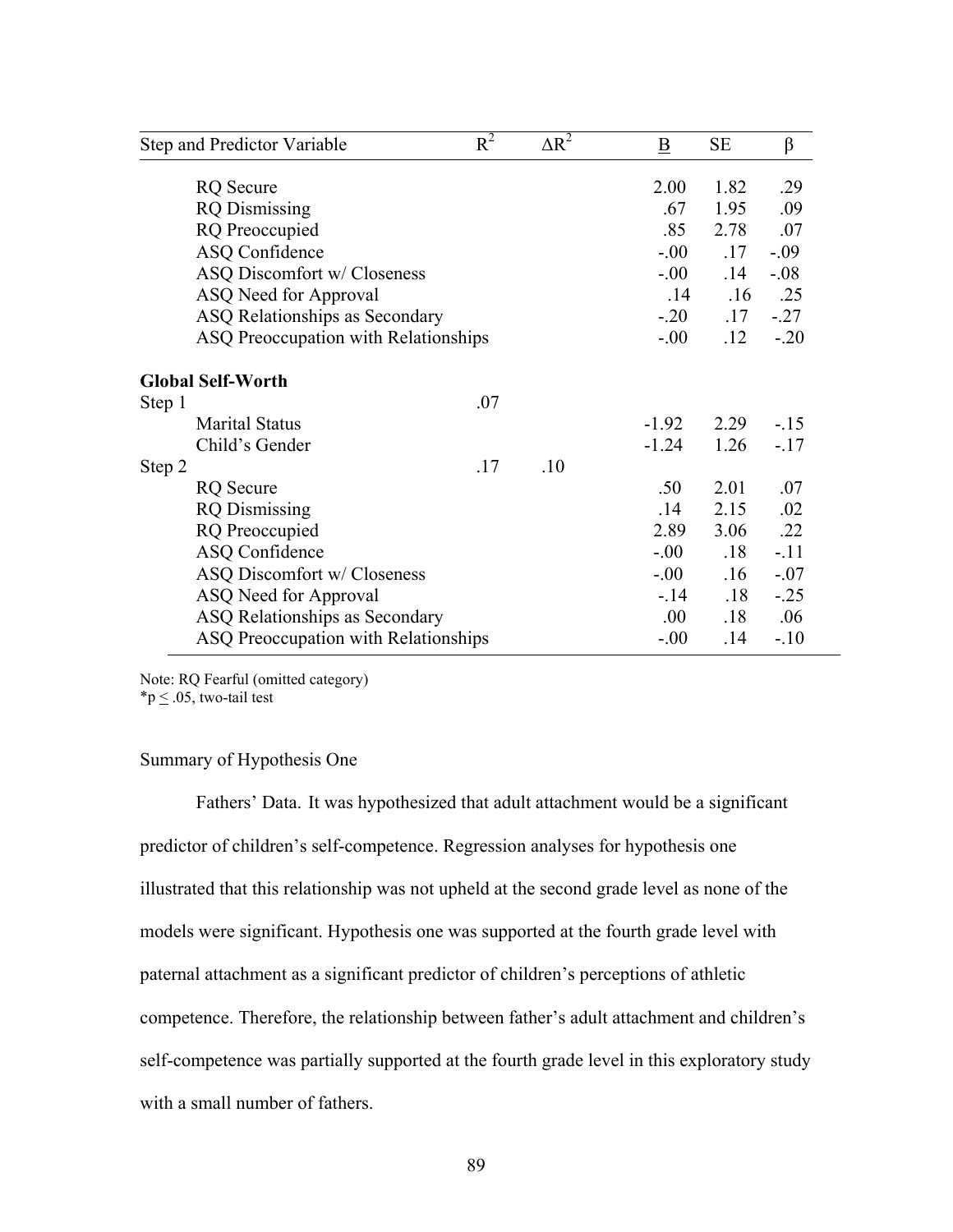Hypothesis Two

Second Grade Children. It was hypothesized that a significant relationship would exits between children's domain specific self-competence and cognitive ability as measured by a standardized test of cognitive ability. It was also hypothesized that a more powerful relationship would exist between cognitive/scholastic competence and cognitive ability than with the other domains of self-competence. Bivariate correlations between the control variables, predictor variables, and outcome variables are presented in Table 9. Six control variables were entered in the correlation analyses including: marital status, parental employment, mother's age, race, SES, and children's gender. Of the control variables, race  $(r = -0.28)$  and SES  $(r = 0.26)$  were significantly related to cognitive ability. Of the four predictor variables, peer acceptance  $(r = -0.25)$  and maternal acceptance  $(r = -0.25)$ .27) were significantly correlated with cognitive ability in the negative direction.

Table 9. Intercorrelations for Second Grade Children's Cognitive Ability and Predictor Variables

|        | $\overline{2}$ | 3      | 4      | 5       | 6                                        |  |
|--------|----------------|--------|--------|---------|------------------------------------------|--|
| $-28*$ |                |        |        |         | $-27*$                                   |  |
|        |                |        |        |         |                                          |  |
|        | $-.52*$        | .15    | $-.06$ | $39*$   | .21                                      |  |
|        |                | $-.20$ |        | $-.26*$ | $-.12$                                   |  |
|        |                |        | $.41*$ | $.52*$  | .17                                      |  |
|        |                |        |        | .28     | .27                                      |  |
|        |                |        |        |         | .46                                      |  |
|        |                |        |        |         |                                          |  |
|        |                |        |        |         | $.26^*$ $-.16$ $.10$ $-.25^*$<br>$-0.07$ |  |

 $p \leq 0.05$ , two-tail test

 A multiple regression analysis was conducted to establish whether children's selfcompetence was predictive of cognitive ability (see Table 10). Control variables that were significant in the correlational analyses were included in the regression analyses: race and SES. The control variables were significantly related to children's cognitive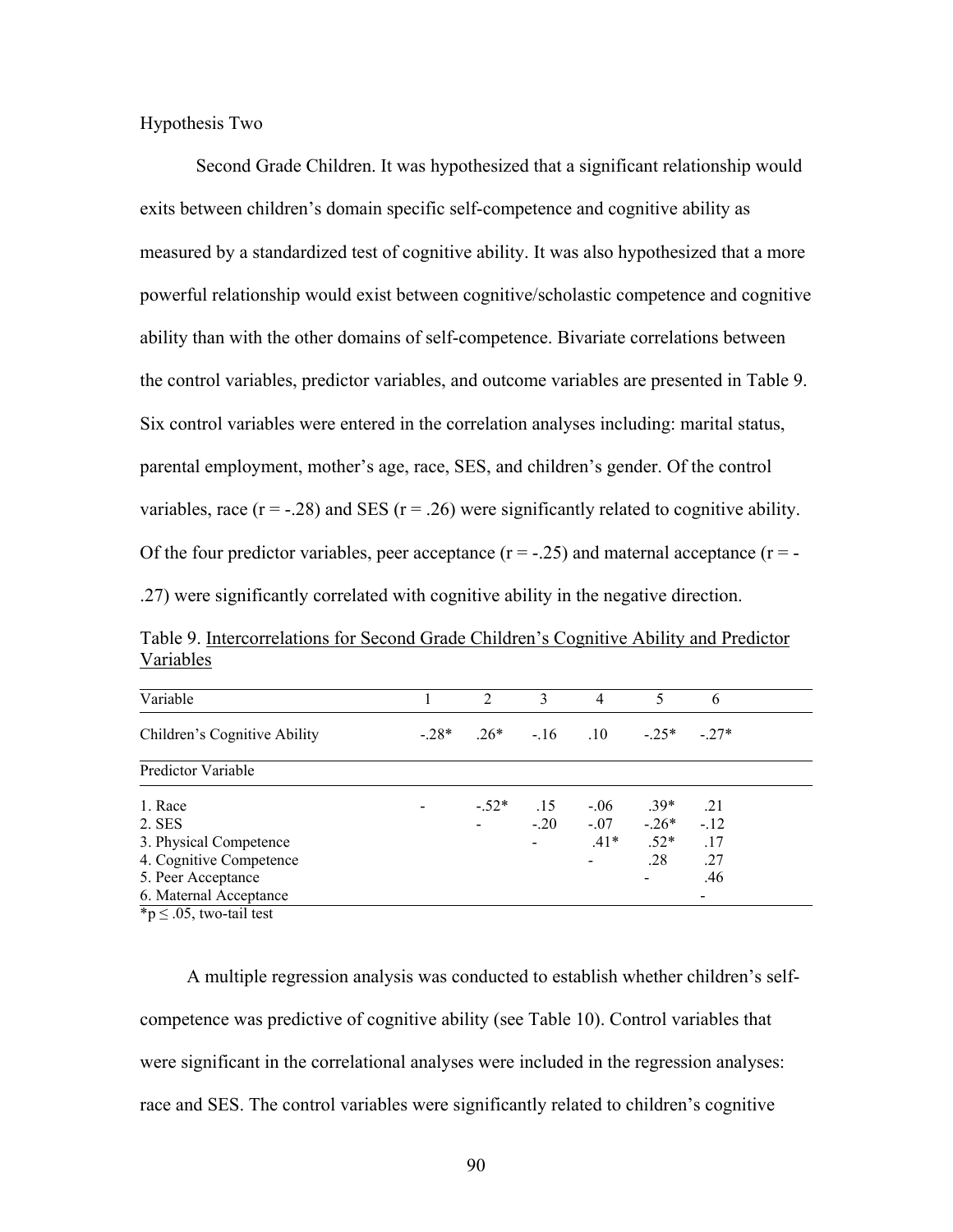ability (F = 3.69, p = .03). These variables accounted for 7% (adjusted  $\mathbb{R}^2$ ) of the variance in cognitive ability. Next, the self-competence variables were added and the model was significant (F = 2.62, p = .03, R<sup>2</sup> = .20) accounting for 12% (adjusted R<sup>2</sup>) of the variance in cognitive ability. Self-competence explained modest variance in cognitive ability beyond the variance accounted for by the control variables. Of the predictor variables, perception of cognitive competence was approaching significance in relation to cognitive ability in the positive direction ( $\beta = 0.25$ ,  $p = 0.06$ ) while maternal acceptance was approaching significance in the negative direction ( $\beta$  = .25, p = .06).

Table 10. Hierarchical Regression Analysis Predicting Second Grade Children's Cognitive Ability with Perceived Self-Competence Variables

|        | Step and Predictor Variable | $R^2$ | $\Delta R^2$ | B       | <b>SE</b>   | β      |
|--------|-----------------------------|-------|--------------|---------|-------------|--------|
| Step 1 |                             | .10   |              |         |             |        |
|        | Race                        |       |              | $-5.72$ | $4.48 - 17$ |        |
|        | <b>SES</b>                  |       |              | .23     | .17         | .18    |
| Step 2 |                             | .20   | .10          |         |             |        |
|        | <b>Physical Competence</b>  |       |              | $-.72$  | .73         | $-13$  |
|        | <b>Cognitive Competence</b> |       |              | 1.62    | .84         | .25    |
|        | Peer Acceptance             |       |              | $-.23$  | .57         | $-.06$ |
|        | Maternal Acceptance         |       |              | $-1.12$ | .59         | $-.25$ |

 $*p < .05$ , two-tail test

#### Summary of Hypothesis Two

Second Grade Children. Hypothesis two was supported at the second grade level as children's self-competence was significantly related to children's cognitive ability. The predictor variable of cognitive competence was approaching significance in its relationship to cognitive ability. Maternal acceptance was equally as powerful in its relationship to cognitive ability, although in the opposite direction of cognitive competence.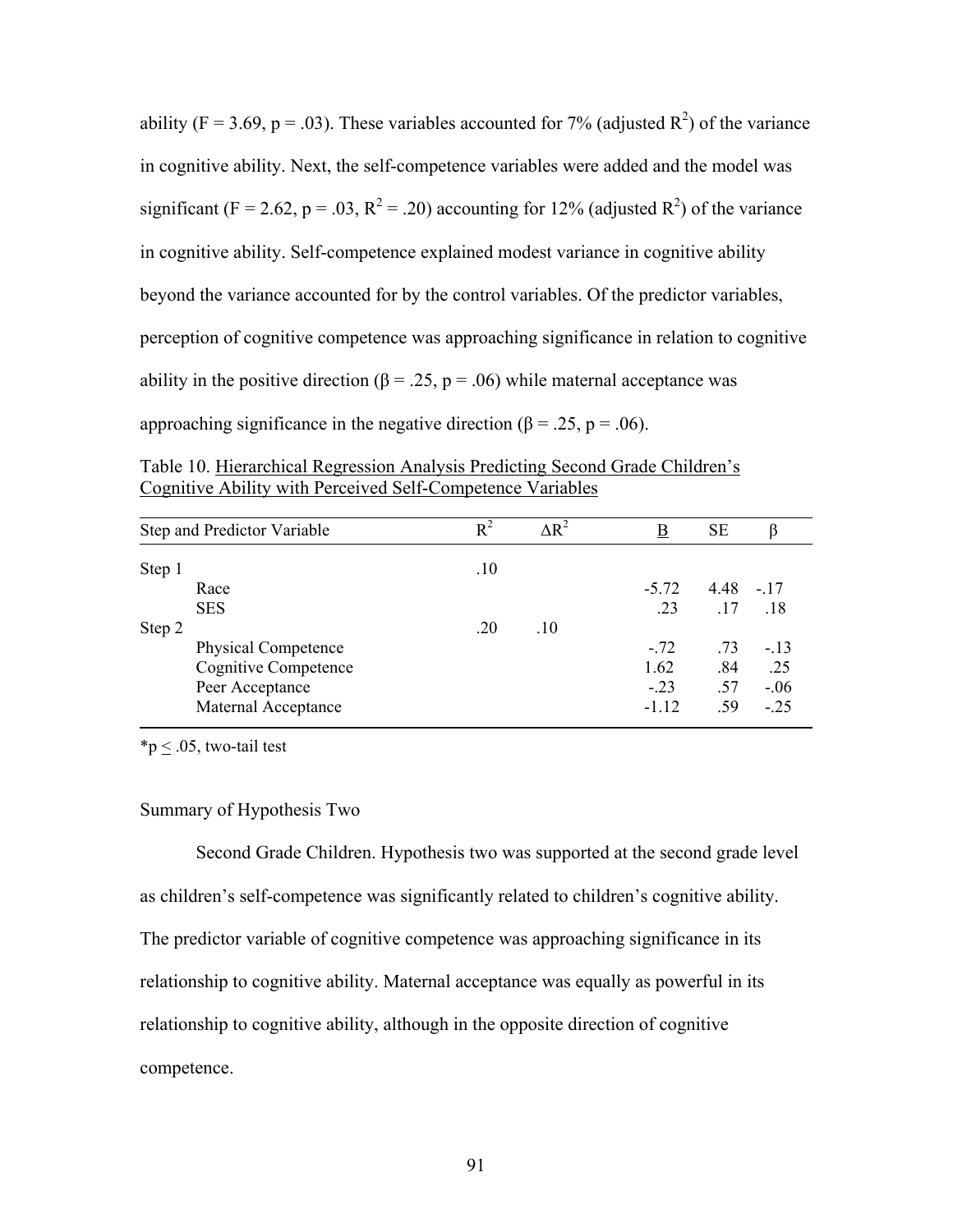## Hypothesis Two

Fourth Grade Children. Bivariate correlations between the control variables, predictor variables, and outcome variables are presented in Table 11. Six control variables were entered in the correlation analyses including: marital status, parental employment, mother's age, race, SES, and children's gender. Of the control variables, mother's employment ( $r = .27$ ), race ( $r = .38$ ), and SES ( $r = .57$ ) were significantly related to cognitive. Of the four predictor variables, scholastic competence  $(r = .39)$  was significantly correlated with cognitive ability in the positive direction.

| Variable                        |        | 2       | 3      | $\overline{4}$ | 5      | 6      | 7      | 8      | 9      |
|---------------------------------|--------|---------|--------|----------------|--------|--------|--------|--------|--------|
| Children's Cognitive<br>Ability | $.27*$ | $-.38*$ | $.57*$ | $.39*$         | .03    | .25    | .05    | .12    | .06    |
| <b>Predictor Variable</b>       |        |         |        |                |        |        |        |        |        |
| 1. Employment                   | 1.00   | $-.26*$ | $.31*$ | .14            | .08    | .19    | .20    | .17    | .22    |
| 2. Race                         |        | 1.00    | $.38*$ | .03            | .09    | .10    | .12    | $-.06$ | .08    |
| 3. SES                          |        |         | 1.00   | $.28*$         | .22    | $.28*$ | .09    | $.28*$ | .21    |
| 4. Scholastic Competence        |        |         |        | 1.00           | $.34*$ | $.75*$ | .18    | .17    | $.37*$ |
| 5. Social Acceptance            |        |         |        |                | 1.00   | .28    | .13    | .03    | .22    |
| 6. Athletic Competence          |        |         |        |                |        | 1.00   | $.26*$ | .05    | $.47*$ |
| 7. Physical Appearance          |        |         |        |                |        |        | 1.00   | .17    | $.51*$ |
| 8. Behavioral Competence        |        |         |        |                |        |        |        | 1.00   | $.40*$ |
| 9. Global Self-Worth            |        |         |        |                |        |        |        |        | 1.00   |

Table 11. Intercorrelations for Fourth Grade Children's Cognitive Ability and Predictor Variables

 ${}^*\mathsf{p} \leq .05$ , two-tail test

A multiple regression analysis was conducted to establish whether children's selfcompetence was predictive of cognitive ability (see Table 12). Control variables that were significant in the correlational analyses were included in the regression analyses: employment, race, and SES. The control variables were significant predictors of children's cognitive ability ( $F = 14.14$ ,  $p = .00$ ). These variables accounted for 34% (adjusted  $R^2$ ) of the variance in cognitive ability with SES as a significant predictor of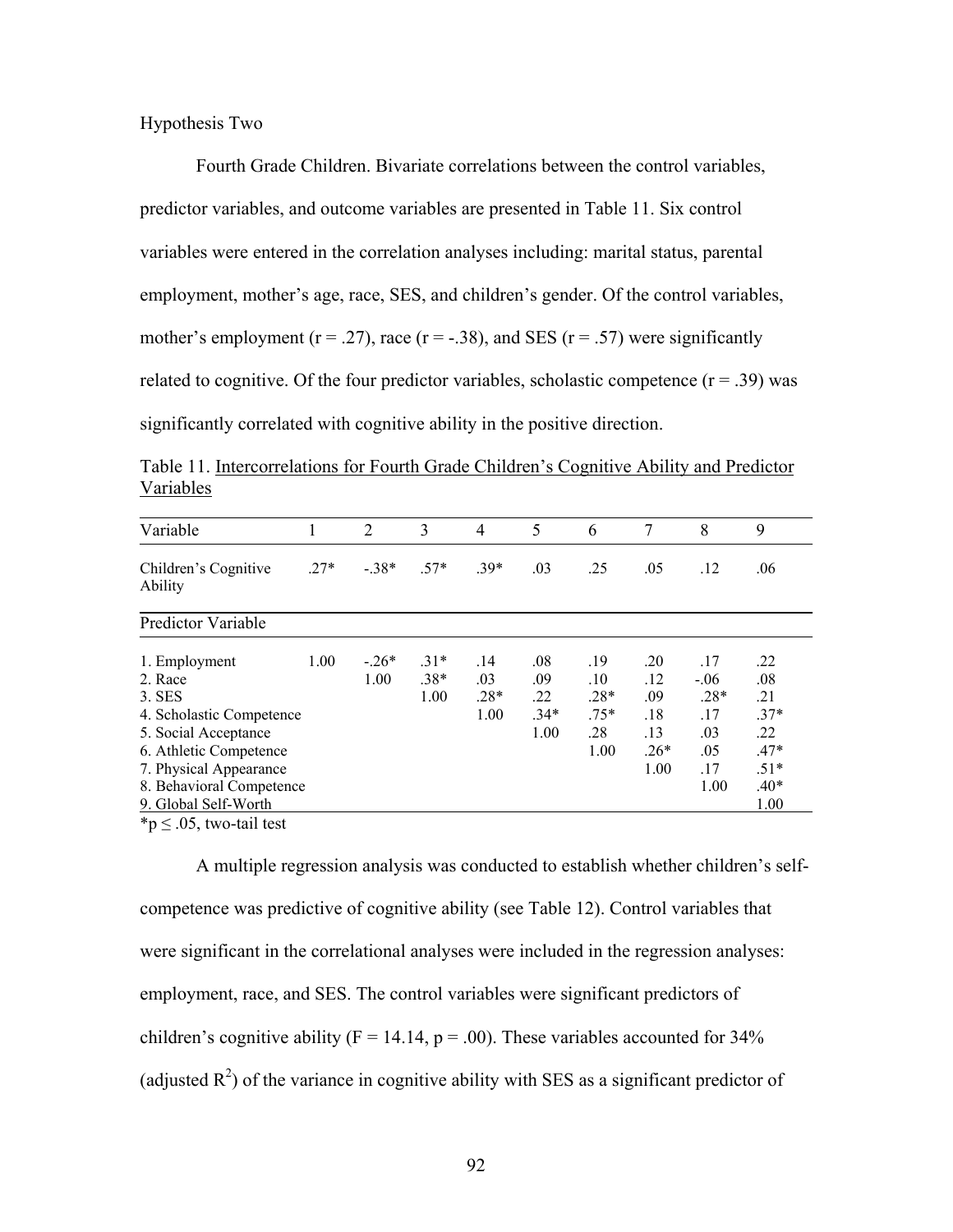cognitive ability in the positive direction ( $\beta = .43$ ,  $p = .00$ ). Next, the six self-competence variables were added and the model was significant ( $F = 7.27$ ,  $p = .00$ ,  $R^2 = .49$ ) accounting for 42% (adjusted  $R^2$ ) of the variance in cognitive ability. Self-competence explained significant variance ( $\Delta R^2$  = .13) in cognitive ability beyond the variance accounted for by the control variables. Of the predictor variables, perception of scholastic competence was found to be significantly related to cognitive ability in the positive direction ( $\beta$  = .46,  $p$  = .00) and social acceptance was found to be significantly related to cognitive ability in the negative direction ( $\beta$  = -.19, p = .05).

Table 12. Hierarchical Regression Analysis Predicting Fourth Grade Children's Cognitive Ability with Perceived Self-Competence Variables

|        | Step and Predictor Variable  | $R^2$ | $\Delta R^2$ | $\overline{\mathbf{B}}$ | <b>SE</b> | β      |
|--------|------------------------------|-------|--------------|-------------------------|-----------|--------|
| Step 1 |                              | .36   |              |                         |           |        |
|        | Employment                   |       |              | 4.43                    | 3.55      | .12    |
|        | Race                         |       |              | $-4.97$                 | 3.22      | $-.17$ |
|        | <b>SES</b>                   |       |              | .57                     | .13       | $.46*$ |
| Step 2 |                              | .49   | $.13*$       |                         |           |        |
|        | <b>Scholastic Competence</b> |       |              | 1.73                    | .51       | $.46*$ |
|        | Social Acceptance            |       |              | $-.76$                  | .38       | $-19*$ |
|        | <b>Athletic Competence</b>   |       |              | $-.50$                  | .55       | .13    |
|        | Physical Appearance          |       |              | .20                     | .37       | .06    |
|        | <b>Behavioral Competence</b> |       |              | $-.23$                  | .41       | $-.06$ |
|        | Global Self-Worth            |       |              | $-.55$                  | .57       | $-.12$ |

\*p  $\leq$  .05, two-tail test

# Summary of Hypothesis Two

Fourth Grade Children. Hypothesis two was supported at the fourth grade level as children's self-competence was significantly related to children's cognitive ability.

Furthermore, the specific relationship between scholastic competence and cognitive

ability was also supported as children's scholastic competence was the strongest predictor

of cognitive ability in the model.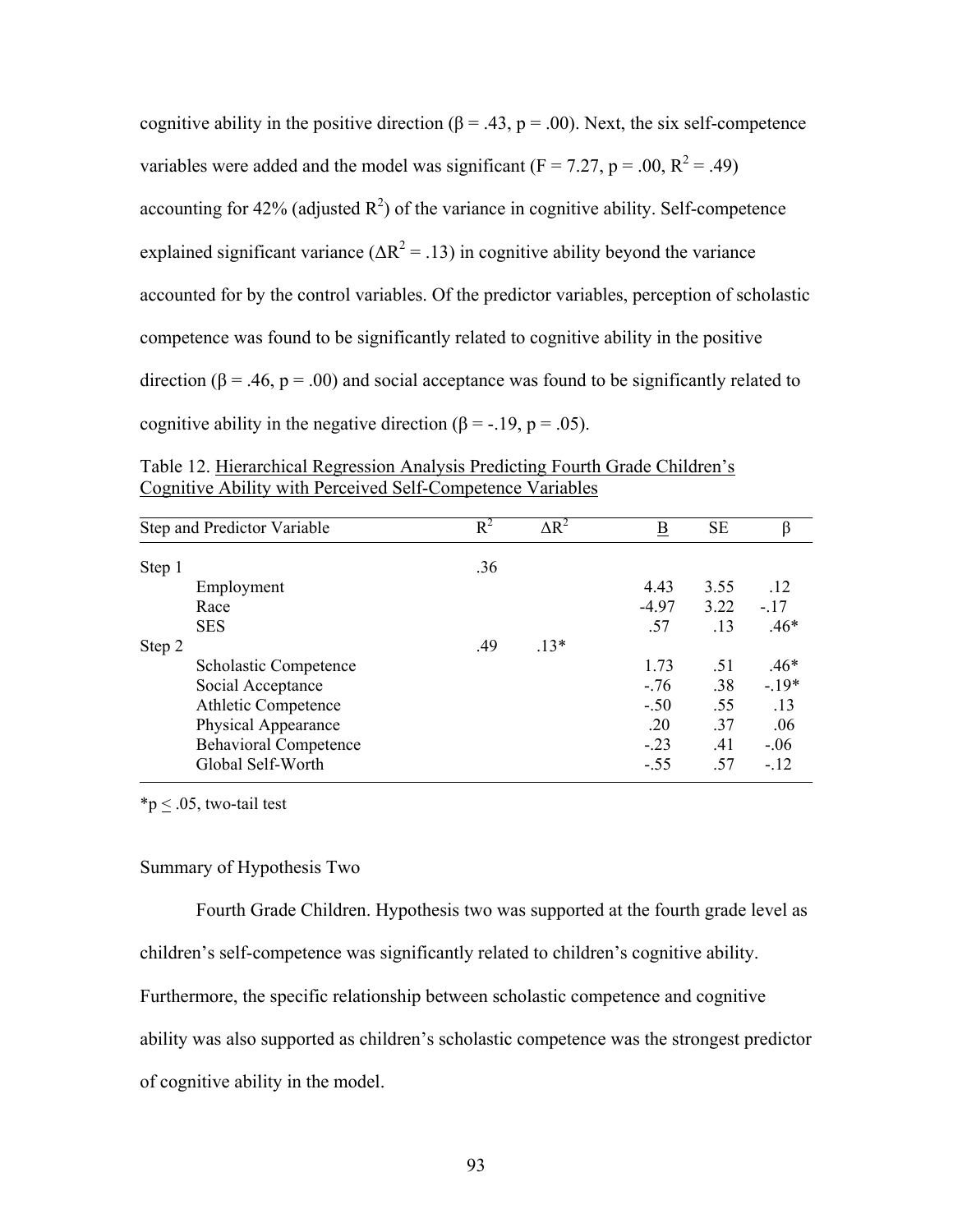Hypothesis Three

Mothers' Data. It was hypothesized that a significant relationship would exist between adult attachment styles and children's cognitive ability. Bivariate correlations between the control variables, predictor variables, and outcome variables are presented in Table 13. Six control variables were entered in the correlation analyses including: mother's age, marital status, parental employment, race, SES, and children's gender. Of the control variables, marital status ( $r = .20$ ), race ( $r = .33$ ), and SES ( $r = .37$ ) were significantly related to children's cognitive ability. Of the six predictor variables, confidence  $(r = .19)$  and relationships as secondary  $(r = .16)$  were significantly correlated with cognitive ability in the positive direction. Discomfort with closeness was significantly correlated with cognitive ability in the negative direction  $(r = -19)$ .

Table 13. Intercorrelations for Children's Cognitive Ability and Mother's Predictor Variables

| Variable                              | 1      | 2       | 3      | 4                | 5      | 6      | 7      | 8      | 9       |
|---------------------------------------|--------|---------|--------|------------------|--------|--------|--------|--------|---------|
| Children's Cognitive<br>Ability       | $.20*$ | $-33*$  | $.37*$ | $-01$            | $.19*$ | $-19*$ | .06    | $.16*$ | $-.03$  |
| <b>Predictor Variable</b>             |        |         |        |                  |        |        |        |        |         |
| 1. Marital Status                     | 1.00   | $-.22*$ | $.48*$ | $-18*$           | $-.01$ | $-16*$ | .03    | $-.06$ | $-.06$  |
| 2. Race                               |        | 1.00    | $-45*$ | $\overline{.}13$ | $-11$  | $.22*$ | $-20*$ | .14    | $-.01$  |
| $3.$ SES                              |        |         | 1.00   | $-.18*$          | .11    | $-21*$ | .03    | $-19*$ | $-.05$  |
| 4. RQ Attachment Style                |        |         |        | 1.00             | $-39*$ | $.44*$ | .15    | 29*    | $.29*$  |
| 5. ASQ Confidence                     |        |         |        |                  | 1.00   | $-51*$ | $-37*$ | $-43*$ | $-.39*$ |
| 6. ASQ Discomfort w/ Closeness        |        |         |        |                  |        | 1.00   | $.31*$ | $.48*$ | $.49*$  |
| 7. ASQ Need for Approval              |        |         |        |                  |        |        | 1.00   | $.43*$ | $.67*$  |
| 8. ASQ Relationships as Secondary     |        |         |        |                  |        |        |        | 1.00   | $.51*$  |
| 9. ASQ Preoccupation w/ Relationships |        |         |        |                  |        |        |        |        | 1.00    |

 $*p \leq .05$ , two-tail test

A multiple regression analysis (see Table 14) was conducted to establish whether adult attachment was predictive of cognitive ability. Control variables that were significant in the correlational analyses were included in the regression analyses: marital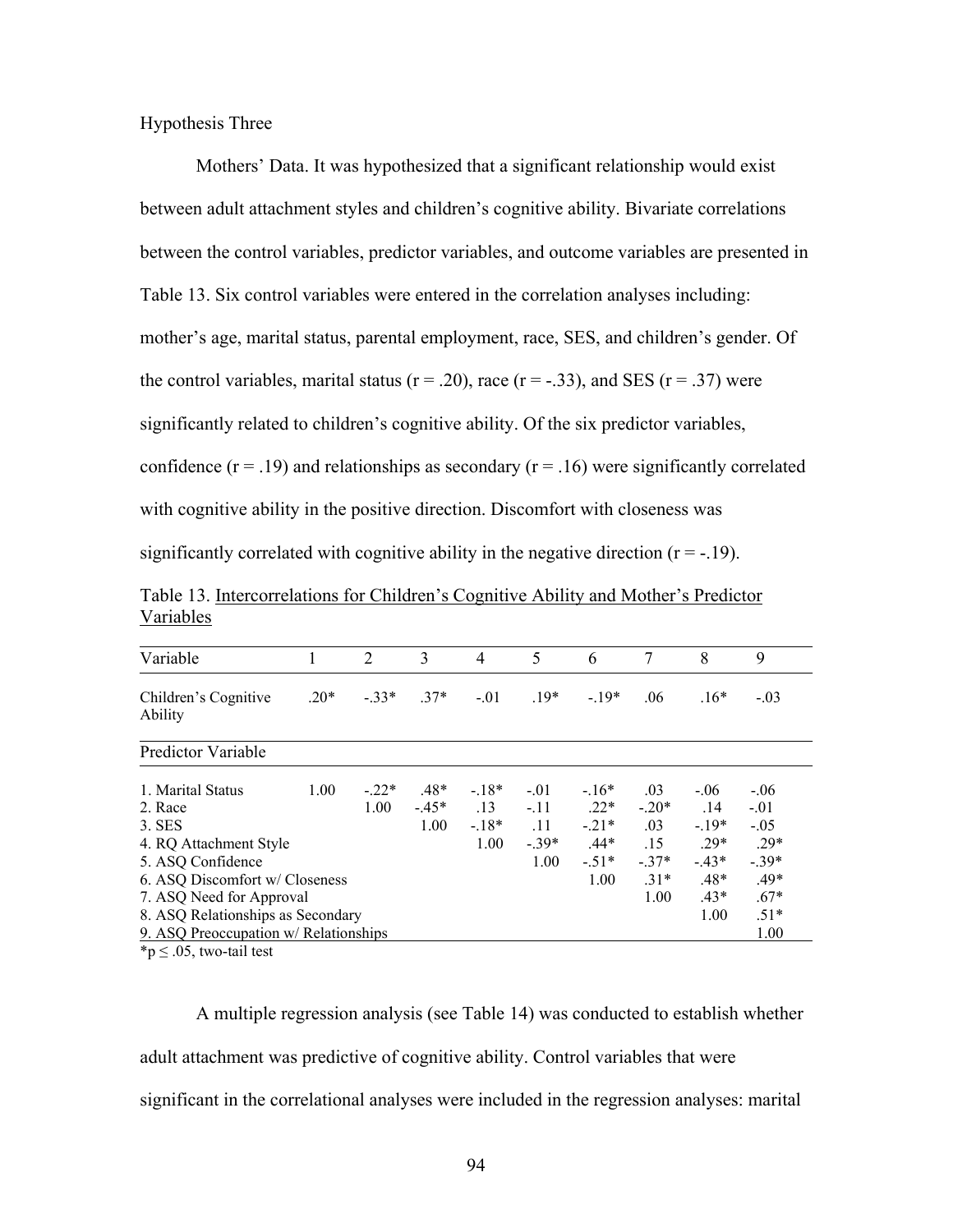status, race, and SES. The control variables were significant predictors of children's cognitive ability (F = 10.87, p = .00). These variables accounted for 16% (adjusted  $R^2$ ) of the variance in cognitive ability with SES as a significant predictor of cognitive ability in the positive direction ( $\beta = 0.32$ ,  $p = 0.00$ ). Race was a significant predictor of cognitive ability in the negative direction ( $\beta = -18$ ,  $p = .04$ ). Next, the three RQ dummy variables and the five ASQ attachment variables were added and the model was significant ( $F =$ 3.60, p = .00, R<sup>2</sup> = .22) accounting for 16% (adjusted R<sup>2</sup>) of the variance in children's cognitive ability. Although the model was statistically significant, none of the predictor variables were significant to children's BIA. In addition, maternal attachment explained little variance ( $\Delta R^2$  = .04) in cognitive ability beyond the variance accounted for by the control variables.

|        | Step and Predictor Variable          | $R^2$ | $\Delta R^2$ | $\overline{\mathbf{B}}$ | <b>SE</b> | β       |
|--------|--------------------------------------|-------|--------------|-------------------------|-----------|---------|
| Step 1 |                                      | .18   |              |                         |           |         |
|        | <b>Marital Status</b>                |       |              | $-.52$                  | 2.82      | $-.02$  |
|        | Race                                 |       |              | $-5.53$                 | 2.61      | $-.17*$ |
|        | <b>SES</b>                           |       |              | .40                     | .11       | $.32*$  |
| Step 2 |                                      | .22   | .04          |                         |           |         |
|        | <b>RQ</b> Secure                     |       |              | $-2.75$                 | 4.24      | $-.09$  |
|        | <b>RQ</b> Dismissing                 |       |              | $-1.20$                 | 4.04      | $-.03$  |
|        | <b>RQ</b> Preoccupied                |       |              | 4.55                    | 5.17      | .10     |
|        | ASQ Confidence                       |       |              | .40                     | .27       | .14     |
|        | ASQ Discomfort w/ Closeness          |       |              | $-.05$                  | .20       | $-.03$  |
|        | ASQ Need for Approval                |       |              | $-.30$                  | .29       | $-.11$  |
|        | ASQ Relationships as Secondary       |       |              | $-.07$                  | .25       | $-.03$  |
|        | ASQ Preoccupation with Relationships |       |              | .25                     | .28       | .10     |
|        | Note: RQ Fearful (omitted category)  |       |              |                         |           |         |

Table 14.Hierarchical Regression Analysis Predicting Children's Cognitive Ability with Mother's Adult Attachment Variables

\*p  $\leq$  .05, two-tail test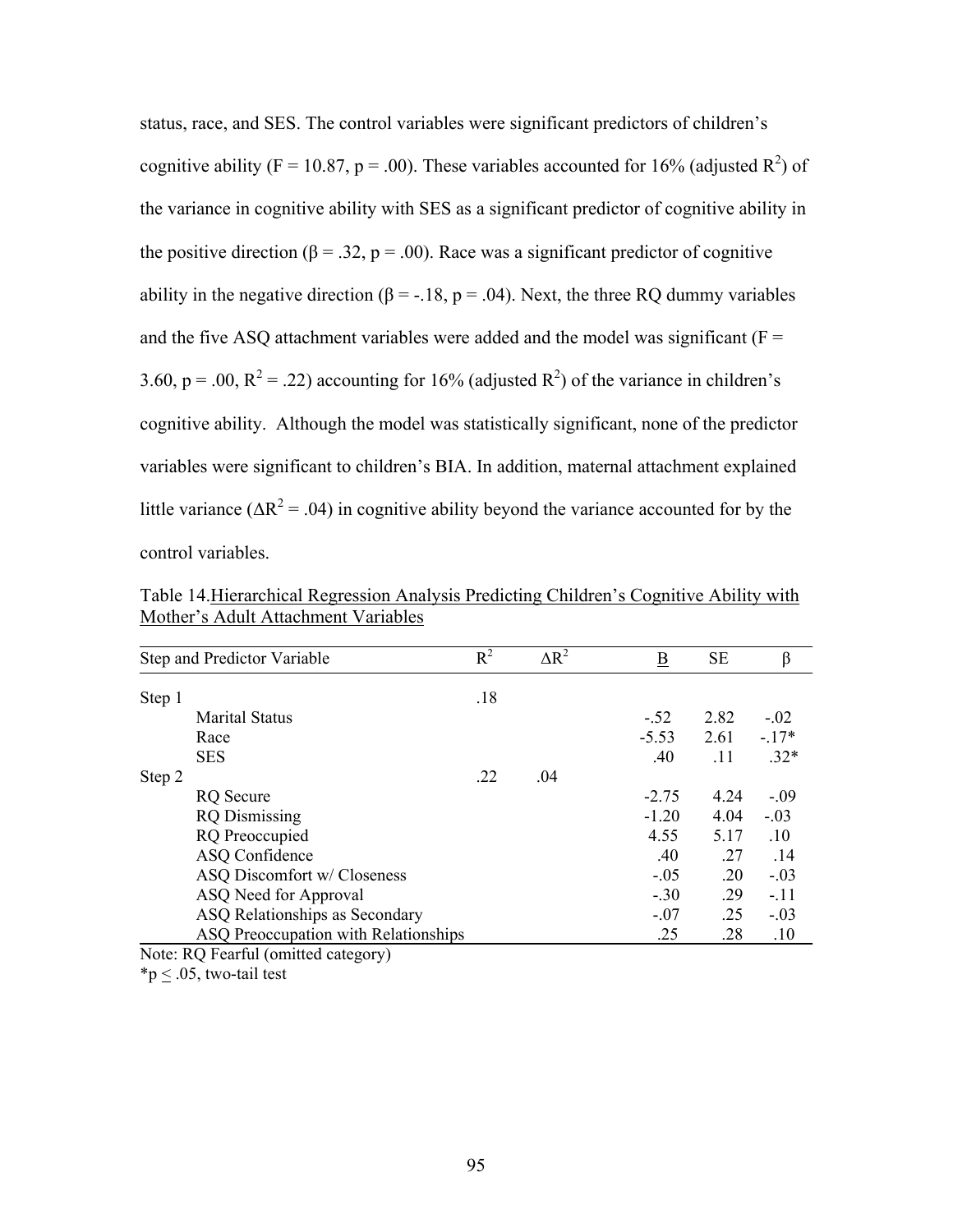Summary of Hypothesis Three

Mothers' Data. The regression model for hypothesis three was statistically significant but the hypothesis was not supported because maternal attachment was not a significant predictor of children's cognitive ability. The significance of the model was due to the contributions of the control variables and not maternal attachment.

## Hypothesis Three

Fathers' Data. Bivariate correlations between the control variables, predictor variables, and outcome variables are presented in Table 15. Six control variables were entered in the correlation analyses including: father's age, marital status, employment, race, SES, and children's gender. Of the control variables, SES was significantly related to children's cognitive ability  $(r = .32)$ . Of the six predictor variables, need for approval was significantly correlated with cognitive ability in the negative direction  $(r = -0.25)$ .

Table 15.Intercorrelations for Children's Cognitive Ability and Father's Predictor Variables

| Variable                              |        | 2      | 3      | $\overline{4}$ | 5      | 6      | 7       |  |
|---------------------------------------|--------|--------|--------|----------------|--------|--------|---------|--|
| Children's Cognitive<br>Ability       | $.32*$ | $-.03$ | $-08$  | $-14$          | $-25*$ | $-20$  | $-10$   |  |
| <b>Predictor Variable</b>             |        |        |        |                |        |        |         |  |
| 1. SES                                |        | $-.13$ | $-.16$ | $-.10$         | .05    | $-.05$ | $-.04$  |  |
| 2. RQ Attachment Style                |        |        | $-33$  | .15            | .40    | .16    | .36     |  |
| 3. ASQ Confidence                     |        |        |        | $-20*$         | $-24*$ | $-.17$ | $-.31*$ |  |
| 4. ASQ Discomfort w/ Closeness        |        |        |        |                | $.50*$ | $.46*$ | $.51*$  |  |
| 5. ASQ Need for Approval              |        |        |        |                |        | $.48*$ | $.54*$  |  |
| 6. ASQ Relationships as Secondary     |        |        |        |                |        |        | $.38*$  |  |
| 7. ASQ Preoccupation w/ Relationships |        |        |        |                |        |        |         |  |

 $*$ p  $\leq$  .05, two-tail test

A multiple regression analysis (see Table 16) was conducted to establish whether adult attachment was predictive of cognitive ability. SES was not a significant predictor of children's cognitive ability ( $F = .81$ ,  $p = .37$ ). Next, the three RQ dummy variables and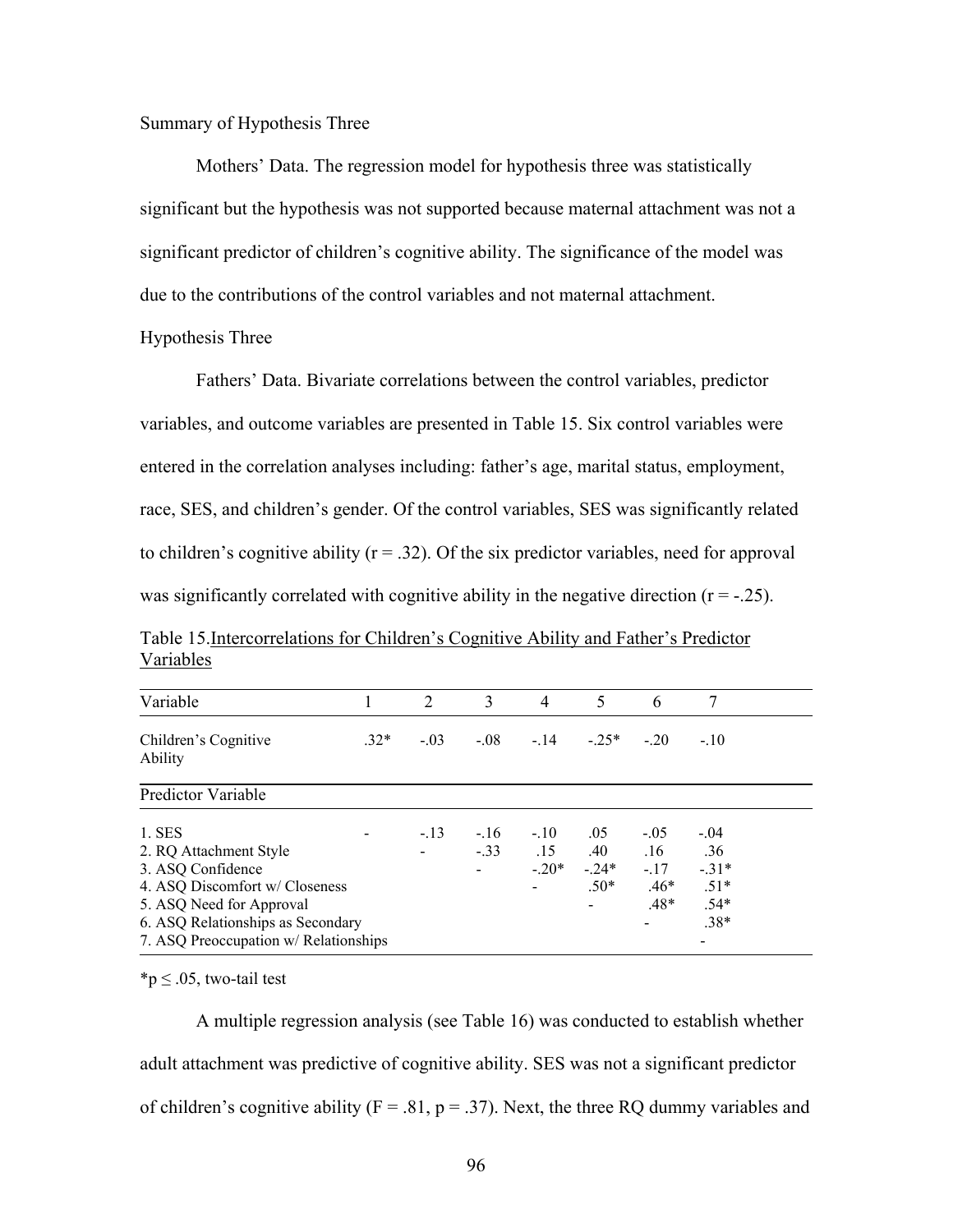the five ASQ attachment variables were and the model was not significant ( $F = 1.01$ ,  $p =$ .44,  $R^2 = .12$ ). Adult attachment explained modest variance in the model beyond the variance accounted for by the control variable. None of the predictor variables were significantly related to children's cognitive ability.

| Step and Predictor Variable                                                         |                                      | $R^2$ | $\Delta R^2$ | B       | <b>SE</b> | β      |
|-------------------------------------------------------------------------------------|--------------------------------------|-------|--------------|---------|-----------|--------|
| Step 1                                                                              |                                      | .01   |              |         |           |        |
|                                                                                     | <b>SES</b>                           |       |              | .11     | .13       | .10    |
| Step 2                                                                              |                                      | .11   | .10          |         |           |        |
| <b>RQ</b> Secure<br><b>RQ</b> Dismissing<br><b>RQ</b> Preoccupied<br>ASQ Confidence |                                      |       |              | $-2.63$ | 6.46      | $-.08$ |
|                                                                                     |                                      |       |              | 5.56    | 6.61      | .01    |
|                                                                                     |                                      |       |              | 3.03    | 8.32      | .06    |
|                                                                                     |                                      |       |              | $-.46$  | .60       | $-.10$ |
| ASQ Discomfort w/ Closeness                                                         |                                      |       |              | .04     | .44       | .01    |
|                                                                                     | ASQ Need for Approval                |       |              | $-.92$  | .49       | $-.30$ |
|                                                                                     | ASQ Relationships as Secondary       |       |              | $-.33$  | .44       | $-10$  |
|                                                                                     | ASQ Preoccupation with Relationships |       |              | .07     | .41       | .03    |

Table 16.Hierarchical Regression Analysis Predicting Children's Cognitive Ability with Father's Adult Attachment Variables

Note: RQ Fearful (omitted category)

 $*p < .05$ , two-tail test

## Summary of Hypothesis Three

Fathers' Data. Hypothesis three was not supported with the fathers' data as paternal attachment was not significantly related to children's cognitive ability. In addition, none of the predictor variables were significantly related to cognitive ability.

# Summary of Results

Based on the analyses for hypothesis one, four significant relationships emerged

between maternal attachment and children's self-competence and one significant

relationship emerged between paternal attachment and children's self-competence. At the

second grade level, maternal attachment was a significant predictor of children's

perceptions of physical competence, cognitive competence, and peer acceptance. None of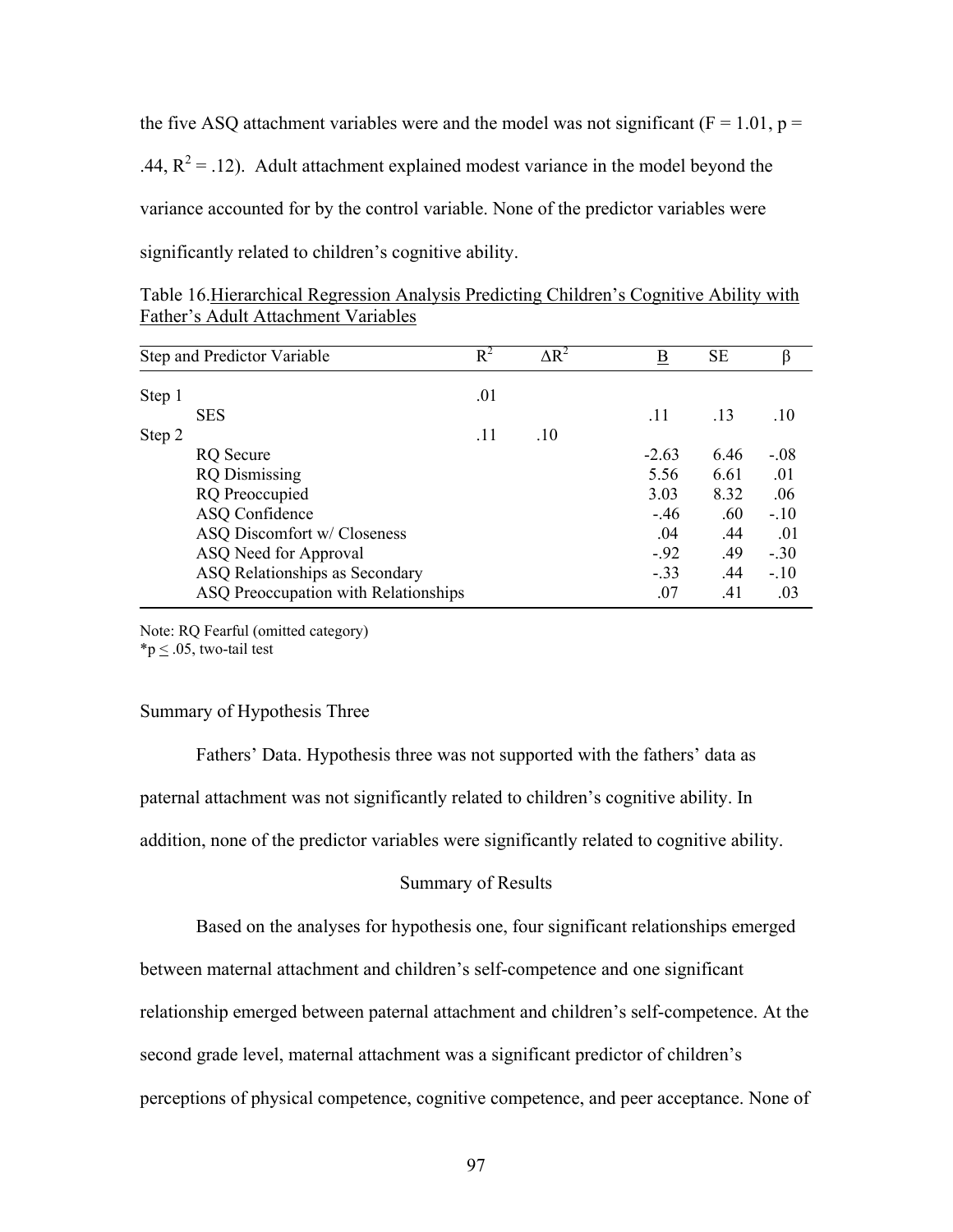the models were statistically significant for fathers at the second grade level. At the fourth grade level, maternal attachment was a significant predictor of children's perceptions of social acceptance. At the fourth grade level, paternal attachment was significantly related to children's athletic competence. Of the maternal predictor variables, "discomfort with closeness" and "relationships as secondary" re-appear as significant predictors of children's competence at both the second and fourth grade levels. Of the paternal predictor variables, "need for approval" was a significant predictor of children's peer acceptance at the second grade level and of athletic competence at the fourth grade level. Therefore, it may be summarized that hypothesis one was upheld for second grade children of participating mothers and partially upheld for fourth grade children of participating mothers and fathers in this exploratory study. Hypothesis one was not supported for second grade children of participating fathers.

 In hypothesis two, it was stated that children's perceptions of self-competence would be a significant predictor of children's cognitive ability. Regression analyses for hypothesis two illustrated that this relationship was supported at both the second and fourth grade levels. It was also stated in hypothesis two that a more powerful relationship would exist between cognitive/scholastic competence and cognitive ability. Support for this relationship was found at the fourth grade level, as scholastic competence was a significant and positive predictor of cognitive ability. This relationship was not supported at the second grade level where cognitive competence was approaching significance in its relationship with cognitive ability ( $p = .06$ ).

 It was stated in hypothesis three that a significant relationship would exist between adult attachment and children's cognitive ability. Regression analyses for

98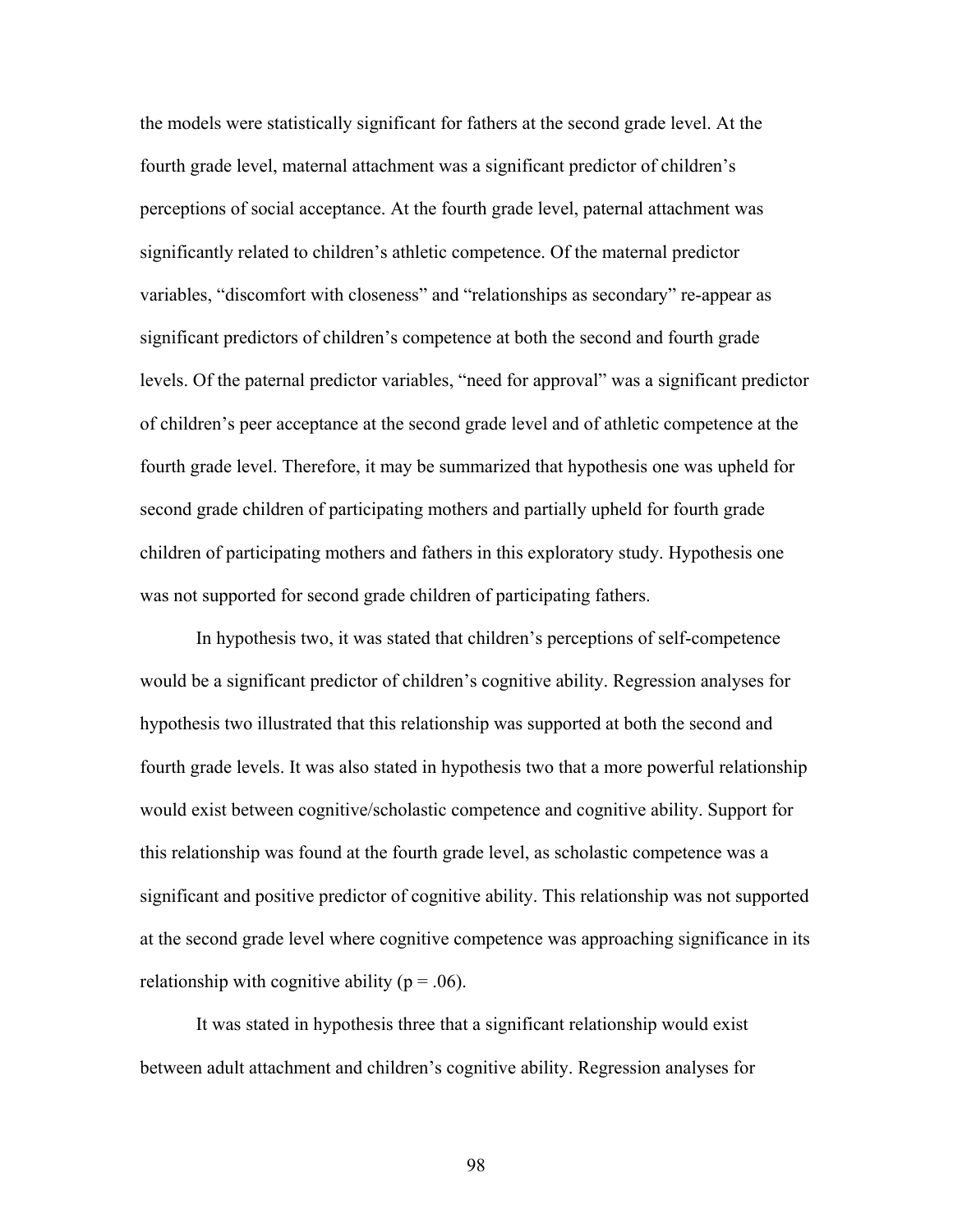hypothesis three illustrated that this relationship was not supported for either mothers or fathers in this sample. Therefore, it may be summarized that these data analyses did not provide support for hypothesis three.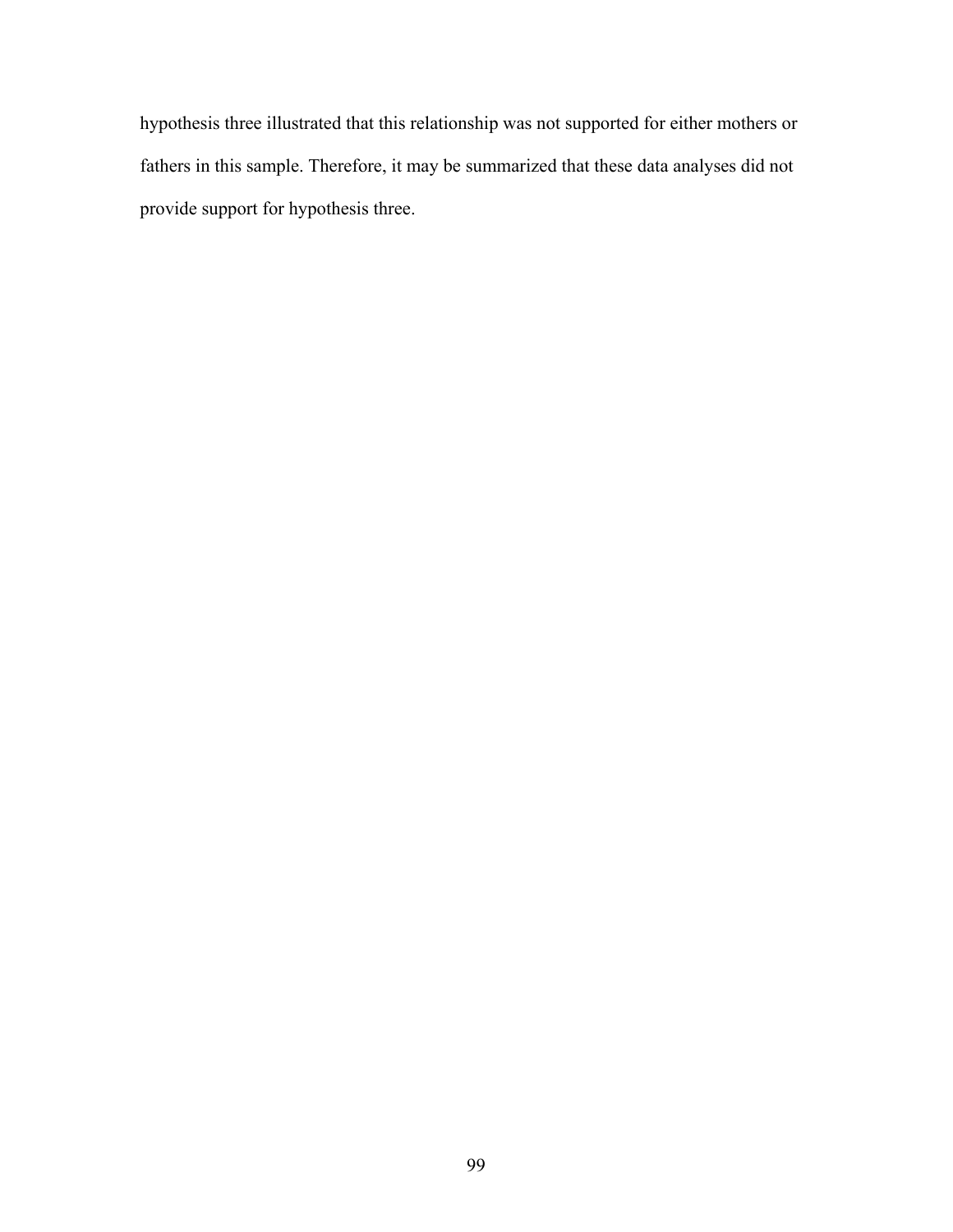#### CHAPTER 5

## DISCUSSION

 The current study investigated the social antecedents and cognitive outcomes of children's perceptions of self-competence. Results from the data analyses were presented in the previous chapter. In this chapter, limitations of the study will be presented first in order to provide the appropriate context for the interpretation of the results. Following the interpretation of the results will be suggested directions for future research. Next, implications of the study will be elaborated upon followed by a summary of the dissertation.

## Limitations of Study

The findings of this study must be viewed within the context of its limitations. The first limitation of this study was the fathers' small sample size. Despite this limitation, fathers were included in the data analyses to establish potential relationships that have not been examined in the scant extant literature on paternal attachment and children's perceptions of self-competence. Second, the data were cross-sectional which impeded the comparison of results across second and fourth grade children. In addition, the study does not use a true random sample which limits the generalizability of the conclusions. The third limitation of the study was that many parental dyads did not complete the questionnaires. There were many instances when, even though both parents were present in the household, only one completed and returned the questionnaire. Questionnaires from both caregivers would have allowed for comparisons within households. A fourth limitation of this study was that parental data were collected via self-report which may have limited the truthfulness of the responses. In addition, order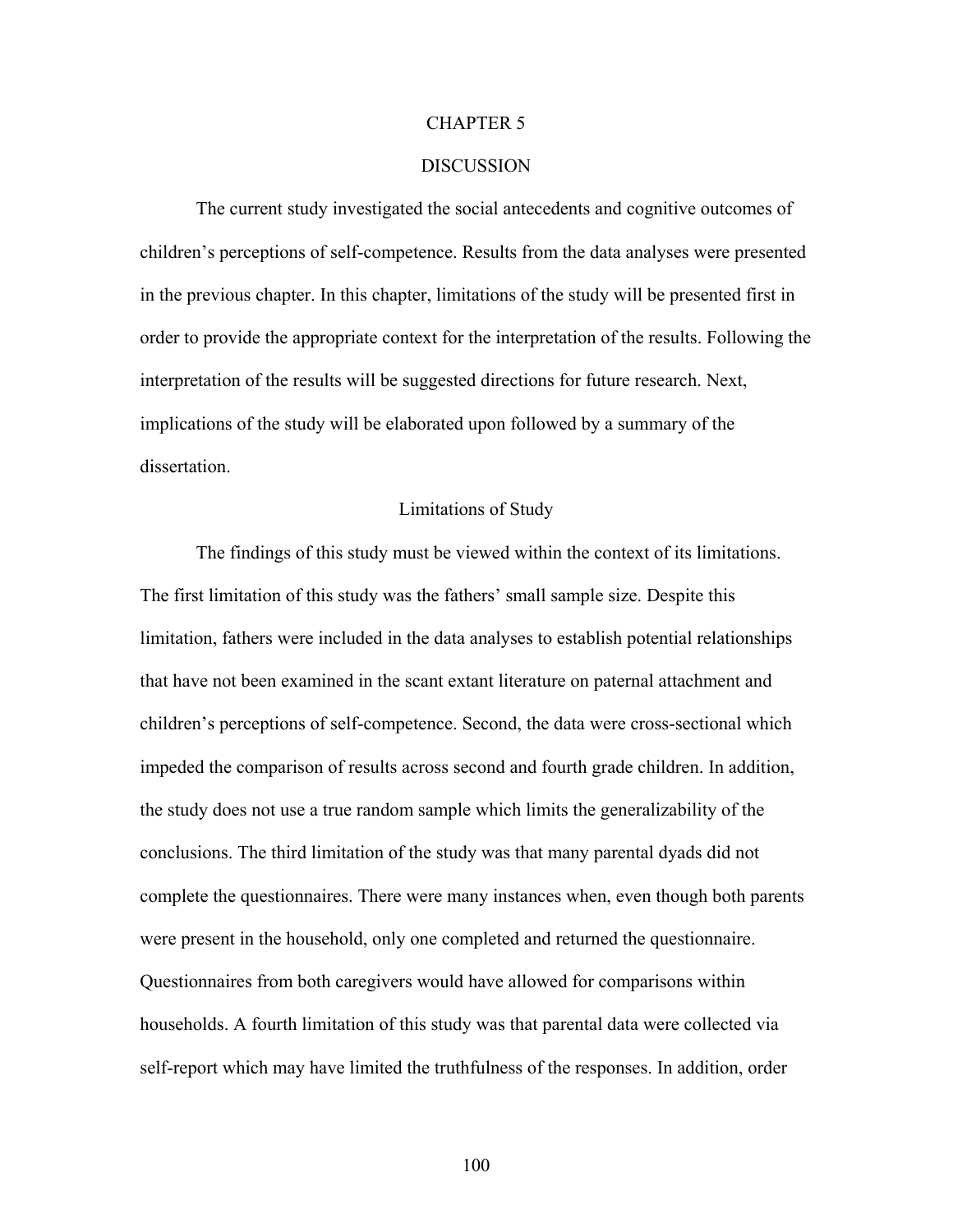effects of the RQ and ASQ may have impacted the responses to those measures. Another limitation was that the psychometric properties of the attachment and perceived selfcompetence measures were generated with predominantly European American samples whereas the majority of mothers and children in this study were African American. Finally, while the sample contained high percentages of European and African American respondents, other ethnic groups, such as Latino and Asian Americans, were underrepresented making it necessary to use caution in generalizing the findings to other populations.

#### Interpretation of Hypothesis Testing

 For the purposes of this study, three hypotheses were formulated based on the tenets of the ecological theory and extant research in the field of children's perceived self-competence. Empirical investigation of these hypotheses was to expand upon current research in the field of perceptions of self-competence and examine the perceived voids that exist in the literature. The focus of the first hypothesis was an exploratory relationship with adult attachment as a potential predictor of children's perceptions of self-competence. The focus of the second hypothesis was on the influences of children's perceived competence on cognitive ability. The final hypothesis expanded on the research of Crandell and Hobson (1999) by examining the potential relationships between adult attachment styles and children's cognitive ability.

# Adult Attachment as a Social Antecedent of Self-Competence

As stated in chapter one, the development of self-competence is a complex process with many contributing factors. One factor that has received little empirical attention is that of adult attachment. This lack of empirical evidence lends an exploratory

101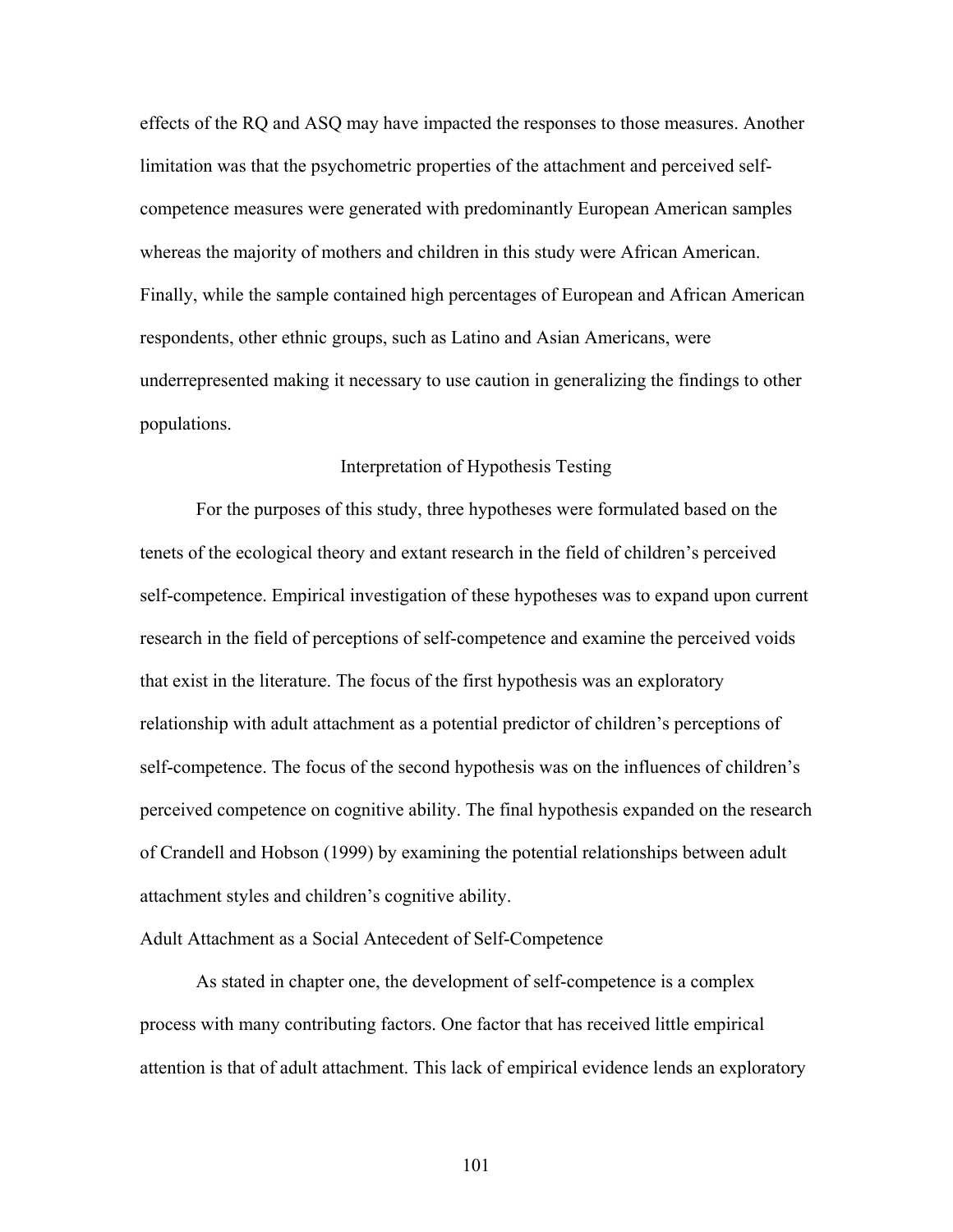nature to the results obtained through hypothesis one. At the second grade level, maternal attachment was a significant predictor of children's cognitive competence explaining a modest 14% of the variance in cognitive competence. Maternal attachment was a significant predictor of physical competence explaining respectable (23%) variance in children's perceptions of physical competence. In addition, maternal attachment was a significant predictor of peer acceptance explaining 17% of the variance in the dependent variable. In their daily interactions with significant others, mothers may model the behavior that is inherent to their internal working models. These behaviors teach children how to construct their own internal working models which will dictate their perceptions of self and others. Perception of peer acceptance is a social construct and this research suggests that children may make conclusions about their social lives based on their mothers' attachment styles. The cognitive and physical competence models may indicate that adults with certain attachment styles devote more time to their children's cognitive and physical activities. This increased interaction may in turn, bolster the children's perceptions of self-competence in those domains.

The same attachment variables reappeared as significant predictors of children's perceptions of self-competence in hypothesis one. For mothers, "discomfort with closeness" was the most salient variable in predicting three of the second grade children's self-competencies. Mothers' identification with the "discomfort with closeness" variable was a significant predictor of children's increased perceptions of physical competence, peer acceptance, and maternal acceptance. Sample items on the RQ (Feeney et al., 1994) that are highly indicative of "discomfort with closeness" include: "I prefer to depend on myself rather than other people; other people have their own problems so I don't bother

102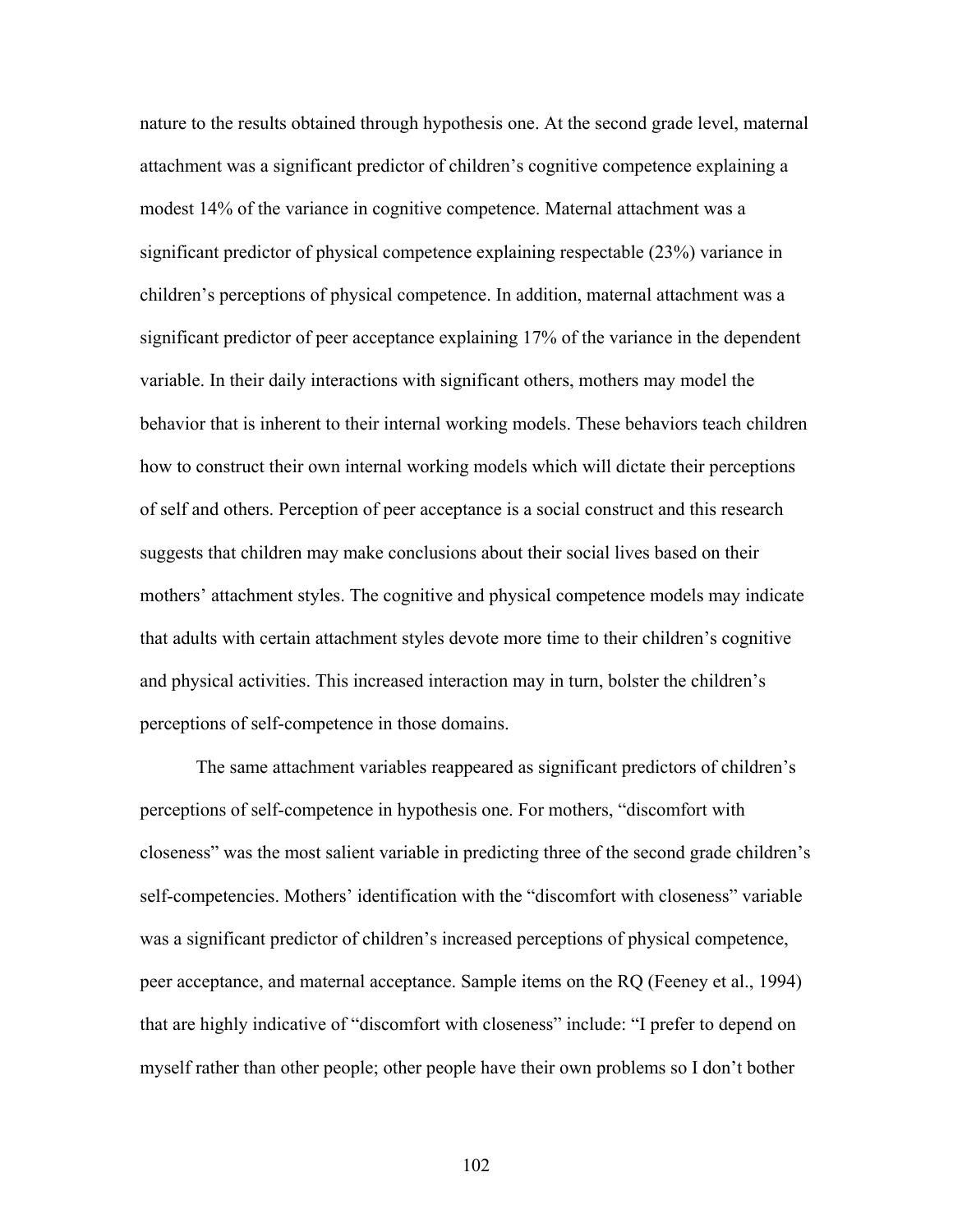them with mine; I worry about people getting too close." Children of mothers with this attachment style may view their mothers keeping the world at a distance and handling problems without seeking social support. These children, in turn, may also assume that it is better to shield one's true feelings and abilities from others. For this reason, children of "discomfort with closeness" mothers may learn at a young age that it is essential to be independent and self sufficient. Out of necessity, they may possess greater perceptions of self-competence than their peers who receive nurturing feedback from their mothers.

The "relationships as secondary" variable was a significant predictor of lower cognitive competence for children of participating mothers. This attachment style is associated with adults who identify with the following statements: "I am too busy with other activities to put much time into relationships; To ask for help is to admit that you are a failure; My relationships with others are generally superficial." As mothers' classification of this attachment style increased, children's perceptions of cognitive competence decreased. This may be attributed to the fact that "relationships as secondary" mothers may place their child's needs "second" to other demands. These children in turn, may not feel like a priority in their mothers' lives and subsequently, their performance in school may suffer.

The results of hypothesis one were similar for fourth grade children of participating mothers. In the fourth grade sample, maternal attachment was a significant predictor of children's social acceptance and explained 26% of the variance in the dependent variable. Inherent to one's perceptions of social acceptance is the attachment construct of the internal working model. As stated in chapter two, it is through attachment to caregivers that children develop an internal working model. Through this internal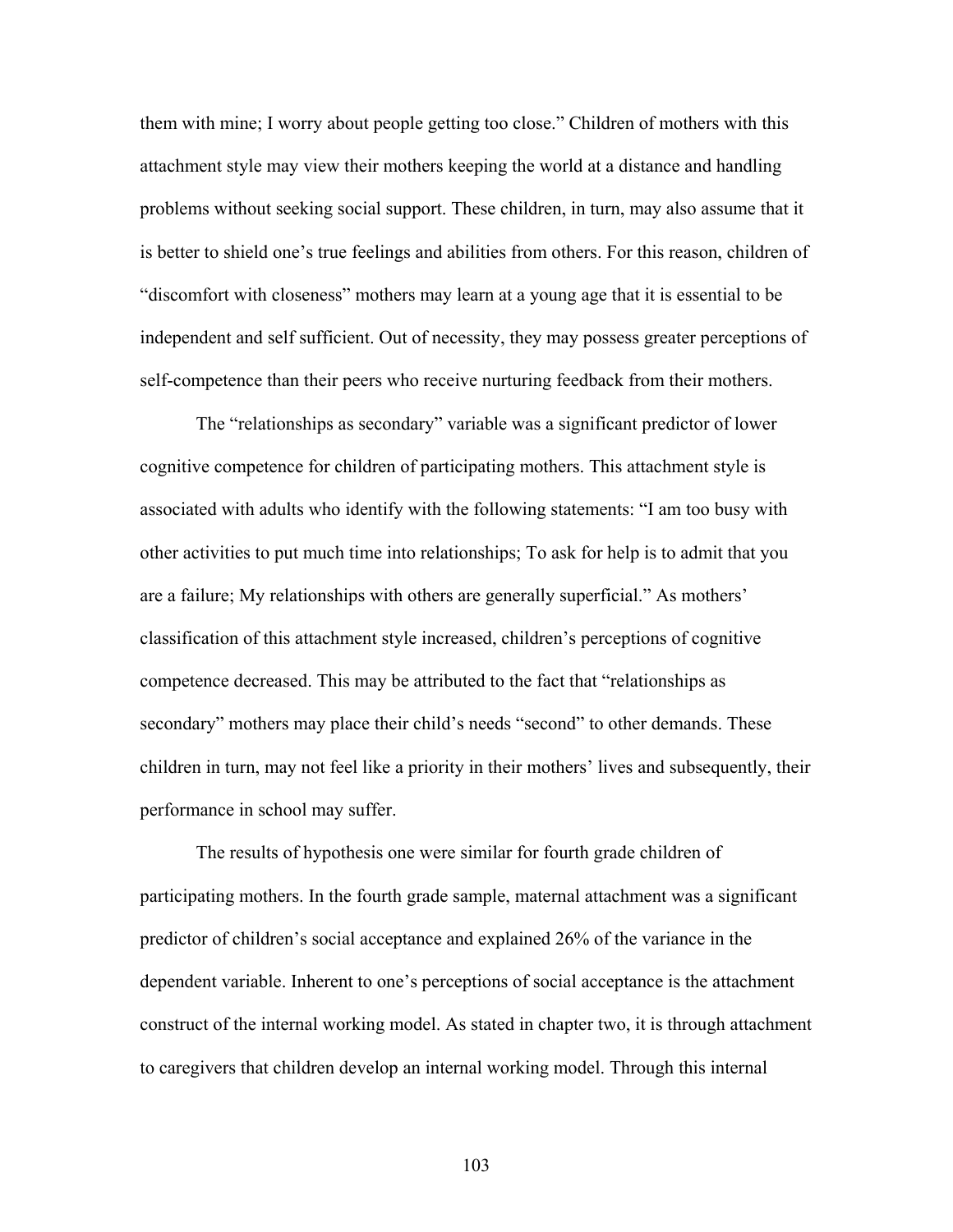working model children construct how they are perceived by others. At both the second and fourth grade levels, maternal attachment was significantly predictive of peer and social acceptance. This consistency between the two age groups may indicate that with respect to attachment, the internal working model is more predictive of social constructs than other domains of competence such as athletic, behavioral, and cognitive competencies.

As with the second grade children, there were attachment variables at the fourth grade level that were significantly related to social acceptance. "Discomfort with closeness" was a significant positive predictor of social acceptance and "relationships as secondary" was a significant negative predictor of social acceptance. The former relationship may be due to an inflated sense of one's ego and the latter relationship may be due to a sense of neglect by others. In investigating the reoccurrence of the "discomfort with closeness" and "relationships as secondary" variables, it is informative to review the demographic characteristics of this sample. The average mother in this sample was African American, 37 years of age, married or cohabiting, and employed full time. Of the five ASQ attachment variables, only the "discomfort with closeness" and "relationships as secondary" variables were significant predictors of children's perceptions of self-competence. These two variables are similar in that individuals place significant others at a distance due to trust or achievement issues. These two variables may be considered avoidant attachment variables whereas the remaining variables (confidence, need for approval, and preoccupation with relationships) typify people who seek the intimacy of others and place a high premium on significant relationships. In this study, the intimacy seeking attachment styles were not predictive of perceptions of self-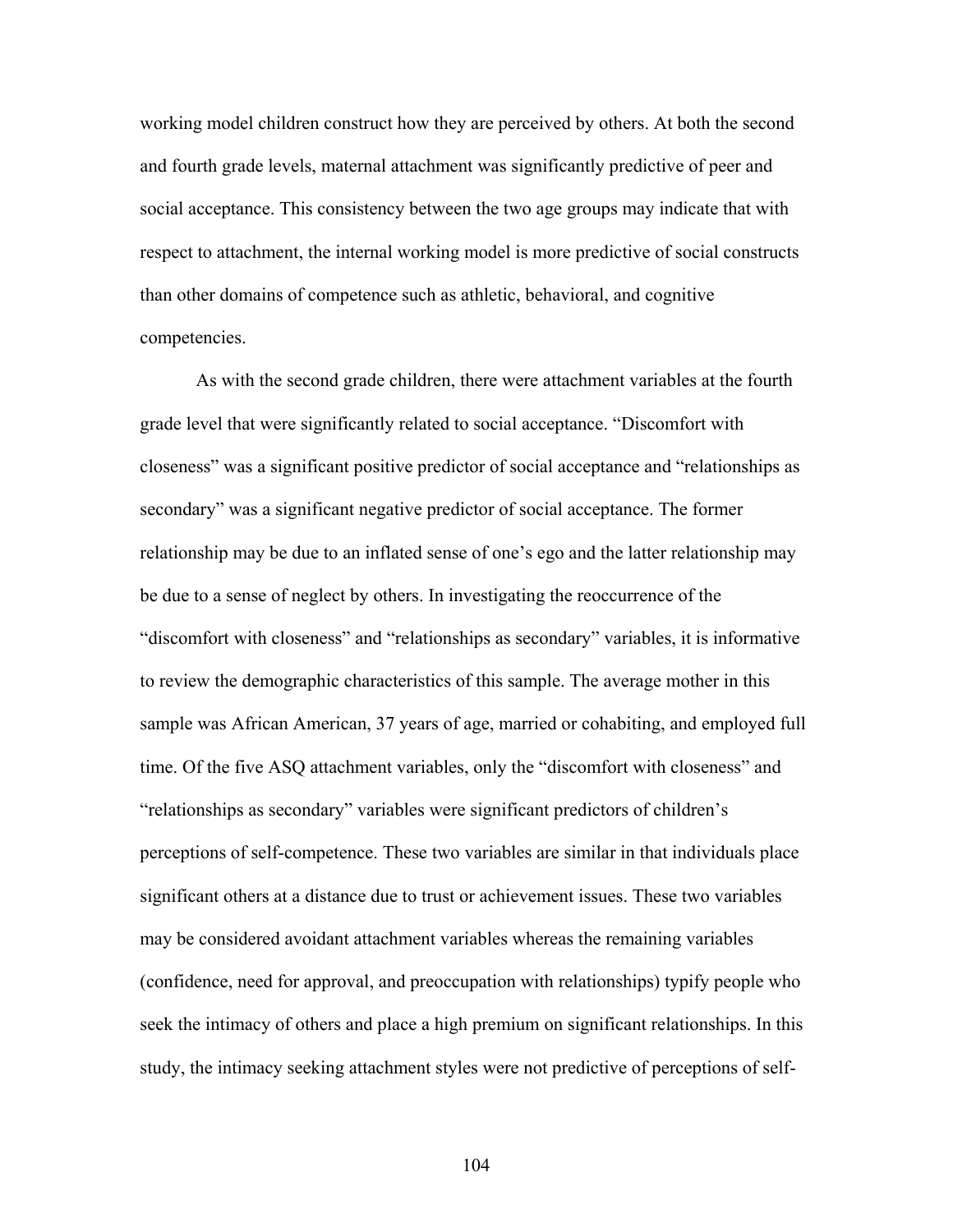competence in the mothers' sample, but the avoidant attachment styles were significantly related to perceptions of self-competence in several models. The significance of these attachment variables may be due to the parenting styles of the African American mothers in this sample.

Before discussing the findings for the father's data, it is important to note that the small sample of participating fathers was a limitation in conducting the data analyses and may be a contributing factor to the weak relationships in both the second and fourth grade analyses. Hypothesis one was not supported at the second grade level as adult attachment was not a significant predictor of children's perceptions of self-competence. Just as there were two attachment variables that were most salient in the mothers' analyses, the same was true for the fathers' analyses with respect to the "need for approval" variable. Need for approval was the only attachment variable that was a significant predictor in both the second and fourth grade samples.

At the second grade level, "need for approval" was a significant predictor of increased perceptions of peer acceptance for children of participating fathers. This attachment style is associated with adults who identify with the following statements: "It is important to me that others like me; I worry that I won't measure up to other people; It is important to me to avoid doing things that others won't like." As fathers' classification of this attachment style increased, children's perceptions of peer acceptance increased. This interesting relationship may be attributed to the fact that these fathers place a high premium on pleasing others in order to be included in a social relationship. Children may in turn, witness this priority in their father's lives. Therefore, whether or not it is true,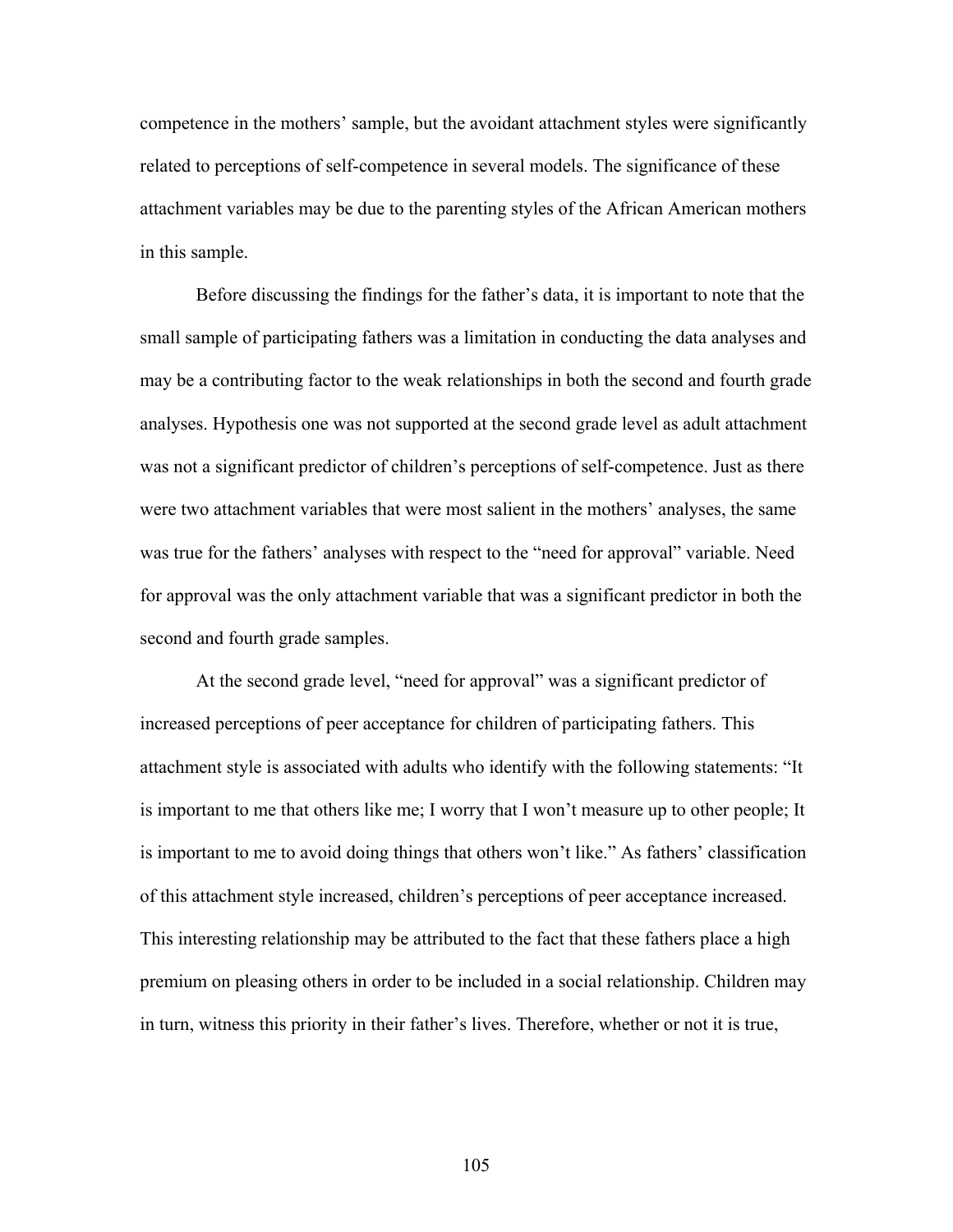children of these fathers may perceive strong peer acceptance because they are modeling this value of "fitting in" or "people pleasing."

In understanding the aforementioned relationship, it is informative to again review the demographic variables of the sample. In this study, the average father was European American, 40 years of age, married or cohabiting, employed full time, and earning an income of \$20,000 to \$60,000. While the small sample size limits confidence in the results, the fathers in this sample may model a desire to please their spouse at home regarding the children ("It is important to me to avoid doing things that others won't like," or "I find it hard to make a decision unless I know what other people think"). Children may see their father's desire to "people please" or "spouse please" and may translate this into placing a high premium on peer acceptance. The reality of the children's peer acceptance may be irrelevant as they *perceive* themselves to possess a high degree of peer acceptance.

At the fourth grade level, paternal attachment was predictive of children's perceptions of athletic competence. In children of participating mothers, adult attachment was predictive of social acceptance, whereas in children of participating fathers, adult attachment was predictive of athletic competence. These relationships may ultimately be attributed to parental engagement with children. Fathers who were classified according to the "intimate" attachment styles may place a higher value on interactions with their children. These interactions may involve athletic or physical activities. Therefore, this increased exposure to sports may translate into a higher perceived athletic competence. Alternatively, maternal attachment may translate into the amount of time that mothers and children spend communicating. This level of intimacy, or lack thereof, may be the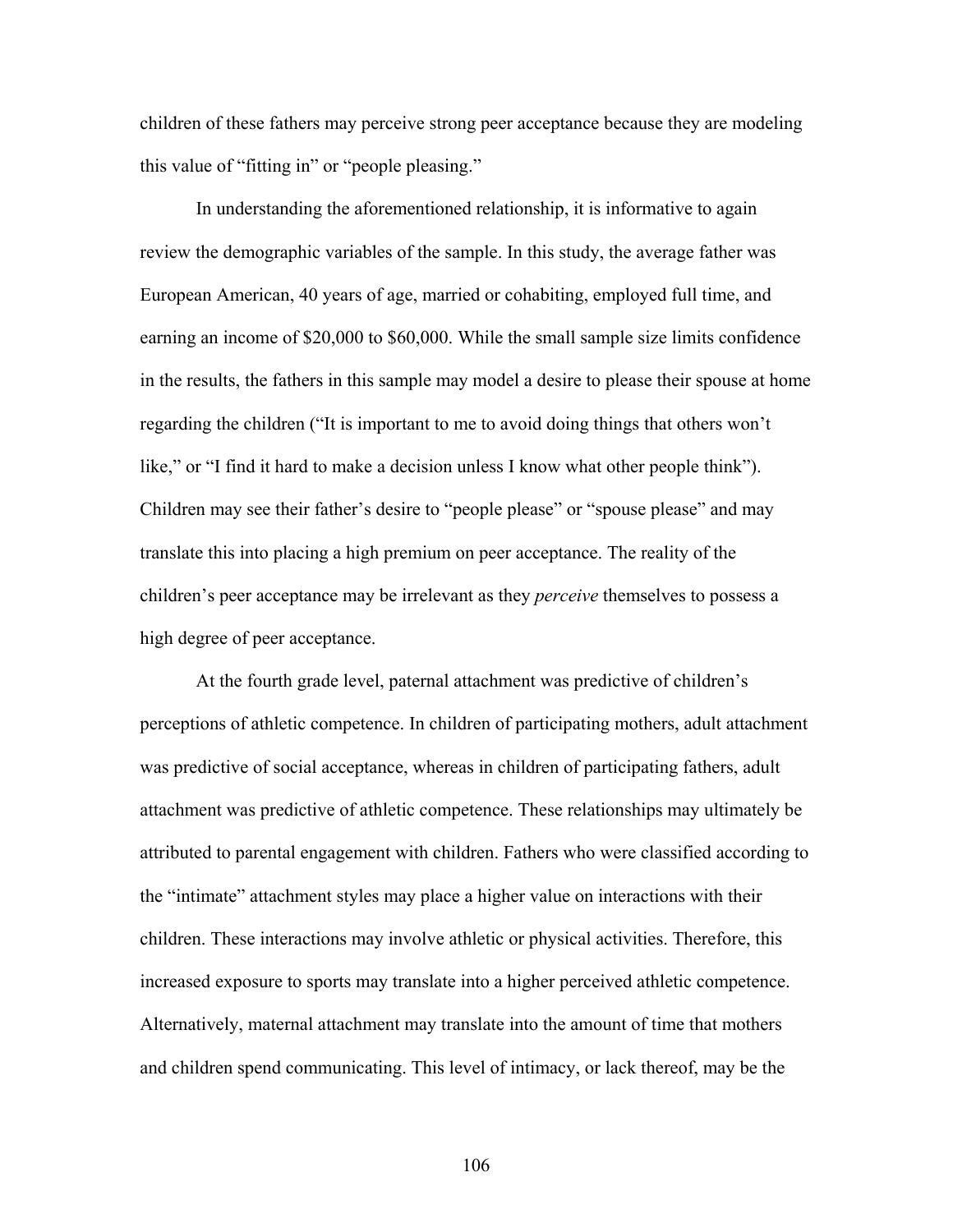impetus behind the significant relationship between maternal attachment and social acceptance at the fourth grade level.

Need for approval was the only attachment variable that was a significant predictor of athletic competence in children of participating fathers. As fathers' identification with this attachment style increased, children's perceptions of athletic competence decreased. These fathers may engage in athletic activities with their children while reinforcing the notion that it is important to seek the approval of others, specifically coaches or more physically competence peers. If these children do not receive approval from others, then they may deem themselves to possess inadequate athletic ability. Children of "need for approval" fathers may constantly need the reassurance of others (parents, coaches, peers) in order to perceive themselves as athletically competent.

Directions for Future Research. The findings from hypothesis one reinforce the far-reaching social consequences of the attachment construct. The significant relationships found between adult attachment and children's perceptions of selfcompetence contribute greatly to the void in attachment literature. While some researchers have touched upon attachment and perceived self-competence (Arbona & Power, 2003; Bylsma et al., 1997; Doyle et al., 2000), research examining adult attachment as a predictor of children's perceptions of self-competence is unprecedented in the field. The finding that maternal attachment is significantly predictive of children's perceptions of their social worlds is unique in that the majority of the mothers in the sample were African American. These findings contribute a unique perspective to the homogeneous landscape of self-competence research and hold great potential for future investigation.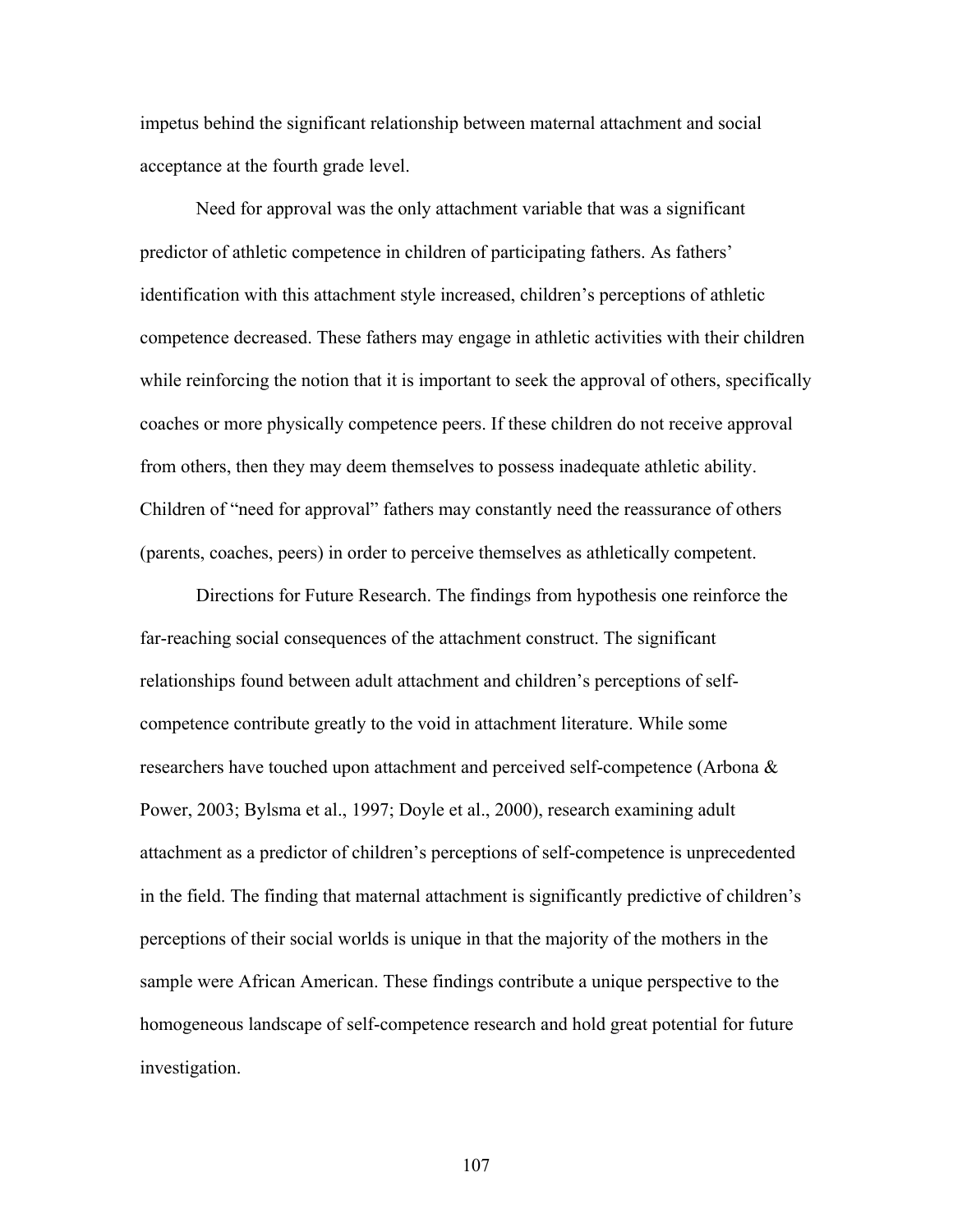Because testing of the relationship between adult attachment and children's perceptions of self-competence was unprecedented in the literature, both the RQ and the ASQ were utilized as measures of adult attachment. While the variables in both measures are said to be theoretically related (Feeney et al., 1994), it was evident in this study that they were not measuring the same constructs. For example, the RQ "dismissing" variable and the ASQ "relationships as secondary" variable are supposed to be analogous (Feeney et al., 1994). Yet, in examining their significant impact on social acceptance in fourth grade children of participating mothers, these two variables possessed almost identical standardized beta values, but in the opposite directions. While this is the only model in which both variables were significant predictors of the dependent variable, the same relationship was evident in other models. This incongruence between the two measures may be due to the fact that the mothers in this study were predominantly African American and the measure was tested with European American participants. Similar inconsistent results were found by Coreil (2000) in her study of African American caregivers' attachment styles as measured by the RQ. Even though the validity of the RQ with African American respondents has yet to be studied, it was included in this research due to the exploratory nature of hypothesis one. The ASQ is more probative than the RQ and was more predictive of the relationships in this study. Future research is needed to compare the validity of the RQ with that of the ASQ.

While comparisons between mothers' and fathers' data are not possible due to the small sample of fathers, several relationships that are stereotypical with respect to gender are supported in this study. These include maternal attachment as a significant predictor of social acceptance and paternal attachment as a significant predictor of athletic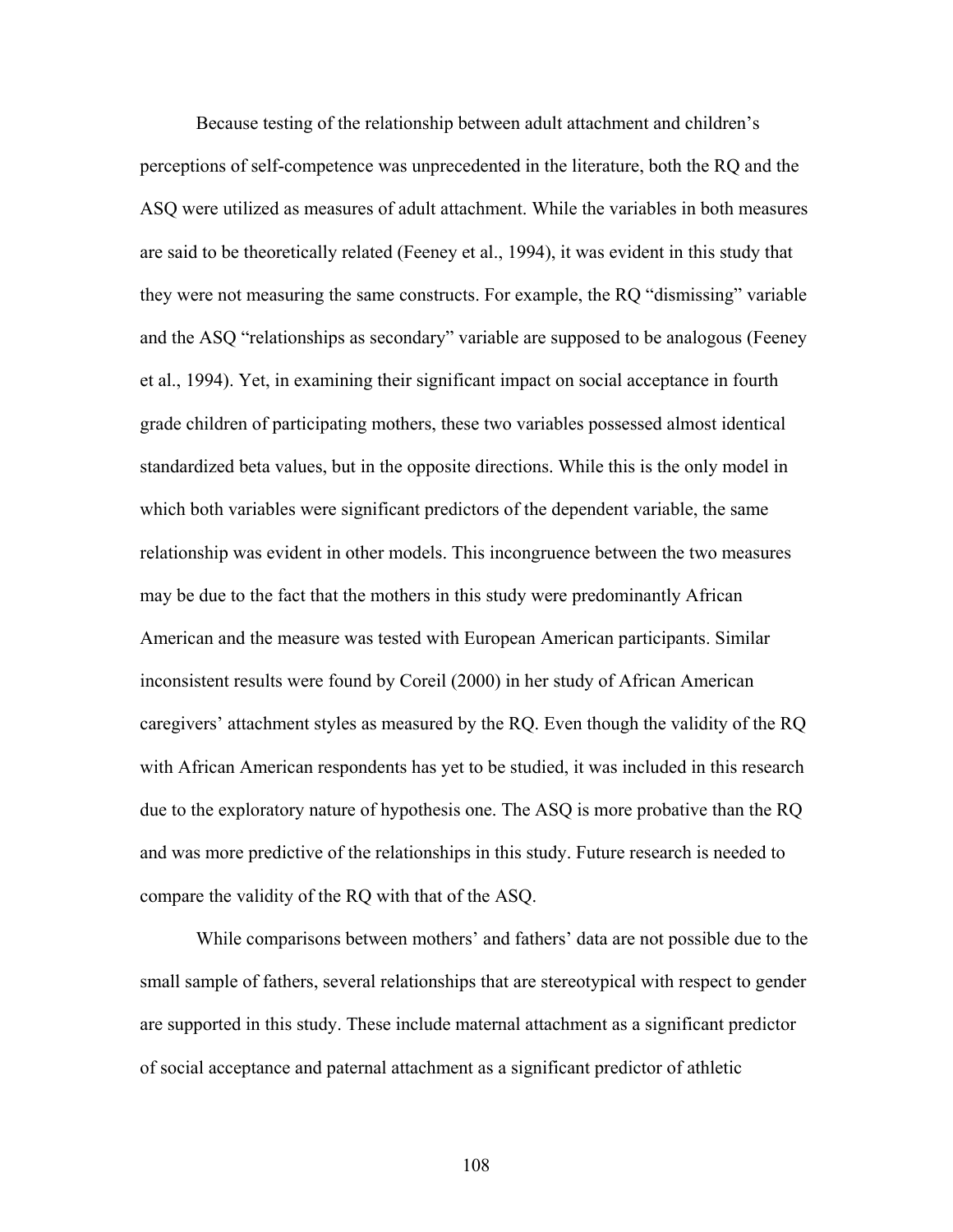competence in fourth grade children. As stated earlier, these significant relationships were most likely due to the degree of intimacy seeking on behalf of the adult. Those adults who were classified according to intimacy seeking attachment styles may relate with their spouses and children in a different manner than those adults who avoid intimate relationships with others. The specific relationships between maternal and paternal attachment and children's perceptions of self-competence hold great potential for future research with larger samples of both fathers and mothers.

Another fertile area of future investigation is in the reoccurrence of specific predictor variables in these analyses. In this sample of African American mothers, both "discomfort with closeness" and "relationships as secondary" emerge as the *only* significant predictors of the ASQ. While the majority of mothers in this study were categorized as confident in their attachment style, this study had a much higher percentage of individuals who identified with "discomfort with closeness" and "relationships as secondary" than in the sample utilized by Feeney and colleagues (1994). These two variables continued to re-emerge as significant predictors in all three hypotheses. For fathers, "need for approval" was the single predictor variable that was significant in multiple models. Perhaps the reoccurrence of these variables was due to the disparate racial composition of mothers and fathers in these samples. These distinctions may also be attributed to the differences between men and women. Future research examining larger and more diverse samples will contribute greater understanding to this initial finding.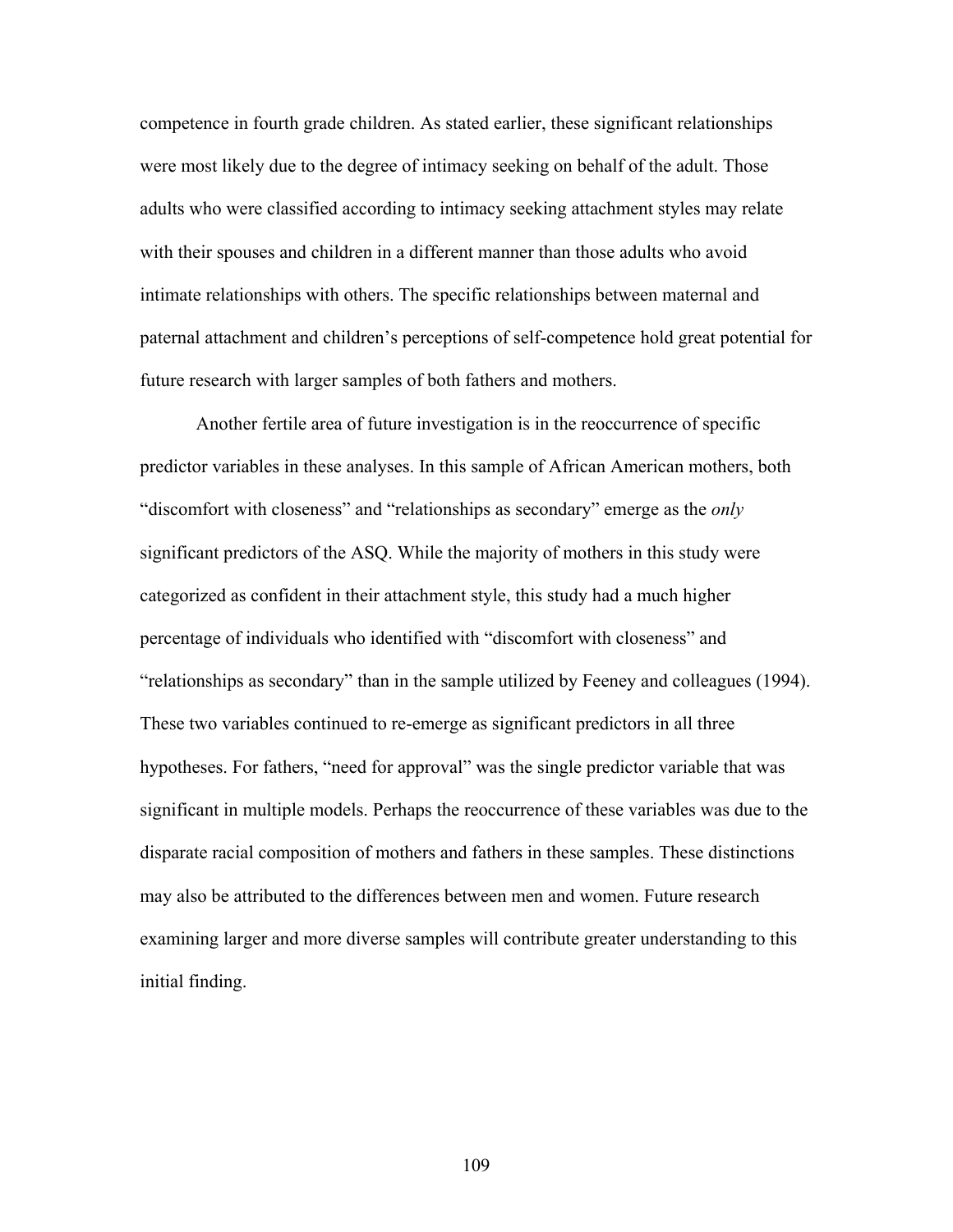#### Children's Cognitive Outcomes in Relation to Self-Competence

 The relationship between perceived self-competence and cognitive ability has received little empirical attention (Kurdek & Sinclair, 2000). In the present study, multiple domains of perceived self-competence were examined as predictors of cognitive ability in second and fourth grade children. This research expanded upon previous research in the field by widening the research lens to include multiple competencies other than academic competence. The results of hypothesis two indicated that at the second grade level, children's perceptions of self-competence was a significant predictor of children's cognitive ability explaining modest variability (12%) in the dependent variable. The significance of this model indicates that children as young as second grade had fairly accurate perceptions of their cognitive ability.

The positive influence of the cognitive competence variable was matched in the negative direction by the maternal acceptance variable. As children's perceptions of maternal acceptance increased, scores on the BIA decreased. Initially, this relationship seemed to conflict with theory and intuition. In referencing the maternal acceptance subscale of the PSPCSA, the items that measured maternal acceptance (mother takes child to his/her favorite places; mother cooks child's favorite foods; mother lets child stay overnight at friends' houses; and mother lets child eat meals at friends' houses) may be more related to permissive parenting than maternal acceptance. Mothers who were permissive with sleep-overs and food choices may be equally permissive with academic endeavors. Therefore, children with higher perceptions of "maternal acceptance" may actually have more permissive mothers. The children who scored low on "maternal acceptance" may have authoritative mothers who place a higher premium on schoolwork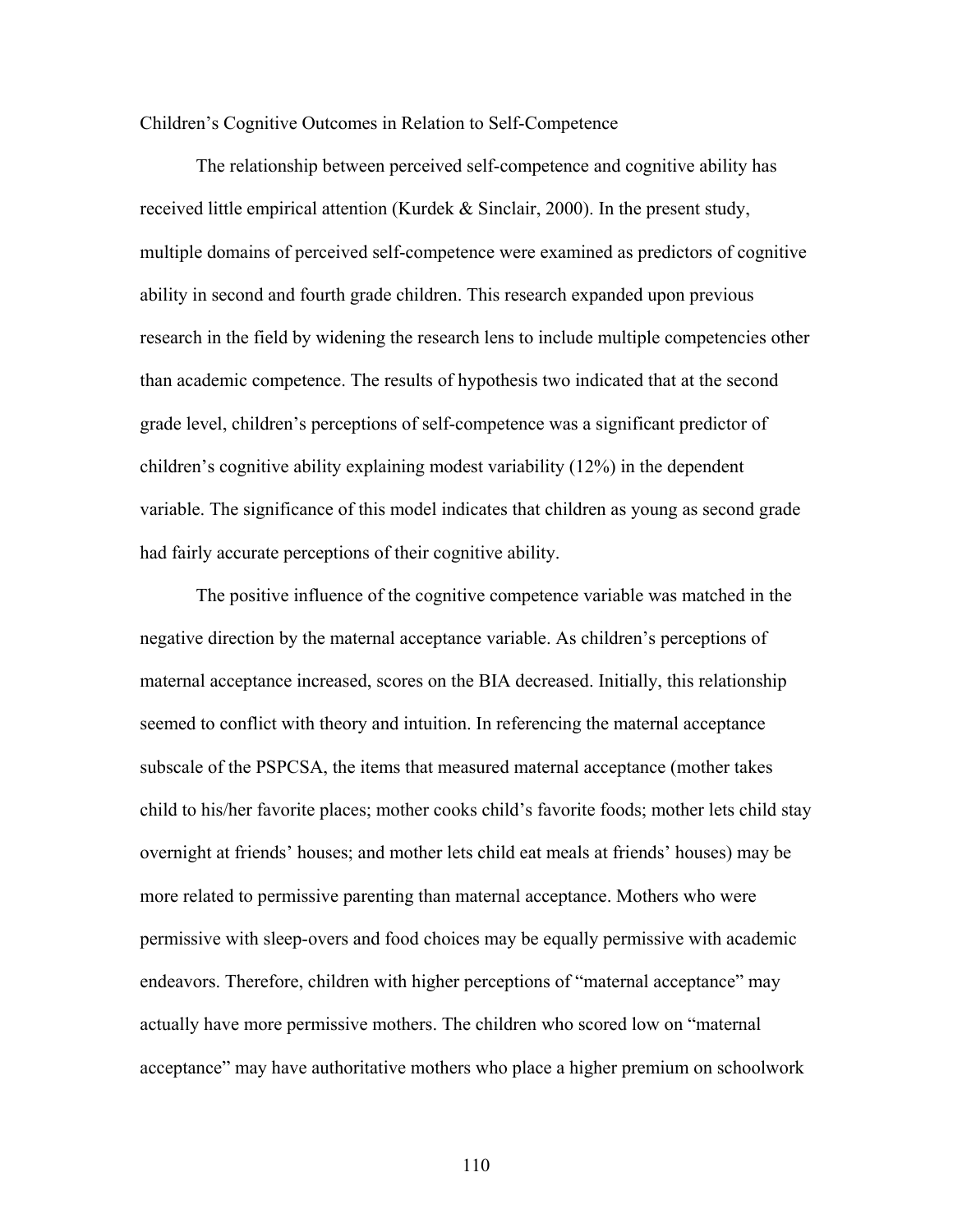and healthy food choices. A child of this authoritative mother would naturally perceive his/her mother as being strict and therefore disagree with the statements in the PSPCSA. While the predictors of cognitive competence and maternal acceptance were not statistically significant in this model, the opposing nature of the standardized beta scores prompts further investigation.

 Hypothesis two was also supported at the fourth grade level in that children's perceptions of self-competence was a significant predictor of cognitive ability explaining high variance (42%) in the dependent variable beyond that accounted for by the control variables. In addition, scholastic competence was a significant predictor of cognitive ability in the positive direction. This indicates that children's perceptions of cognitive competence were predictive of their actual cognitive ability. Children who rated themselves low on cognitive competence scored lower on the BIA than children who rated themselves as high on cognitive competence. This finding expands upon research conducted by Kurdek and Sinclair (2000) in which the authors found a similar relationship between academic competence and cognitive ability. While Kurdek and Sinclair's sample was comprised of European American middle-class children, this study echoed the same findings but with African American children in second and fourth grades. In addition, Kurdek and Sinclair cited the traditional family structure of their sample as a limitation to the generalizability of their results. Although the majority of students in this study lived in a two-parent household, the family composition of this sample was not strictly limited to two-parent households like that of Kurdek and Sinclair's sample.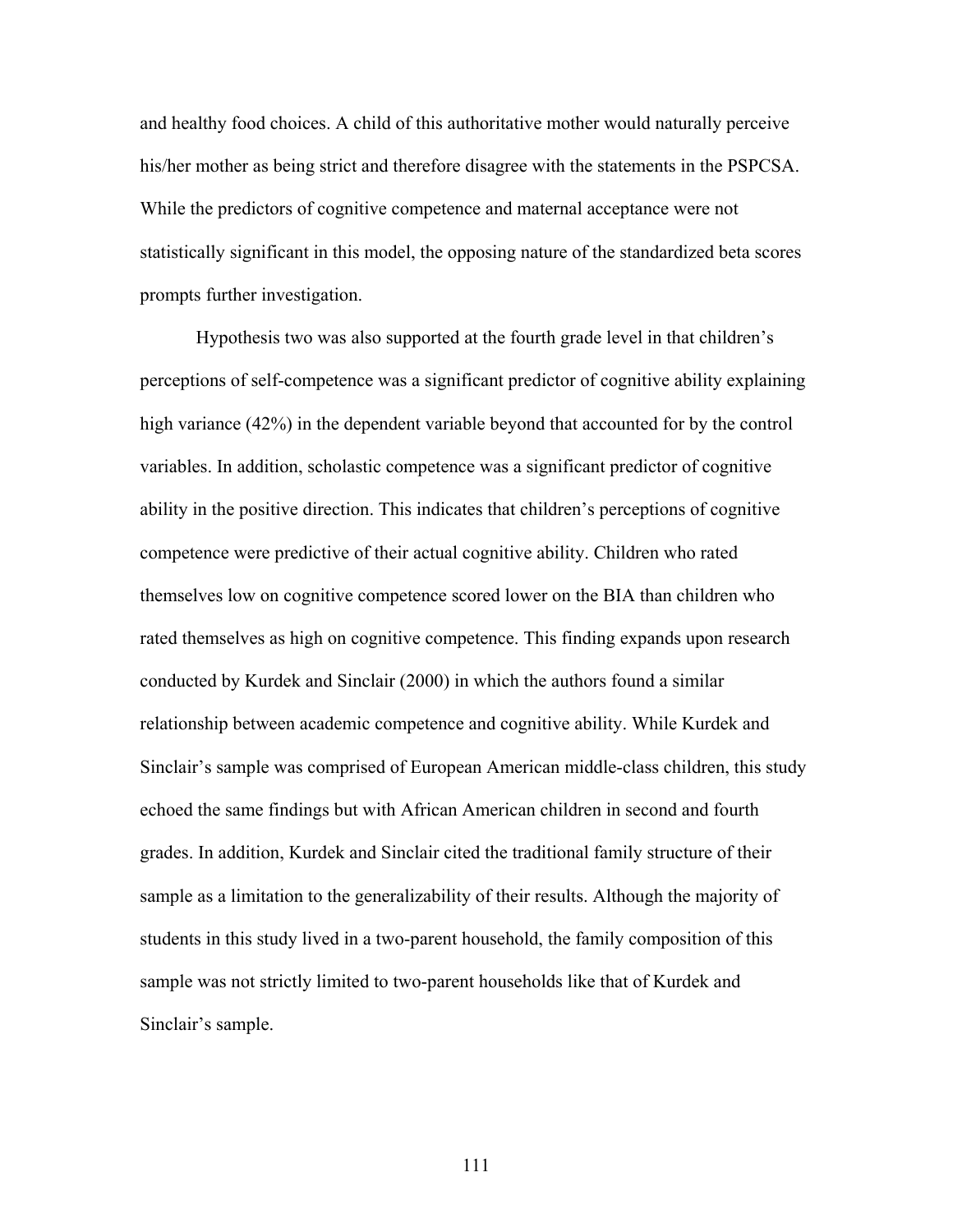This study expanded upon Kurdek and Sinclair's (2000) research in that multiple domains of perceived competence were assessed. Specifically, social acceptance was a significant and negative predictor of cognitive ability. As children's perceptions of social acceptance increased, their cognitive ability as measured by the BIA decreased. This relationship may support the stereotype between popularity and intelligence in young children. While this stereotypical relationship between popularity and intelligence is more readily associated with adolescents, findings from this study may indicate that this relationship is evident in younger children. Kurdek and Sinclair's research did not include competence variables beyond academic competence; therefore, this study contributes a new finding to this limited area of research. It is also interesting to note that peer acceptance was not a significant predictor of cognitive ability at the second grade level but was significant at the fourth grade level. As children progress through elementary and middle school, they begin to place greater value in peer relationships. This increased value may explain the significance of the social acceptance variable and the lack of significant relationships between cognitive ability and physical appearance, athletic competence, behavioral competence, and global self-worth.

The cognitive shift that occurs between early childhood and middle childhood was elaborated upon in chapter two. This cognitive shift lends itself to the formation of global self-worth and allows a child to view himself as a good or bad person. Great attention was devoted to the explanation of global self-worth as it was assumed that this would be a significant variable in differentiating between second and fourth grade children's perceptions of self-competence. Global self-worth was not a significant predictor of children's cognitive ability at the fourth grade level which indicates that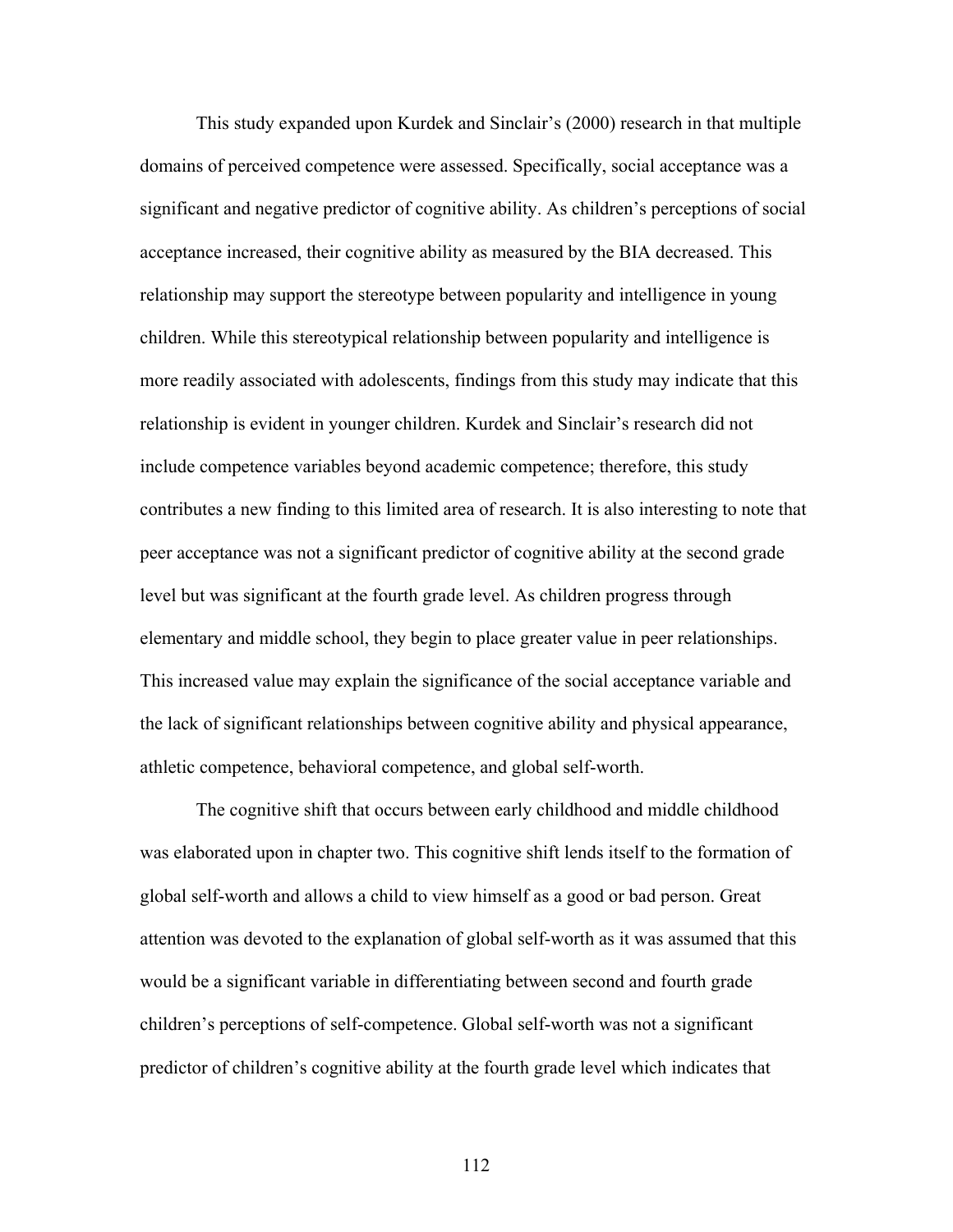these children did not associate their overall "goodness" as human beings with their cognitive ability. Global self-worth was not a significant variable throughout the analyses of this dissertation which illustrates that this study did not include any antecedents or outcomes of this broad sense of self.

Directions for Future Research. The significant relationship between cognitive/scholastic competence and cognitive ability at the second and fourth grade levels leads to the question of bi-directionality. Future research must address cognitive ability as a predictor of cognitive/scholastic competence in order to fully understand the directionality of the relationships. Investigating bi-directional relationships is applicable in all three hypotheses and is supported through the ecological theory. The framework of this dissertation included three of the six possible relationships, but future research must examine the remaining three relationships to offer a more thorough understanding of perceptions of self-competence and adult attachment.

 The present study utilized cross-sectional data whereas future studies would benefit from a longitudinal design. Harter's measures lend themselves to longitudinal examination of perceptions of self-competence with separate measures for children in early childhood, middle childhood, and adolescence. As illustrated in this study, peer acceptance was not a significant predictor of cognitive ability at the second grade level, but was a significant predictor at the fourth grade level. It would be interesting to note if this change would be evident over time within a sample of children as they progress from second to fourth grade. In addition, how do the influences of self-competence evolve from middle childhood to adolescence in relation to cognitive ability? Would physical appearance become more salient for females in relation to cognitive ability as they enter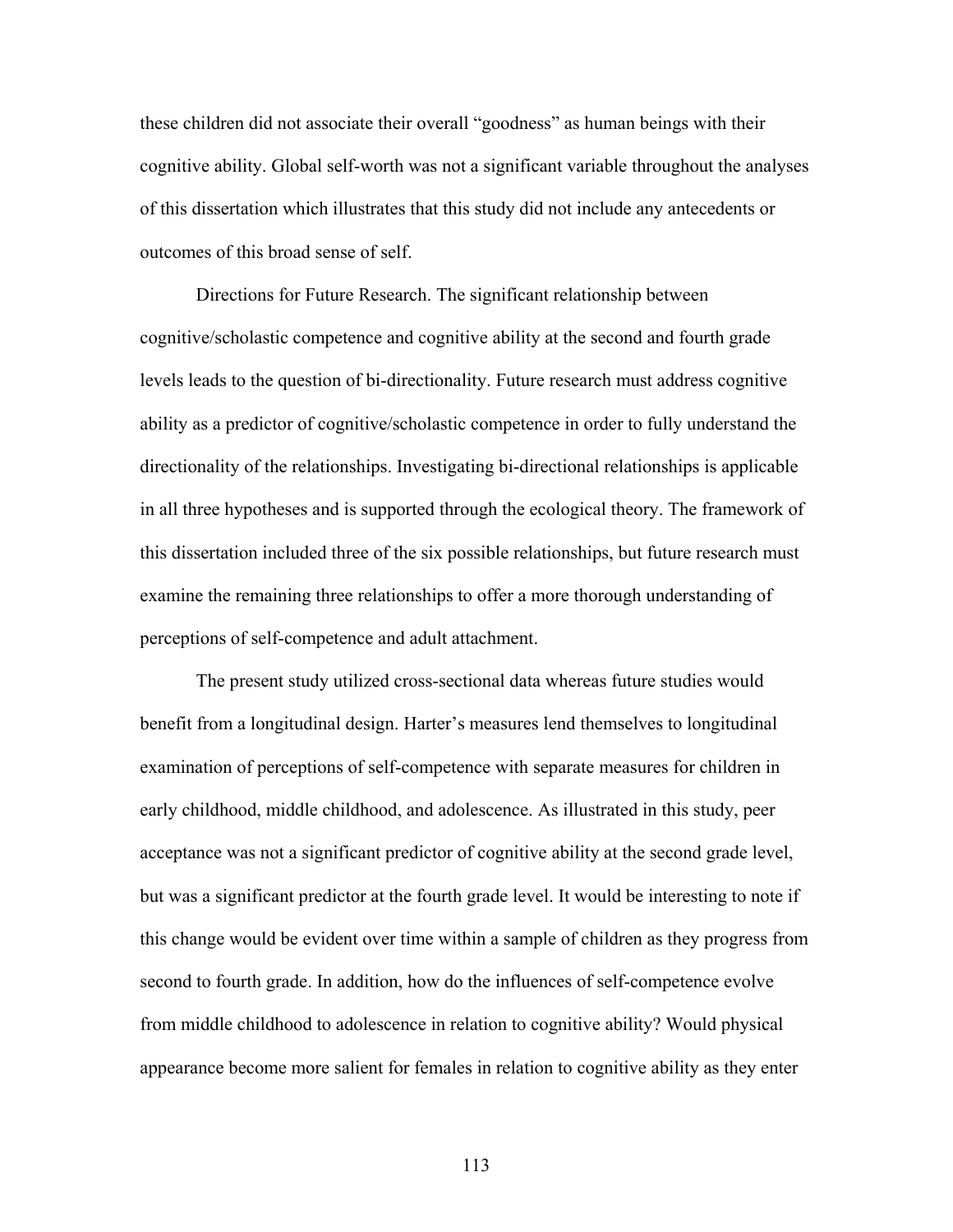adolescence? Conversely, would athletic competence become more salient for males as they develop? A longitudinal study spanning first grade through high school would enrich the understanding of self-competence and cognitive ability as researchers could make comparisons on the impact of each competence across grade levels.

The significant nature of hypothesis two makes this an interesting relationship to expand upon in the future. In order to more fully investigate the relationship between perceived self-competence and cognitive ability it would be beneficial to include the input of children's teachers. In this study, cognitive outcomes were measured via a standardized test of cognitive ability rather than end-of-year grades. While it is necessary to have an objective measure of children's cognitive ability, the study of this hypothesis would be enriched by including teachers' input on children's self-competence. Future research should include Harter's (1983, 1985b) measures of teacher's perceptions of children's self-competence. Assessing teacher's perceptions of students' competencies would offer an outside perspective on how the children are viewed by others. This additional perspective would also verify whether the child's perceptions of self are shared by their teachers. The teachers' measure of children's self-competence, combined with children's perceptions of their own self-competence, would create a richer understanding of the predictors of cognitive ability and enhance the ecological nature of the study. Children's Cognitive Outcomes in Relation to Adult Attachment

 The hypothesis on the relationship between adult attachment and children's cognitive ability was not supported in this study with adult attachment explaining low variance in the dependent variables in both the mothers' and fathers' analyses. The hypothesis stemmed from research conducted by Crandell and Hobson (1999) in which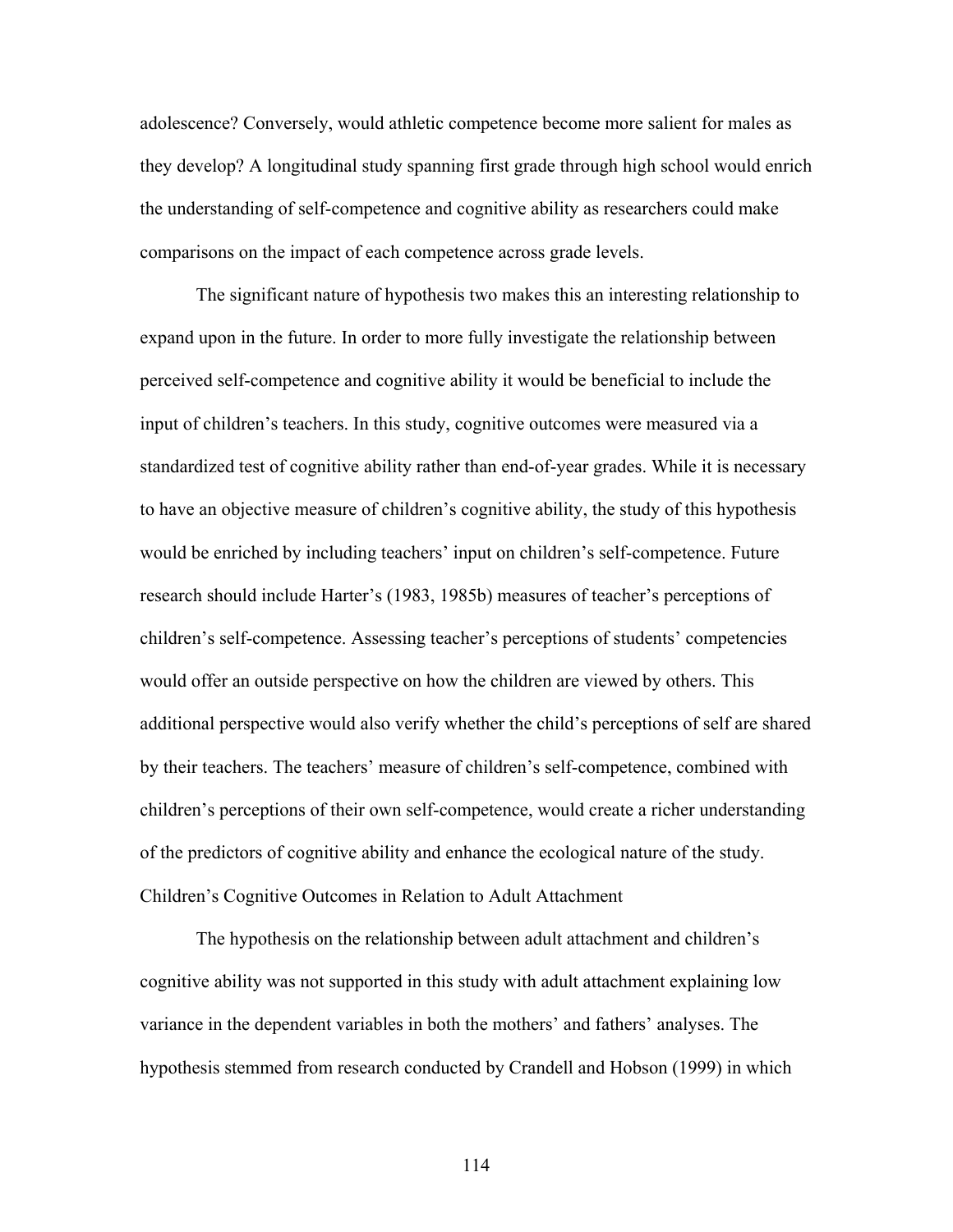maternal attachment was predictive of cognitive ability in three-year-old children. Neither maternal nor paternal attachment styles were predictive of cognitive ability in this study and none of the attachment variables were significant predictors of cognitive ability.

 There were many differences between the present study and the study conducted by Crandell and Hobson (1999). The most obvious difference was the age of the children. While it is evident that cognitive ability at three years of age is contingent upon interaction with a significant caregiver (generally mother), many other factors may serve as more powerful predictors of cognitive ability for second or fourth grade children. The second difference is that cognitive ability in Crandell and Hobson's study was assessed via the Stanford-Binet (Thorndike, Hagen, & Sattler, 1986). While both the Stanford-Binet and the Woodcock-Johnson are well respected tests of cognitive ability, the age differences in the children preclude comparisons across samples. In addition, Crandell and Hobson assessed maternal attachment utilizing the Adult Attachment Interview as a Questionnaire (AAIQ, Crandell, Fitzgerald, and Whipple, 1997). This questionnaire assesed the respondents' recollections of their childhood relationships with their parents, while the RQ and the ASQ assesses adult romantic attachment to significant others. While the two forms of adult attachment are closely related, attachment to a significant other may be perceived as a very different construct from attachment to one's parents. Finally, the demographic composition of the two studies differed. Mothers in Crandell and Hobson's study were predominantly European American, married, and college educated whereas the majority of mothers in the present study were African American, married or cohabiting, and had attended some college or trade school. Of these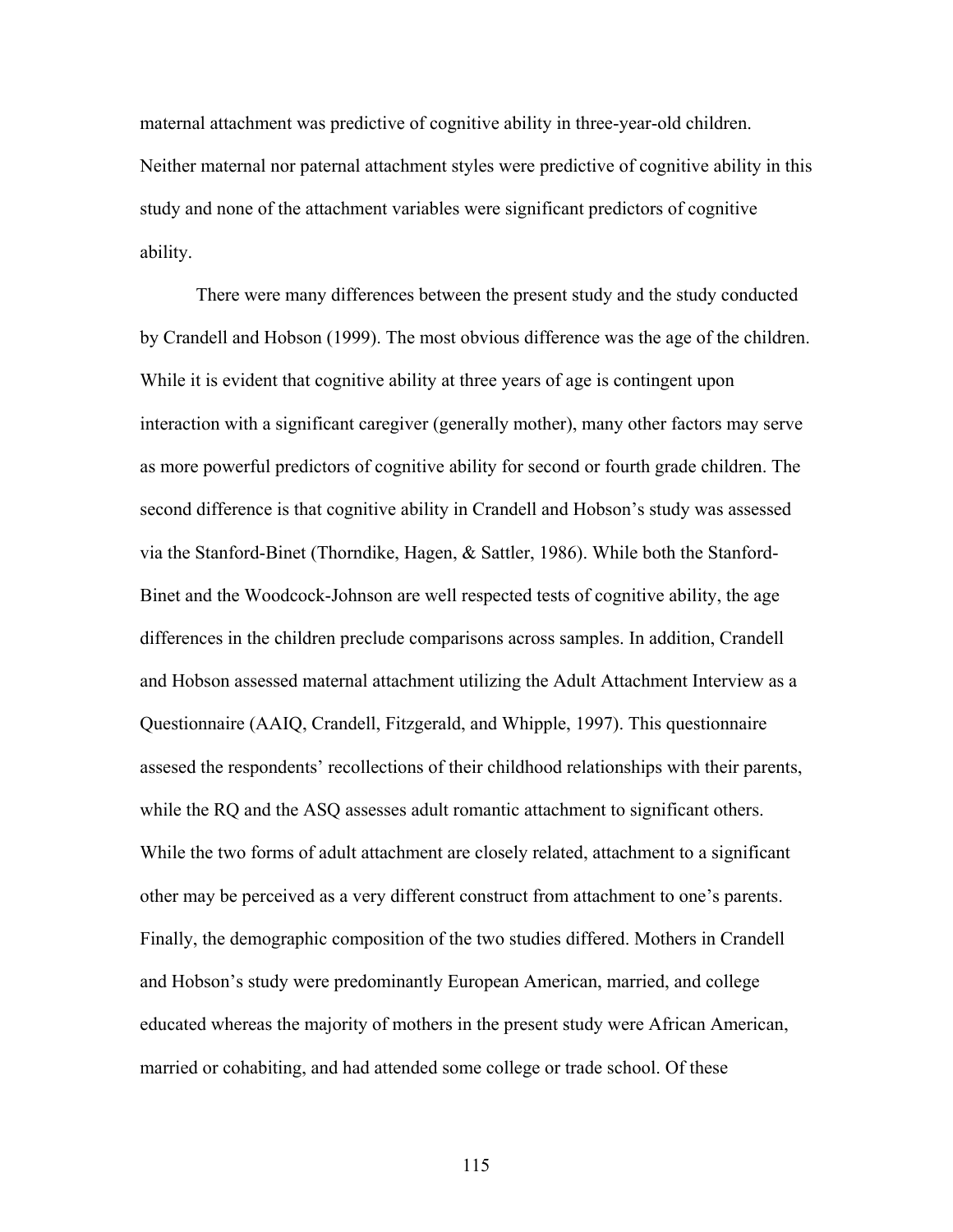explanations, the two that were most salient to the different findings between the two studies include the age of the children and the forms of measurement.

Directions for Future Research. While support for the relationship between adult attachment and children's cognitive ability was not found in this study, the findings contribute a valuable piece of information to the attachment/self-competence literature. Crandell and Hobson (1999) found that three-year-old children of secure mothers scored 19 points higher on the Stanford-Binet intelligence test. Future research must determine if this gap remains substantial across childhood or if the gap narrows as children age. Crandell and Hobson's (1999) results must be extended to determine if adult *romantic* attachment is a significant predictor of cognitive ability in three-year-old children. If this relationship is supported, the study should be continued longitudinally to determine if adult romantic attachment remains a significant predictor of cognitive ability throughout childhood. Perhaps Crandell and Hobson's findings may only be significant until a child reaches a certain age when other factors become stronger mediators in children's cognitive ability. If this is true, it is necessary to investigate the age at which adult attachment ceases to serve as a predictor of children's cognitive ability. Regardless of the results of this study, the relationship between adult attachment and cognitive ability remains an interesting area for future research as "there is something about a mother's state of mind in relation to attachment …that seems to have a significant bearing on young children's performance on standardized tests of intellectual ability" (Crandell & Hobson, 1999, p. 463).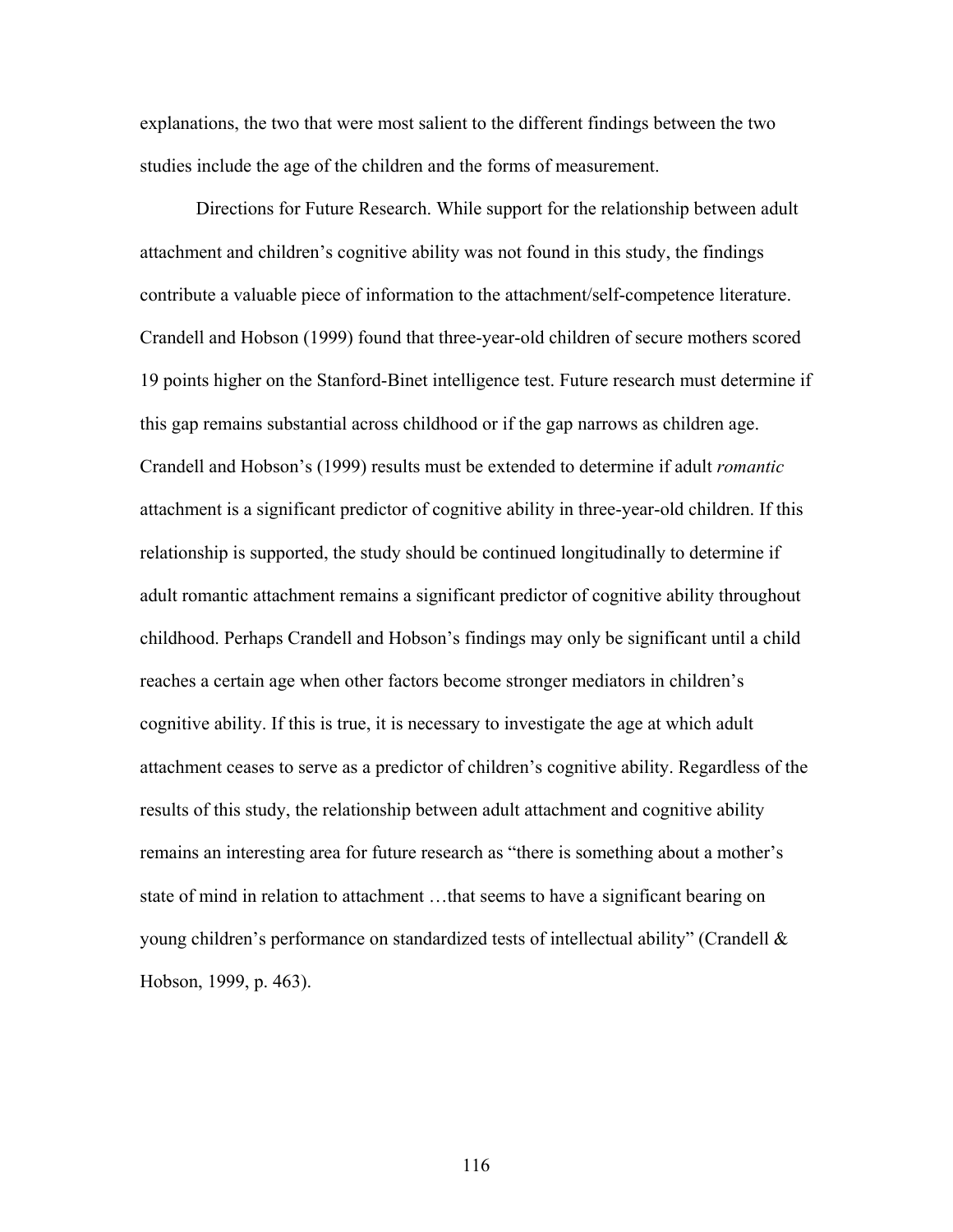## Implications of Research

Before concluding this dissertation, it is relevant to surmise the implications that this body of research may hold for others, specifically, researchers, parents, and teachers. The finding that adult attachment was a predictor of second and fourth grade children's perceptions of self-competence brings to light an area of investigation that is unprecedented in the literature. This study holds implications for researchers in that it introduced new dimensions into the scholarly dialogue of parent-child relationships by examining adult attachment as a social antecedent of children's perceptions of selfcompetence. This study may also indicate that the adult attachment and children's selfcompetence instruments may be applicable to a more diverse population than the European American samples that they have generally been utilized with in the past.

The significant relationships between maternal attachment and peer/social acceptance may indicate that the social nature of a mother's internal working model may influence a child's perceptions of likeability and acceptance by others. Something as seemingly far removed as adult attachment may have an impact on children's perceptions of their acceptance by others in middle childhood. Future research is needed to clarify the specific components of this relationship, but this finding may have relevant implications for mothers. There may be something inherent to a mother's relationship with a significant other that influences a child's perception of social acceptance. Adult attachment may influence the quality of the interactions between mothers and children, or children may view their mothers' interactions with a significant other and model this behavior with peers. Therefore, mothers should be cognizant of their interactions with significant others as this behavior may be translated into a predictor of social acceptance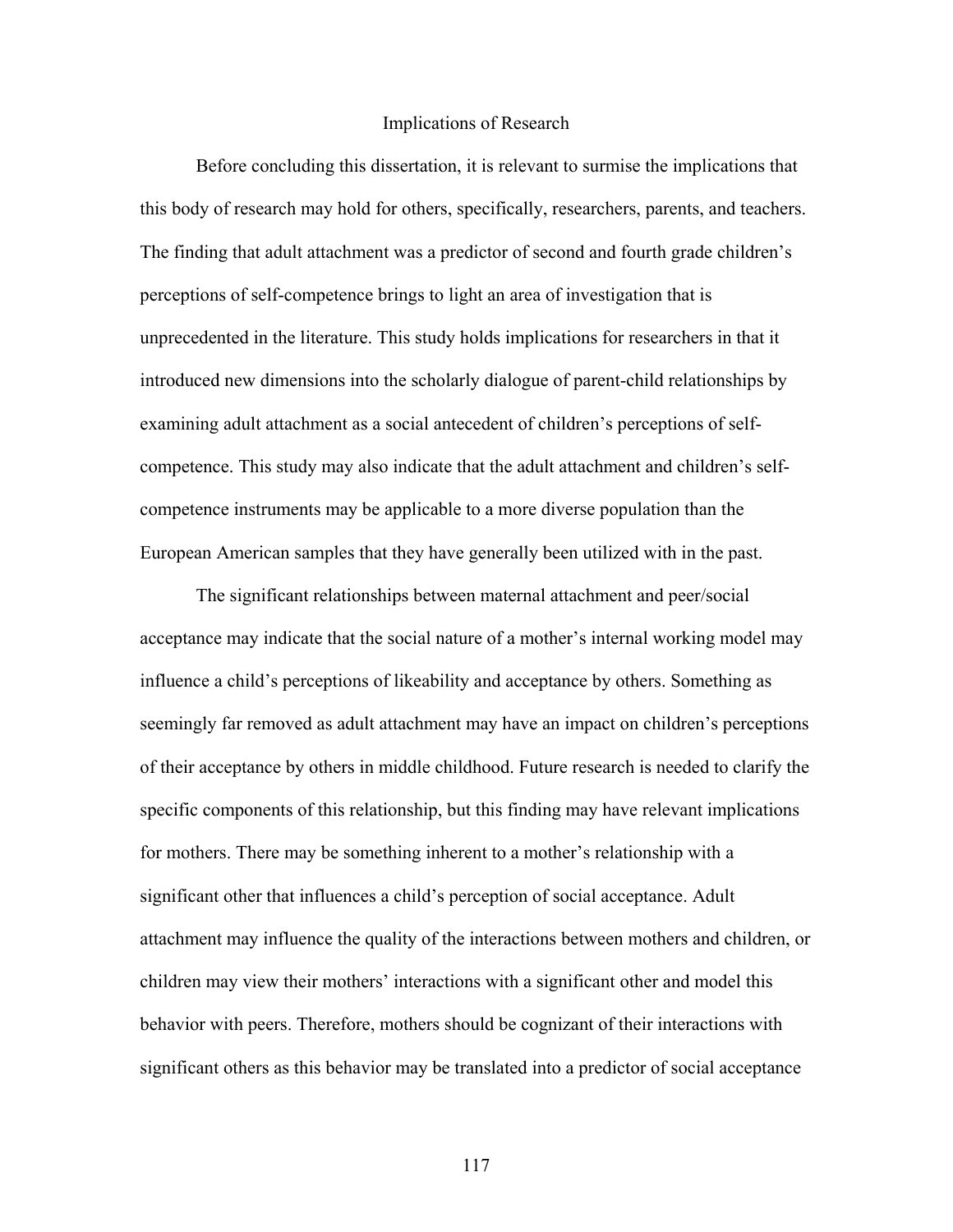in middle childhood. Future research is necessary to determine if this relationship exists in early childhood and adolescence.

The finding that second and fourth grade children's perceived self-competence was a significant predictor of cognitive ability has implications for both parents and teachers. At the second grade level, perceptions of self-competence explained 12% of the variance in cognitive ability, but at the fourth grade level, perceptions of self-competence explained 42% of the variance in children's cognitive ability. As stated earlier, this finding was driven by the contribution of the scholastic competence variable at the fourth grade level. As children develop, they gain keener insight into their strengths and weaknesses which may explain the stronger relationship in fourth grade children. These findings may illustrate that children as young as second grade are aware of their cognitive ability. In addition, this research may indicate to parents and teachers that early successes or failures with cognitive endeavors may shape a child's perceptions of his cognitive ability for the remainder of his life.

Researchers may wish to extend the focus of this dissertation to include the environment or teaching style that is most conducive to high self-competence. Jambunathan, Burts, and Pierce (1999) found that children in developmentally appropriate pre-kindergartens had higher perceptions of self-competence than children in developmentally inappropriate pre-kindergartens. Early childhood researchers may combine the findings from the present study with those of Jambunathan and colleagues to expand upon the understanding of the antecedents and outcomes of self-competence. Perhaps the increased perceptions of self-competence that were evidenced in children enrolled in developmentally appropriate classrooms translates into higher scores on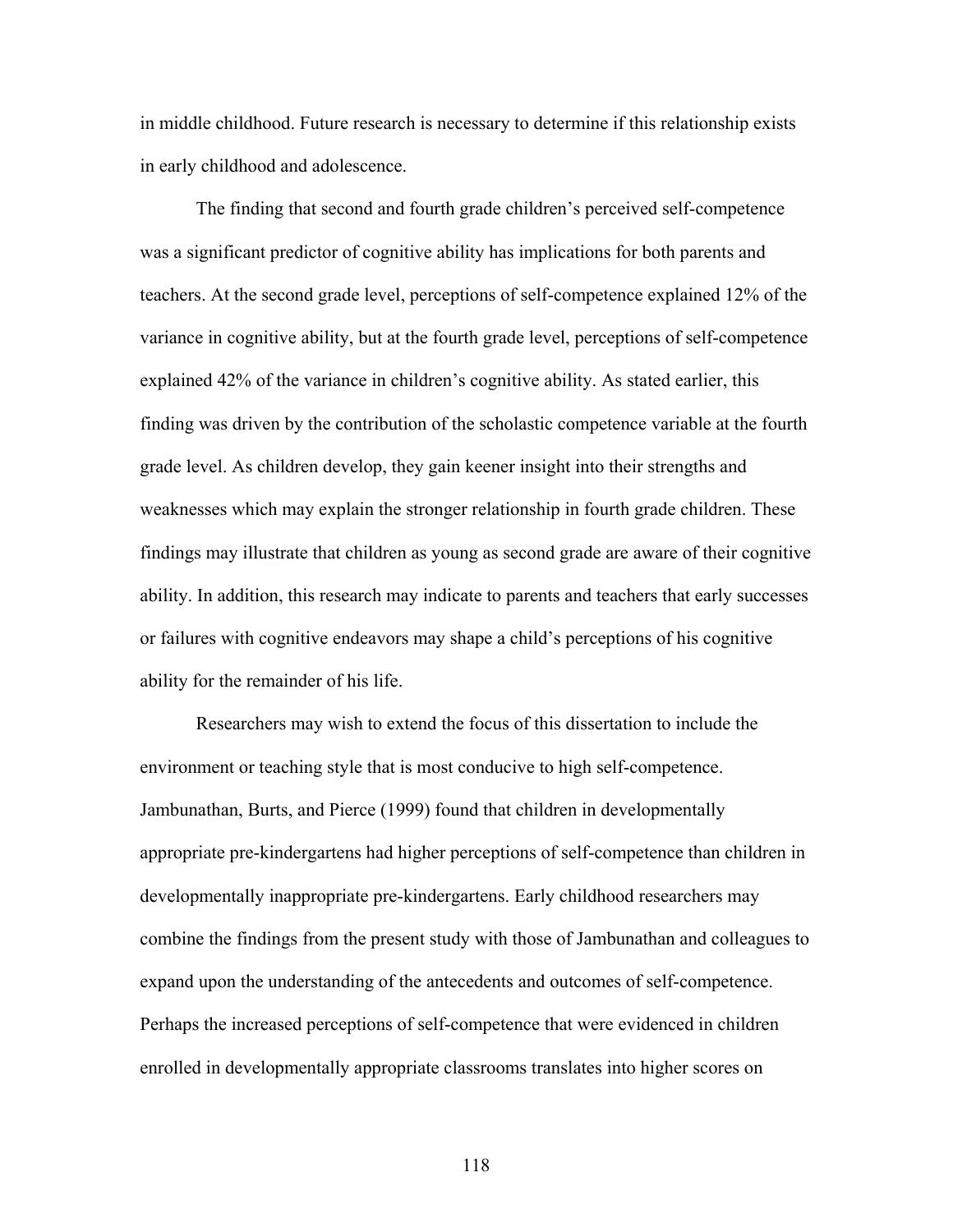standardized tests from pre-kindergarten through high school. From this research, teachers and parents may glean that it is necessary to engage children in tasks that encourage problem solving and exploration rather than workbook exercises that may limit perceptions of cognitive competence.

## **Conclusion**

 The primary goal of the present research was to investigate the antecedents and outcomes of children's perceptions of self-competence. More specifically, the three relationships investigated included: (a) adult attachment as a predictor of children's selfcompetence, (b) children's perceived self-competence as a predictor of cognitive ability, and (c) adult attachment as a predictor of children's cognitive ability.

 Several findings emerged from this study. Maternal attachment was a significant predictor of multiple domains of self-competence at the second and fourth grade levels and children's self-competence was predictive of cognitive ability in both second and fourth grade children. These empirical findings contribute to the larger panorama of self representation in that they depart from the "theoretical and descriptive" analyses to include the contextual antecedents and outcomes of self representation (Harter, 1998, p. 599-600). Harter's (1998) concluding remarks to her chapter in the *Handbook of Child Psychology* imply that it is crucial to widen the scope of research to include an ecological perspective in the study of self-competence. This dissertation served the larger purpose of broadening the research lens to include an ecological investigation of the antecedents and outcomes of perceived self-competence.

The present research acknowledges Harter's (1998) charge by moving beyond the descriptive analyses of perceived self-competence and investigating adult attachment as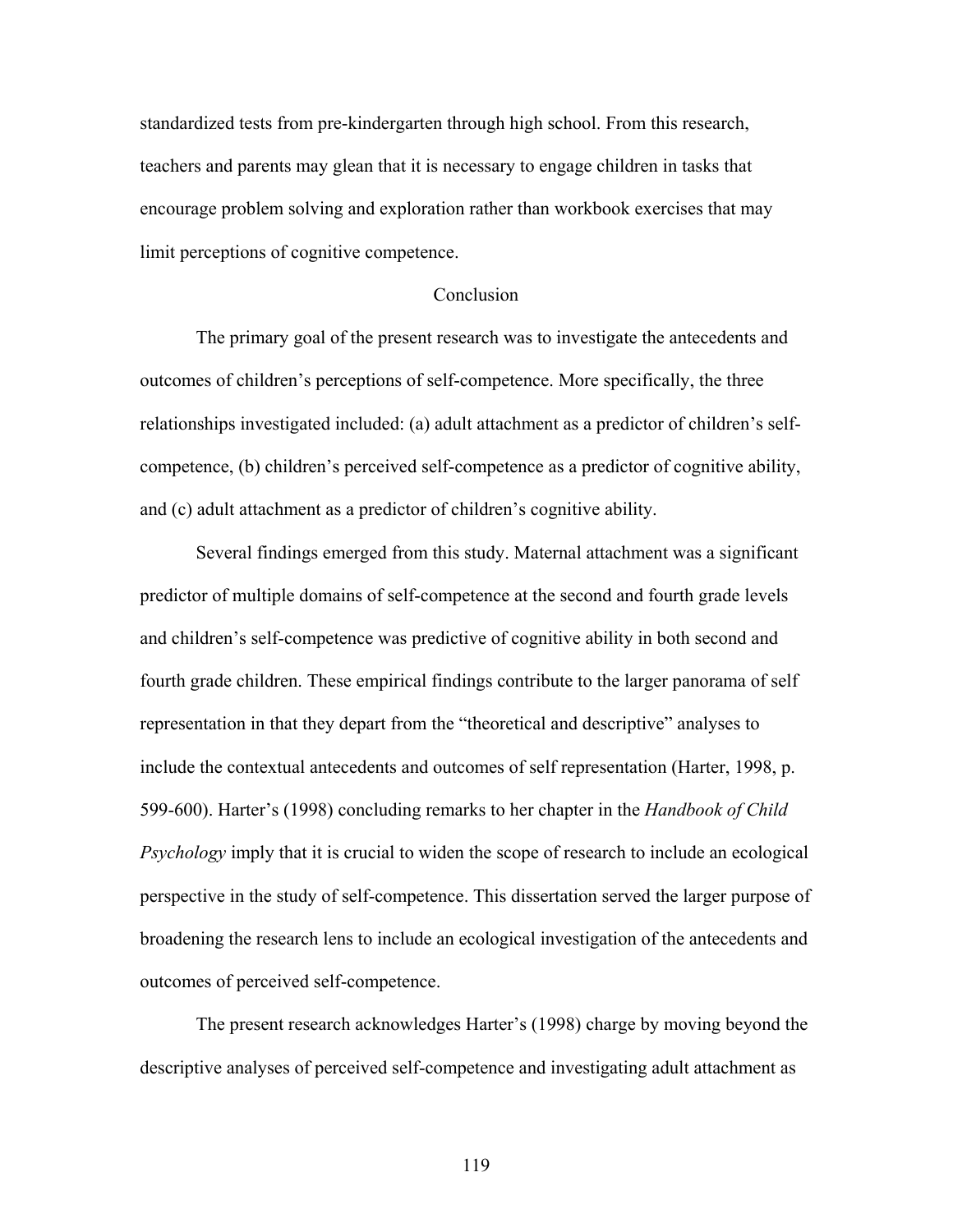an ecological antecedent of children's self-competence. Many of the relationships established in this study were exploratory in nature and may begin to fill the perceived voids in the self-competence literature. The contributions of the present study will hopefully encourage future ecological research that will continue to elaborate upon the "reasons why we should *care* about the self" in childhood and throughout the life cycle (Harter, 1998, p. 599-600).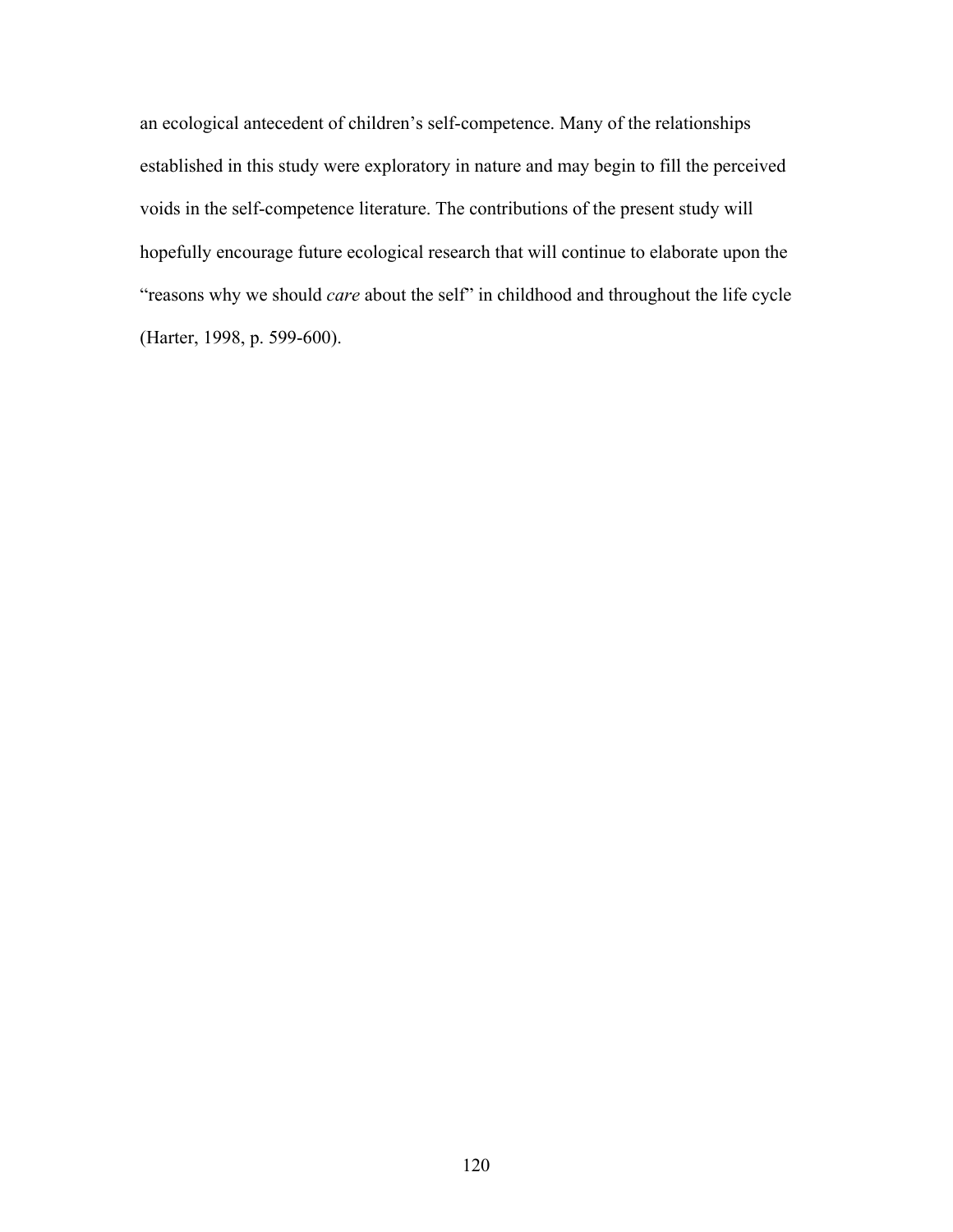### REFERENCES

- Ainsworth, M. D. S. (1964). Patterns of attachment behavior shown by the infant in interaction with his mother. *Merrill-Palmer Quarterly, 10*, 51-58.
- Ainsworth, M. D. S. (1989). Attachments beyond infancy. *American Psychologist, 44*, 709-716.
- Altermatt, E. R., & Pomerantz, E. M. (2003). The development of competence-related and motivational beliefs: An investigation of similarity and influence among friends. *Journal of Educational Psychology, 95*(1), 111-123.
- Altermatt, E. R., Pomerantz, E. M., Rubel, D. N., Frey, K. S., & Greulich, F. K. (2002). Predicting changes in children's self-perceptions of academic competence: A naturalistic examination of evaluative discourse among classmates. *Developmental Psychology, 38*(6), 903-917.
- Arbona, C., & Power, T. G. (2003). Parental attachment, self-esteem, and antisocial behaviors among African American, European American, and Mexican American adolescents. *Journal of Counseling Psychology, 50*(1), 40-51.
- Armsden, G. C., & Greenberg, M. T. (1987). The inventory of parent and peer attachment: Individual differences and their relationship to psychological well being in adolescence. *Journal of Youth and Adolescence, 16*, 427-451.
- Bandura, A. (1988). Conclusion: Reflections on non-ability determinants of competence. In J. Kolligian, Jr. & J. R. Sternberg (Eds.), *Integrative processes and socialization: Early to middle childhood.* Hillsdale, NJ: Erlbaum.
- Bartholomew, K. (1990). Avoidance of intimacy: An attachment perspective. *Journal of Social and Personal Relationships, 7*, 147-178.
- Bartholomew, K., & Horowitz, L. M. (1991). Attachment styles among young adults: A test of a four-category model. *Journal of Personality and Social Psychology, 61*, 226-244.
- Berman, W. H., & Sperling, M. B. (1994). The structure and function of adult attachment. In M. B. Sperling, & W. H. Berman (Eds.), *Attachment in adults*. New York: The Guilford Press.
- Bohlin, G., Hagekull, B., & Rydekk, A. (2000). Attachment and social functioning: A longitudinal study from infancy to middle childhood. *Social Development, 9*(1), 24-39.
- Bowlby, J. (1969/1982). *Attachment and loss: Vol.1. Attachment*. New York: Basic Books.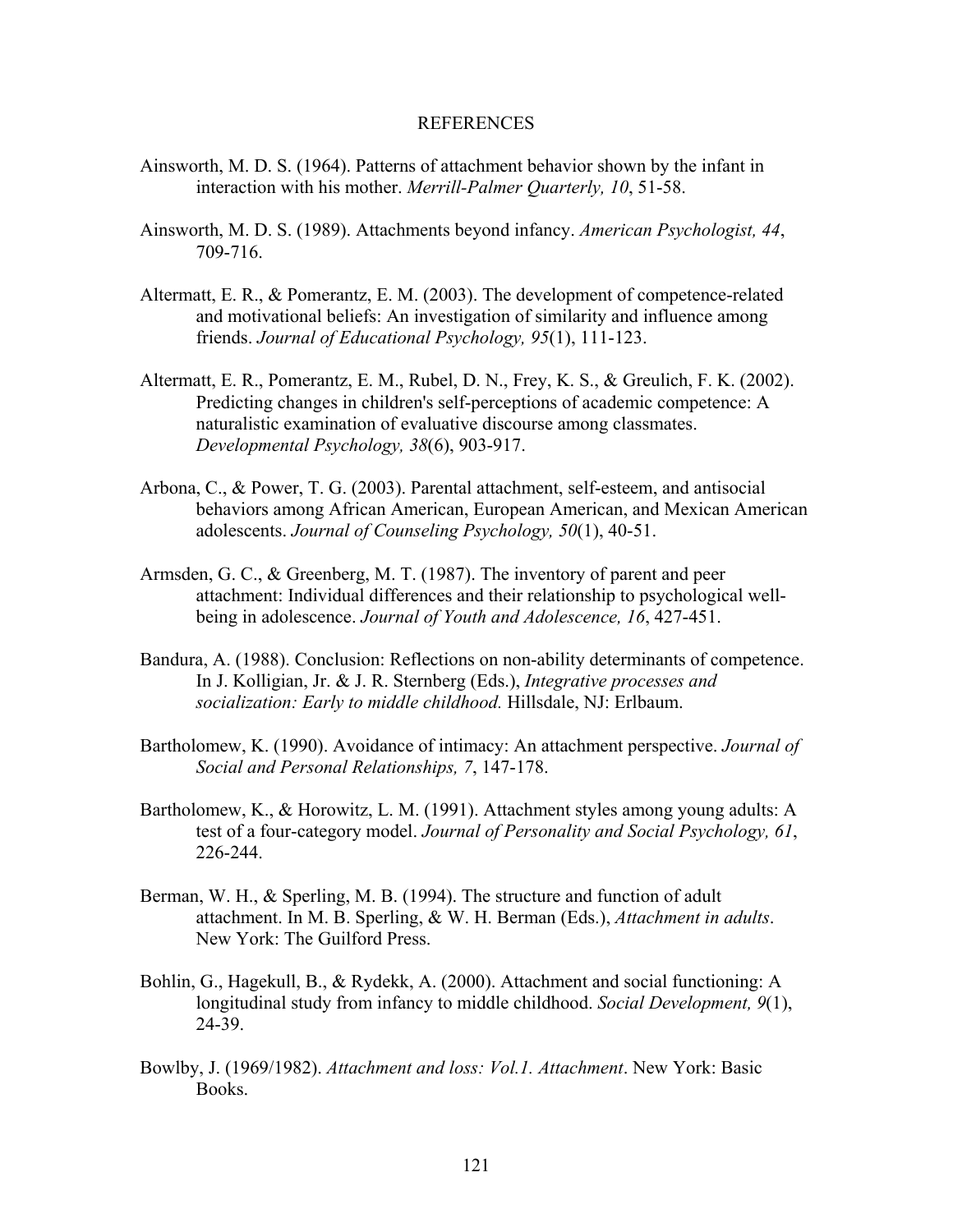Bowlby, J. (1973). *Attachment and loss: Vol. 2. Separation*. New York: Basic Books.

Bowlby, J. (1979). *The making and breaking of affectional bonds*. London: Tavistock.

Bowlby, J. (1980). *Attachment and loss: Vol. 3. Loss*. New York: Basic Books.

- Brennan, K. A., & Morris, K. A. (1997). Attachment styles, self-esteem, and patterns of seeking feedback from romantic partners. *Personality and Social Psychology Bulletin, 23*(1), 23-32.
- Brinthaupt, T. M., & Erwin, L. J. (1992). Reporting about the self: Issues and implications. In T. M. Brinthaupt & R. P. Lipka (Eds.), *The self: Definitional and methodological issues* (pp. 137-171). New York: State University of New York Press.
- Bronfenbrenner, U. (1979). *The ecology of human development*. Cambridge, MA: Harvard University Press.
- Bronfenbrenner, U. (1986). Ecology of the family as a content for human development: Research perspectives. *Developmental Psychology, 22*(16), 723-742.
- Bronfenbrenner, U., & Morris, P. A. (1998). The ecology of developmental processes. In W. S. E. Damon & R. M. Lerner (Eds.), *Handbook of child psychology: Vol. 1. Theoretical models of human development* (5th ed., pp. 993-1028). New York: Wiley.
- Bubolz, M. M., & Sontag, M. S. (1993). Family theories: Human ecology theory. In P. G. Boss, W. J. Doherty, R. LaRossa, W. R. Schumm, & S. K. Steinmetz (Eds.), *Sourcebook of family theories and methods: A contextual approach*. New York: Plenum Press.
- Bylsma, W. H., Cozzarelli, C., & Sumer, N. (1997). Relation between adult attachment styles and global self-esteem. *Basic and Applied Social Psychology, 19*(1), 1-16.
- Carranza, L. V., & Kilmann, P. R. (2000). Links between perceived parent characteristics and attachment variables for young women from intact families. *Adolescence, 35*(138), 295-312.
- Cassidy, J. (1988). Child-mother attachment and the self in six-year-olds. *Child Development, 59*, 121-134.
- Cassidy, J. (1990). Theoretical and methodological considerations in the study of attachment and the self in young children. In M.T. Greenberg, & E. M. Cummings (Eds.), *Attachment in the preschool years: Theory, research and intervention* (pp. 87-119). Chicago: University of Chicago Press.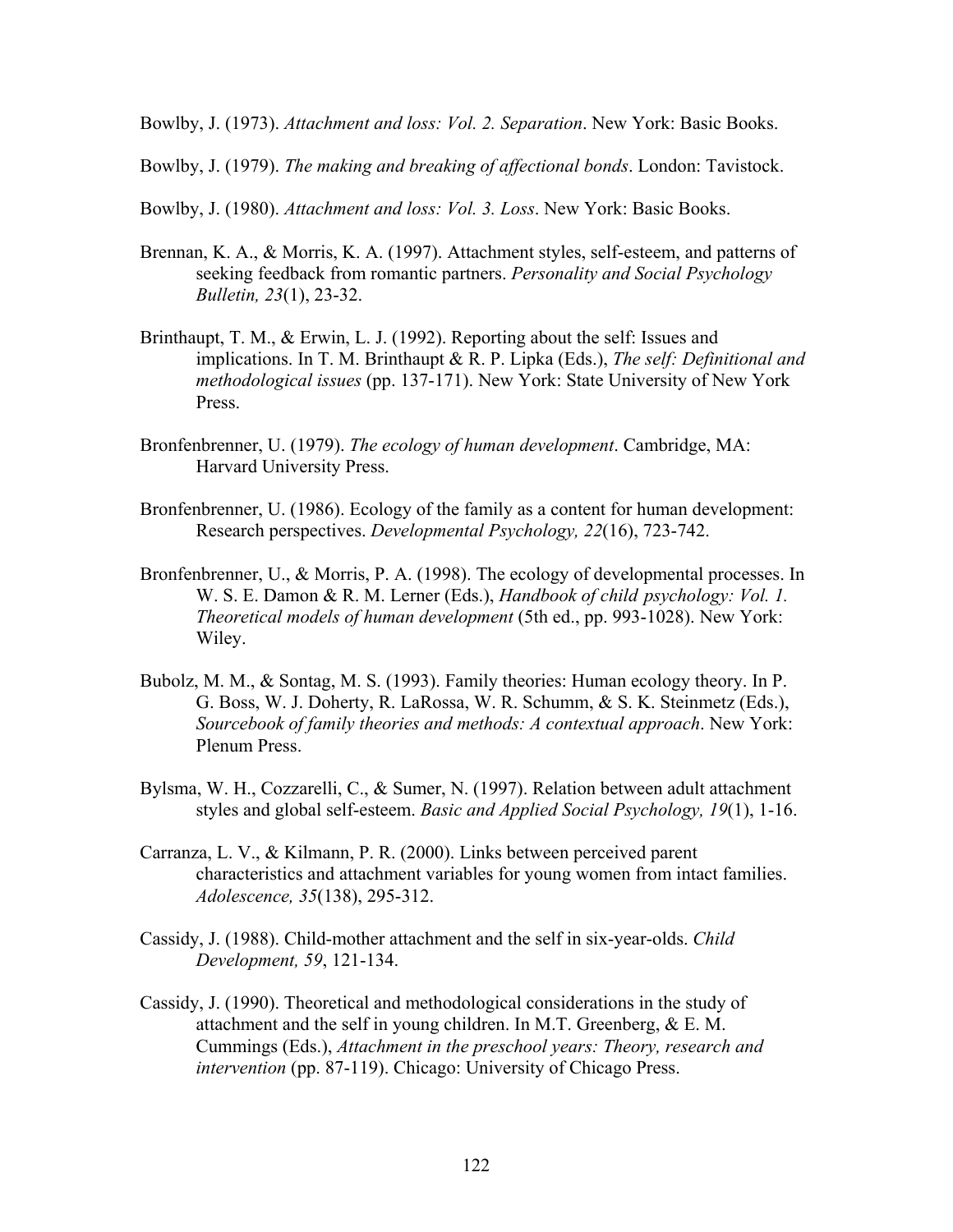- Cassidy, J. (2000). Adult romantic attachments: A developmental perspective on individual differences. In P. Salovey (Ed.), *Review of General Psychology* (Vol. 4, pp. 111-131). Washington, DC: Educational Publishing Foundation.
- Cillessen, A. H., & Bellmore, A. D. (1999). Accuracy of social self-perceptions and peer competence in middle childhood. *Merrill-Palmer Quarterly, 45*(4), 650-665.
- Cole, D. A., Maxwell, S. E., Martin, J. M., Lachlan, P. G., Seroczynski, A. D., Tram, J. M., et al. (2001). The development of multiple domains of child and adolescent self-concept: A cohort sequential longitudinal design. *Child Development, 72*(6), 1723-1746.
- Contreras, J. M. (2000). Parents' recall of childhood relationships and sense of love worthiness: Associations with children's socioemotional functioning in middle childhood. *Merrill-Palmer Quarterly, 46*(3), 491-513.
- Coreil, K. M. (2000). *A description of caregiver-child interactions among caregivers representing four adult attachment styles.* Unpublished thesis, Louisiana State University, LA.
- Crandell, L. E., Fitzgerald, H. E., & Whipple, E. E. (1997). Dyadic synchrony in parent child interactions: A link with maternal representations of attachment relationships. *Infant Mental Health Journal, 18*, 247-264.
- Crandell, L. E., & Hobson, R. P. (1999). Individual differences in young children's IQ: A social-developmental perspective. *Journal of Child Psychology and Psychiatry, 40*(3), 455-464.
- Crowell, J. A., Fraley, R. C., & Shaver, P. (1999). Measurement of individual differences in adolescent and adult attachment. In J. Cassidy & P. Shaver (Eds.), *Handbook of attachment: Theory, research, and clinical implications* (pp. 434- 465). New York: Guilford Press.
- Crowell, J. A., O'Connor, E., Wollmers, G., Sprafkin, J., & Rao, U. (1991). Mothers' conceptualizations of parent-child relationships: Relation to mother-child interaction and child behavior problems. *Development and Psychopathology, 3*, 431-444.
- Damon, W., & Hart, D. (1988). *Self-understanding in childhood and adolescence*. New York: Cambridge University Press.
- Daniels, D. (1998). Age differences in concepts of self-esteem. *Merrill-Palmer Quarterly, 44*(2), 234-250.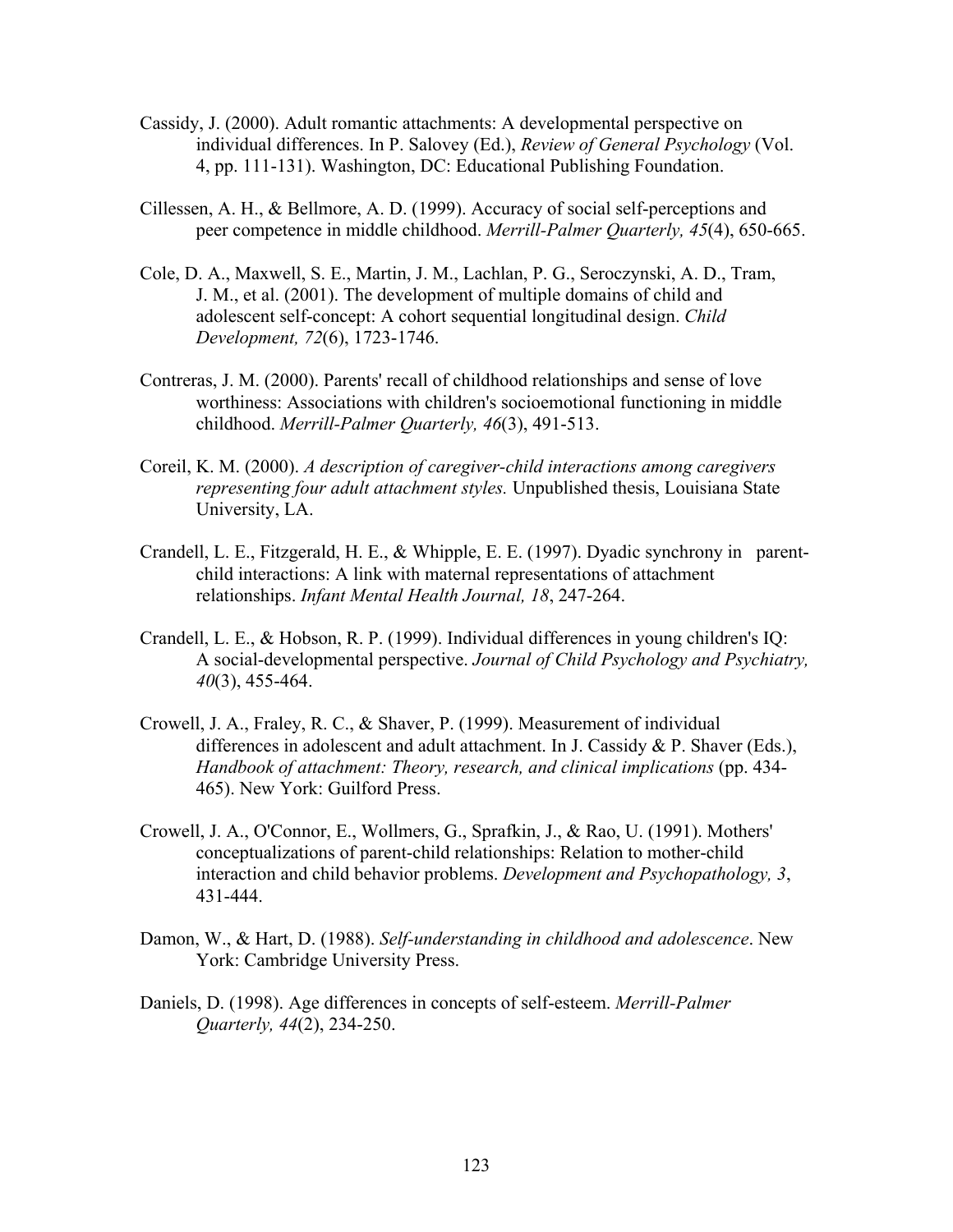- Davis-Kean, E. P., & Sandler, M. H. (2001). A meta-analysis of measures of self-esteem for young children: A framework for future measures. *Child Development, 72*(3), 887-906.
- Davison, K. K., & Birch, L. L. (2001). Weight status, parent reaction, and self-concept in five-year-old girls. *Pediatrics, 107*(1), 46-54.
- Doyle, A. B., Markiewicz, D., Brendgen, M., Lieberman, M., Voss, K. (2000). Child attachment security and self-concept: Associations with mother and father attachment style and marital quality. *Merrill-Palmer Quaterly, 46*(3) 514-523.
- Eccles, J. S., Wigfield, A., Harold, R. D., & Blumenfeld, P. (1993). Age and gender differences in children's self-and task perceptions during elementary school. *Child Development, 64*, 830-847.
- Feeney, B. C., & Noller, P. (1990). Attachment style as a predictor of adult romantic relationships. *Journal of Personality and Social Psychology, 58*, 281-291.
- Feeney, J. A. (1996). Attachment, caregiving, and marital satisfaction. *Personal Relationships, 3*, 401-416.
- Feeney, J. A., Noller, P., & Hanrahan, M. (1994). Assessing adult attachment. In M. B. Sperling, & W. H. Berman (Eds.), *Attachment in adults: Clinical and developmental perspectives* (pp. 128-152). New York: The Guilford Press.
- Granot, D., & Mayseless, O. (2001). Attachment security and adjustment to school in middle childhood. *International Journal of Behvavioral Development, 25*(6), 530- 541.
- Grolnick, W. S., & Slowiaczek, M. L. (1994). Parents' involvement in children's schooling: A multidimensional conceptualization and motivational model. *Child Development, 65*, 237-252.
- Guay, F., Marsh H. W., & Boivin, M. (2003). Academic self-concept and academic achievement: Developmental perspectives on their causal ordering. *Journal of Educational Psychology, 95*(1), 124-136.
- Haring, M., Hewitt, P. L., & Flett, G. L. (2003). Perfectionism, coping, and quality of intimate relationships. *Journal of Marriage and the Family, 65*, 143-158.
- Harter, S. (1982). The Perceived Competence Scale for Children. *Child Development, 53*, 87-97.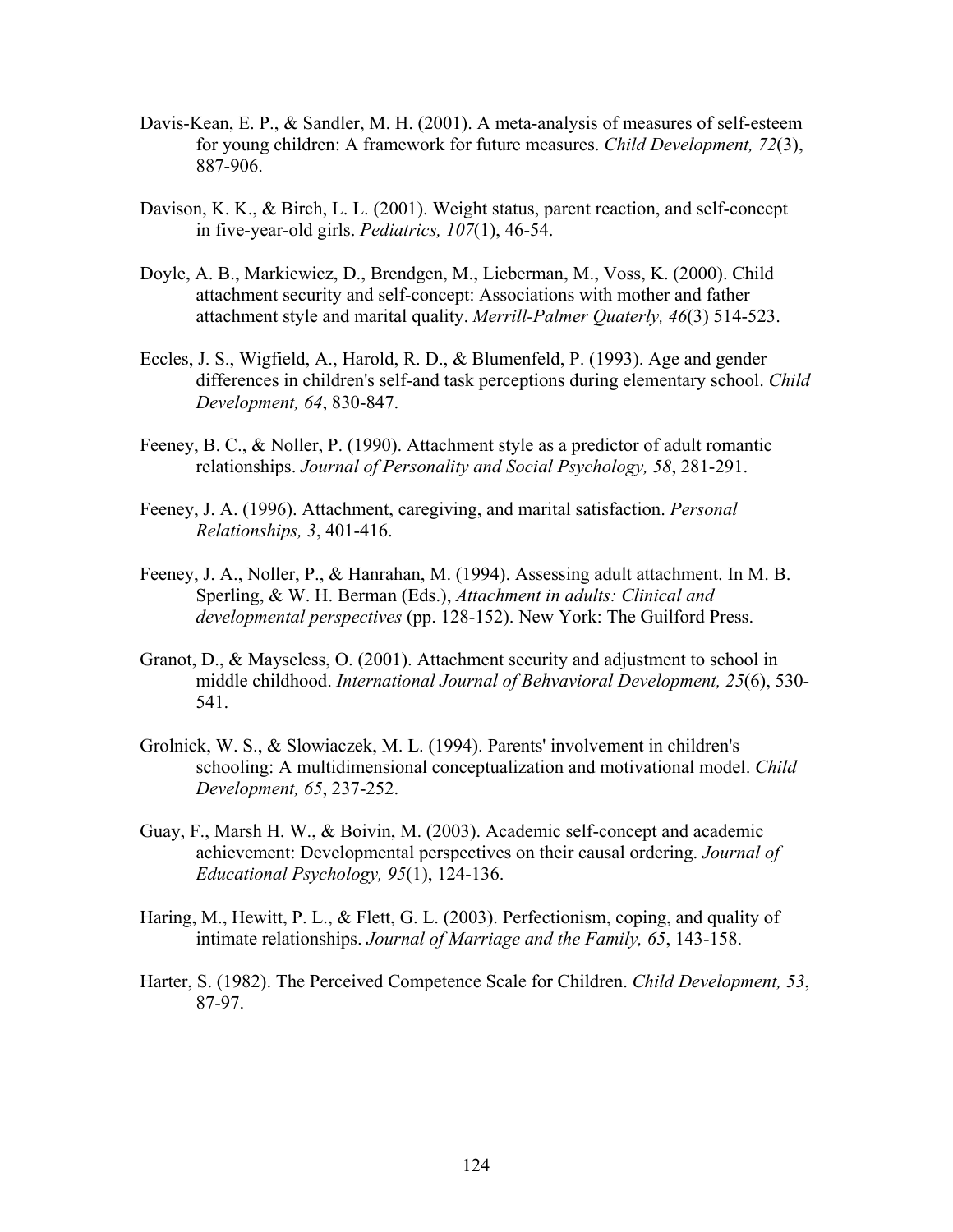- Harter, S. (1983). Developmental perspectives on the self-system. In P. H. Mussen (Series Ed.) & E. M. Hetherington (Vol. Ed.), *Handbook of child psychology:*   $\overline{Vol.4}$ . Socialization and personality development  $(4^{th}$  ed., pp. 275-385). New York: Wiley.
- Harter, S. (1985a). Competence as a dimension of self-evaluations: Toward a comprehensive model of self-worth. In L. R. Leahy (Ed.), *The Development of the Self* (pp. 55-121). New York: Academic Press, INC.
- Harter, S. (1985b). *Manual for the Self-Perception Profile for Children*. Denver, CO: University of Denver.
- Harter, S. (1986). Processes underlying the construction, maintenance, and enhancement of the self-concept in children. In J. A. Suls & G. Greenwald (Eds.), *Psychological perspectives on the self* (Vol. 3, pp. 137-181). Hillsdale, NJ: Erlbaum.
- Harter, S. (1990). Causes, correlate, and the functional role of global self-worth: A Life-Span Perspective. In J. R. Sternberg & J. Kolligian, Jr. (Eds.), *Competence considered* (pp. 67-98). New Haven, CT: Yale University Press.
- Harter, S. (1998). The development of self-representations*.* In W. Damon (Series Ed.) & N. Eisenberg (Vol. Ed.) *Handbook of child psychology: Vol. 3. Social, emotional, and personality development*  $(5<sup>th</sup>$  ed., pp. 553-617). New York: Wiley.
- Harter, S. (1999a). *The construction of the self: A developmental perspective*. New York: The Guilford Press.
- Harter, S. (1999b). Symbolic interactionism revisited: Potential liabilities for the self constructed in the crucible of interpersonal relationships. *Merrill-Palmer Quarterly, 45*(4), 677-693.
- Harter, S., & Pike, R. (1983). *Procedural manual to accompany : The Pictorial Scale of Perceived Competence for Young Children*. Denver, CO: University of Denver.
- Harter, S., & Pike, R. (1984). The Pictorial Scale of Perceived Competence and Social Acceptance for Young Children. *Child Development, 55*, 1969-1982.
- Hazan, C., & Shaver, P. (1987). Romantic love conceptualized as an attachment process. *Journal of Personality and Social Psychology, 52*, 511-524.
- Hazan, C., & Shaver, P. (1994). Attachment as an organizational framework for research on close relationships. *Psychological Inquiry, 5*, 1-22.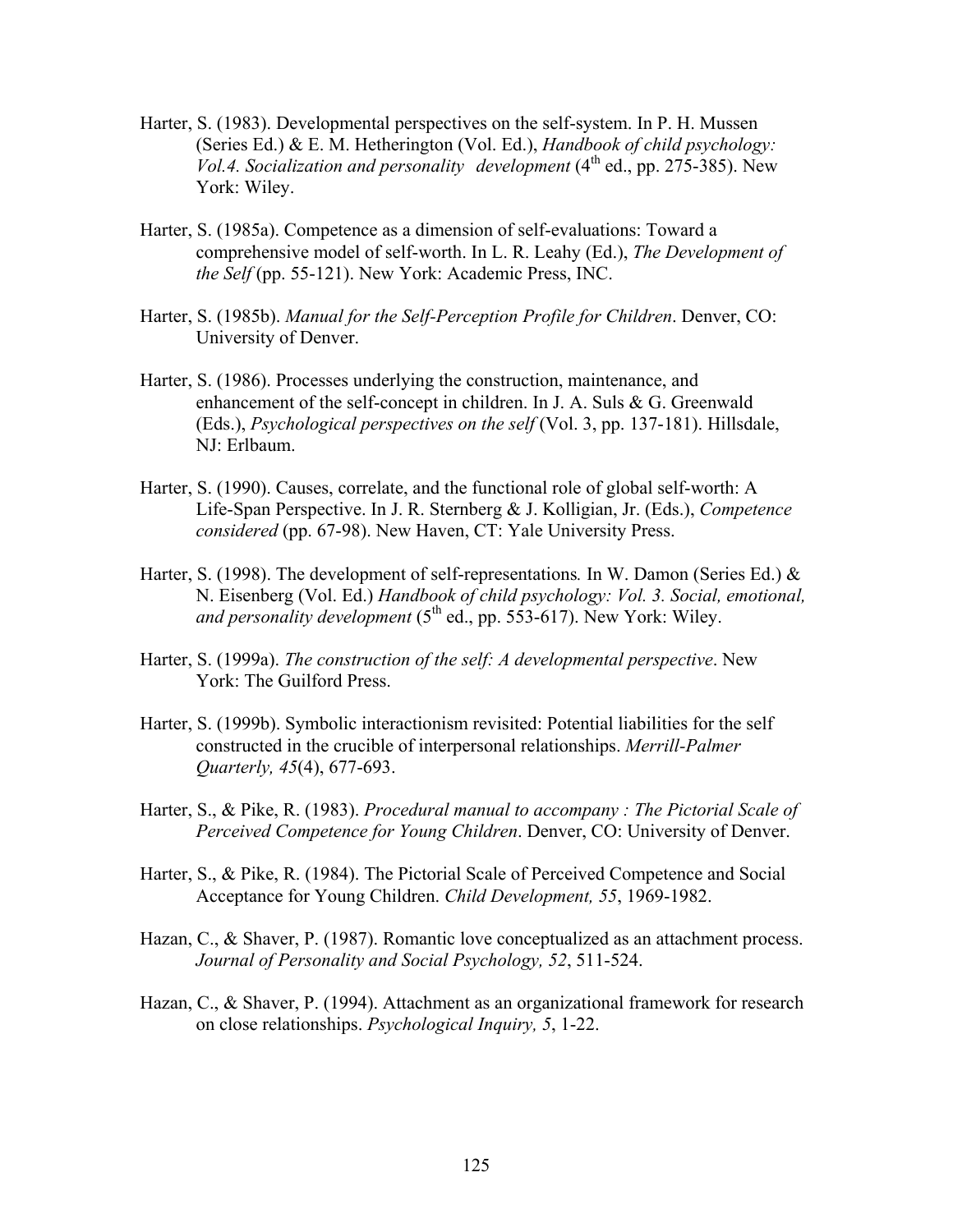- Hazan, C., & Zeifman, D. (1994). Sex and the psychological tether. In K. Bartholomew & D. Perlman (Eds.), *Advances in personal relationships: Vol. 5. Attachment processes in adulthood* (pp. 151-177). London: Jessica Kingsley.
- Hazan, C., & Zeifman, D. (1999). Pair bonds as attachments: Evaluating the evidence. In J. Cassidy & P. Shaver (Eds.), *Handbook of attachment: Theory, research, and clinical applications*. New York: The Guilford Press.
- Huck, S. W. (2000). *Reading statistics and research* (3rd ed.). New York: Longman.
- Jacobs, J. E., Lanza, S., Osgood, D. W., Eccles, J. S., & Wigfield, A. (2002). Changes in children's self-competence and values: Gender and domain differences across grades one through twelve. *Child Development, 73*(2), 509-527.
- Jacobsen, T., Edelstein, W., & Hofmann, V. (1994). A longitudinal study of the relation between representations of attachment in childhood and cognitive functioning in childhood and adolescence. *Developmental Psychology, 30*(1), 112-124.
- Jambunathan, S., Burts, D. C., & Pierce, S. (1999). Developmentally appropriate practices as predictors of the perception of self-competence among preschoolers. *Journal of Research in Childhood Education, 13*(2), 167-175.
- Jambunathan, S., & Hurlburt, N. L. (2000). The influence of parenting attitudes about child-rearing on the perception of self-competence of four-year-old children.
- Jambunathan, S., & Norris, J. A. (2000). Perception of self-competence in relation to language competence among preschoolers. *Child Study Journal, 30*(2), 91-95.
- James, W. (1890). *The Principles of Psychology*. New York: Holt.
- Kagen, S. L., Moore, E., & Bredekamp, S. (1995). *Considering children's early development and learning: Toward common views and vocabulary* (No. 95-03). Washington, DC: National Education Goals Panel.
- Kahneman, D. (1973). *Attention and effort*. Englewood Cliffs, NJ: Prentice-Hall.
- Kenny, M. E., Lomax, R., Brabeck, M., & Fife, J. (1998). Longitudinal pathways linking adolescent reports of maternal attachment and paternal attachment to psychological well-being. *Journal of Early Adolescence, 18*, 221-243.
- Kerns, K. A., Aspelmeier, J. E., Gentzler, A. L., & Grabill, C. M. (2001). Parent-child attachment and monitoring in middle childhood. *Journal of Family Psychology, 15*(1), 69-81.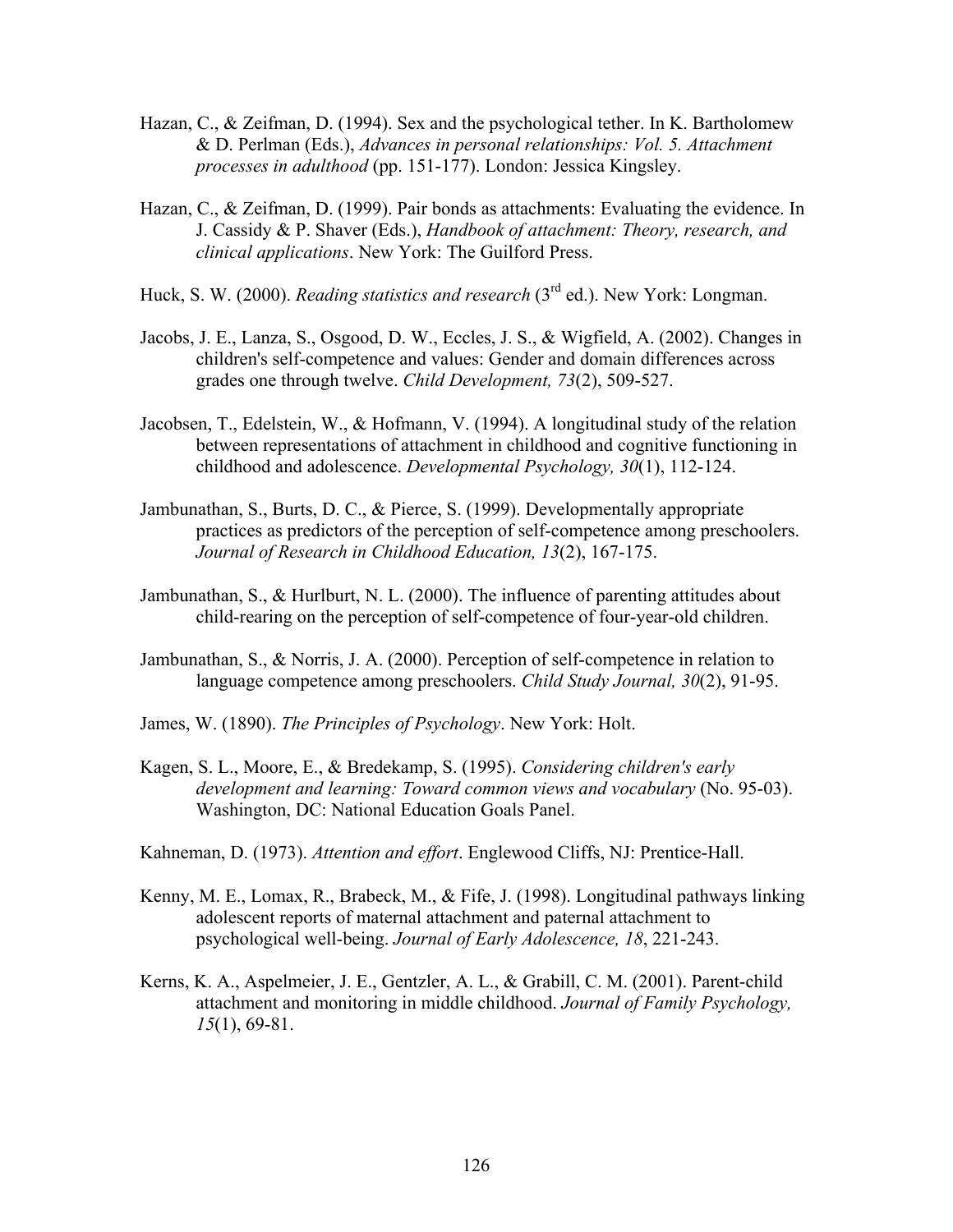- Kerns, K. A., Tomich, P. L., Aspelmeier, J. E., & Contreras, J. M. (2000). Attachment based assessments of parent-child relationships in middle childhood. *Developmental Psychology, 36*(5), 614-626.
- Klein, D. M., & White, J. M. (1996). *Family theories: An introduction*. Thousand Oaks, CA: Sage.
- Kurdek, L. A., & Sinclair, R. J. (2000). Psychological, family, and peer predictors of academic outcomes in first- through fifth grade children. *Journal of Educational Psychology, 92*(3), 449-457.
- Leondari, A., & Kiosseoglou, G. (2000). The relationship of parental attachment and psychological separation to the psychological functioning of young adults. *The Journal of Social Psychology, 140*(4), 451-464.
- Main, M. (1991). Metacognitive knowledge, metacognitive monitoring, and singular (coherent) vs. multiple (incoherent) model of attachment: Findings and directions for future work. In C. Park, M. J. Stevenson-Hinde & P. Marris (Eds.), *Attachment across the life cycle* (pp. 127-159). London: Routledge.
- Marsh, H. W. (1989). Age and sex effects in multiple dimensions of self-concept: Preadolescence to early adulthood. *Journal of Educational Psychology, 81*, 417- 430.
- Marsh, H. W., Byrne, B. M., & Yeung, A. S. (1999). Causal ordering of academic self concept and achievement: Reanalysis of a pioneering study and revised recommendations. *Educational Psychologist, 34*, 154-157.
- Marsh, H. W., & Craven, R. (1997). Academic self-concept: Beyond the dustbowl. In G. Phye (Ed.), *Handbook of classroom assessment: Learning, achievement, and adjustment* (pp. 131-198). Orlando, FL: Academic Press.
- Marsh, H. W., Craven, R., & Debus, R. (1998). Structure, stability, and development of young children's self concepts: A multicohort-multioccasion study. *Child Development, 69*, 1030-1053.
- McGrew, K. S., & Woodcock, R. W. (2001). *Woodcock-Johnson III technical manual*. Itasca, IL: Riverside Publishing.
- Mertler, C. A., & Vannatta, R. A. (2001). *Advanced and multivariate statistical methods*. Los Angeles, CA: Pyrczak.
- Meyers, S. (1998). Personality correlates of adult attachment style. *The Journal of Social Psychology, 138*(3), 407-410.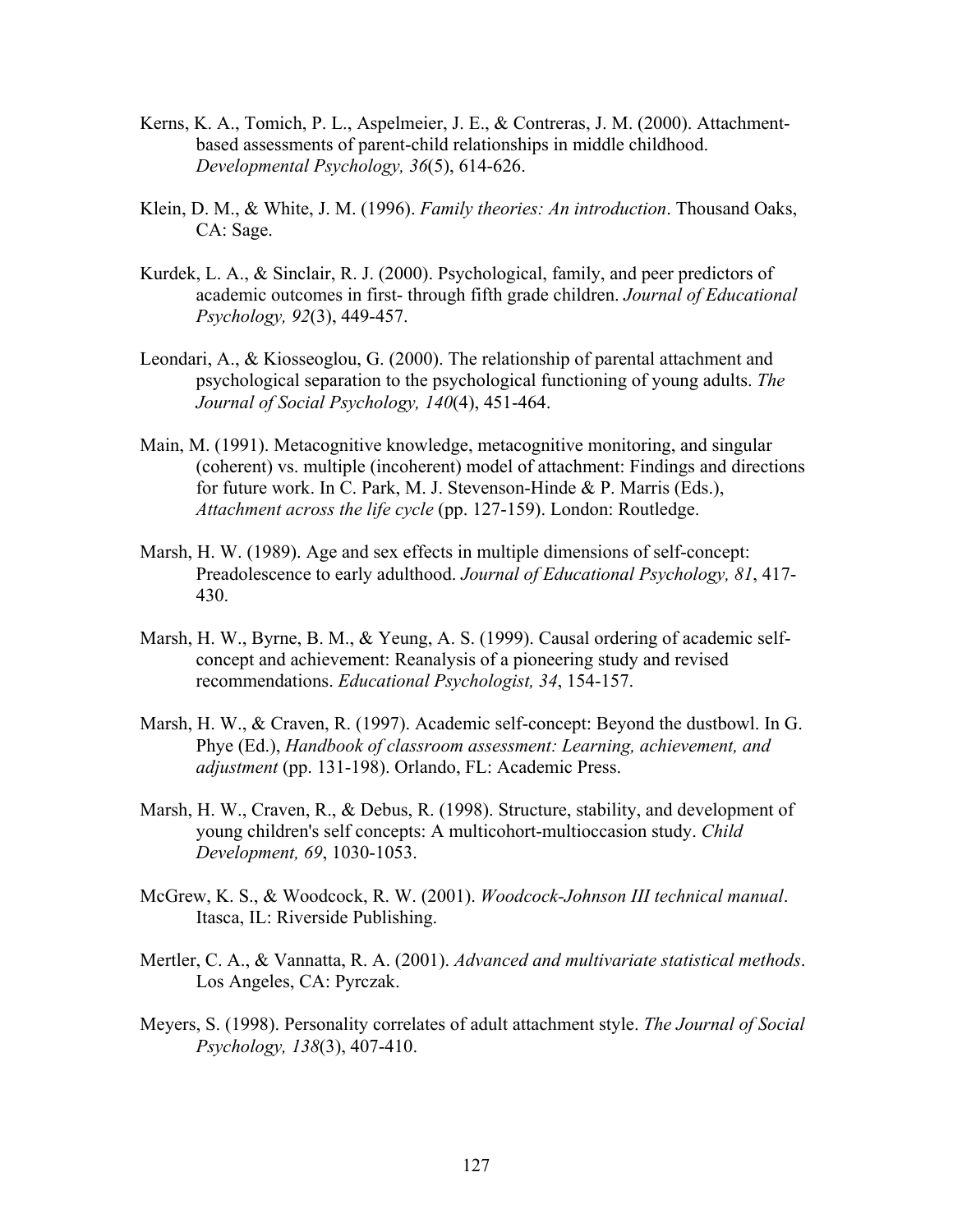- Moss, E., & St-Laurent, D. (2001). Attachment at school age and academic performance. *Developmental Psychology, 37*(6), 863-874.
- Murray, A. D., & Yingling, J. L. (2000). Competence in language at 24 months: Relations with attachment security and home stimulation. *Journal of Genetic Psychology, 161*(2), 133-139.
- Paterson, J., Pryor, J., & Field, J. (1995). Adolescent attachment to parents and friends in relation to aspects of self-esteem. *Journal of Youth and Adolescence, 24*(3), 365- 377.
- Pearson, J. L., Cohn, D. A., Cowan, P. A., & Cowan, C. P. (1994). Earned- and continuous-security in adult attachment: Relation to depressive symptomology and parenting style. *Development and Psychopathology, 6*, 359-373.
- Pedhazur, E. J., (1982). *Multiple regression in behavioral science* (3<sup>rd</sup> ed.). New York: Holt, Rinehart, and Winston.
- Pomerantz, E. M., & Rubel, D. N. (1997). Distinguishing multiple dimensions of conceptions of ability: Implications for self-evaluation. *Child Development, 68*(6), 1165-1180.
- Pungello, E. P., Kupersmidt, J. B., Burchinal, M. R., & Patterson, C. J. (1996). Environmental risk factors and children's achievement from middle childhood to early adolescence. *Developmental Psychology, 32*, 755-767.
- Rosenberg, M. (1965). *Society and the adolescent self-image*. Princeton, NJ: Princeton University Press.
- Rosenberg, M. (1979). *Conceiving the self*. New York: Basic Books, Inc.
- Scharfe, E., & Bartholomew, K. (1994). Reliability and stability of adult attachment patterns. *Personal Relationships, 9*, 51-64.
- Solomon , J., & George, C. (1999). The measurement of attachment security in infancy and childhood. In J. Cassidy & P. Shaver (Eds.), *Handbook of attachment: Theory, research, and clinical applications* (pp. 287-316). New York: The Guilford Press.
- Sroufe, L. A., & Waters, E. (1977). Attachment as an organizational construct. *Child Development, 48*, 1184-1199.
- Steele, M., Steele, H., & Johansson, M. (2002). Maternal predictors of children's social cognition: An attachment perspective. *Journal of Child Psychology and Psychiatry, 43*(7), 861-872.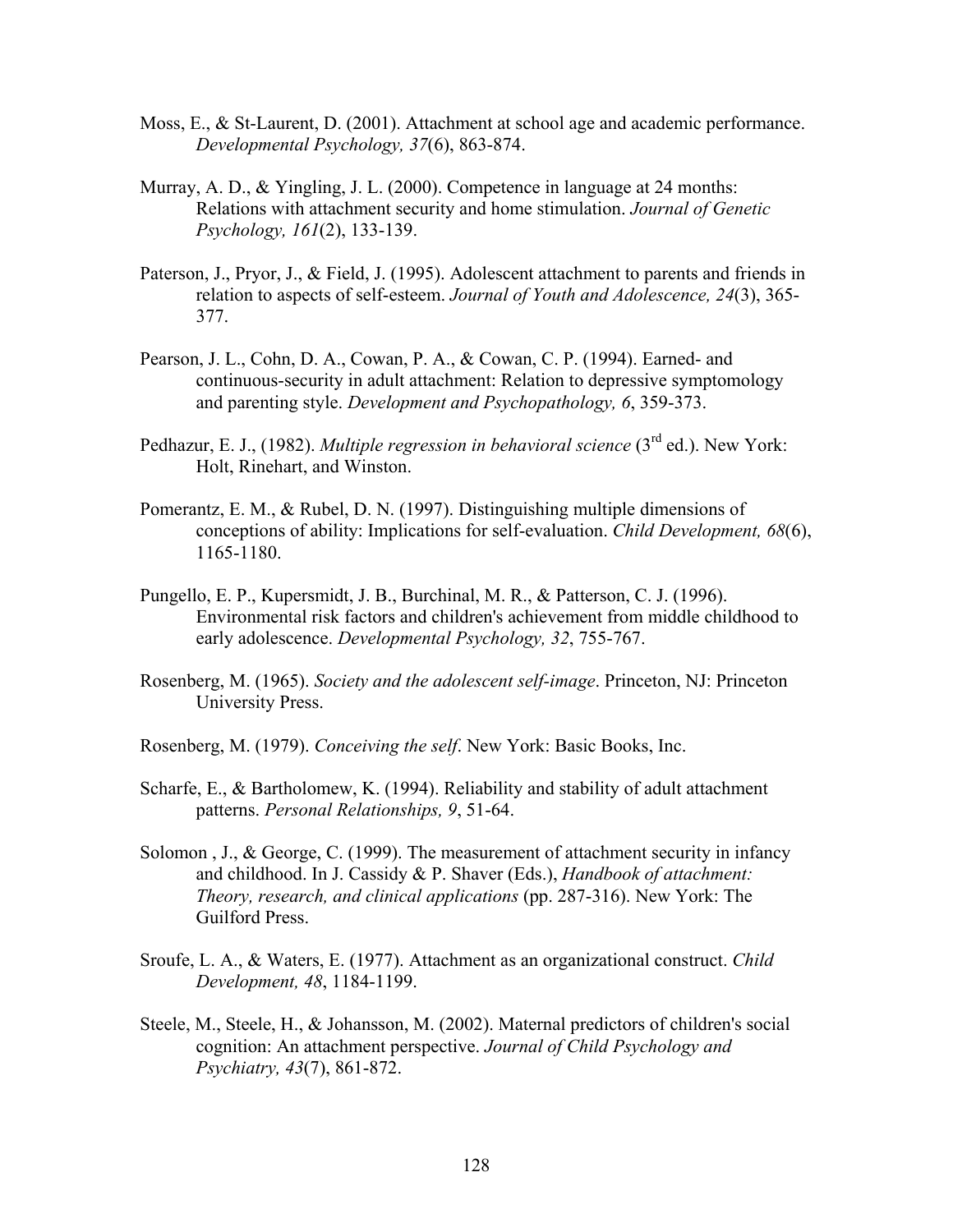- Stipek, D., Recchia, S., & McClintic, S. (1992). Self-evaluation in young children. *Monographs of the Society for Research in Child Development, 57*(1), 1-83.
- van Ijzendoorn, M., Juffer, F., & Duyvesteyn, M. (1995). Breaking the intergenerational cycle of insecure attachment: A review of the effects of attachment-based interventions on maternal sensitivity and infant security. *Journal of Child Psychology and Psychiatry, 36*, 225-248.
- Verschueren, K., Marcoen, A., & Schoefs, V. (1996). The internal working model of the self, attachment, and competence in five-year-olds. *Child Development, 67*, 2493- 2511.
- Wigfield, A., Eccles, J. S., Yoon, K. S., Harold, R. D., Arbreton, A. J., Freedman , D. C., et al. (1997). Change in children's competence beliefs and subjective task values across the elementary school years: A 3-year study. *Journal of Educational Psychology, 89*, 451-469.
- Woodcock, R. W., McGrew, K. S., & Mather, N. (2001). *Woodcock-Johnson III*. Itasca, IL: Riverside Publishing.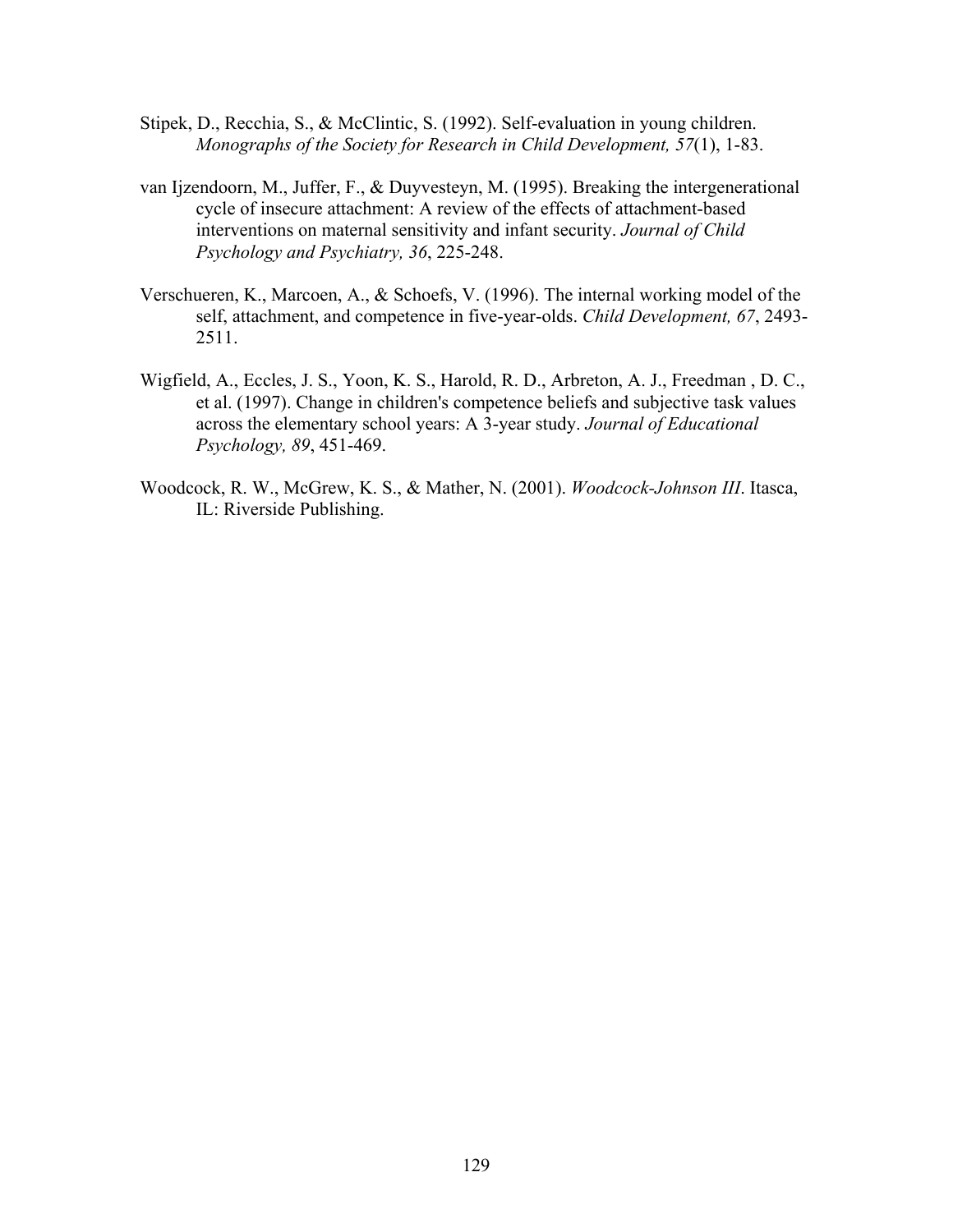APPENDIX A

RELATIONSHIP QUESTIONNAIRE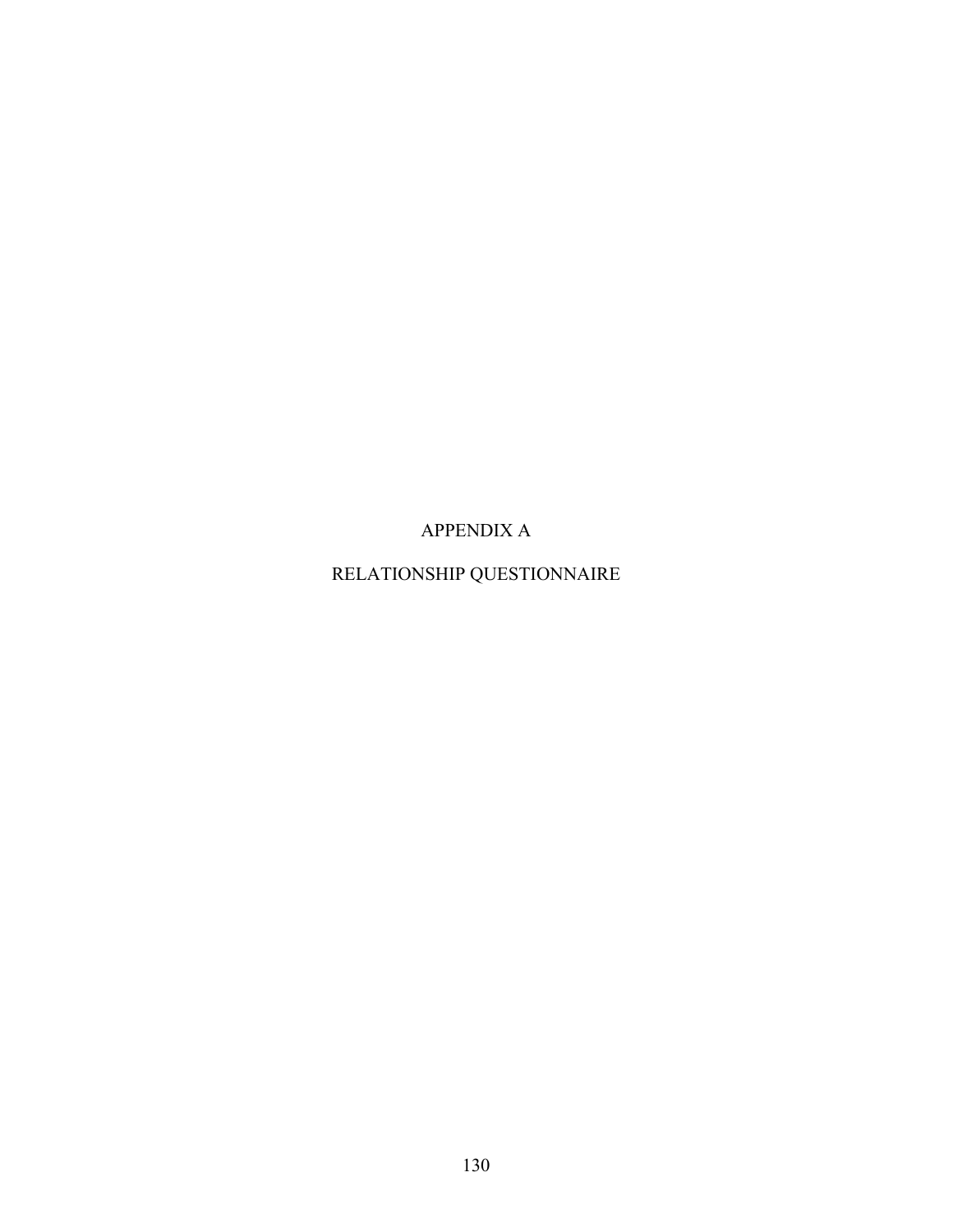## RELATIONSHIP QUESTIONNAIRE BARTHOLOMEW AND HOROWITZ (1991)

Below are statements about how some people form relationships with other people, Based on your own relationships, indicate if you agree or disagree with each statement.

> $1 =$  Strongly Agree  $2 = \text{Agree}$  $3 = Disagree$  $4 =$  Strongly Disagree

A. It is easy for me to become emotionally close to others. I am comfortable depending on others and having others depend on me. I don't worry about being alone or having others not accept me.

1 2 3 4

B. I am comfortable without close emotional relationships. It is very important to me to feel independent and self-sufficient. I prefer not to depend on others or have others depend on me.

1 2 3 4

C. I want to be emotionally intimate with others but I often find that others are reluctant to get as close as I would like. I don't like being without close relationships, but sometimes I worry that others don't value me as much as I value them.

1 2 3 4

D. I am uncomfortable getting close to others. I want emotionally close relationships, but I find it difficult to trust others completely, or to depend on them. I worry I will be hurt if I allow myself to become too close to others.

1 2 3 4

Which of the above descriptions do you think fits you best? A B C D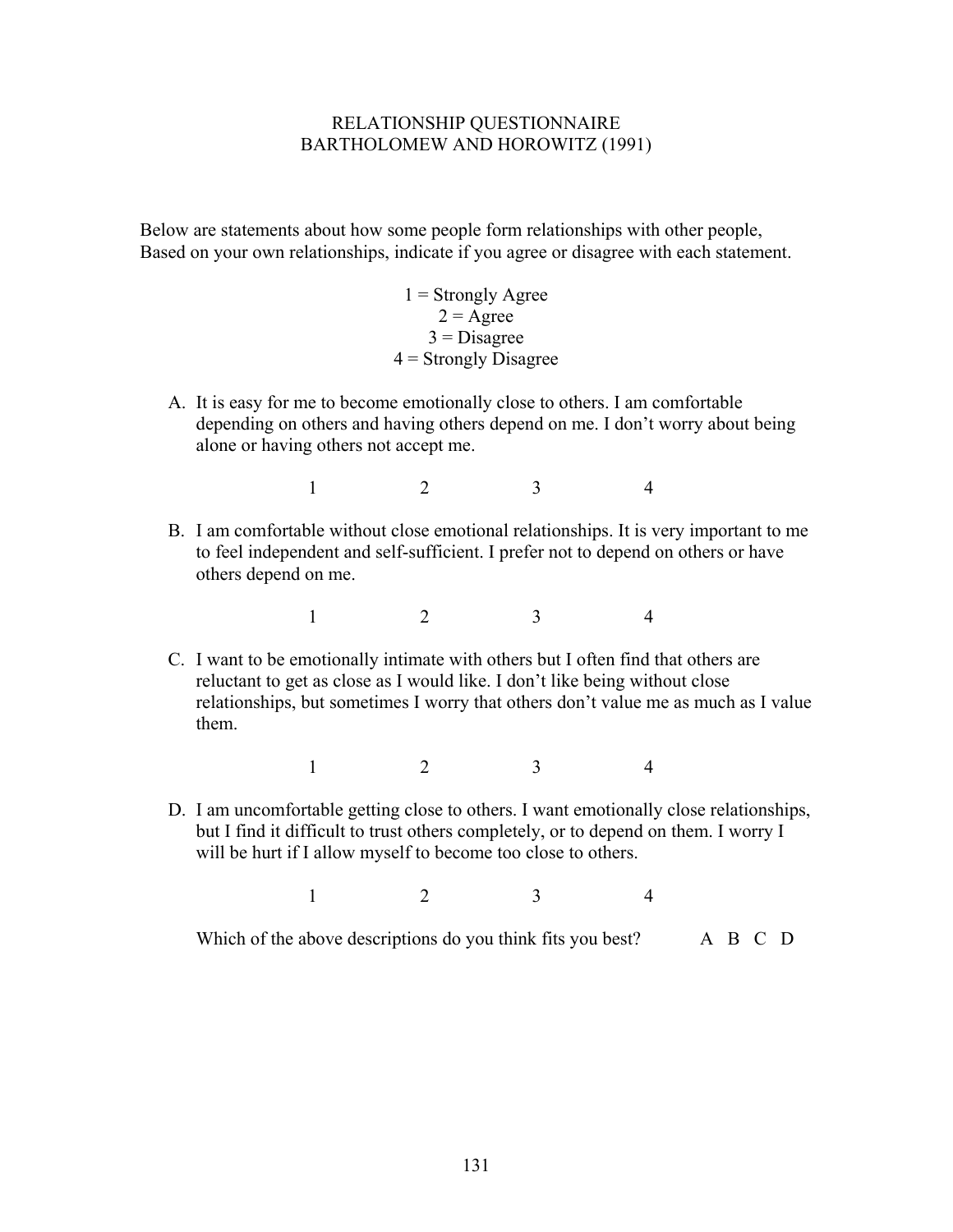APPENDIX B

ATTACHMENT STYLE QUESTIONNAIRE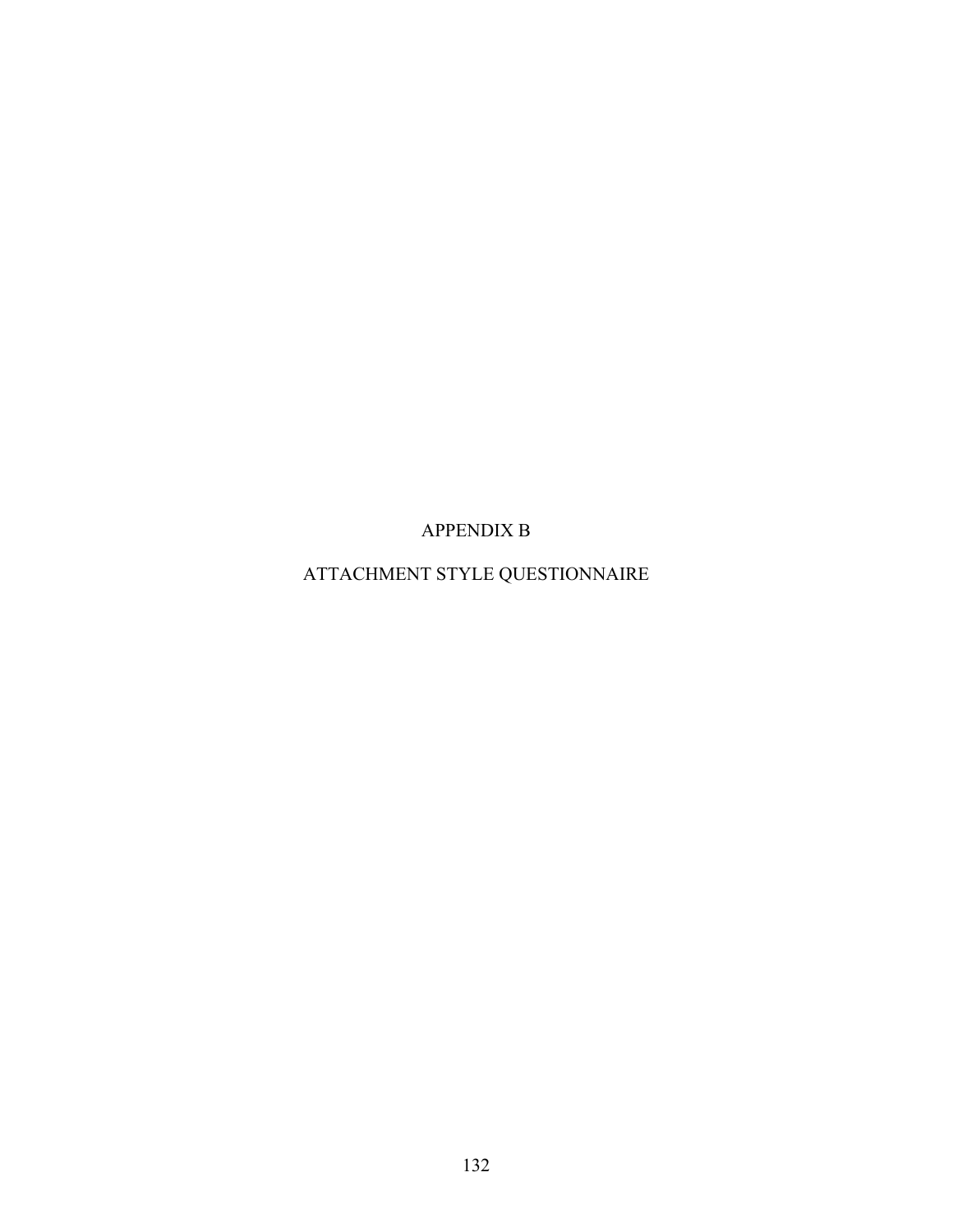# ATTACHMENT STYLE QUESTIONNAIRE FEENEY, NOLLER, AND HANRAHAN (1994)

# Below are some statements that describe people. Indicate how much you *disagree* or *agree* with each of he following statements.

 $1$  = Totally Disagree  $2 =$  Strongly Disagree  $3 =$  Slightly Disagree  $4 =$ Slightly Agree  $5 =$  Strongly Agree  $6 = \text{Totally Age}$ 

| a. Overall, I am a worthwhile person.                                        | 1 2 3 4 5 6 |
|------------------------------------------------------------------------------|-------------|
| b. I am easier to get to know than most people.                              | 1 2 3 4 5 6 |
| c. I feel confident that other people will be there for me when I need them. | 1 2 3 4 5 6 |
| d. I prefer to depend on myself rather than other people.                    | 1 2 3 4 5 6 |
| e. I prefer to keep to myself.                                               | 1 2 3 4 5 6 |
| f. To ask for help is to admit that you're a failure.                        | 1 2 3 4 5 6 |
| g. People's worth should be judged by what they achieve.                     | 1 2 3 4 5 6 |
| h. Achieving things is more important than getting on with others.           | 1 2 3 4 5 6 |
| i. Doing your best is more important that getting on with others.            | 1 2 3 4 5 6 |
| j. If you've got a job to do, you should do it not matter who gets hurt.     | 1 2 3 4 5 6 |
| k. It's important to me that others like me.                                 | 1 2 3 4 5 6 |
| 1. It's important to me to avoid doing things that others won't like.        | 1 2 3 4 5 6 |
| m. I find it hard to make a decision unless I know what other people thing.  | 1 2 3 4 5 6 |
| n. My relationships with others are generally superficial.                   | 1 2 3 4 5 6 |
| o. Sometimes I think I am no good at all.                                    | 1 2 3 4 5 6 |
| p. I find it hard to trust other people.                                     | 1 2 3 4 5 6 |
| q. I find it difficult to depend on others.                                  | 1 2 3 4 5 6 |
| r. I find that others are reluctant to get as close as I would like.         | 1 2 3 4 5 6 |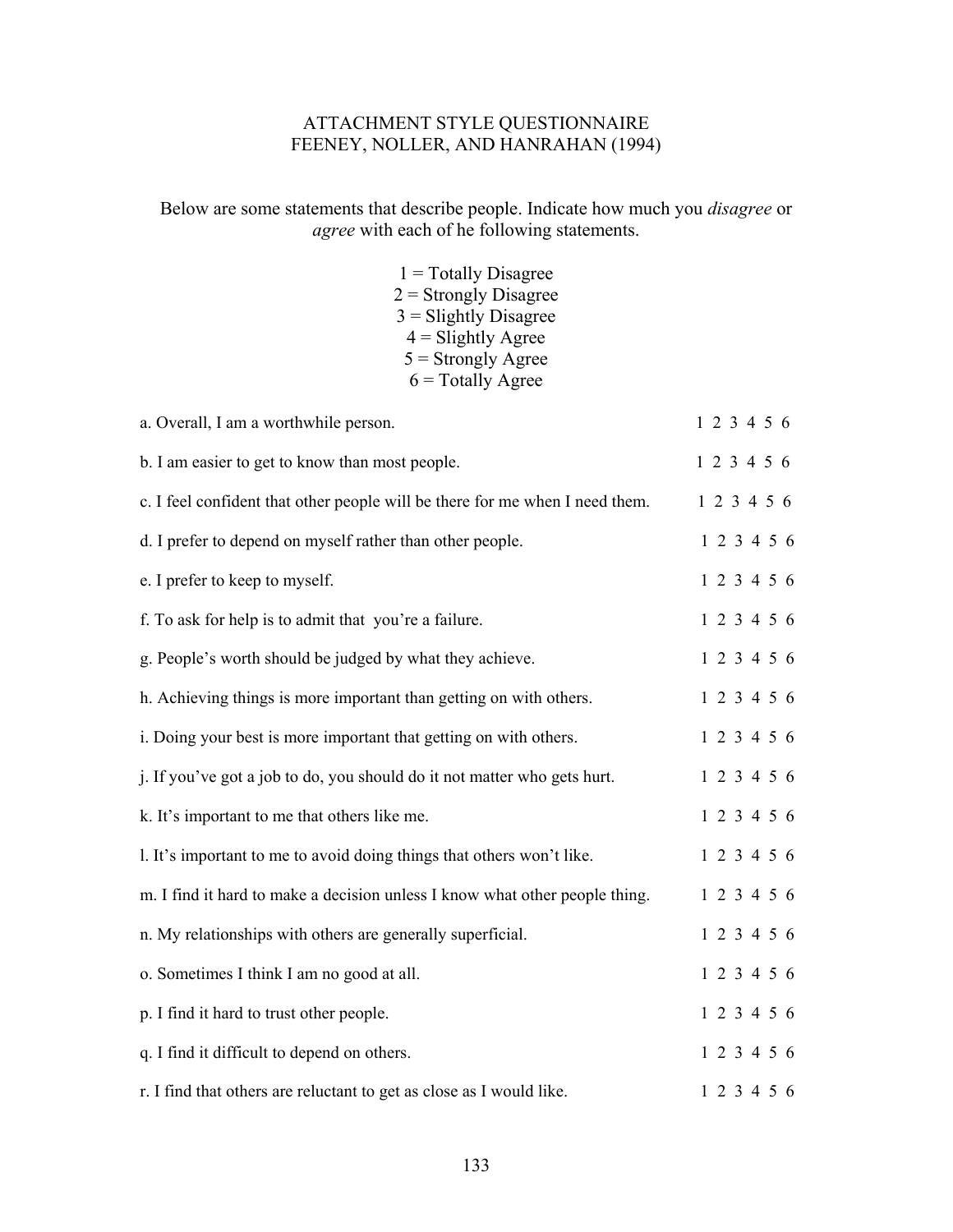| s. I find it relatively easy to get close to other people.                            | 123456      |  |  |
|---------------------------------------------------------------------------------------|-------------|--|--|
| t. I find it easy to trust others.                                                    | 1 2 3 4 5 6 |  |  |
| u. I feel comfortable depending on other people.                                      | 1 2 3 4 5 6 |  |  |
| v. I worry that others won't care about me as much as I care about them.              | 1 2 3 4 5 6 |  |  |
| w. I worry about people getting too close.                                            | 1 2 3 4 5 6 |  |  |
| x. I worry that I won't measure up to other people.                                   | 1 2 3 4 5 6 |  |  |
| y. I have mixed feelings about being close to others.                                 | 1 2 3 4 5 6 |  |  |
| z. While I want to get close to others, I feel uneasy about it.                       | 1 2 3 4 5 6 |  |  |
| aa. I wonder why people would want to get involved with me.                           | 1 2 3 4 5 6 |  |  |
| bb. It's very important to me to have a close relationship.                           | 1 2 3 4 5 6 |  |  |
| cc. I worry a lot about my relationships.                                             | 1 2 3 4 5 6 |  |  |
| dd. I wonder how I would cope without someone to love me.                             | 1 2 3 4 5 6 |  |  |
| ee. I feel confident about relating to others.                                        | 1 2 3 4 5 6 |  |  |
| ff. I often feel left out or alone.                                                   | 1 2 3 4 5 6 |  |  |
| gg. I often worry that I do not really fit in with other people.                      | 1 2 3 4 5 6 |  |  |
| hh. Often people have their own problems, so I don't bother them with mine.           | 1 2 3 4 5 6 |  |  |
| ii. When I talk over my problems with others, I generally feel ashamed<br>or foolish. | 1 2 3 4 5 6 |  |  |
| ji. I am too busy with other activities to put much time into relationships.          | 1 2 3 4 5 6 |  |  |
| kk. If something is bothering me, others are generally aware and concerned.           | 1 2 3 4 5 6 |  |  |
| II. I am confident that other people will like and respect me.                        | 1 2 3 4 5 6 |  |  |
| mm. I get frustrated when others are not available when I need them.                  | 1 2 3 4 5 6 |  |  |
| nn. Other people often disappoint me.                                                 | 1 2 3 4 5 6 |  |  |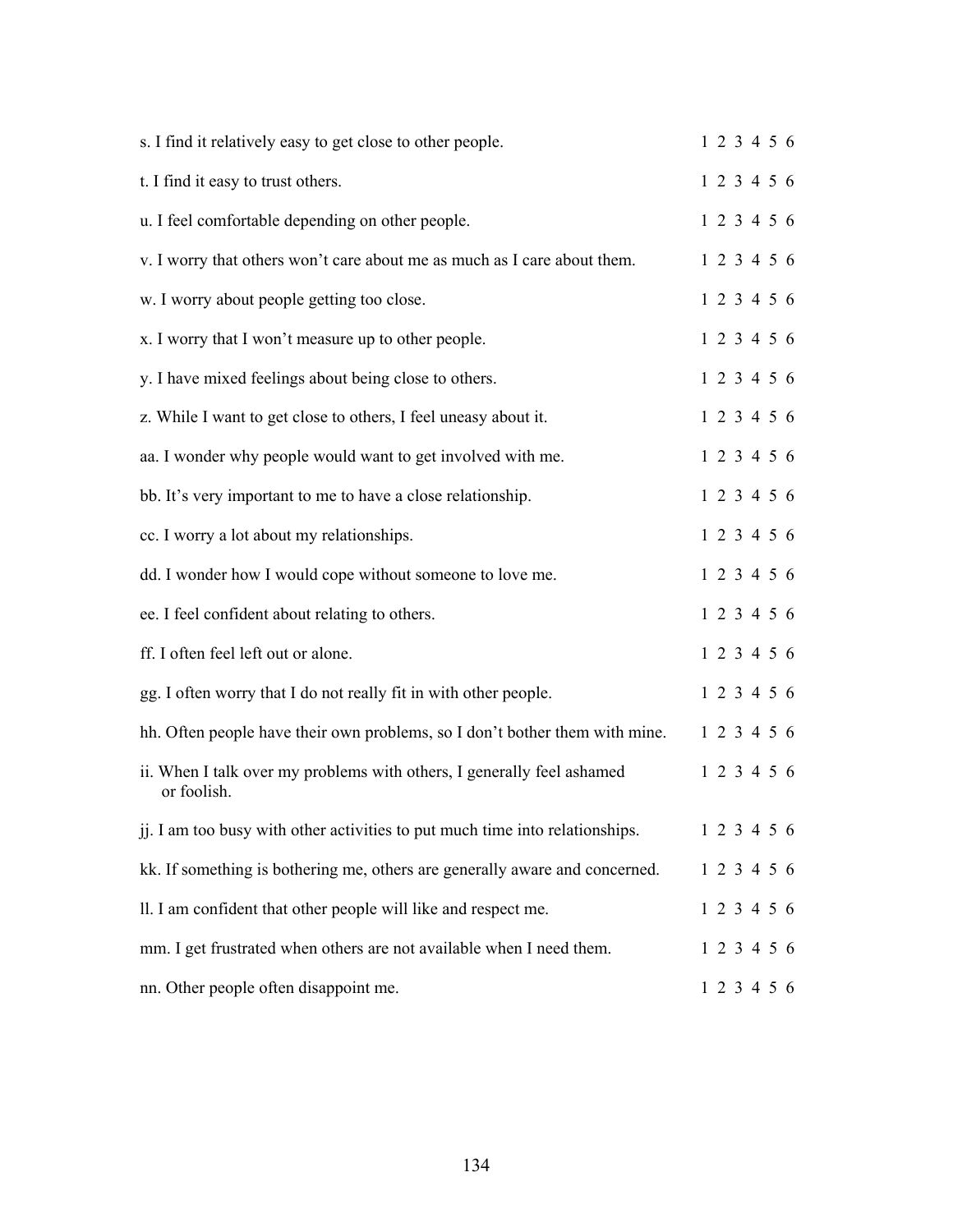APPENDIX C

PICTORIAL SCALE OF PERCEIVED COMPETENCE AND SOCIAL ACCEPTANCE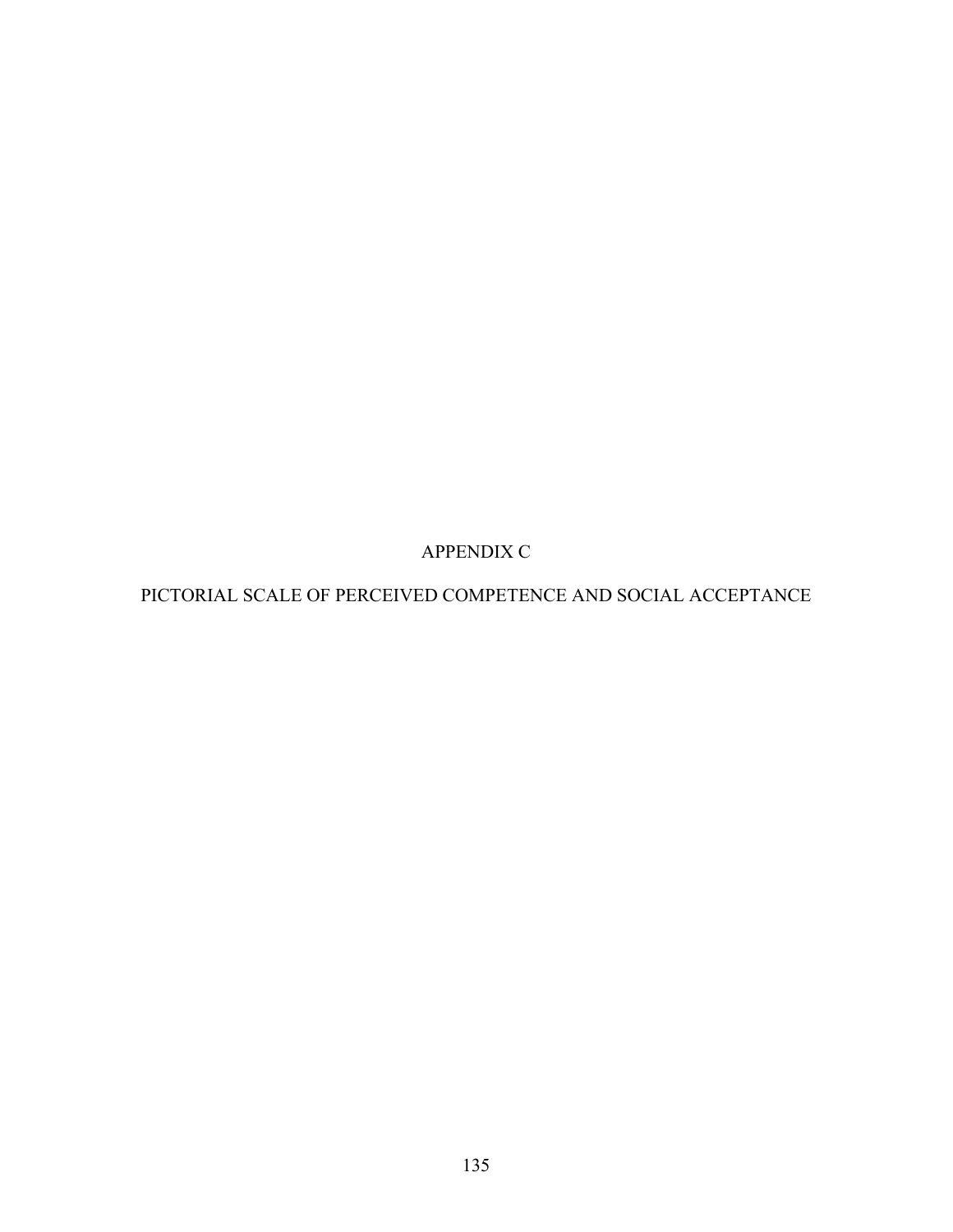# PICTORIAL SCALE OF PERCEIVED COMPETENCE AND SOCIAL ACCEPTANCE

Name/IDNO \_\_\_\_\_\_\_\_\_\_\_\_\_\_\_\_\_\_\_\_\_\_\_\_\_\_\_\_\_\_ Birthday\_\_\_\_\_\_\_\_\_\_\_\_\_\_\_\_\_\_\_\_\_\_\_

Interview Date/Time\_\_\_\_\_\_\_\_\_\_\_\_\_\_\_\_\_\_\_\_\_\_\_\_ Interviewer\_\_\_\_\_\_\_\_\_\_\_\_\_\_\_\_\_\_\_\_

|                  |                              | Score<br>$(1 - 4)$ |
|------------------|------------------------------|--------------------|
| 1.               | Good at numbers              |                    |
| 2.               | Friends to play with         |                    |
| 3.               | Good at swinging             |                    |
| $\overline{4}$ . | Eats at friends              |                    |
| 5.               | Knows a lot in school        |                    |
| 6.               | Others share                 |                    |
| 7.               | Good at climbing             |                    |
| 8.               | Mom takes you places         |                    |
| 9.               | Can read alone               |                    |
| 10.              | Friends to play games with   |                    |
| 11.              | Good at bouncing ball        |                    |
| 12.              | Mom cooks favorite foods     |                    |
| 13.              | Good at writing words        |                    |
| 14.              | Has friends on playground    |                    |
| 15.              | Good at skipping             |                    |
| 16.              | Mom reads to you             |                    |
| 17.              | Good at spelling             |                    |
| 18.              | Gets asked to play by others |                    |
| 19.              | Good at running              |                    |
| 20.              | Stays overnight at friends   |                    |
| 21.              | Good at adding               |                    |
| 22.              | Others sit next to you       |                    |
| 23.              | Good at jumping rope         |                    |
| 24.              | Mom talks to you             |                    |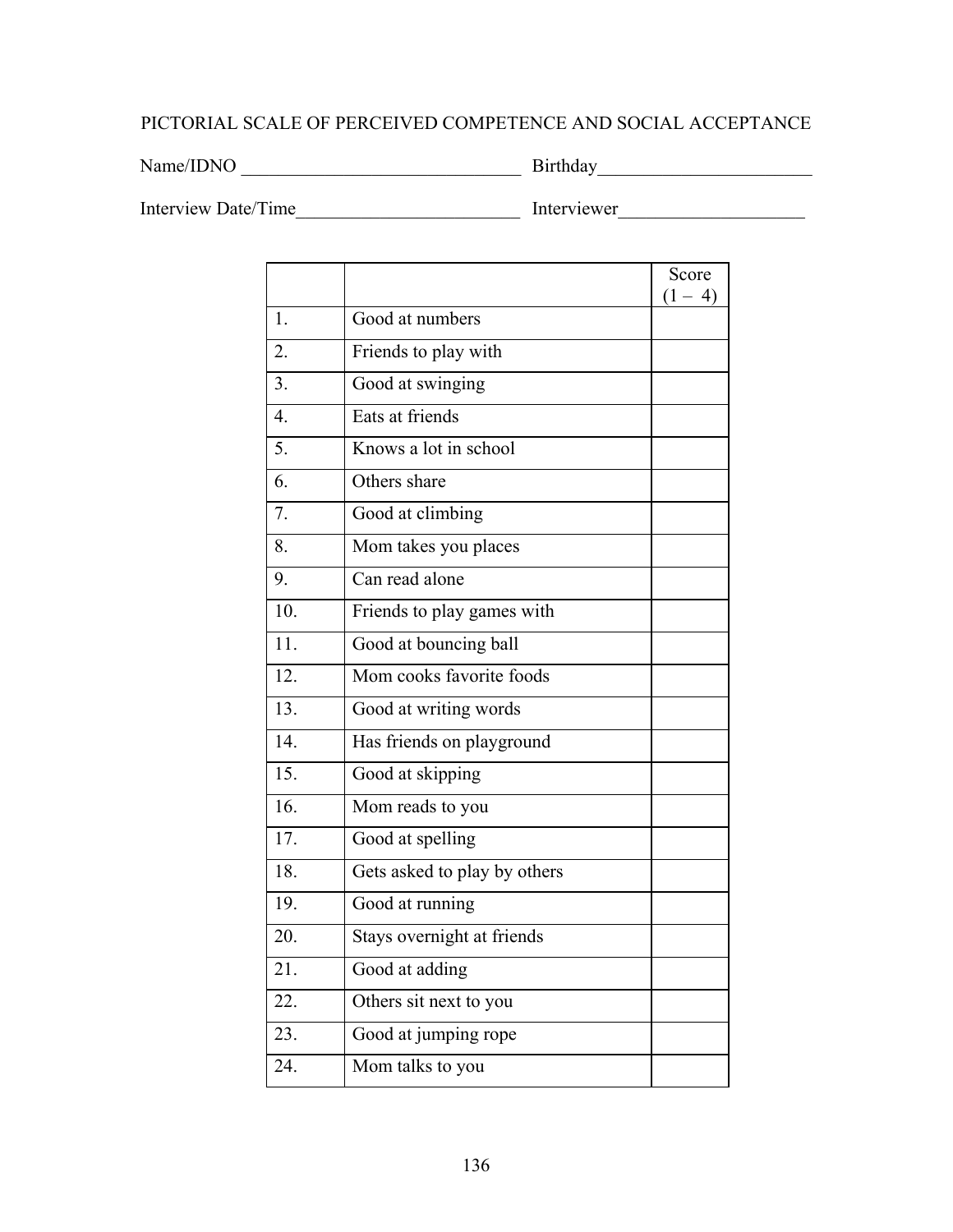APPENDIX D

SELF-PERCEPTION PROFILE FOR CHILDREN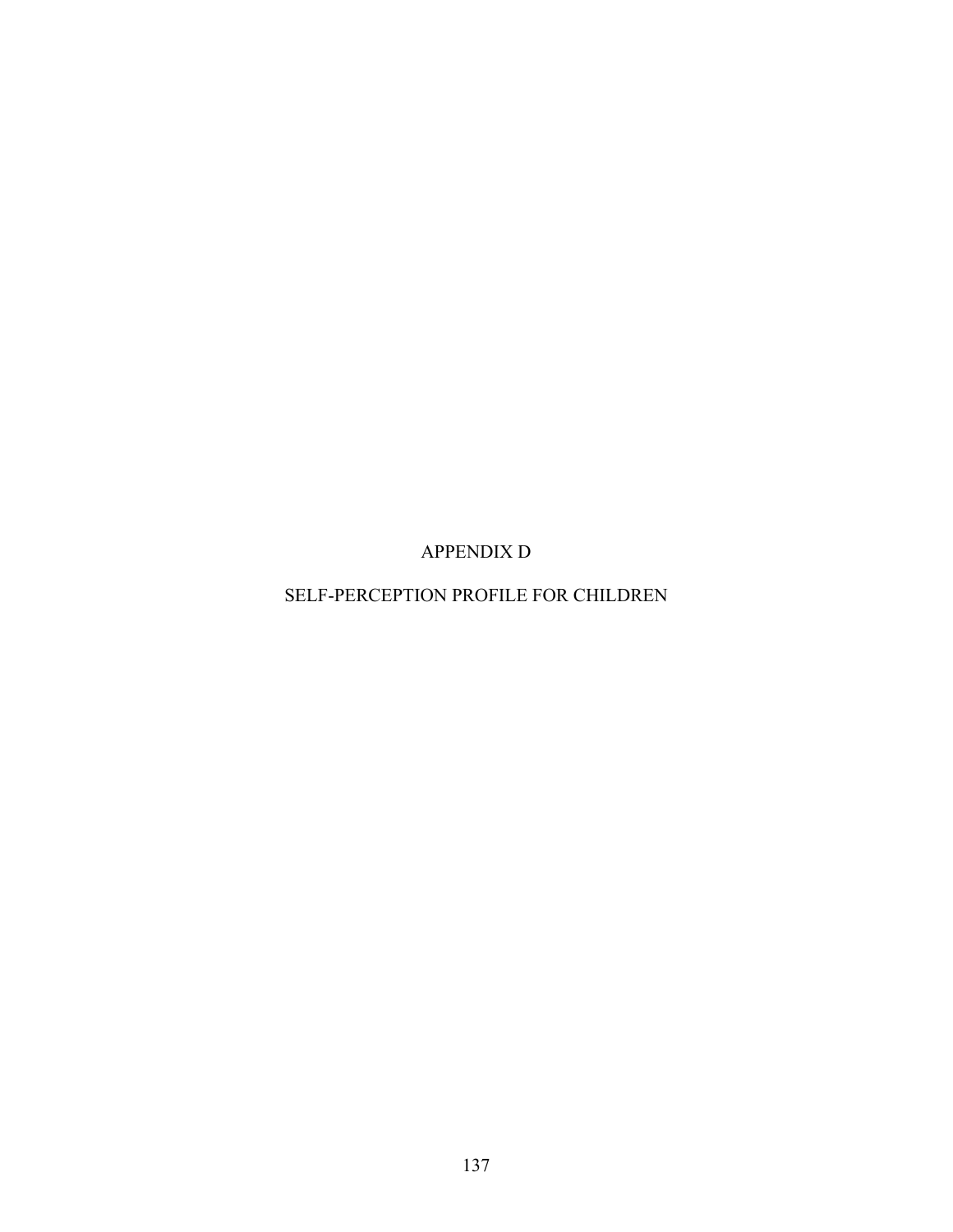| Name/IDNO<br><u> 1989 - Johann Barn, mars ann an t-Amhain Aonaich an t-Aonaich an t-Aonaich ann an t-Aonaich ann an t-Aonaich</u> |                          |                                                     |                                                                          |            |                                                                                              |                           |                          |  |
|-----------------------------------------------------------------------------------------------------------------------------------|--------------------------|-----------------------------------------------------|--------------------------------------------------------------------------|------------|----------------------------------------------------------------------------------------------|---------------------------|--------------------------|--|
|                                                                                                                                   | Interview Date/Time      |                                                     |                                                                          |            | Interviewer                                                                                  |                           |                          |  |
| (a)                                                                                                                               | Really<br>true<br>For me | <b>Sample Question</b><br>Sort of<br>true<br>for me | Some kids would rather<br>play outdoors in their<br>spare time           | But        | Other kids would<br>rather watch T.V.                                                        | Sort of<br>true<br>for me | Really<br>true<br>for me |  |
| $\overline{1}$                                                                                                                    |                          |                                                     | Some kids feel that they<br>are very good at their<br>school work        | But        | Other kids <i>worry</i> about<br>whether they can do<br>the school work<br>assigned to them. |                           |                          |  |
| $\overline{2}$                                                                                                                    |                          |                                                     | Some kids find it <i>hard</i> to<br>make friends                         | <b>But</b> | Other kids find it's<br>pretty easy to make<br>friends                                       |                           |                          |  |
| 3                                                                                                                                 |                          |                                                     | Some kids do very <i>well</i> at<br>all kinds of sports                  | But        | Other kids <i>don't</i> feel<br>that they are very good<br>when it comes to sports           |                           |                          |  |
| 4                                                                                                                                 |                          |                                                     | Some kids are <i>happy</i> with<br>the way they look                     | But        | Other kids are not<br>happy with the way<br>they look                                        |                           |                          |  |
| 5                                                                                                                                 |                          |                                                     | Some kids often do not<br>like the way they behave                       | <b>But</b> | Other kids usually like<br>the way they behave                                               |                           |                          |  |
| 6                                                                                                                                 |                          |                                                     | Some kids are often<br><i>unhappy</i> with themselves                    | <b>But</b> | Other kids are pretty<br><i>pleased</i> with<br>themselves                                   |                           |                          |  |
| 7                                                                                                                                 |                          |                                                     | Some kids feel like they<br>are just as smart as other<br>kids their age | But        | Other kids aren't so<br>sure and <i>wonder</i> if they<br>are as smart                       |                           |                          |  |
| 8                                                                                                                                 |                          |                                                     | Some kids have <i>a lot</i> of<br>friends                                | But        | Other kids <i>don't</i> have<br>very many friends                                            |                           |                          |  |
| 9                                                                                                                                 |                          |                                                     | Some kids wish they could<br>be a lot better at sports                   | But        | Other kids feel they are<br>good enough at sports                                            |                           |                          |  |
| 10                                                                                                                                |                          |                                                     | Some kids are <i>happy</i> with<br>their height and weight               | But        | Other kids wish their<br>height or weight were<br>different                                  |                           |                          |  |
| 11                                                                                                                                |                          |                                                     | Some kids usually do the<br>right thing                                  | But        | Other kids often don't<br>do the right thing                                                 |                           |                          |  |

# SELF-PERCEPTION PROFILE FOR CHILDREN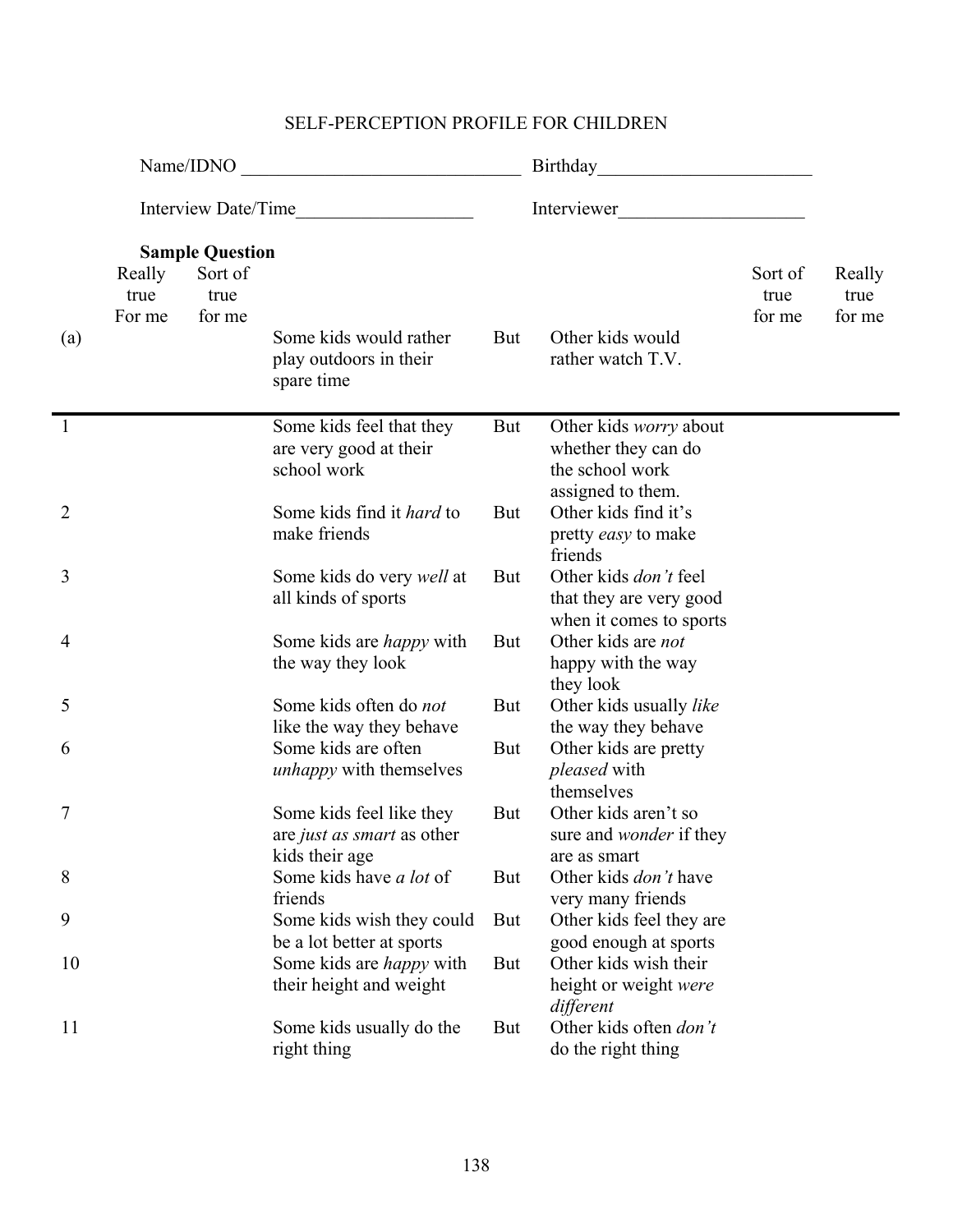| 12 | Some kids <i>don't</i> like the<br>way they are leading their<br>life                            | <b>But</b> | Other kids <i>do</i> like the<br>way they are leading<br>their life                            |
|----|--------------------------------------------------------------------------------------------------|------------|------------------------------------------------------------------------------------------------|
| 13 | Some kids are pretty <i>slow</i><br>in finishing their school<br>work                            | <b>But</b> | Other kids can do their<br>school work <i>quickly</i>                                          |
| 14 | Some kids would like to<br>have a lot more friends                                               | <b>But</b> | Other kids have as<br>many friends as they<br>want                                             |
| 15 | Some kids think they<br>could do well at just about<br>any sports activity they<br>haven't tried | But        | Other kids are afraid<br>they might <i>not</i> do well<br>at sports they haven't<br>ever tried |
| 16 | Some kids wish their body<br>was different                                                       | <b>But</b> | Other kids like their<br>body the way it is                                                    |
| 17 | Some kids usually <i>act</i> the<br>way they know they are<br><i>supposed</i> to                 | <b>But</b> | Other kids often <i>don't</i><br>act the way they are<br>supposed to                           |
| 18 | Some kids are <i>happy</i> with<br>themselves as a person                                        | But        | Other kids are often<br><i>not</i> happy with<br>themselves                                    |
| 19 | Some kids often <i>forget</i><br>what they learn                                                 | <b>But</b> | Other kids can<br>remember things easily                                                       |
| 20 | Some kids are always<br>doing things with <i>a lot</i> of<br>kids                                | <b>But</b> | Other kids usually do<br>things by <i>themselves</i>                                           |
| 21 | Some kids feel that they<br>are <i>better</i> than others their<br>age at sports                 | But        | Other kids <i>don't</i> feel<br>they can play as well                                          |
| 22 | Some kids wish their<br>physical appearance (how<br>they look) was different                     | <b>But</b> | Other kids like their<br>physical appearance<br>the way it is                                  |
| 23 | Some kids usually get in<br><i>trouble</i> because of things<br>they do                          | But        | Other kids usually<br><i>don't</i> do things that get<br>them in trouble                       |
| 24 | Some kids like the kind of<br><i>person</i> they are                                             | <b>But</b> | Other kids often wish<br>they were someone<br>else                                             |
| 25 | Some kids do very well at<br>their classwork                                                     | <b>But</b> | Other kids <i>don't</i> do<br>very well at their<br>classwork                                  |
| 26 | Some kids wish that more<br>people their age liked<br>them                                       | But        | Other kids feel that<br>most people their age.<br>do like them                                 |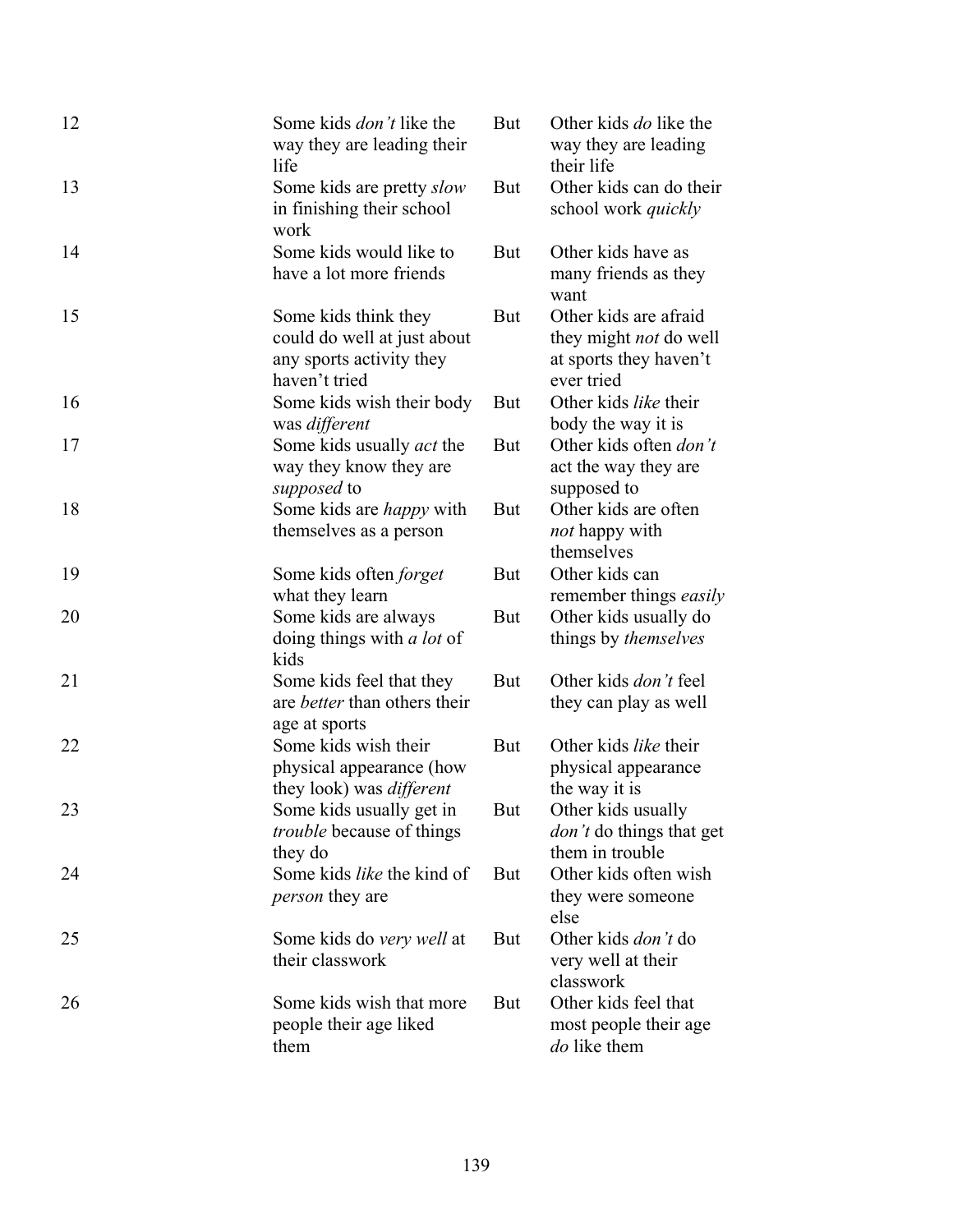| 27 | In games and sports some<br>kids usually <i>watch</i> instead<br>of play | But        | Other kids usually <i>play</i><br>rather than just watch                  |
|----|--------------------------------------------------------------------------|------------|---------------------------------------------------------------------------|
| 28 | Some kids wish something<br>about their face or hair<br>looked different | But        | Other kids like their<br>face and hair the way<br>they are                |
| 29 | Some kids do things they<br>know they shouldn't do                       | <b>But</b> | Other kids <i>hardly</i> ever<br>do things they know<br>they shouldn't do |
| 30 | Some kids are very <i>happy</i><br>being the way they are                | But        | Other kids wish they<br>were different                                    |
| 31 | Some kids have <i>trouble</i><br>figuring out the answers in<br>school   | <b>But</b> | Other kids almost<br><i>always</i> can figure out<br>the answers          |
| 32 | Some kids are <i>popular</i><br>with others their age.                   | <b>But</b> | Other kids are <i>not</i> very<br>popular                                 |
| 33 | Some kids <i>don't</i> do well at<br>new outdoor games                   | But        | Other kids are good at<br>new games right away                            |
| 34 | Some kids think that they<br>are good looking                            | <b>But</b> | Other kids think that<br>they are not very good<br>looking                |
| 35 | Some kids behave<br>themselves very well                                 | But        | Other kids often find it<br>hard to behave<br>themselves                  |
| 36 | Some kids are not very<br>happy with the way they<br>do a lot of things  | <b>But</b> | Other kids think the<br>way they do things is<br>fine                     |